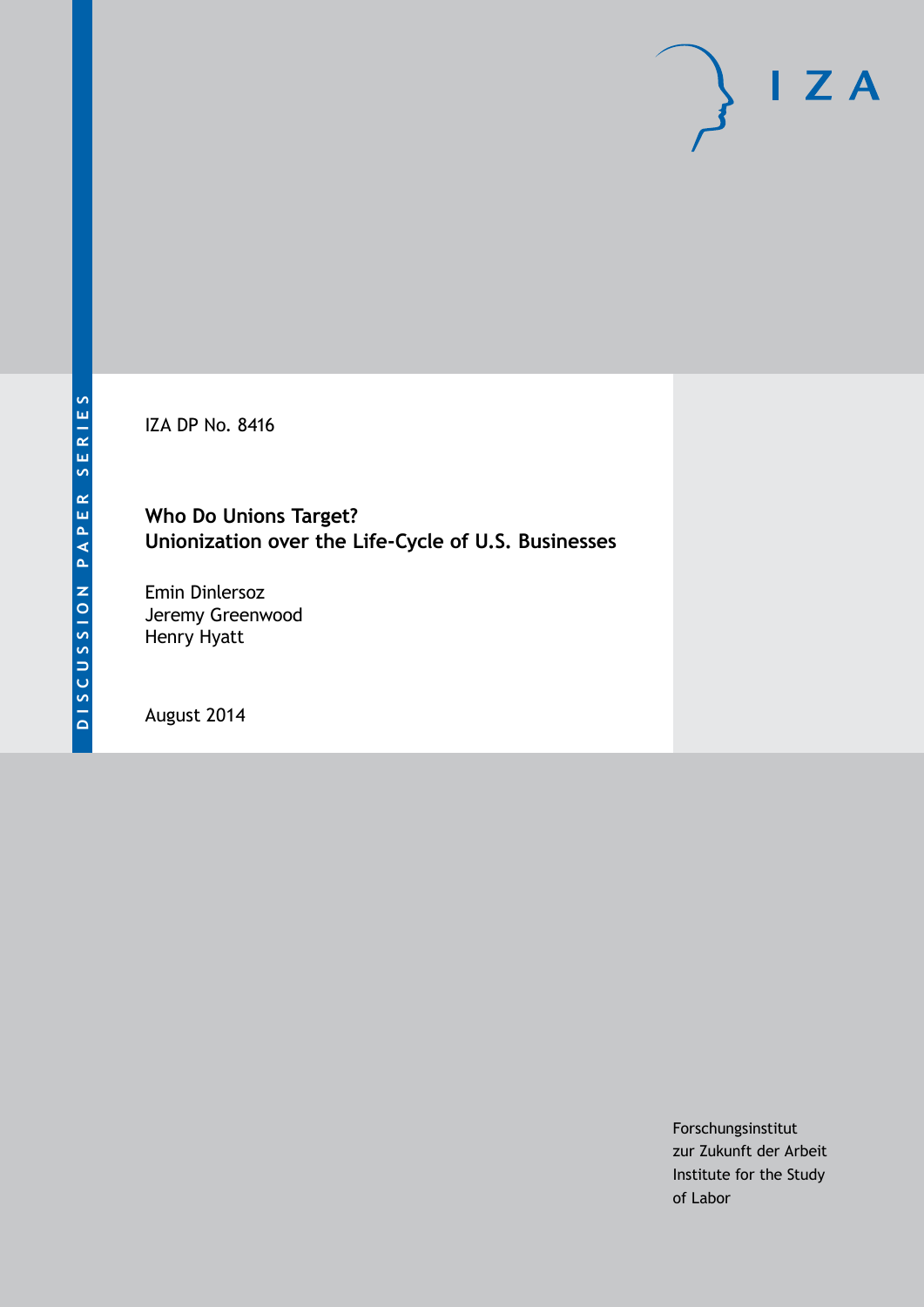# **Who Do Unions Target? Unionization over the Life-Cycle of U.S. Businesses**

# **Emin Dinlersoz**

*U.S. Census Bureau*

# **Jeremy Greenwood**

*University of Pennsylvania*

## **Henry Hyatt**

*U.S. Census Bureau and IZA*

Discussion Paper No. 8416 August 2014

IZA

P.O. Box 7240 53072 Bonn Germany

Phone: +49-228-3894-0 Fax: +49-228-3894-180 E-mail: [iza@iza.org](mailto:iza@iza.org)

Any opinions expressed here are those of the author(s) and not those of IZA. Research published in this series may include views on policy, but the institute itself takes no institutional policy positions. The IZA research network is committed to the IZA Guiding Principles of Research Integrity.

The Institute for the Study of Labor (IZA) in Bonn is a local and virtual international research center and a place of communication between science, politics and business. IZA is an independent nonprofit organization supported by Deutsche Post Foundation. The center is associated with the University of Bonn and offers a stimulating research environment through its international network, workshops and conferences, data service, project support, research visits and doctoral program. IZA engages in (i) original and internationally competitive research in all fields of labor economics, (ii) development of policy concepts, and (iii) dissemination of research results and concepts to the interested public.

<span id="page-1-0"></span>IZA Discussion Papers often represent preliminary work and are circulated to encourage discussion. Citation of such a paper should account for its provisional character. A revised version may be available directly from the author.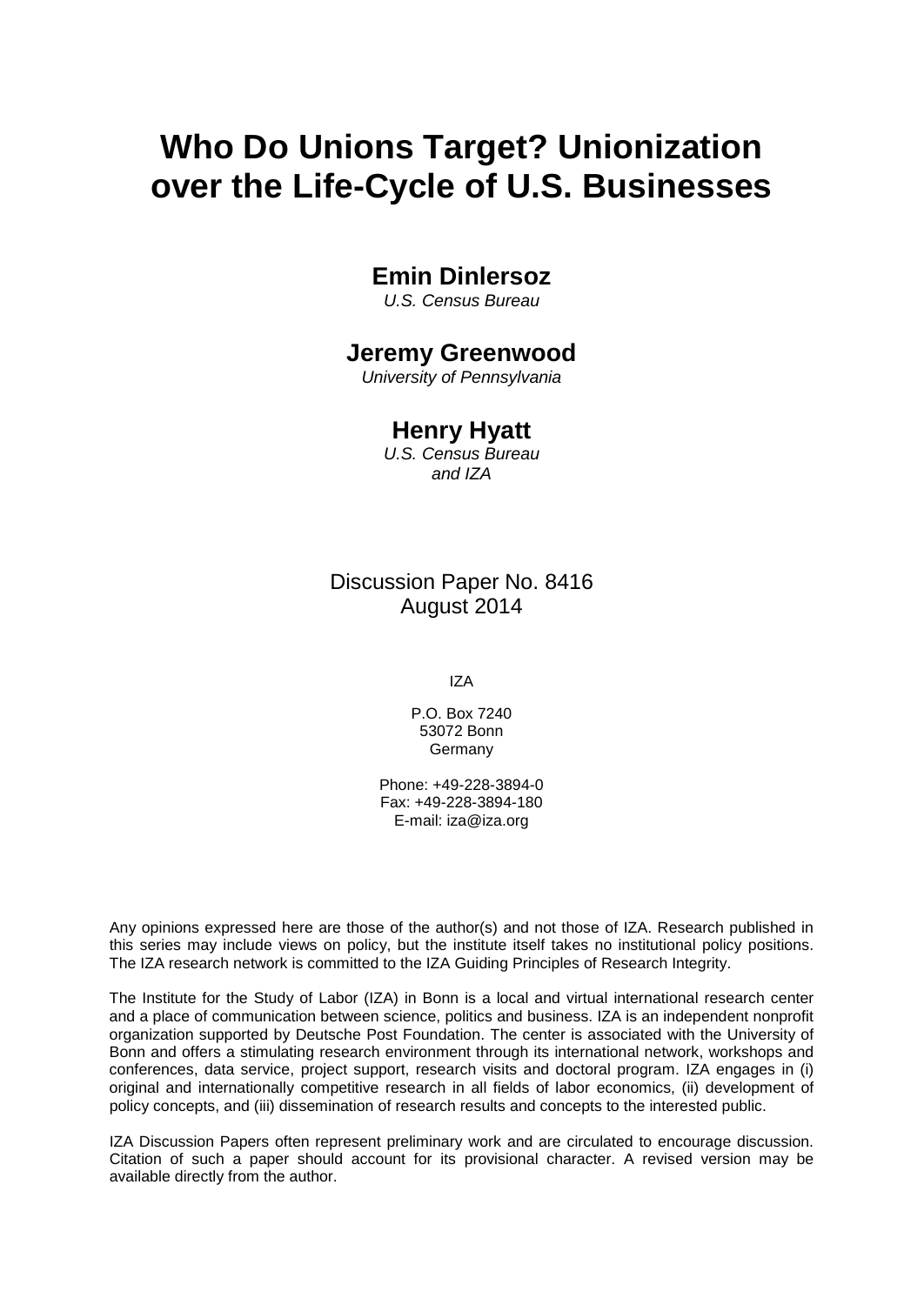IZA Discussion Paper No. 8416 August 2014

# **ABSTRACT**

# **Who Do Unions Target? Unionization over the Life-Cycle of U.S. Businesses[\\*](#page-1-0)**

What type of businesses do unions target for organizing? A dynamic model of the union organizing process is constructed to answer this question. A union monitors establishments in an industry to learn about their productivity and decides which ones to organize and when. An establishment becomes unionized if the union targets it for organizing and wins the union certification election. The model predicts two main selection effects: unions secure elections in larger and more productive establishments early in their life-cycles, and among the establishments that experience an election, unions are more likely to win in smaller and less productive ones. These predictions find support in union certification election data for 1977- 2007 matched with data on establishment characteristics. Other empirical regularities pertaining to union organizing are also documented.

JEL Classification: J5, J50, J51, L11, L23, L25, L6, D24, D21

Keywords: unionization, union organizing, union certification election, diffusion of unionization, Bayesian learning, productivity

Corresponding author:

Emin Dinlersoz Center for Economic Studies U.S. Census Bureau 4600 Silver Hill Road Suitland, MD 20746 USA E-mail: [emin.m.dinlersoz@census.gov](mailto:emin.m.dinlersoz@census.gov)

Any opinions and conclusions expressed herein are those of the authors and do not necessarily represent the views of the U.S. Census Bureau. All results have been reviewed to ensure that no confidential information is disclosed.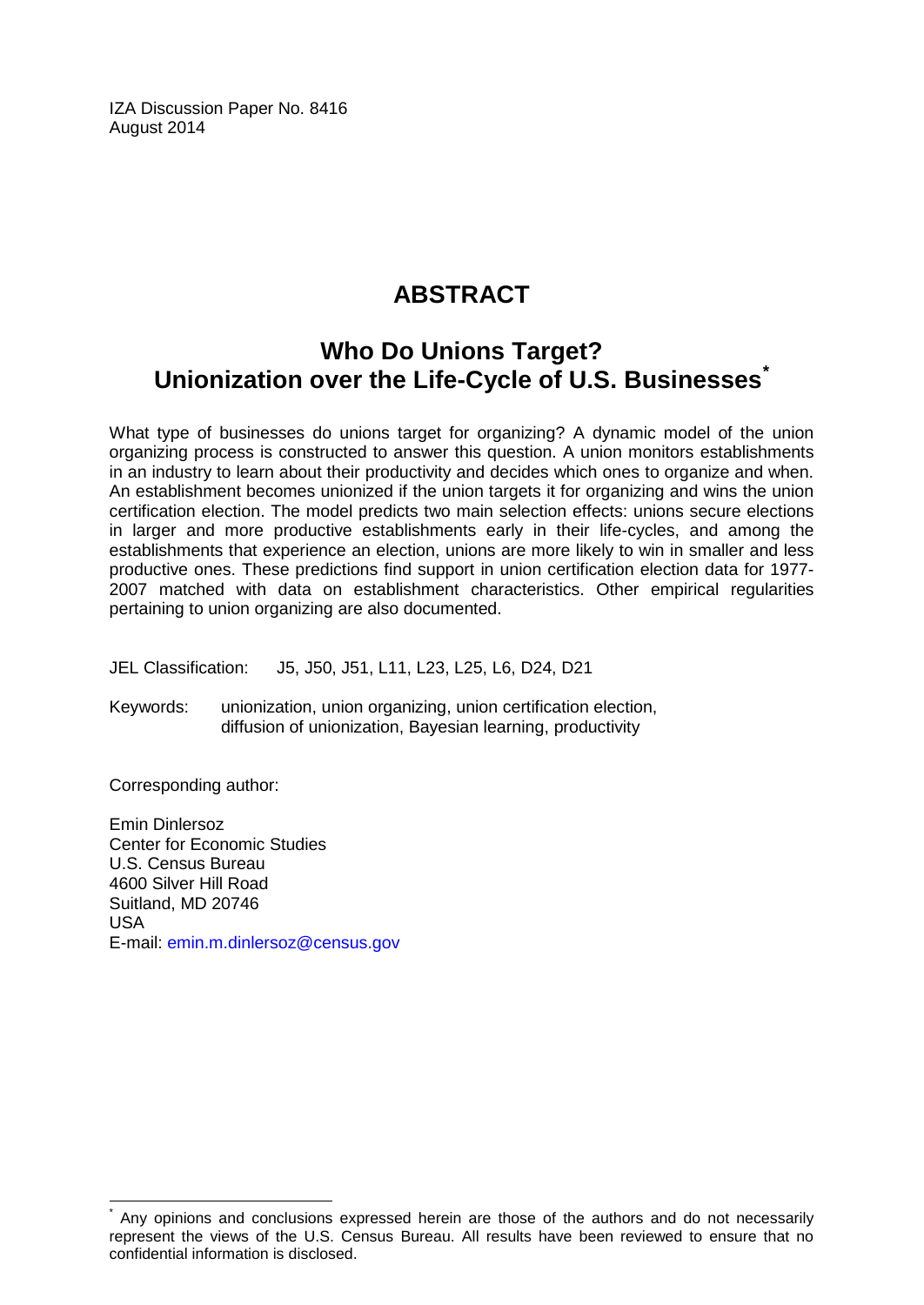# 1 Introduction

Unions have been influential in the U.S. economy and politics for much of the 20th century and they continue to be so even though private sector unionization in the U.S. has declined persistently over the last four decades.<sup>1</sup> Recent events highlight the continuing relevance of unions. In 2012, Indiana and Michigan, two states at the heartland of U.S. manufacturing belt with high union membership rates, adopted right-to-work laws, which regulate employee contributions to union financing.2 As unions try to rebound from their long decline, they have been increasingly seeking organizing opportunities outside of manufacturing and construction. For instance, the Service Sector International Union has recently turned its attention to organizing fast-food restaurant workers.<sup>3</sup> Meanwhile, high profile union organizing cases in manufacturing continue to take place. In early 2014, workers at the Volkswagen assembly plant in Tennessee rejected representation by the United Auto Workers, after the union's organizing drive in an effort to penetrate foreign auto manufacturers' plants.4

Despite the long history of union activity in the U.S., there is still very little information about the timing and nature of union formation in a business. In particular, the union selection process is relatively unexplored. As a result, the literature on unions' impact on individual businesses and their broader effects on the economy has grown without a precise knowledge of the type of businesses where the threat of union formation is highest, and where union activity is most concentrated. What type of businesses do unions target for organizing? Do they mainly try to organize big and profitable business establishments? These establishments can provide larger employment and benefits to the union. However, they may also be harder for unions to organize, because in general they have higher wages, as well as greater resources and better management to resist unionization. Alternatively, unions may more frequently focus on smaller or medium-sized establishments that may be easier to organize because of poorer labor conditions and weak management. These type of establishments also offer lower wages and benefits in general, potentially implying a higher demand for unionization. Furthermore, not much is known about the timing of union activity. When in an establishment's life-cycle does a union try to organize it? Does a union emerge in a business when the business is young, or later when it is more established? Such timing can matter for the survival and growth prospects of an establishment, if a union is successful in extracting surplus from a young establishment in the early stages of growth. A

<sup>&</sup>lt;sup>1</sup>In 2012, only 6.6% of private sector workers in the U.S. were union members, compared to 24.2% in 1973 – see the Union Membership and Coverage Database at www.unionstats.com and the associated documentation in Hirsch and MacPherson (2003).

<sup>2</sup>The passage of such laws may be a consequence of already weaker union presence and political influence in these states.

 $3$ See Berfield (2013).

<sup>&</sup>lt;sup>4</sup>See Snavely  $(2014)$ .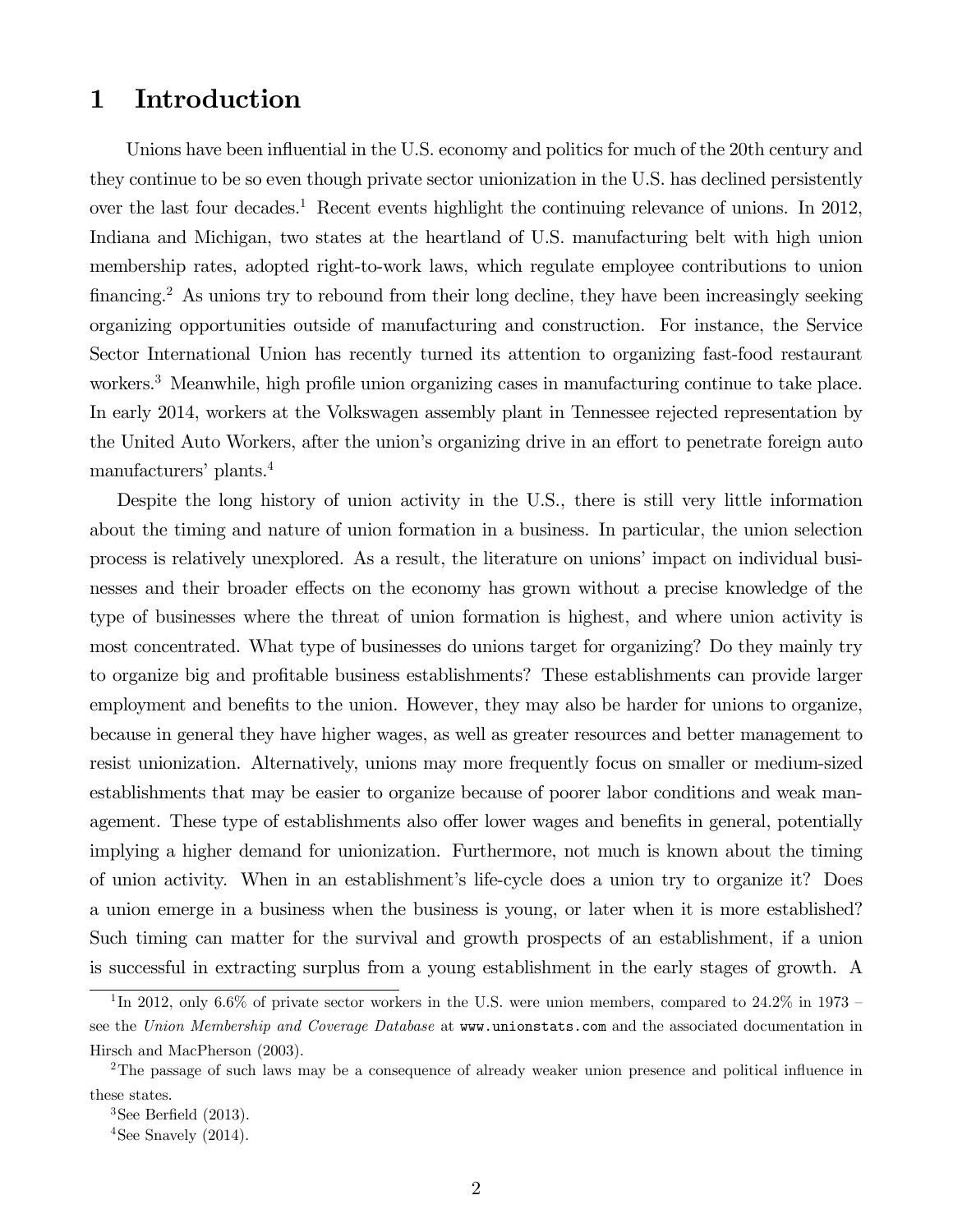lack of comprehensive panel data on establishment-level union activity in the U.S. has precluded definitive answers to the questions posed. As a consequence, the establishment-level dynamics of union activity have remained largely undocumented.

This paper provides some facts about union organizing activity and examines the union selection process at the establishment level for the period 1977-2007. It combines the entire National Labor Relations Board (NLRB) union election data with data on the characteristics of all private-sector establishments available from the U.S. Census Bureau. This newly constructed establishment-level panel makes it possible to relate establishment characteristics to union activity over the life-cycle of an establishment, in the form of certification and decertification elections and their outcomes. Using this dataset, the paper analyzes, for the first time, where union activity is concentrated in the distributions of key characteristics, such as size, productivity, and age, across establishments in the entire U.S. private sector. This analysis results in a new set of empirical regularities that are relevant for understanding unions' impact on establishment performance, as well as their effects on the overall economy and welfare.

The analysis of the data is guided by a dynamic model of union organizing. The model highlights union learning about an establishment's productivity as one potential mechanism in determining what type of establishments unions target and when. The unionization process is introduced in a variant of Jovanovic's (1982) industry-dynamics model. An establishment enters the industry with a prior about its unknown underlying productivity and experiences random shocks to its productivity over time. More productive establishments tend to be larger and generate higher profits. A single union in the industry aims to maximize the expected lifetime benefits from organizing labor in each establishment. It monitors establishments over time to learn about their productivity in a Bayesian fashion. Unionization is a costly and uncertain process, which limits the number and type of establishments that the union organizes. Which establishments in the industry should the union organize and when?

The model predicts that unions target large and productive establishments early on in their life-cycles. Given establishment age, large and productive establishments are more likely to be targeted. For a given size or productivity, young establishments are more likely to experience a certification election. The likelihood of an establishment being targeted for the first time by a union declines with age. Similar predictions apply to the likelihood of the event that an establishment is organized by a union successfully for the first time — successful organizing occurs when a union targets an establishment and wins the certification election. Furthermore, the probability of a union win in an election, conditional on an establishment being targeted for organizing, is lower for large and productive establishments. The model also suggests that unionization is more prevalent in large, old, and productive establishments.

The predictions of the model are taken to the data for the entire set of U.S. private-sector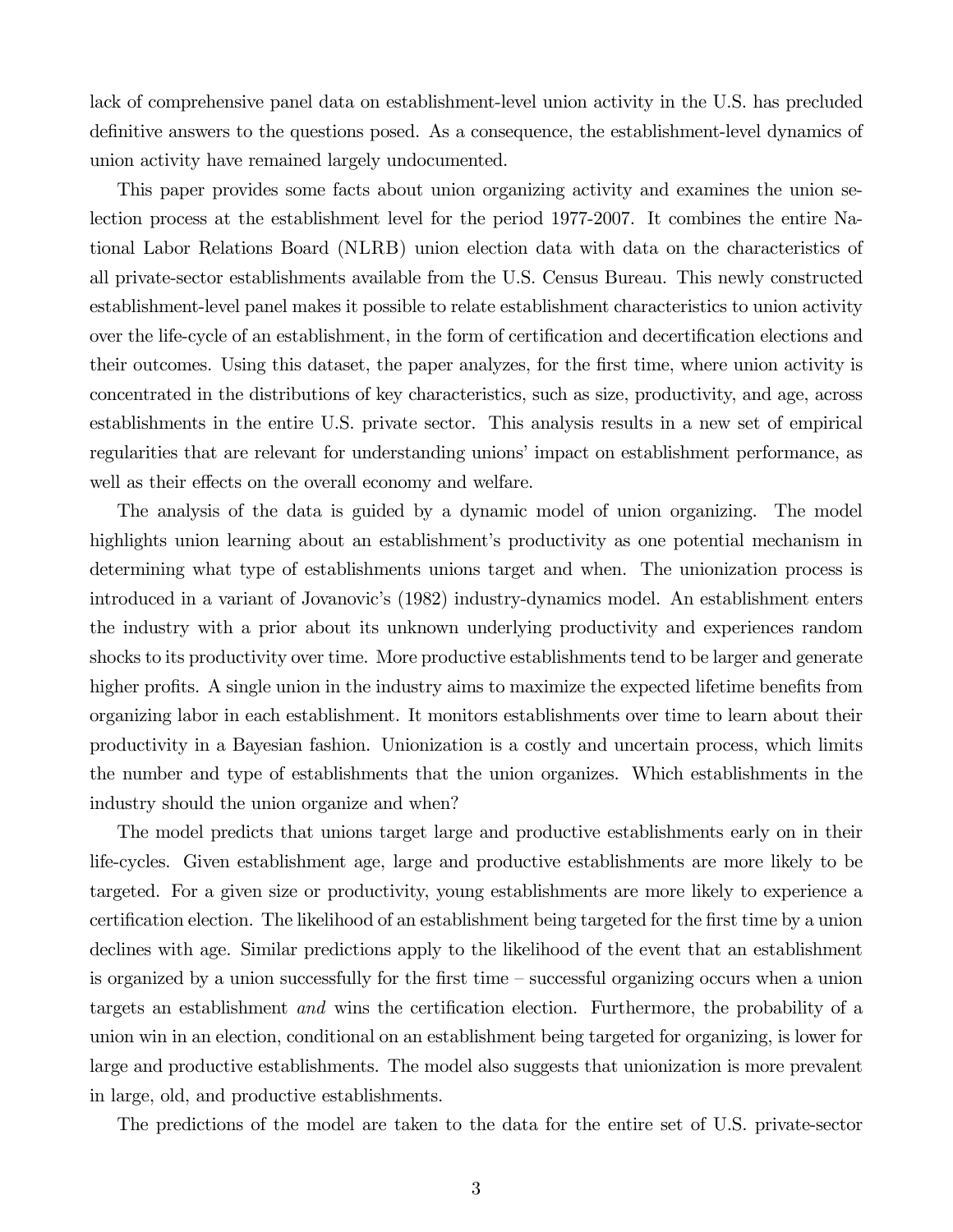establishments born between  $1977$  and  $2007<sup>5</sup>$ . The empirical analysis proceeds in a flexible way without imposing the exact form and assumptions of the model on the data. Guided by the model, four probabilities of interest are explored: the probability of an establishment being targeted for the first time by a union for potential organizing, the probability of a union win in the first ever certification election held in an establishment, the probability that a union successfully organizes for the first time an establishment, and the probability that an establishment has experienced a successful union organizing at any point in its lifetime, without a subsequent decertification election. Based on the model's predictions, each of these probabilities is estimated using a logit framework, where the probability is related to establishment size, productivity, age, and other controls.

The data supports the model's predictions that unions target large and productive establishments for organizing. For the entire private sector, the likelihood of an establishment with more than 500 employees being targeted by a union is about 10 times larger than an establishment with less than 10 employees, holding all else constant. This relative likelihood is as high as 23 when only the manufacturing sector is considered. Furthermore, unions do not wait too long to target a large and productive establishment after it is born. Conditional on size and other observables, the likelihood of an establishment being targeted by a union for the first time is highest around the time of its birth and declines steadily until about 10 to 12 years after entry, remaining relatively flat thereafter. The youngest group of establishments (0-3 years old) is approximately twice as likely to be targeted as the oldest group (25+ years old).

Within the set of establishments that are targeted, unions are less likely to win certification elections in larger and more productive ones. The probability of a union win in a certification election declines as establishment size increases: all else equal, the probability of a win is about 30% for the largest employment category (500+ employees) and about 60% for the smallest category (1-9 employees). Overall, successful union organizing (a union targeting and a union win) is more likely to occur in larger and more productive establishments. Establishments in the largest employment category are 12 times more likely to be successfully organized by a union compared with the smallest category. Moreover, at any point in time, establishments that have experienced a successful union organizing drive in their lifetimes tend to be more productive, larger, and older compared with others. Establishments in the largest employment class are about 11 times more likely to have experienced a union certification, compared with the ones in the smallest class. All estimates appear to be larger and more significant in manufacturing than for the entire private

<sup>&</sup>lt;sup>5</sup>In the U.S., union certification elections occur mainly in occupational groups at the establishment level. The empirical work focuses on establishments as the unit of analysis, as the theoretical model considers the first time a union targets an establishment and wins an election, regardless of the occupational group that is the subject of the organizing.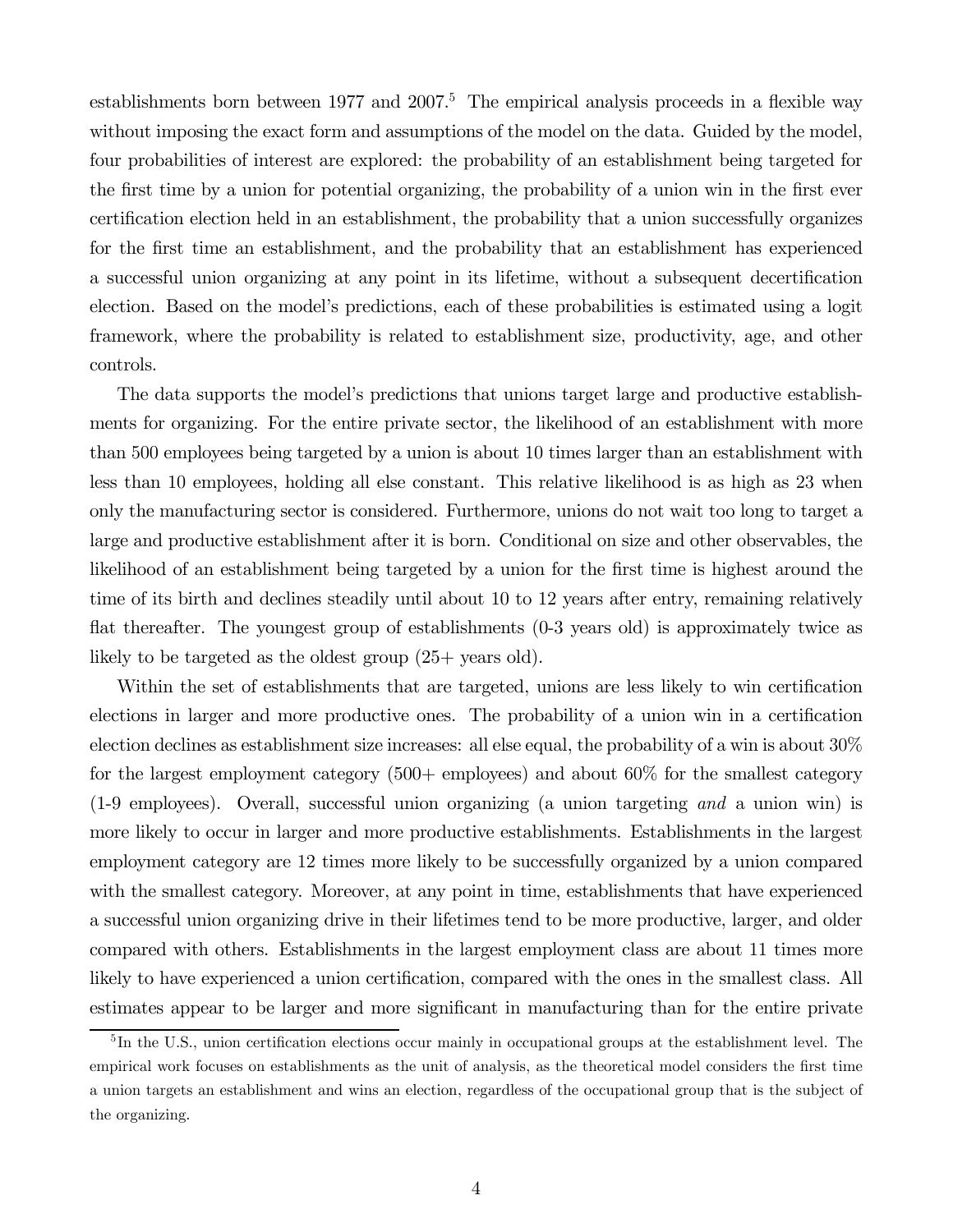sector.

Certain other characteristics of establishments observable by unions are also significantly associated with the likelihood of being targeted. For instance, being part of a multi-unit firm and having at least one sister establishment that has been successfully organized are both associated with a higher likelihood that a union targets an establishment. These findings are also consistent with the hypothesized learning process behind unionization, as unions can use all of these signals to learn about an establishment's eligibility for successful organizing. In practice, unions indeed seem to rely on such signals. Figure 1 shows the information solicited by the United Automobile Workers union in online petitions for union organizing by workers in an establishment. In addition to requesting a "best estimate" of the establishment's total employment, the union is interested in obtaining information on the identity of the parent firm, whether the firm has multiple establishments, and the union status of these establishments.

This paper contributes in a number of dimensions to understanding union activity in the overall economy. First, despite the large volume of research on unions and their impact, there has been no comprehensive analysis of the patterns of union targeting and organizing in the U.S. Since Addison and Hirsch's (1989) call for studies exploring the nature of union targeting, little has been done on the question of where union activity takes place.<sup>6</sup> This paper fills this gap and brings to light a number of previously unexplored empirical regularities about the unionization process. It documents where unions are concentrated in the establishment-level distributions of size, productivity, and age. It reveals two main selection effects pertaining to the union organizing process. The first is that unions target younger, larger, and more productive establishments for potential organizing. The second effect pertains to the result of a certification election. In establishments that experience a certification election for the first time in their life-cycles, unions are more likely to win in smaller and less productive ones. Overall, unions tend to successfully organize workers in younger, larger, and more productive establishments.

Second, the findings on selection are relevant for a large body of literature on the impact of unionization on business outcomes such as employment, wages, productivity, exit, and stock market value. Most recently, Hirsch (2004) provides a comprehensive review of this literature.<sup>7</sup> Many of the studies in this literature have been conducted without a detailed knowledge of the union selection process. Hirsch (2004) discusses the potential consequences of unions selection and the role of the endogeneity of the union status of an establishment in assessing the union impact.<sup>8</sup> Most studies on union impact are based on relatively small samples of large or publicly traded firms that stay in business over a narrow window of time before and after unionization. The results from these studies tend to be mixed. Some studies find some impact of unions, whereas others indicate

 $6$ See p. 83 in Addison and Hirsch (1989).

<sup>&</sup>lt;sup>7</sup>Hirsch (2004) builds on the excellent earlier analysis and review by Freeman and Medoff (1984).

<sup>&</sup>lt;sup>8</sup>See p. 424-25 and p. 433 in Hirsch  $(2004)$ .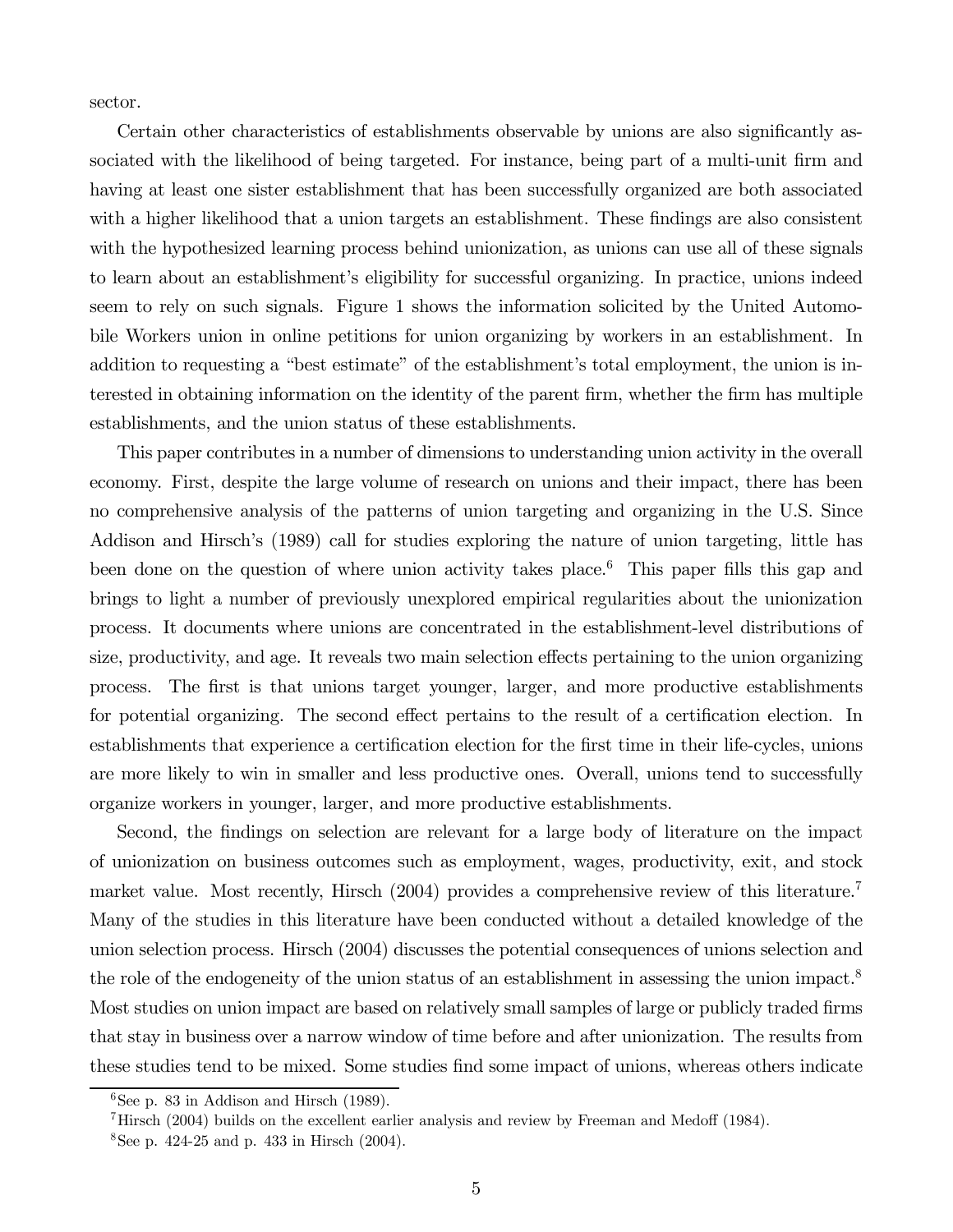little impact. With some exceptions, these studies may in general be subject to a combination of biases due to selection based on survival, union targeting, size, and public-status. Because the establishments that are targeted and successfully organized by unions differ systematically from the non-targeted, such selection effects need to be taken into account when assessing and interpreting studies on the impact of unionization on business outcomes. The selection implies that the standard estimates of union impact on survival, employment, profits, and productivity may understate the true impact compared to the case where union status is endogenous. In addition, since union activity in a business does not appear to occur randomly, caution must be exercised in generalizing the measured effects of unions on treated (targeted) businesses to non-treated ones. In view of these issues, studies focusing on union impact can control for union selection using a variety of techniques. For example, a first-stage analysis of union selection can be implemented in studies that follow over time samples of union and non-union establishments, or establishments that change union status.<sup>9</sup> In addition, recent work offers newer methods, such as the regression discontinuity approach, for identifying union effects.<sup>10</sup> The evidence on union selection documented here in general reinforces the need to use and further improve these methods for causal inference. $11$ 

How can the documented dimensions of union selection influence post-unionization outcomes? Consider, for instance, the case of establishment survival. Large and productive establishments in general tend to be far above the size and productivity thresholds for survival. Given the selection of unions into larger and productive establishments, unionization may not have a discernible effect on survival for such establishments, even if unions are able to extract some rents from them. Unionization may not necessarily bring them very close to these thresholds and make them much more likely to shut down. In addition, such establishments may have better means and capabilities to counter unionization and its impact, potentially alleviating any adverse effects of unions. Consistent with these possibilities, in a recent study Dinardo and Lee (2004) find little effect of unions on survival, as well as on wages and employment, in a sample of relatively large manufacturing establishments. Dinardo and Lee (2004) are careful to alleviate any potential biases using a regression discontinuity approach. Nevertheless, the possibility remains that the relatively large manufacturing establishments that make up most of their sample are able to better withstand any adverse effects of unions. Small or medium-sized, less productive, and younger establishments,

<sup>&</sup>lt;sup>9</sup>There is a large number of such studies. For a listing of some, see the references in Hirsch (1991), Hirsch (2004), and Freeman and Medoff (1984).

 $10$ Dinardo and Lee (2004) and Lee and Mas (2012) make advances in the assessment of union impact by using a regression discontinuity approach. Their identification strategy relies on comparing the outcomes in establishments where unions barely won a certification election versus those where they barely lost.

<sup>&</sup>lt;sup>11</sup>Work using regression discontinuity and other methods to identify union effects have been fluorishing recently. See, e.g., Sojourner et al. (2014), Frandsen (2013), and Dube, Kaplan and Thompson (2014).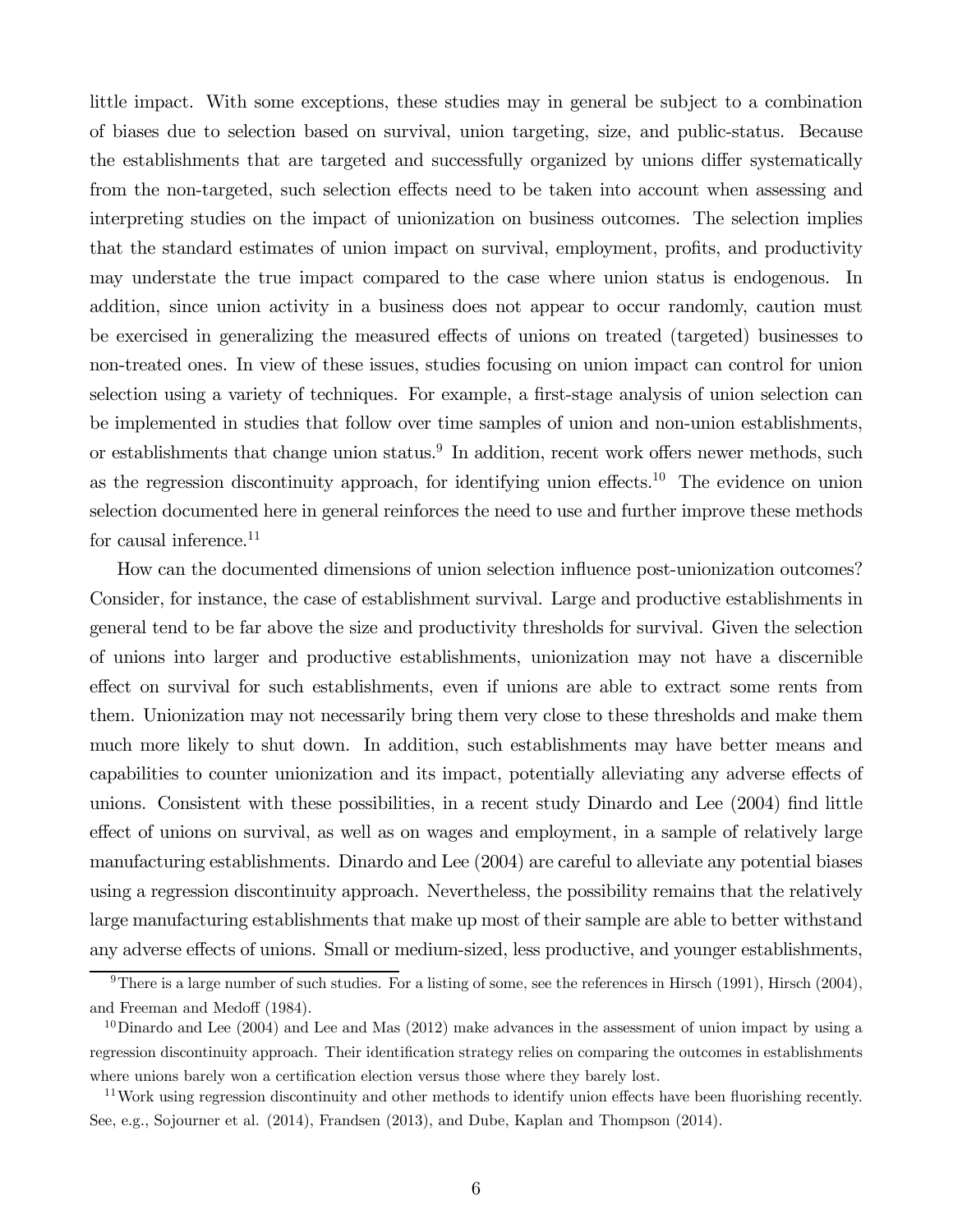however, may experience more significant impact. Similarly, the impact may be different outside of manufacturing. Any such heterogenous union treatment effects remain to be explored — a substantial undertaking beyond the scope of this paper. Future work can assess the potentially heterogeneous effect of unionization on establishment-level outcomes using the comprehensive dataset constructed.

Selection based on age also offers further insight to the unionization process. Conditional on observable characteristics, establishments are most likely to experience their first certification election and a union victory within the first couple of years after entry. The likelihood of an establishment being targeted by a union and a subsequent union victory taper off as new establishments age. The age estimates suggest a cautionary note for future efforts in using NLRB union certification election data in conjunction with establishment-level data. The sample selection techniques used in many prior studies often de-emphasize or exclude from the analysis establishments that did not exist prior to the election, or those young establishments that existed only a few years before the election. Such establishments appear to be precisely the ones that are most likely to experience a certification election. The findings related to age also imply that many unionized establishments are subject to union effects starting at an early point in their life-cycles. Because unionization is highly irreversible, this early and persistent exposure to union effects can have consequences for growth and survival prospects for young establishments.

Third, there are implications of the findings for the analysis of the broader welfare effects of unions and unions' role in the economy at large. These studies are concerned about assessing the general economic significance of unions. Understanding where union activity occurs is relevant for such assessment. Given that unions generally target, and successfully organize, large, productive firms in the U.S. economy, any effects of unions may be larger than previously thought. One way these effects can work is through the threat of union targeting at non-unionized establishments. For instance, establishments may raise their wages to avoid unionization. Recently, Taschereau-Dumouchel (2012) analyzes the threat effect at the macro level and demonstrates that it has welfare consequences. Farber (2005) also finds evidence of the threat effect on non-unionized establishments' wages. The disproportionate presence of the threat in large and productive establishments implies potentially larger welfare effects, as these establishments account for most of employment and economic activity. In addition, the concentration of successful union organizing in these establishments means that post-unionization effects are more prevalent in the larger and more productive segment of the establishment population. As Schmitz (2005) argues, unions may influence the type of technologies and work practices implemented in establishments, as well as the flexibility of hiring and wage setting. These effects may take time to materialize and may not always show up in conventional measures of business performance. Such effects can be bigger in a world where unions successfully organize large and productive establishments, rather than small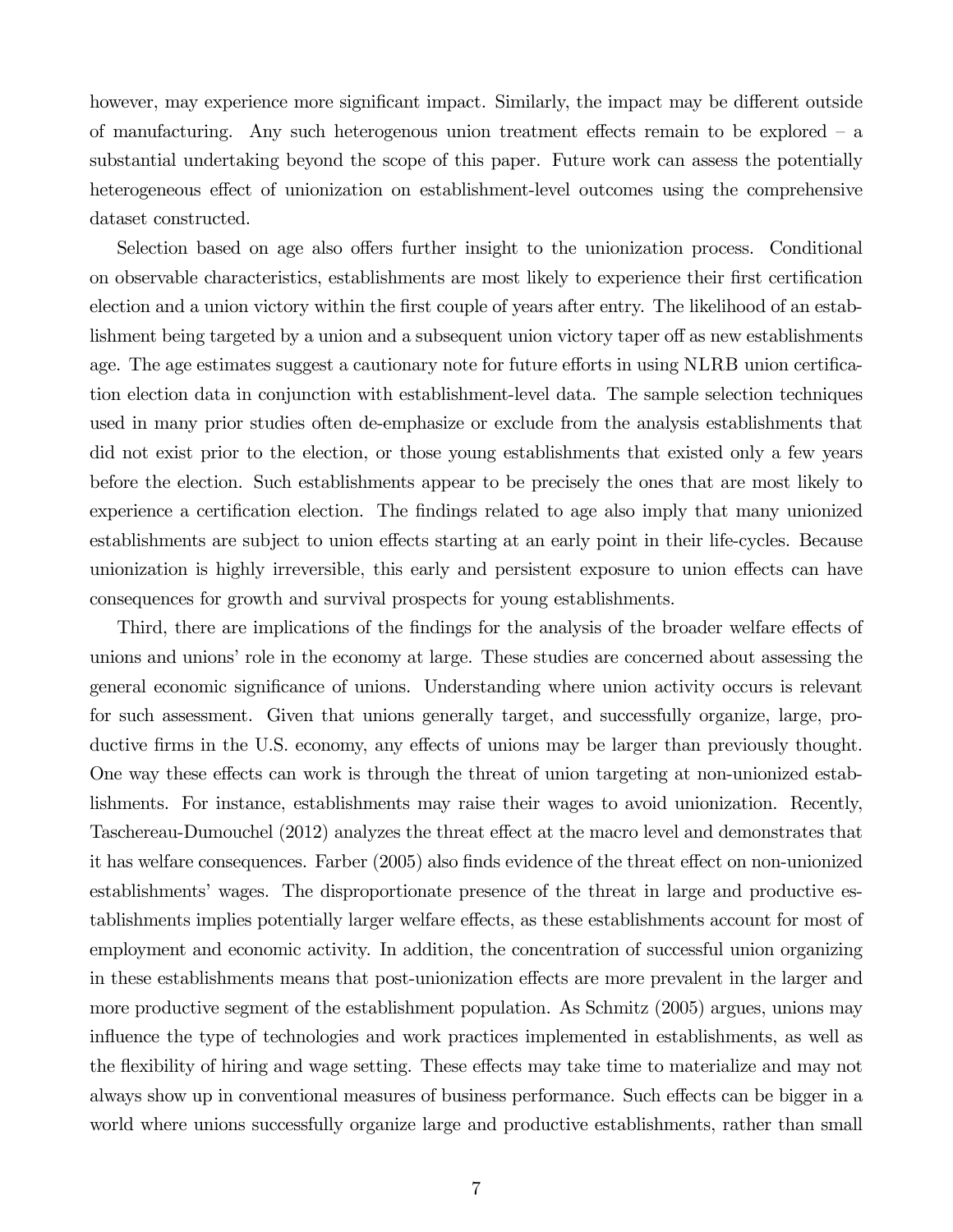or unproductive ones. Recent work by Alder, Lagakos, and Ohanian (2013) suggests that unions may have played an important role in the decline of manufacturing in the U.S. Rust Belt. This role is also likely to be amplified when unions are concentrated in larger and more productive manufacturing plants for the reasons discussed above. If unions indeed have large adverse effects, their concentration in large and productive plants may have accelerated the decline of manufacturing employment in U.S. Relatedly, as documented by Holmes (2011), the decline of manufacturing due to increasing competitive pressures, trade, and technological progress has led to the gradual disappearance of large plants. As these plants are the ones unions tend to target, their decline may have also reinforced the decline of unions by depriving unions of lucrative organizing opportunities.

Finally, the findings also provide guidance on the modeling of the unionization process and on the diffusion of unionization in a population of heterogeneous businesses. While these studies embed several mechanisms for unions' effects on businesses, they are relatively uninformed about where in the population of businesses such effects are concentrated. In particular, models that recognize the selection of unions into larger and more productive businesses are rare. For example, Dinlersoz and Greenwood (2013) posit a framework where unions organize the most productive (and largest) firms because such firms are able to afford both higher employment and higher wages for union members. In addition, several recent studies model unions as integral parts of the economy to analyze their relevance for income inequality, wages, and welfare (see, e.g., Acemoglu, Aghion and Violante (2001), Acikgoz and Kaymak (2012), Taschereau-Dumouchel (2012), and Krusell and Rudanko (2013)). Future work can tailor models of union activity based on the empirical regularities about union organizing provided in this paper.

The rest of the paper is organized as follows. The next section presents the model and derives its testable implications. Section 3 describes the empirical methodology, followed by the description of the data in Section 4. Section 5 presents the findings. Section 6 makes concluding remarks. Appendix A contains all proofs, and Appendix B provides additional material for the model. Appendix C describes the data. Robustness analysis and additional results are collected in Appendix D.

# 2 A Model of Union Learning and Organizing

This section presents a model of union learning and organizing. The model offers a set of testable predictions on what type of establishments unions target and on the timing of unionization in an establishment's life-cycle. The model's main goal is to provide some guidance for the empirical analysis. The model focuses on the union targeting process and does not aim to capture all aspects of unionization in detail. It therefore abstracts from a number of considerations to maintain tractability and offer clear predictions. One simplification is that there is no response by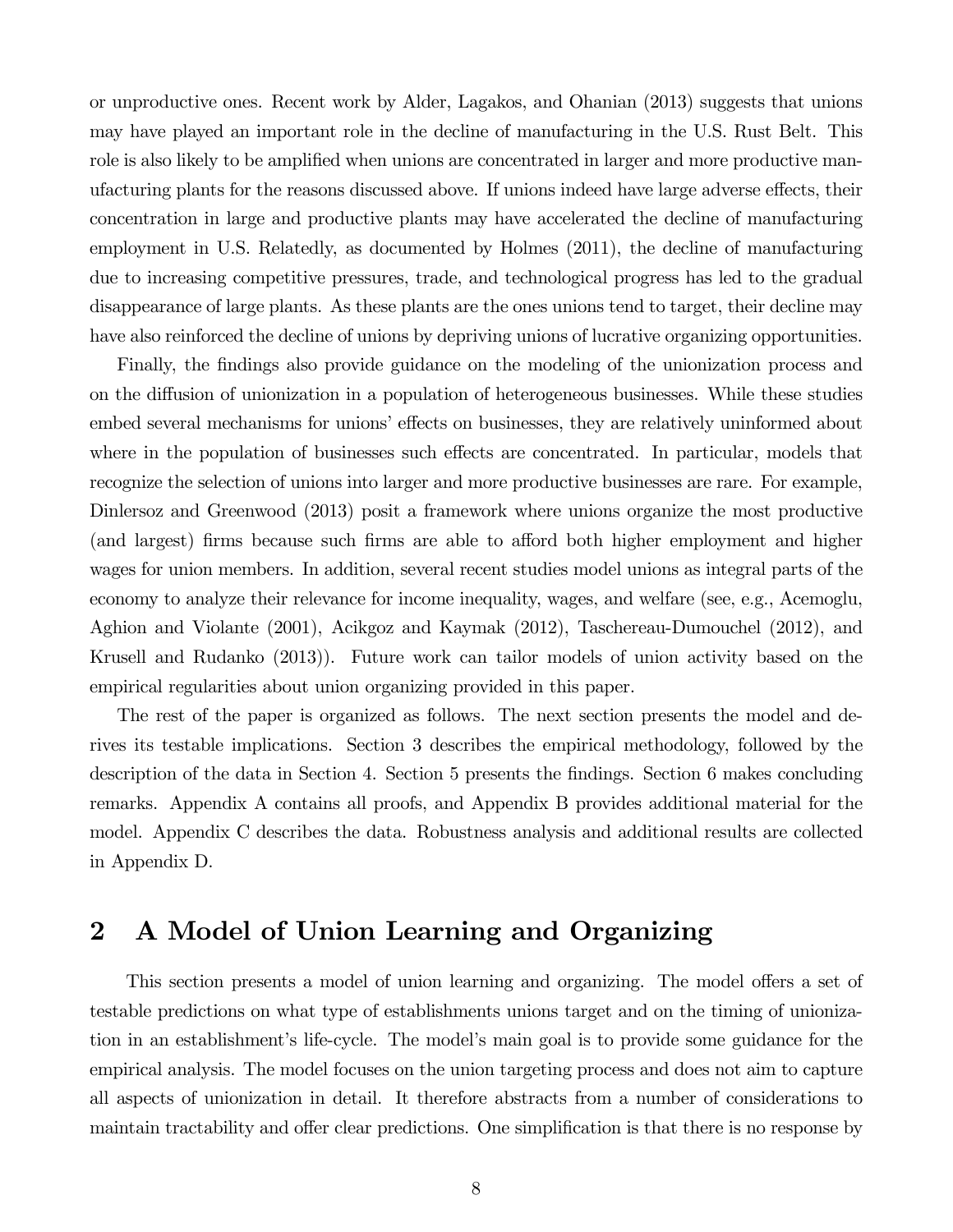establishments to the threat of unionization. The post-unionization dynamics of an establishment, including the likelihood of survival, is also not studied. The effects of these simplifications and other assumptions are discussed further in Section 2.6. The model's empirical implications are born out even in the absence of these considerations.

Consider an infinitely-lived industry inhabited by establishments that differ in total factor productivity. Profits and measures of size (e.g., employment, output, or revenue) for an establishment are increasing functions of productivity, as is the case under standard production functions. For simplicity, there is a single industry-wide union whose aim is to organize establishments, each one separately. Alternatively, one can view the setup as one in which workers in an establishment decide to get organized independently of other establishments, with or without the help of an industry-wide union. The union's per-period benefit from organizing an establishment is taken to be a time-invariant function of the establishment's productivity. Establishments draw their productivity from a stationary distribution, implying that the union targeting decision does not depend on calendar time. Each establishment is born non-unionized, but can become unionized as early as in its first period in the industry. For simplicity, unionization is assumed to be an irreversible event, and an establishment can be unionized only once. These assumptions are motivated by the data. Union decertification elections occur infrequently – approximately  $1\%$  of establishments with a certified union experience a decertification election in any given year. Furthermore, multiple certification elections in an establishment are rare  $-$  less than 5% of establishments experience multiple elections.

Neither the union nor an establishment knows the establishment's underlying productivity, but both have prior beliefs on its distribution. Both parties update their priors over time as they obtain more information about the productivity. For simplicity, they observe the same information every period. Their learning processes are therefore identical.<sup>12</sup> Based on the learning process, the union decides whether and when to target an establishment for organizing. There is, however, a cost of organizing, and the outcome of a certification election is random.13 The organizing cost and the uncertainty about the election result limit the number and type of establishments that the union targets, and hence, the diffusion of unionization in the industry.

The timing of events and decisions for the union within a period is shown in Figure 2. Time is discrete. The union enters a period with prior beliefs about the productivity of each establishment and with knowledge about the cost of organizing the establishment and the likelihood of winning the certification election. At the beginning of the period, the union decides which establishments

 $12$ It is possible to let the union and establishment observe different signals of productivity and have different learning processes. Such asymmetry is not the focus of the paper.

<sup>&</sup>lt;sup>13</sup>Union organizing costs may include costs associated with monitoring an establishment's performance, penetrating and educating its employees (e.g., planting union agents among workers), campaigning to collect signatures for a certification election, and countering the employer's strategies against unionization.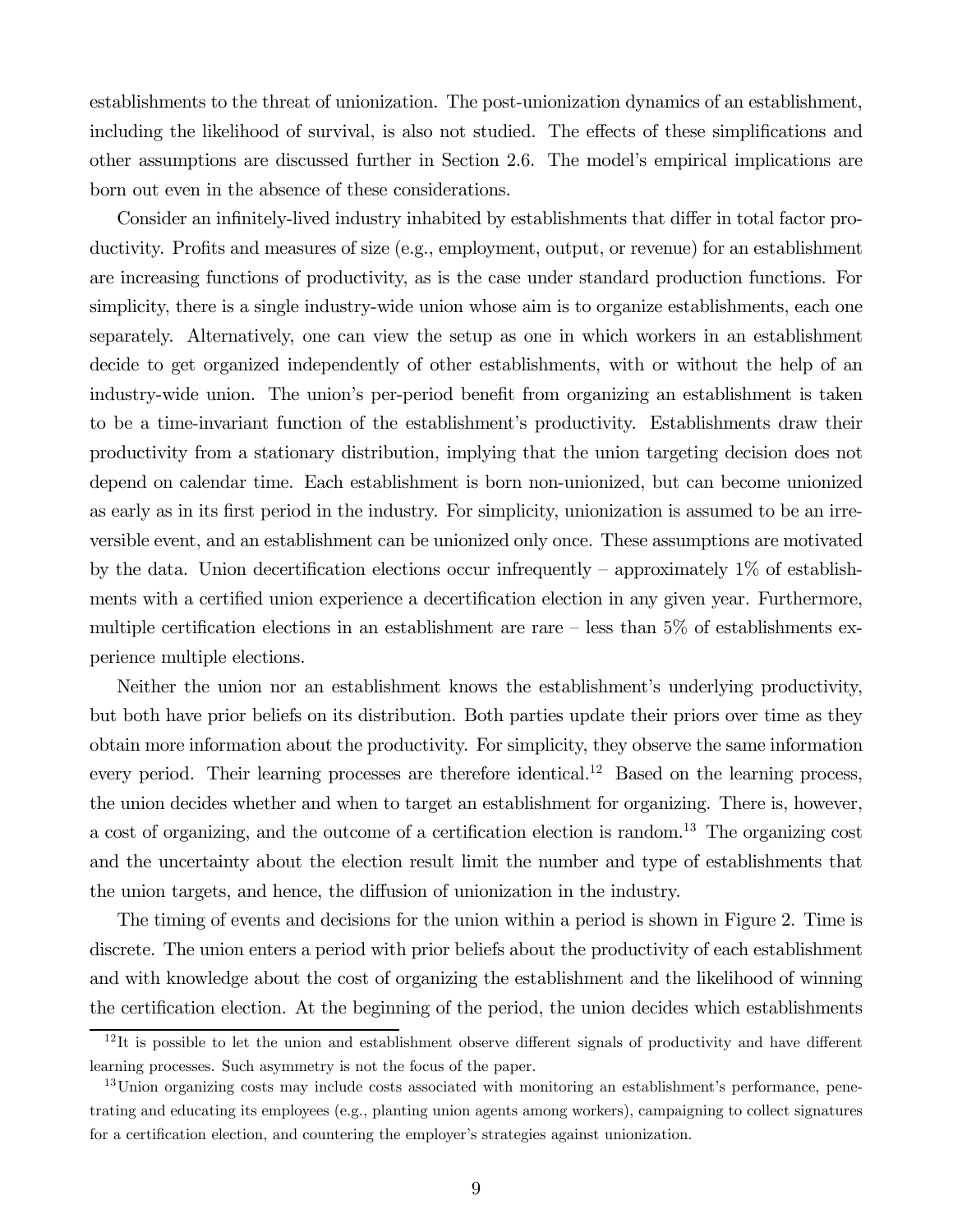to target before establishments realize their current period productivity. Certification elections are then held. Unionization occurs when the union wins the election. The current period productivity of each establishment is then observed, and production takes place. At this time, the union realizes the benefits. At the end of the period, the union and each establishment update their beliefs about the latter's long-run productivity, and the next period's likelihood of winning an election is revealed for each non-unionized establishment.

### 2.1 The Productivity Process

Let  $x_a$  denote (the logarithm of) total factor productivity for an age-a establishment. For  $a \geq 1$ , productivity,  $x_a$ , follows the process

$$
x_a = \chi + \varepsilon_a,\tag{1}
$$

where  $\varepsilon_a \sim N(0, \sigma_{\varepsilon}^2)$  is white noise. Both  $\chi$  and  $\varepsilon_a$  are unknown by the union and establishment. The distribution for  $\varepsilon_a$  is known.

Just after an establishment's entry,  $\chi$  and  $\varepsilon_1$  are drawn. The parameter  $\chi$  comes from the distribution  $N(\overline{\chi}, \sigma^2_{\chi})$ , and it is fixed for the rest of the establishment's life. It represents the average level of productivity for the plant. While the establishment does not know  $\chi$ , it knows its distribution. Upon drawing  $\varepsilon_1$  and  $\chi$ , the establishment learns  $x_1$ . It can start first-period production then. Thereafter, the establishment's  $x_a$ , for  $a > 1$ , fluctuates around its average,  $\chi$ . Both the establishment and the union learn about  $\chi$  over time based on the information contained in the realized values of the  $x_a$ 's. This information about the average level of productivity is contaminated by random shocks, the  $\varepsilon_a$ 's.

### 2.2 The Learning Process

Suppose the union is monitoring an age- $a$  establishment at the beginning of some period for potential organizing. The union has a prior belief about the establishment's  $\chi$ . This prior is normally distributed, with mean and variance denoted by  $\zeta_{a-1}$  and  $\sigma_{\zeta_{a-1}}^2$ , respectively. The establishment draws a new value,  $x_a$ , observed by both the union and the establishment. Using Bayes' Rule, the union then obtains a posterior distribution for  $\chi$  with mean

$$
\zeta_a = \theta_a \zeta_{a-1} + (1 - \theta_a) x_a,\tag{2}
$$

and variance

$$
\sigma_{\zeta_a}^2 = \frac{1}{\sigma_{\varepsilon}^{-2} + \sigma_{\zeta_{a-1}}^{-2}},\tag{3}
$$

where

$$
\theta_a \equiv \frac{\sigma_{\varepsilon}^2}{\sigma_{\zeta_{a-1}}^2 + \sigma_{\varepsilon}^2},
$$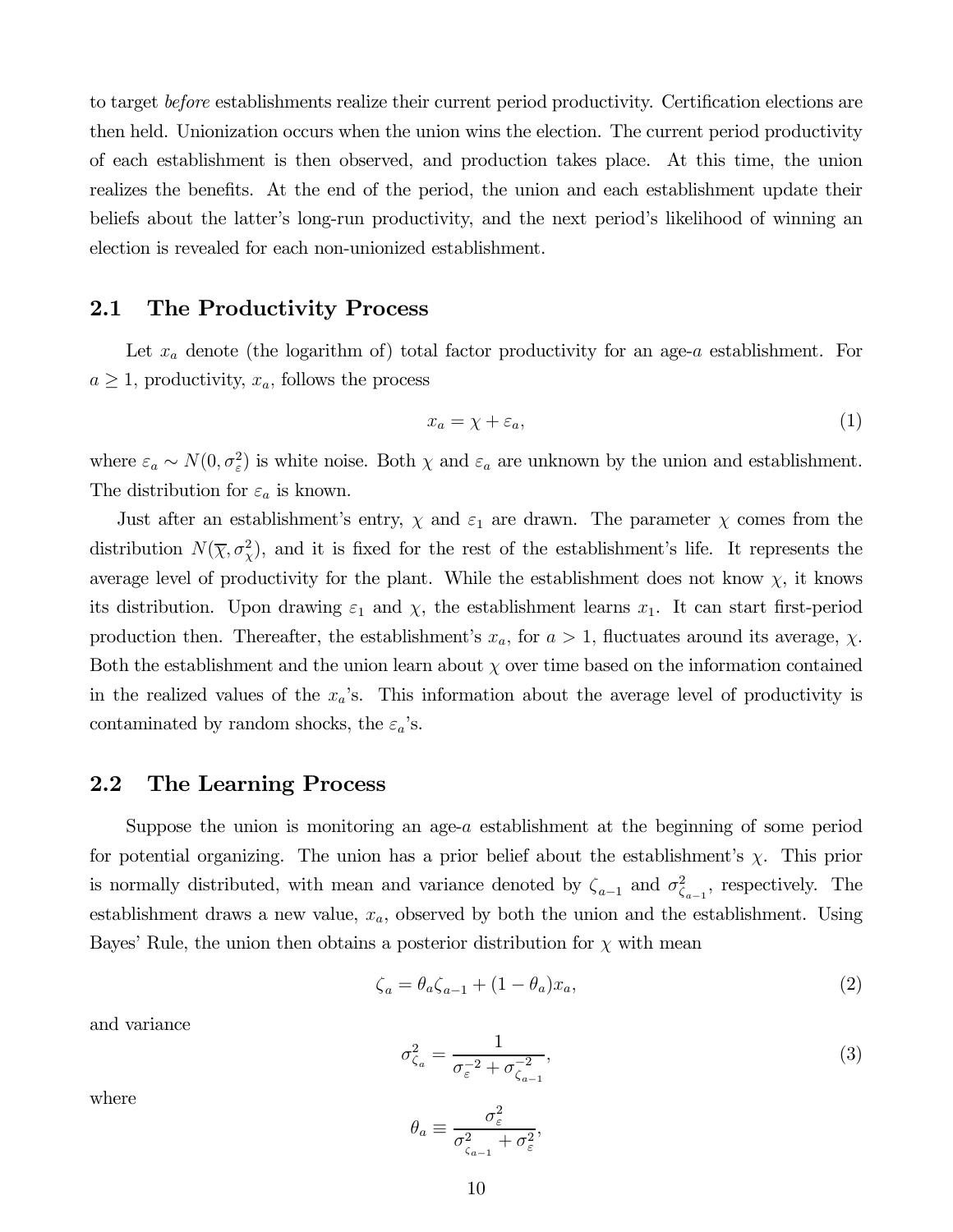for  $a \geq 1$ , and

$$
\zeta_0 = \overline{\chi} \text{ and } \sigma_{\zeta_0}^2 = \sigma_{\chi}^2.
$$

Now, consider the prior beliefs of the union about productivity,  $x_a$ . Because  $\chi$  and  $\varepsilon_a$  are both normally distributed, (1) implies that the prior distribution of  $x_a$  is normal with a mean denoted by  $\mu_{a-1}$  and variance represented by  $\sigma_{a-1}^2$ . Taking the expectation of (1) yields

$$
\mu_{a-1} = \zeta_{a-1}.\tag{4}
$$

The variance  $\sigma_{a-1}^2$  is given by

$$
\sigma_{a-1}^2 = \sigma_{\zeta_{a-1}}^2 + \sigma_{\varepsilon}^2. \tag{5}
$$

Using (2) and (4), one can write the law of motion for  $\mu_a$  as

$$
\mu_a = \theta_a \mu_{a-1} + (1 - \theta_a)x_a
$$
  
= 
$$
(1 - \theta_a)\chi + \theta_a \mu_{a-1} + (1 - \theta_a)\varepsilon_a,
$$
 (6)

where the initial prior,  $\mu_0 = \overline{\chi}$ , is the same for all new establishments.

Let  $\Phi(x_a; \mu_{a-1}, \sigma_{a-1}^2)$  be the (normal) cumulative distribution function (c.d.f.) of  $x_a$ . Note, from (3) and (5), that  $\sigma_{a-1}^2$  changes over time only because a changes, since  $\sigma_{\varepsilon}^2$  is known. Therefore,  $\Phi$  can be summarized by the pair  $(\mu_{a-1}, a)$ .

### 2.3 The Union's Problem

The payoff to the union from organizing an establishment is represented by a union benefit function,  $B(x_a) > 0$ , which gives the period surplus the union obtains from a unionized establishment with current productivity  $x_a$ . This function summarizes, for instance, any benefit to the union that may result from bargaining and negotiating a contract with the establishment after the union is successfully certified. The benefit function  $B(x_a)$  satisfies the following assumption.

**Assumption 1** The flow payoff for the union,  $B(x_a)$ , is bounded, strictly increasing, and strictly convex in current productivity,  $x_a$ .

Assumption 1 states that the union obtains an increasingly larger surplus as the productivity of a unionized establishment increases. A higher level of  $x_a$  would generally imply a larger, more profitable establishment.<sup>14</sup> Assumption 1 is not arbitrary and has its foundations in the

<sup>&</sup>lt;sup>14</sup>For example, imagine an establishment whose production function is given by  $\exp(x_a)l^{\alpha}$ , where l is employment and  $\exp(x_a)$  is total factor productivity. The production function is a standard one that is frequently used. The form used for total factor productivity is typical when shocks are normal. If the establishment is in a perfectly competitive industry and can freely hire labor at the wage rate, w, then its employment is  $l(x_a) = [\exp(x_a)/w]^{1/(1-\alpha)}$ , which is strictly convex in  $x_a$ . Output and profit are also strictly convex in  $x_a$ .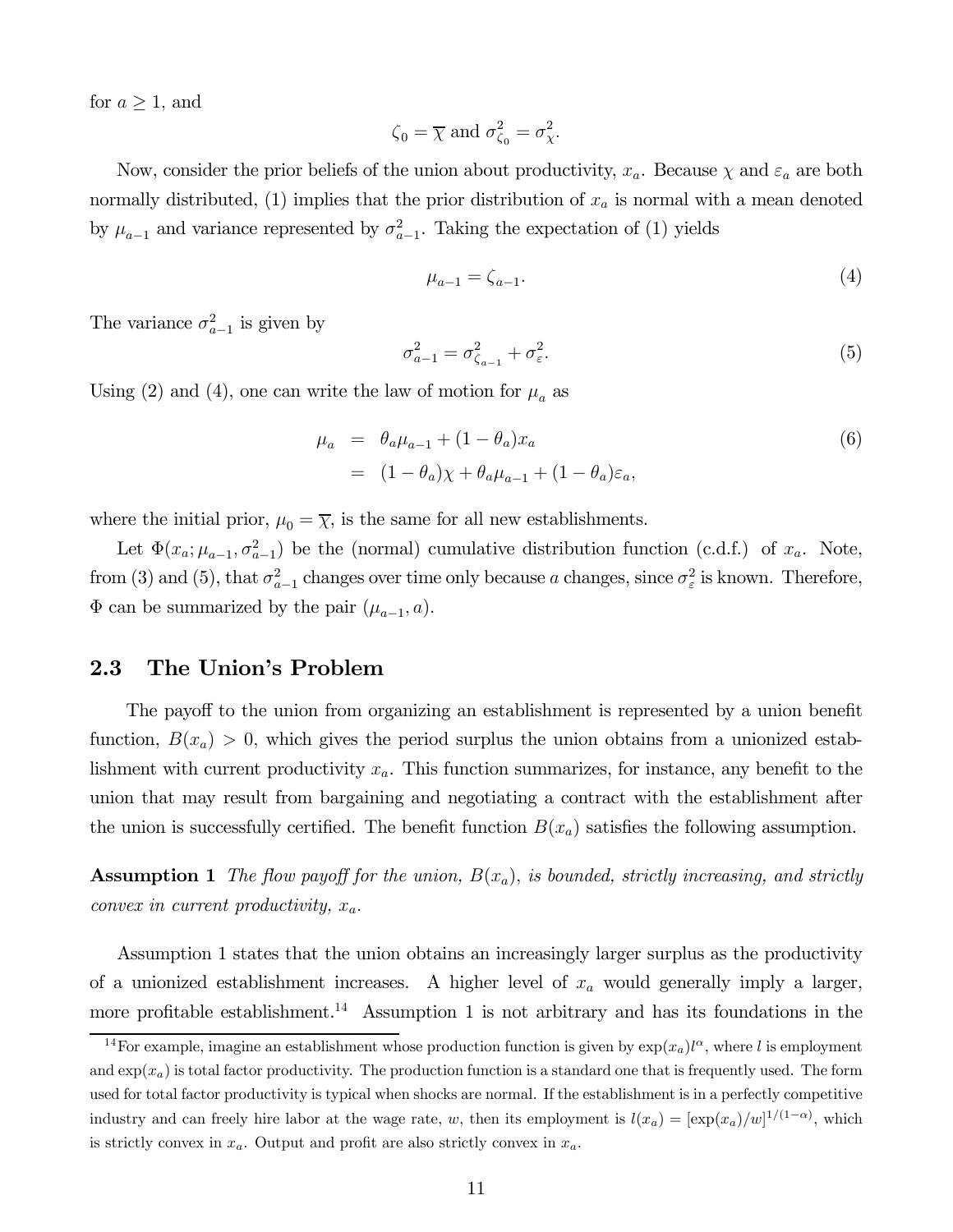literature on union-establishment conduct. A union benefit function  $B(x_a)$  satisfying Assumption 1 can indeed be obtained in a variety of models governing the relationship between the union and an establishment, including monopoly union, right-to-manage, and efficient bargaining models frequently used in the literature.<sup>15</sup> The exact mode of the post-unionization behavior of the establishment and the union is therefore not specified. Appendix B gives the derivation of  $B(x_a)$ under the three models mentioned.

There is a cost  $c > 0$  of organizing an establishment. This cost is known by the union and is incurred regardless of the outcome of the certification election.<sup>16</sup> The union wins a certification election with probability  $\omega_a$  in an age-a establishment. The probability  $\omega_a$  is an independently and identically distributed continuous random variable drawn, across establishments and over time, from the cumulative distribution function  $\Gamma(\omega_a)$  with support [0, 1]. This probability is observed during the previous period, *before* the targeting decision is made in the current period.

Let  $V^u(s_a)$  represent the value that a union obtains from an age-a unionized establishment, given the state,  $s_a \equiv (\mu_a, a, x_a, \omega_{a+1})$ . The function  $V^u$  is defined by

$$
V^{u}(s_{a}) = B(x_{a}) + \beta E[V^{u}(s_{a+1})],
$$
\n(7)

where the  $\mu_{a+1}$  component of  $s_{a+1}$  is governed by the law of motion specified in (6). The expectation on the right hand side of (7) depends on the prior  $\mu_a$ . This prior is used to forecast both  $x_{a+1}$  and  $\mu_{a+1}$ .

The union's value from a non-unionized establishment,  $V^n(s_a)$ , arises solely from the option to organize this establishment at some future date. This value can be written as

$$
V^{n}(s_{a}) = \beta \max\{\omega_{a+1}E[V^{u}(s_{a+1})] + (1 - \omega_{a+1})E[V^{n}(s_{a+1})] - c, E[V^{n}(s_{a+1})]\}.
$$
 (8)

The current benefit to the union from a non-unionized establishment is zero. At the beginning of the next period, the union makes a decision about whether or not to target the establishment. It makes this decision *before* it observes  $x_{a+1}$ . Therefore, it compares the expected benefit from targeting,  $\omega_{a+1}E[V^u(s_{a+1})]+(1-\omega_{a+1})E[V^u(s_{a+1})]-c$ , with the expected benefit from not targeting,  $E[V^{n}(s_{a+1})].$ 

 $15$ See Manning (1987, 1994) for a discussion of these different models. In the case of a monopoly union, the union picks the wage while the establishment chooses employment. In the right-to-manage model, the union and the establishment bargain over wage, but the latter chooses employment. In the efficient bargaining model, both wage and employment are chosen simultaneously as a result of Nash-bargaining. In the U.S., the bargaining process is mainly decentralized. In some countries, centralized bargaining prevails, where a union may negotiate a common contract with several employers simultaneously.

<sup>&</sup>lt;sup>16</sup>Estimates of union organizing costs are hard to come by. Voos (1984) presents some early estimates and finds that total real organizing expenditures per organizable worker remained relatively constant over the years she studied.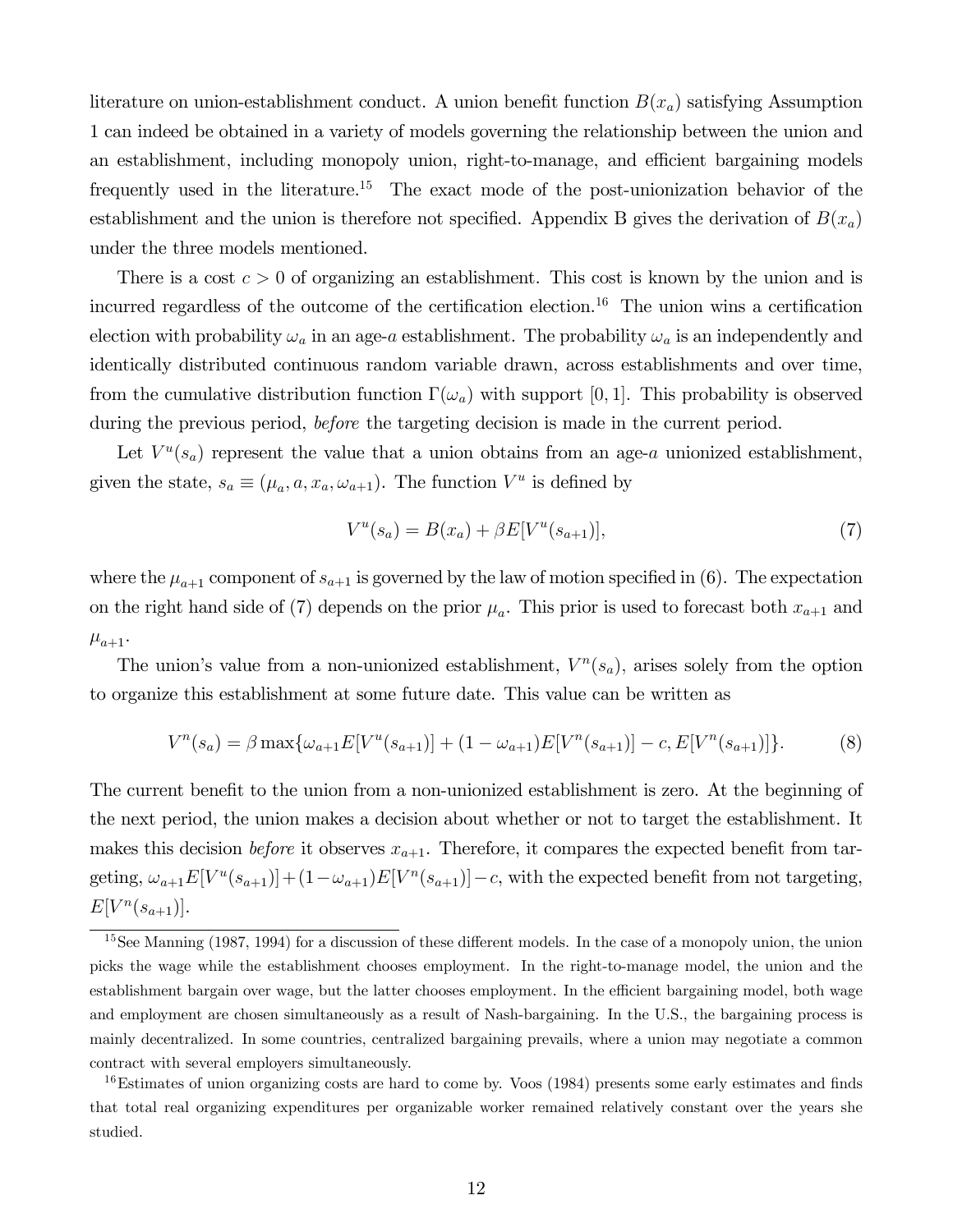### 2.4 Union Targeting and Unionization

A certification election occurs in an age- $a$  establishment if and only if the expected net gain from targeting,  $\omega_a\{E[V^u(s_a) - V^n(s_a)]\}$ , exceeds the cost of organizing, c

$$
\omega_a\{E[V^u(s_a) - V^n(s_a)]\} > c.\tag{9}
$$

Now, let  $D(s_a) \equiv V^u(s_a) - V^n(s_a)$ . The targeting decision depends on the properties of  $D(s_a)$ . Using  $(7)$  and  $(8)$ , write

$$
D(s_a)
$$
\n
$$
= B(x_a) + \beta E[V^u(s_{a+1})] - \beta \max\{\omega_{a+1}E[V^u(s_{a+1})] + (1 - \omega_{a+1})E[V^n(s_{a+1})] - c, E[V^n(s_{a+1})]\}
$$
\n
$$
= B(x_a) + \beta \min\{(1 - \omega_{a+1})\left(E[V^u(s_{a+1})] - E[V^n(s_{a+1})] - c, E[V^u(s_{a+1})] - E[V^n(s_{a+1})]\right\}.
$$
\n(10)

By using the definition for  $D(s_a)$ , the right hand side of (10) reduces to

$$
D(s_a) = B(x_a) + \beta \min\{(1 - \omega_{a+1})E[D(s_{a+1})] - c, E[D(s_{a+1})]\},
$$
  
=  $B(x_a) + \beta\{(1 - \omega_{a+1})E[D(s_{a+1})] - c\},$  (11)

where  $\mu_{a+1}$  in  $s_{a+1}$  is governed by the law of motion (6). The second equality in (11) holds because  $1 - \omega_{a+1} < 1, c > 0$ , and  $D(s_a) \geq 0.1^7$  The function D has the following properties.

**Lemma 1** (Properties of D) There exists a unique, continuous and bounded function  $D(s_a)$  that satisfies (11).  $D(s_a)$  is increasing and strictly convex in  $\mu_a$ , increasing in  $x_a$ , and decreasing in a and c. Furthermore,  $E[D(s_a)|\mu_{a-1}, a]$  is increasing in  $\mu_{a-1}$  and decreasing in a.

From the targeting rule  $(9)$  and Lemma 1, for any given a there exists a unique threshold for the probability of union win in a certification election,  $\tilde{\omega}(\mu_{a-1}, a)$ , defined by

$$
\widetilde{\omega}(\mu_{a-1}, a) = \frac{c}{E[D(s_a)|\mu_{a-1}, a]},
$$
\n(12)

such that the union targets an establishment whenever  $\omega_a > \tilde{\omega}(\mu_{a-1}, a)$ . The probability of the union targeting a non-unionized establishment of age a and with prior  $\mu_{a-1}$  is then given by

$$
T(\mu_{a-1}, a) = 1 - \Gamma(\widetilde{\omega}(\mu_{a-1}, a)). \tag{13}
$$

The main results can now be presented. What type of establishments do unions target for organizing? Proposition 1 answers this question.

**Proposition 1** (Unions target productive, young establishments.) The probability of the union targeting an establishment,  $T(\mu_{a-1}, a)$ , is increasing in the union's prior about productivity,  $\mu_{a-1}$ , and decreasing in the establishment's age,  $a$ .

<sup>&</sup>lt;sup>17</sup>The non-negativity of  $D(s_a)$  follows because  $V^n(s_a)$  cannot exceed  $V^n(s_a)$ .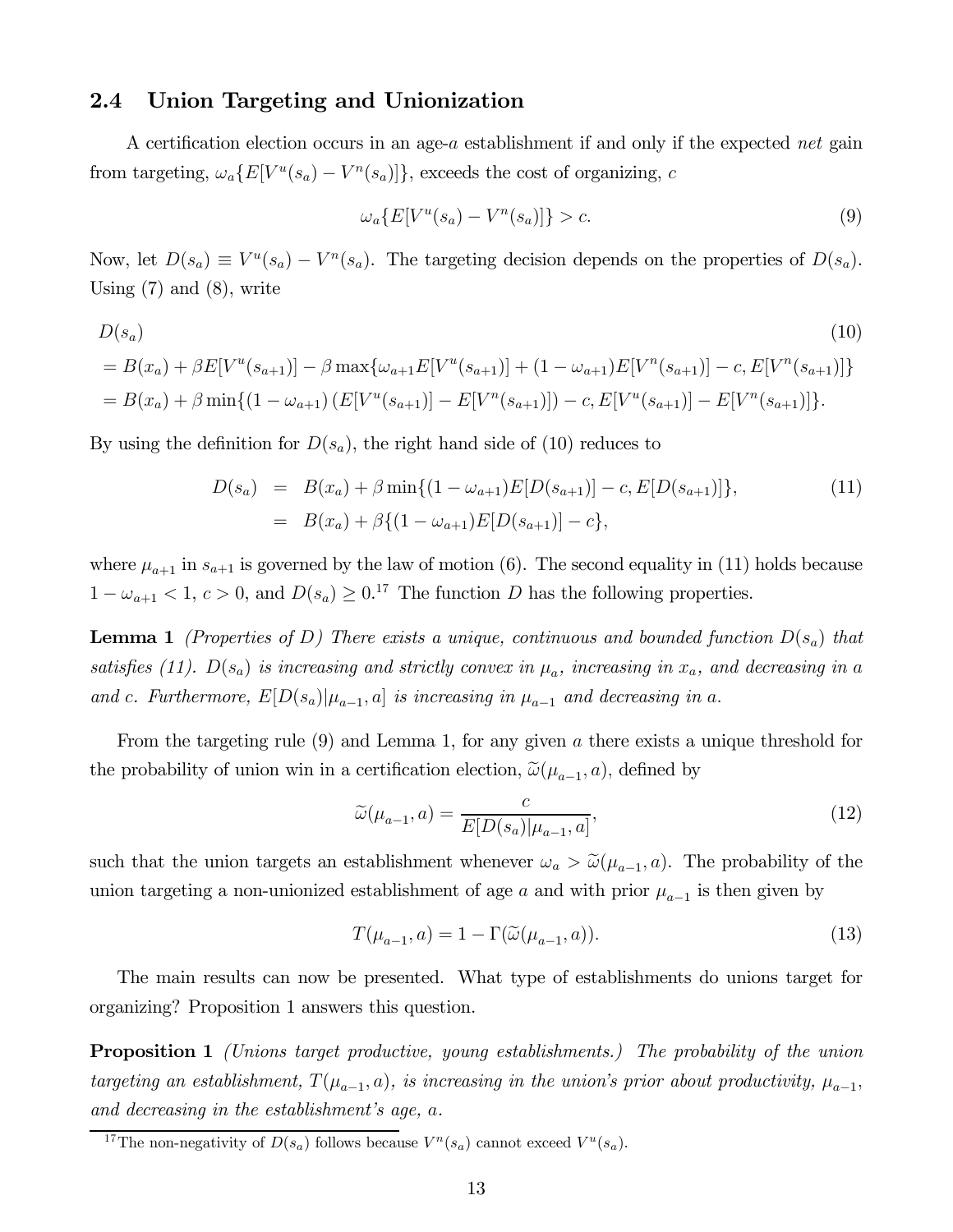By Proposition 1, the probability of the union successfully organizing an establishment

$$
O(\mu_{a-1}, a) = \omega_a T(\mu_{a-1}, a), \tag{14}
$$

is also increasing in  $\mu_{a-1}$  and decreasing in a. A higher value for  $\mu_{a-1}$  implies that the union believes that the establishment will yield a greater stream of benefits. Hence, the probability of union targeting and successful organizing rises. As an establishment ages, the variance around the prior declines, in line with (3) and (5). This reduces the probability that a high value for  $x_a$ will be drawn. The decline in the variance around the prior means a lower expected value for the union, given the strict convexity of  $D$ , and hence, a lower likelihood of targeting and successfully organizing an establishment.

Next, consider the expected probability of a union win in a certification election conditional on the union targeting an age- $a$  establishment. Using  $(9)$ , this probability can be written as

$$
W(\mu_{a-1}, a) = E\left[\omega_a \middle| \omega_a > \widetilde{\omega}(\mu_{a-1}, a)\right]. \tag{15}
$$

Note that  $W(\mu_{a-1}, a)$  depends on  $\mu_{a-1}$  and a, even though the unconditional probability of win,  $\omega_a$ , is assumed to be an *i.i.d.* random variable independent of  $\mu_{a-1}$  and a.  $W(\mu_{a-1}, a)$  satisfies the following properties.

**Proposition 2** (Unions win elections in less productive, older establishments) The expected probability of a union win, conditional on the establishment being targeted,  $W(\mu_{a-1}, a)$ , is decreasing in the union's prior about productivity,  $\mu_{a-1}$ , and increasing in the establishment's age, a.

The expected gain from organizing an establishment is higher for young establishments with a high prior. Therefore, the union is willing to target such establishments even for low levels of the probability of winning a certification election.

The probability that an age-*a* establishment, with a history of priors  $(\mu_{a-1}, \mu_{a-2}, \cdots, \mu_0)$ , is unionized is given by

$$
U(\mu_{a-1}, \mu_{a-2}, \cdots, \mu_0, a) = \sum_{j=1}^a \{ \prod_{k=1}^{j-1} [1 - O(\mu_{k-1}, k)] \} O(\mu_{j-1}, j)
$$
(16)  
= 1 -  $\prod_{j=1}^a [1 - O(\mu_{j-1}, j)],$ 

where  $O(\mu_{a-1}, a)$  is defined by (14). Observe that U is the probability that unionization occurs by the a-th trial, where the probability of success in trial *j* is  $O(\mu_{j-1}, j)$ . The following can be stated about unionized establishments.

Proposition 3 (Unionization is more prevalent in older, productive establishments) The probability of an establishment being unionized,  $U(\mu_{a-1}, \mu_{a-2}, \cdots, \mu_0, a)$ , is increasing in the union's prior about productivity,  $\mu_{a-1}$ , and the establishment's age, a.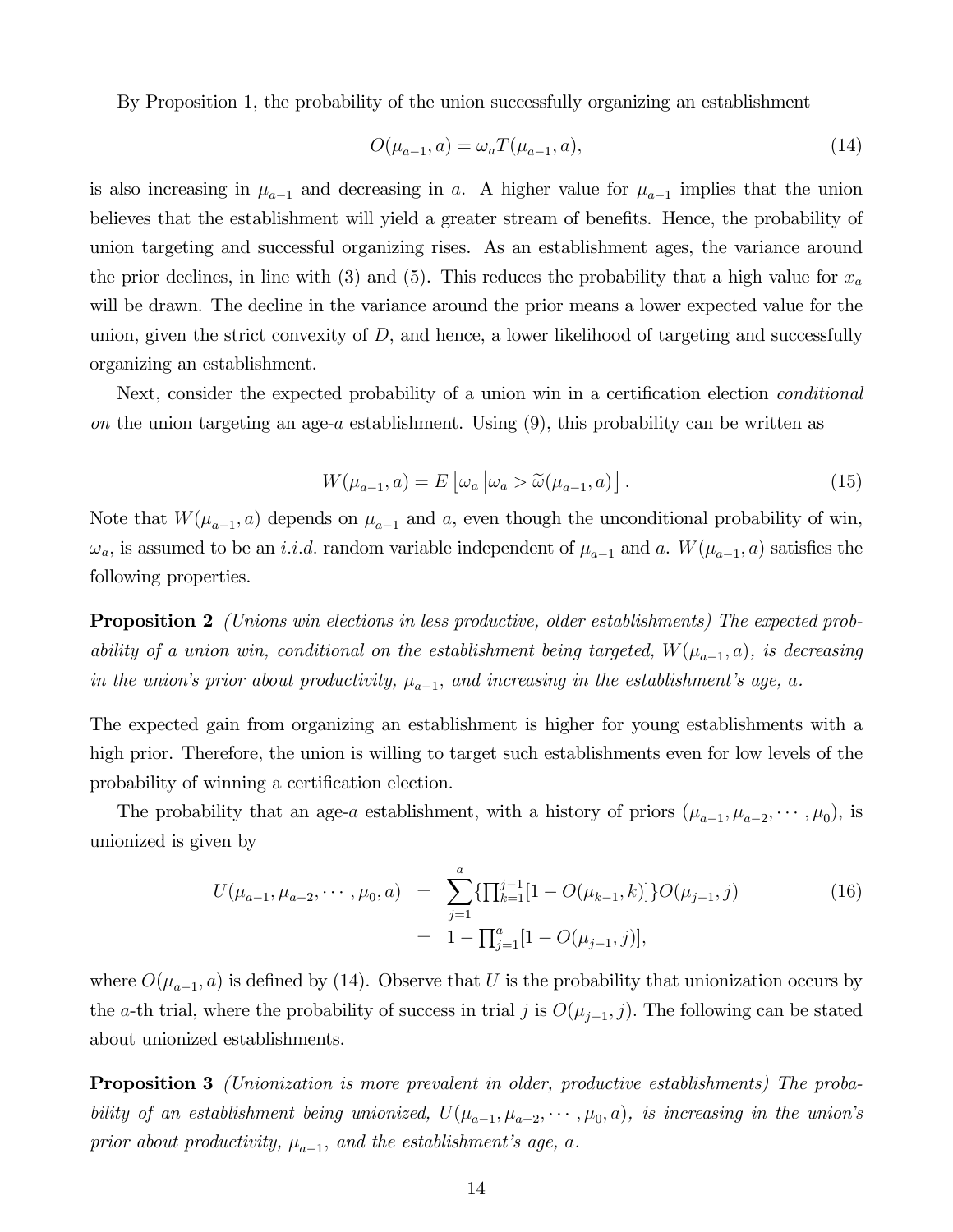A rise in  $\mu_{a-1}$  increases the probability that the union is targeted in the current period, if it hasn't been organized in the past. Clearly, the chances that an establishment is unionized in the current period are then higher. An increase in age,  $a$ , raises the likelihood that the establishment is organized, since it increases the time interval over which the union could have potentially engaged in targeting activity.

### 2.5 Testable Implications

Consider now an outside observer (an econometrician) who sees a plant's current productivity,  $x_a$ , and its age, a, but not the union's prior,  $\mu_{a-1}$ . The observer knows the distribution of  $\mu_{a-1}$ given  $x_a$  and a, the distribution of  $\omega_a$ , and the union's probability of targeting,  $T(\mu_{a-1}, a)$ . Given  $x_a$  and a, the observer has beliefs on  $\mu_{a-1}$ , represented by the c.d.f.  $\Omega(\mu_{a-1} | x_a, a)$ . Based on these beliefs, the observer's assessment of the probability that the union targets an age- $a$  establishment with current productivity  $x_a$  is

$$
T^{o}(x_{a}, a) = \int T(\mu_{a-1}, a) d\Omega(\mu_{a-1}|x_{a}, a).
$$
 (17)

This probability is positively associated with  $x_a$ , as outlined in the following proposition.

Proposition 4 (The probability of targeting from the observer's perspective) The probability of targeting from the observer's perspective,  $T<sup>o</sup>(x_a, a)$ , is increasing in the establishment's current productivity,  $x_a$ .

Proposition 4 implies the likelihood of targeting is higher for higher values of  $x_a$ . How  $T<sup>o</sup>(x_a, a)$ changes as  $\alpha$  increases, however, depends on the magnitudes of two opposing effects. For any given  $x,$ 

$$
T^{o}(x, a+1) - T^{o}(x, a) = \int T(\mu, a+1) d\Omega(\mu|x, a+1) - \int T(\mu, a) d\Omega(\mu|x, a).
$$
 (18)

By Proposition 1,  $T(\mu, a + 1) \leq T(\mu, a)$ . This effect implies that  $T^o(x, a + 1)$  is no larger than  $T^{\circ}(x, a)$ , ceteris paribus. However,  $\mu$  has a lower variance when a is higher. Depending on the curvature of T, the effect on  $T^{\circ}$  of a lower variance for  $\mu$  can be positive or negative.<sup>18</sup> Thus, the sign of  $(18)$  depends on the nature of T. Which effect dominates in practice is an empirical question. For instance, if the first effect dominates,  $T<sup>o</sup>$  is decreasing in a.

For the observer, the probability of the union successfully organizing an establishment is given by  $O^o(x_a, a) = \int \omega_a T^o(x_a, a) d\Gamma(\omega_a)$ . The probability  $O^o$  shares the properties of  $T^o$  in Proposition 4. Furthermore, the observer's assessment of the expected probability of a union win conditional on targeting,  $W^o(x_a, a) = E[E[\omega_a | \omega_a > \tilde{\omega}(\mu_{a-1}, a)] | x_a, a] = \int W(\mu_{a-1}, a) d\Omega(\mu_{a-1} | x_a, a)$ , satisfies the following.

<sup>&</sup>lt;sup>18</sup>If T is stricly concave (strictly convex) in  $\mu$ , a reduction in the variance of  $\mu$  implies a higher (lower)  $T^o$ .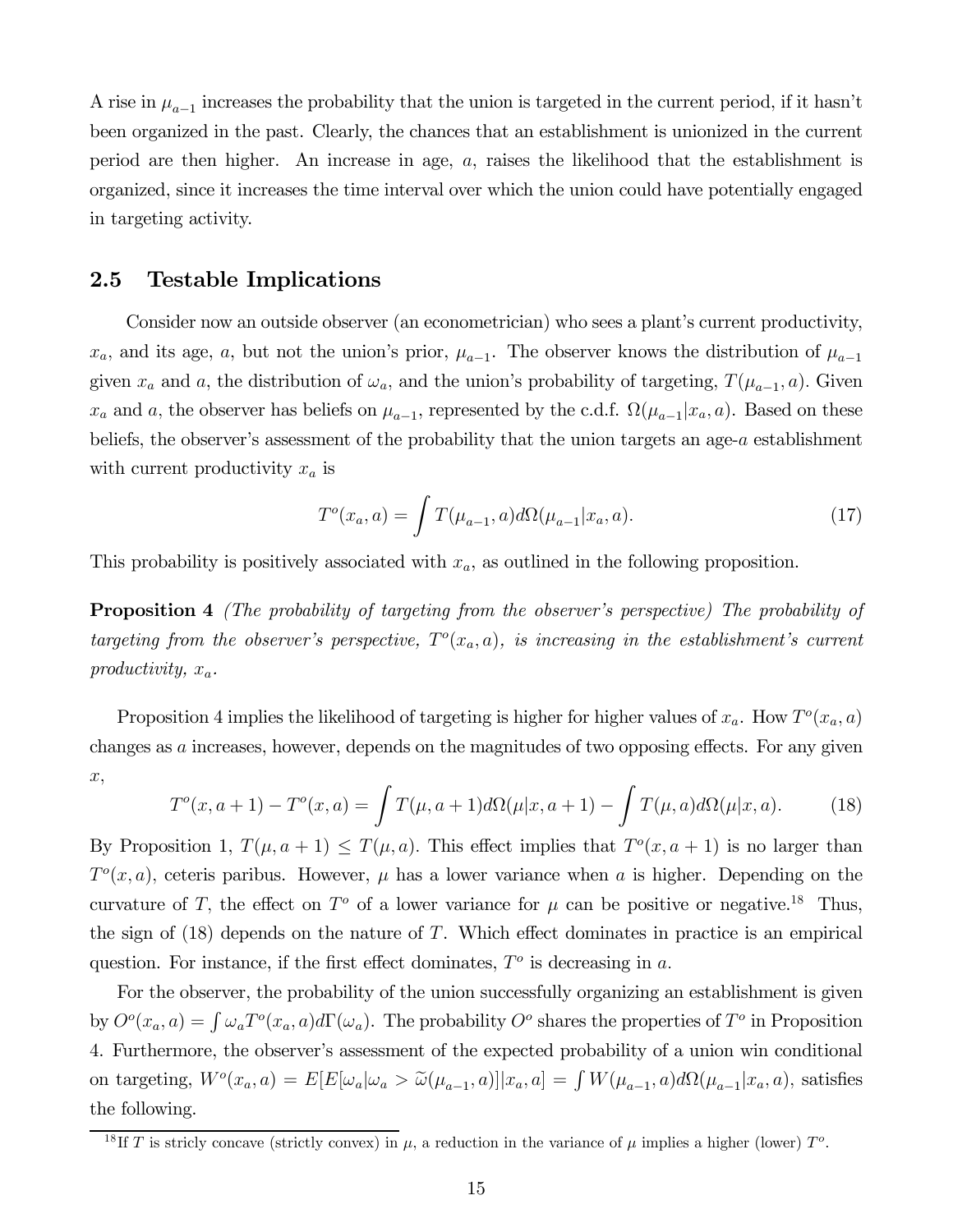**Proposition 5** (The probability of a union win from the observer's perspective) The expected probability of a union win (conditional on targeting) from the observer's perspective,  $W^o(x_a, a)$ , is decreasing in the establishment's current productivity,  $x_a$ .

As in the case of  $T^o(x_a, a)$ , how  $W^o(x_a, a)$  depends on a is dictated by the shape of  $W(\mu_{a-1}, a)$ .

Consider next the probability  $U^o(x_a, a)$  that an age-a establishment with productivity  $x_a$  is a union establishment from the observer's perspective. Let  $\Psi(\mu_{a-1}, \mu_{a-2}, \cdots, \mu_0 | x_a, a)$  denote the joint c.d.f. associated with the history of priors for an age-a establishment, conditional on  $x_a$ . Then,

$$
U^{o}(x_{a}, a) = \int U(\mu_{a-1}, \mu_{a-2}, \cdots, \mu_{0}, a) d\Psi(\mu_{a-1}, \mu_{a-2}, \cdots, \mu_{0}|x_{a}, a) d\Gamma(\omega_{a-1}) \cdots d\Gamma(\omega_{0}). \tag{19}
$$

The properties of  $U^o$  are presented below.

**Proposition 6** (The probability of unionization from the observer's perspective) The probability of being a union establishment from the observer's perspective,  $U^o(x_a, a)$ , is increasing in the establishment's current productivity,  $x_a$  and its age,  $a$ .

Now, consider any proxy for  $x_a$  (any increasing function of  $x_a$ , such as profit, output, or size). Because the c.d.f.'s  $\Omega$  and  $\Psi$  in (17) and (19) remain the same if the conditioning is done on the proxy, the probabilities  $T^o$  and  $U^o$  don't change if  $x_a$  is replaced by the proxy. Therefore, Propositions 4-6 continue to hold. In relating the probabilities  $T^o$ ,  $W^o$ ,  $O^o$ , and  $U^o$  to  $x_a$  in empirical analysis, one can thus use variables such as establishment size or measures of productivity as proxies of  $x_a$ .

#### 2.6 Remarks

The model abstracts from any response by an establishment to the threat of unionization. Establishments that are more likely to be targeted by a union may raise their wages to discourage unionization or locate in states unfriendly to unions. They may also invest in labor-saving technologies and anti-union campaigns or hire industrial relations experts to counter the union threat. Likewise, unions can invest in persuading workers, politicians, and the general public about the benefits of unionization. More generally, a union and an establishment can engage in a game of unionization where both take costly actions to achieve their goals. Whether the outcome of such a game changes the monotonic relationship between union targeting and establishment size or productivity predicted by the model would depend on the specific environment of the game. If large, productive employers are indeed successful in avoiding being targeted by a union and in winning certification elections, the data should reveal a negative or perhaps a non-monotonic relationship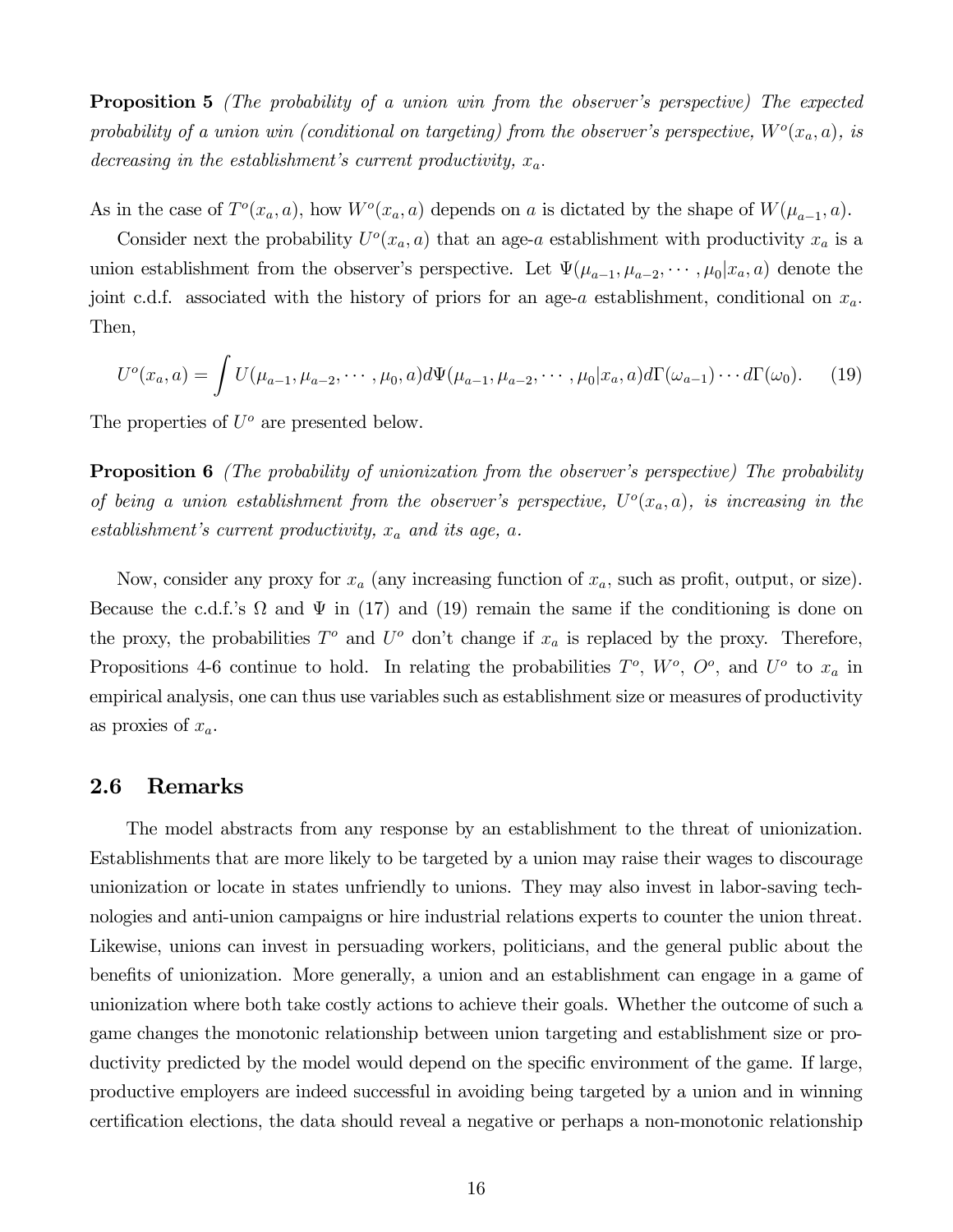between union targeting activity and establishment size (or productivity). The empirical analysis allows for these possibilities.

The model assumes an exogenously given, random union win likelihood in a certification election. In practice, union learning about the likelihood of a win,  $\omega_a$ , can be important. Unions may push for elections only in cases where they believe the likelihood of a win is sufficiently high. It is possible to introduce learning about  $\omega_a$  to the model. Union may have a prior about the distribution of the preferences of the workers for unionization in an establishment. The union may learn more about this distribution during an organizing drive as it tries to secure support from workers for an election. It may also have learnt about the win likelihood from organizing similar establishments in the past.<sup>19</sup> The union's prior about the likelihood of win may also be updated after an election. A loss may lead the union to believe that the preferences of the workers for unionization are not strong enough to justify further petitions for an election. Such learning may explain why multiple certification elections in an establishment are rare.

The model ignores the likelihood of union decertification – a rare event.<sup>20</sup> For simplicity, it also abstracts from establishment exit. In the model, the union is less likely to target less productive, smaller establishments, which are also generally more likely to fail, as prior empirical evidence suggests.<sup>21</sup> Furthermore, because larger, more productive establishments offer a larger surplus to the union, a union can target such establishments even if the union's surplus extraction may increase the exit likelihood. In addition, unions care about the survival of organized establishments, as longer-lived establishments provide a longer stream of benefits to the union. Unions will therefore tend to internalize the exit likelihood to some extent. For instance, when an establishment experiences a negative shock to its productivity, the union may engage in less surplus extraction to ensure that the establishment survives. It is therefore not obvious that a potentially higher exit likelihood for a unionized establishment will change the central prediction that unions target large, more productive establishments. Note also that in the data the observed likelihood of unionization,  $U^o(x_a, a)$ , depends on both the union decertification rate and the exit rate of unionized establishments. It is an empirical question whether these rates alter any of the model's predictions. They do not appear to do so, as the empirical analysis reveals.

 $19$ Holmes (2006) finds that unionization exhibits geographic spillover, consistent with a process by which workers in a non-union business learn from the experience of unionized businesses located nearby.

<sup>&</sup>lt;sup>20</sup>The data indicate that decertification elections occur at an annual rate of less than  $1\%$  in establishments that have previously experienced a certification election won by a union – see Appendix C.

<sup>21</sup>See Dunne, Roberts and Samuelson (1989).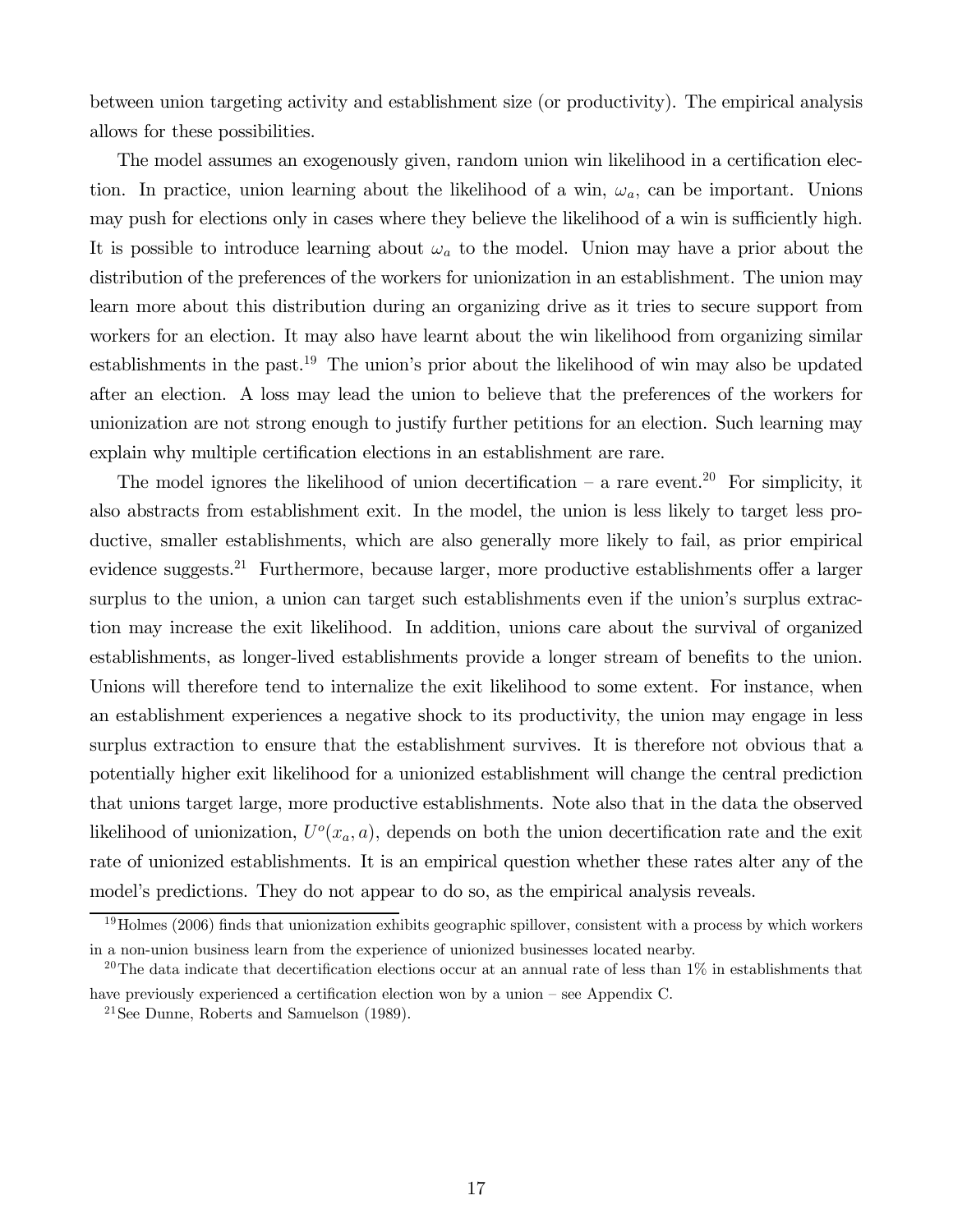# 3 Empirical Methodology

The model has predictions regarding four main events associated with unionization over the life-cycle of an establishment. These events are: the establishment experiences a certification election for the first time (event  $T$ ), a union win in the first certification election *conditional* on the establishment being targeted (event  $W$ ), the first successful organization (the first certification election and union win) of the establishment (event  $O$ ), and whether the establishment has ever experienced a successful certification election (ever organized) in its lifetime (event  $U$ ). The probabilities associated with these four events are explored using the model's predictions.

### 3.1 Mapping the Model's Events to the Unionization Process

It is important to note the sequence of events leading to union certification in an establishment for understanding what the theoretical events described in the model exactly correspond to in the data.22 An established union in an industry or a collection of workers in an establishment can initiate the process of unionization in a non-union establishment. Typically, with the help of the union, workers carry out a card drive, during which they seek support from at least 30 percent of the workers in order to be legally granted an election by the NLRB.<sup>23</sup> The NLRB then makes a determination on what constitutes the bargaining unit for the relevant workers. A certification election is then held among workers eligible to vote. This event corresponds to the model's event of union targeting (event  $T$ ). A simple majority is required for a union win in the election, which corresponds to event  $W$  in the model. Within 7 days after the ballot tally, objections can be made by both parties, and a re-election can be granted by NLRB if there is evidence of an improperly carried-out election. If the union has a simple majority in the end, it is certified as the exclusive bargaining agent for the bargaining unit, and the employer is obliged to negotiate in good faith with the union. The event of this exclusive right being granted to the union is the model's event of successful organizing (event  $O$ ). The right to negotiate is lost if the certified union does not reach a contract within a year of certification, the establishment exits the business, or the union loses a subsequent decertification election, which is either petitioned by the employer (e.g., in the event of a business restructuring) or by a sufficient number of workers whose jobs are represented by the union. The model's event  $U$  corresponds to the event that a union has ever won an election and secured the exclusive right to bargain at some point in the establishment's history, without a subsequent decertification. The presence of an election win is neither necessary nor sufficient for a union contract to be in place at an establishment. By one estimate, about 44% of the elections

<sup>&</sup>lt;sup>22</sup>See Dinardo and Lee  $(2004, \text{ section II})$  for more details on these events.

 $^{23}$ Unionization may also occur without a certification election petitioned from NLRB. Such cases, however, are not observable in the data available for this study.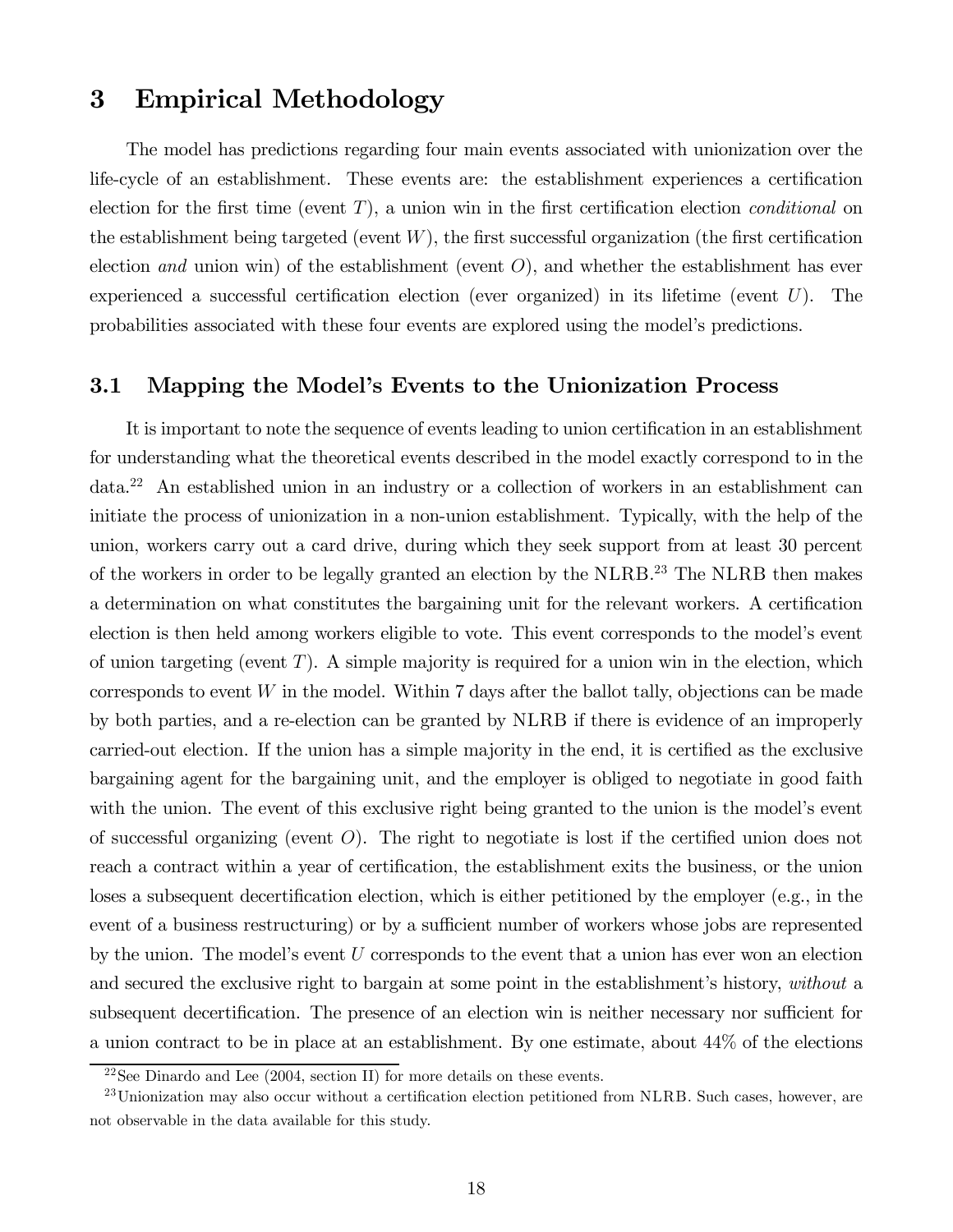won by unions result in a contract within a year.<sup>24</sup> Therefore, event  $U$  cannot be interpreted as the establishment having a union with a contract. Note, however, that the cases where a union secures a contract following a successful certification is a subset of the cases where event  $U$  occurs. Event  $U$  is helpful for a general understanding of which type of establishments have attracted union activity during their life-cycles and whether they systematically differ from others. It, however, remains to be seen how cases where unions actually secure a contract differ from the cases where no contract ensues.25

It is also important to note that a union may try to organize an establishment with no resulting election (e.g., a failed card drive). Such cases are not observed in the data. The first targeting of an establishment by a union is thus defined as the first union organizing drive that leads to a certification election. However, unions may be less likely to secure an election when they target establishments that are able to resist unionization successfully. Such establishments may be larger and more productive, and may offer higher wages. If this is indeed the case, unobserved targetings with no resulting election would be disproportionately concentrated in larger or productive establishments. Any positive association found between union targeting and establishment productivity (or size) would then be stronger, if targetings with no resulting election were observed.

Another issue is that an establishment may experience more than one certification election along its life-cycle. However, only a small fraction of establishments  $(< 5\%)$  in the data have two or more certification elections over their life-cycles. Subsequent targetings and successful organizations likely depend on the outcome of the first targeting, and hence, cannot be treated as independent events. They are excluded from the analysis of targeting and successful organization. Event  $U$ , however, takes into account the outcome of all certification elections that the establishment has experienced.

#### 3.2 Estimation

Let  $E_{it}$  be the indicator that event  $E \in \{T, W, O, U\}$  occurs in a establishment *i* in year *t*. Because all of these events have binary outcomes and successes are very rare (except for event W), a logit model is used. The observer's assessed probability,  $E^o(x_{it}, a_{it})$ , that an establishment

<sup>&</sup>lt;sup>24</sup>See Ferguson (2008), Figure 1 (p. 5). This estimate is for the period 1999-2004.

<sup>&</sup>lt;sup>25</sup>One possibility is to use information on union contracts to understand the characteristics of establishments where unions secure a contract after being certified via an election. However, previous work found that the match between data on union contract expiration notices from Federal Mediation and Conciliation Services (FMCS) and data on NLRB elections is not high (Ferguson (2008)). In addition, the match between FMCS data and data on establishment characteristics from the US Census Bureau is also complicated by the fact that many establishments may not file the required notice for a contract expiration (see Dinardo and Lee (2004) p.1403-1404 for a discussion).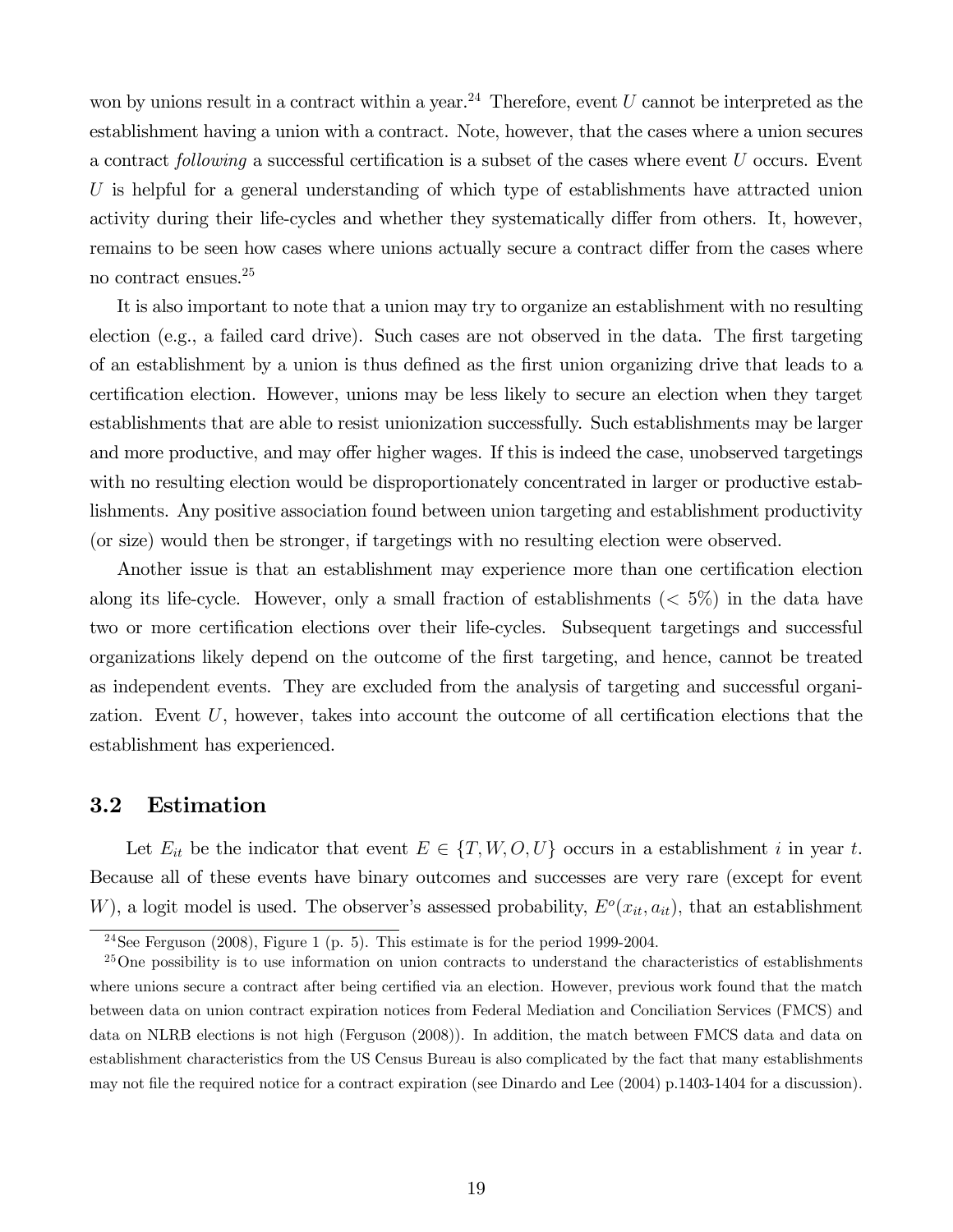experiences event  $E$  is modelled using the inverse logit transformation<sup>26</sup>

$$
E^{o}(x_{it}, a_{it}, y_{it}; \mathfrak{b}) = \frac{\exp(F(x_{it}, a_{it}, y_{it}; \mathfrak{b}))}{1 + \exp(F(x_{it}, a_{it}, y_{it}; \mathfrak{b}))},
$$
(20)

where

$$
F(x_{it}, a_{it}, y_{it}; \mathfrak{b}) = b_0 + \sum_{j=1}^{J} b_x^j I^j(x_{it}) + \sum_{k=1}^{K} b_a^k I^k(a_{it}) + b_y^{\prime} y_{it} + \iota_i + s_i + \tau_t.
$$
 (21)

In (21),  $x_{it}$  is classified into one of J bins, where  $I^j(x_{it})$  is the indicator that  $x_{it}$  falls in bin j. Similarly,  $a_{it}$  is classified into one of K bins, with the corresponding indicator  $I^k(a_{it})$ . These specifications offer a flexible way of accounting for productivity and age, which are not necessarily linearly related to the probabilities of interest according to the theoretical model. The variable  $y_{it}$  is a vector of controls,  $\iota_i$  is an industry fixed effect,  $s_i$  is a state (geography) fixed effect, and  $\tau_t$  is a year fixed effect, and  $\mathfrak{b} \equiv \{b_0, \{b_x^j\}_{j=1}^J, \{b_a^k\}_{k=1}^K, b_y\}$  is the set of parameters. Note that cohort effects are not included in specification (21), as doing so would result in collinearity with the age categories and year effects. Cohort effects may be present, for instance, if earlier vintages of establishments use more labor intensive production technologies that may attract more union targeting. It is possible to test for and estimate the cohort effects by placing restrictions on the coefficients of age categories in  $(21).^{27}$  However, from the perspective of the theoretical model, the primary interest here is the estimation of the age effects. Therefore, no restrictions are imposed solely to estimate the cohort effects. An alternative is to carry out the estimation for each cohort separately. Doing so, however, will result in few or no observations for some age categories. For a robustness check for cohort effects, specification (21) is estimated for different groups of cohorts to see whether the coefficients in (21) change.

The parameters b in (21) can be estimated for each event  $E \in \{T, W, O, U\}$  separately by maximizing a weighted log-likelihood function that pools all observations at risk for the event in focus

$$
\mathcal{L}(\mathfrak{b}) = \sum_{t=t_0}^{\bar{t}} \sum_{i=1}^{n_t} w_{it} E_{it} \ln E^o(x_{it}, a_{it}, y_{it}; \mathfrak{b}) + (1 - w_{it} E_{it}) \ln(1 - E^o(x_{it}, a_{it}, y_{it}; \mathfrak{b})), \tag{22}
$$

where  $t = t_0, t_0 + 1, ..., \overline{t}$  denotes a year and  $n_t$  is the total number of establishments at risk for event E in year  $t^{28}$  Weights,  $w_{it}$ , are assigned to establishments to account for the uncertainty with

<sup>26</sup>For example, for the observer's probability of union targeting,  $T^o(x_{it}, a_{it}) = \int T(\mu_{a-1}, a) d\Omega(\mu_{a-1}| x_a, a)$  is modeled by an inverse logit transformation. Other probabilities are modeled similarly.

 $27$ See, e.g., Hall, Mairesse, and Turner  $(2007)$ .

 $28$ For the event of first-ever certification election, the establishments at risk are those that have never experienced a certification election before year ; for the event of a union win in a certification election, the establishments at risk are the ones that experience their first certification election in year t; for the event of a successful organization, the establishments at risk are those that are targeted for the first time and experience a certification election in year  $t$ ; finally, for the event that an establishment in year  $t$  has ever had a successful organization, the relevant establishments are all establishments in year  $t$ .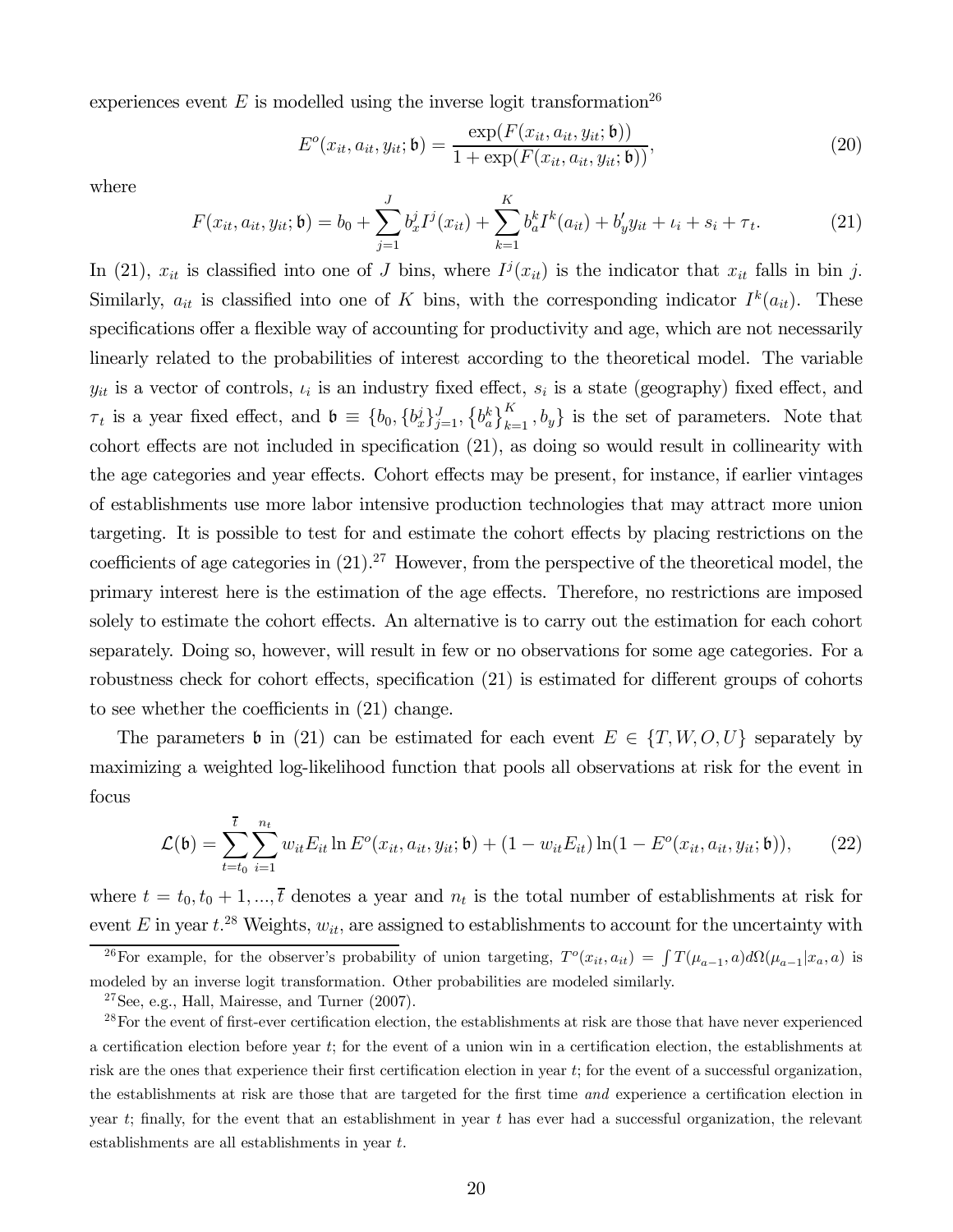which they match to certification elections, as detailed in the next section. For an establishment that matches with a given certification election, the weight  $w_{it}$  takes on a value in  $(0, 1]$  equal to the inverse of the frequency of matches for that certification election. The weight  $1 - w_{it}$  is then assigned to the establishment's non-matched version. If an establishment is not matched at all to any certification election, the weight is zero. In estimations using the Economic Census sample, the establishment's weights in the Economic Census are also used to arrive at population estimates. The calculation of the standard errors for the parameter estimates take into account the clustering of observations by establishment.

For all events, the focus is on the estimates of the parameters  $\{b_x^j\}_{j=1}^J$  and  $\{b_a^k\}_{k=1}^K$ . These estimates are used to test the model's predictions in Propositions 4-6 Two strategies are followed in proxying for  $x_a$ . First, two measures of establishment size, employment and the value of shipments, are used separately.29 Second, some measures of productivity are used. These are the value of shipments per worker, value added per worker, and total factor productivity. Establishment age is measured by the number of years elapsed from the first year of observation of an establishment. It is important to emphasize that the parameters are not interpreted in a causal way. While the theoretical model suggests the key variables (size, productivity, and age) as main drivers of union targeting decisions, these relationships can also be influenced in part by establishment response to the union threat, as discussed in Section 2.6.

In the control variables  $(y_{it})$ , a multi-unit firm indicator is included to assess the effect of being part of a multi-unit firm. A multi-unit firm association may signal to the union that the establishment belongs to a successful firm that has expanded. A firm-level unionization indicator is also included. This indicator equals one if the establishment is part of a firm that already has at least one establishment that was successfully organized earlier.<sup>30</sup> This variable accounts for potential spillover of unionization within a firm. The presence of an organized establishment in the firm may signal to the union that the establishment in focus is prone to unionization. Hence, both the multi-unit and firm union presence may enhance union's learning about an establishment's eligibility for being organized. Figure 1 suggests that unions indeed seek information on these characteristics for potential organizing.

Another indicator variable in  $y_{it}$  takes on a value of one if the establishment is located in a right-to-work state. Right-to-work states generally have laws and regulations less favorable for union activity. Establishments may favor location in these states to reduce the likelihood

 $^{29}$ This approach is similar to those adopted in other empirical studies of firm learning (e.g., Dunne, Roberts, and Samuelson (1989)).

<sup>30</sup>The union status of establishments born before 1977 and had no union activity in or after 1977 cannot be identified precisely. Therefore, there is some measurement error in this indicator. However, results are very similar regardless of whether all establishments that were born before 1977 are included or excluded in the construction of this indicator.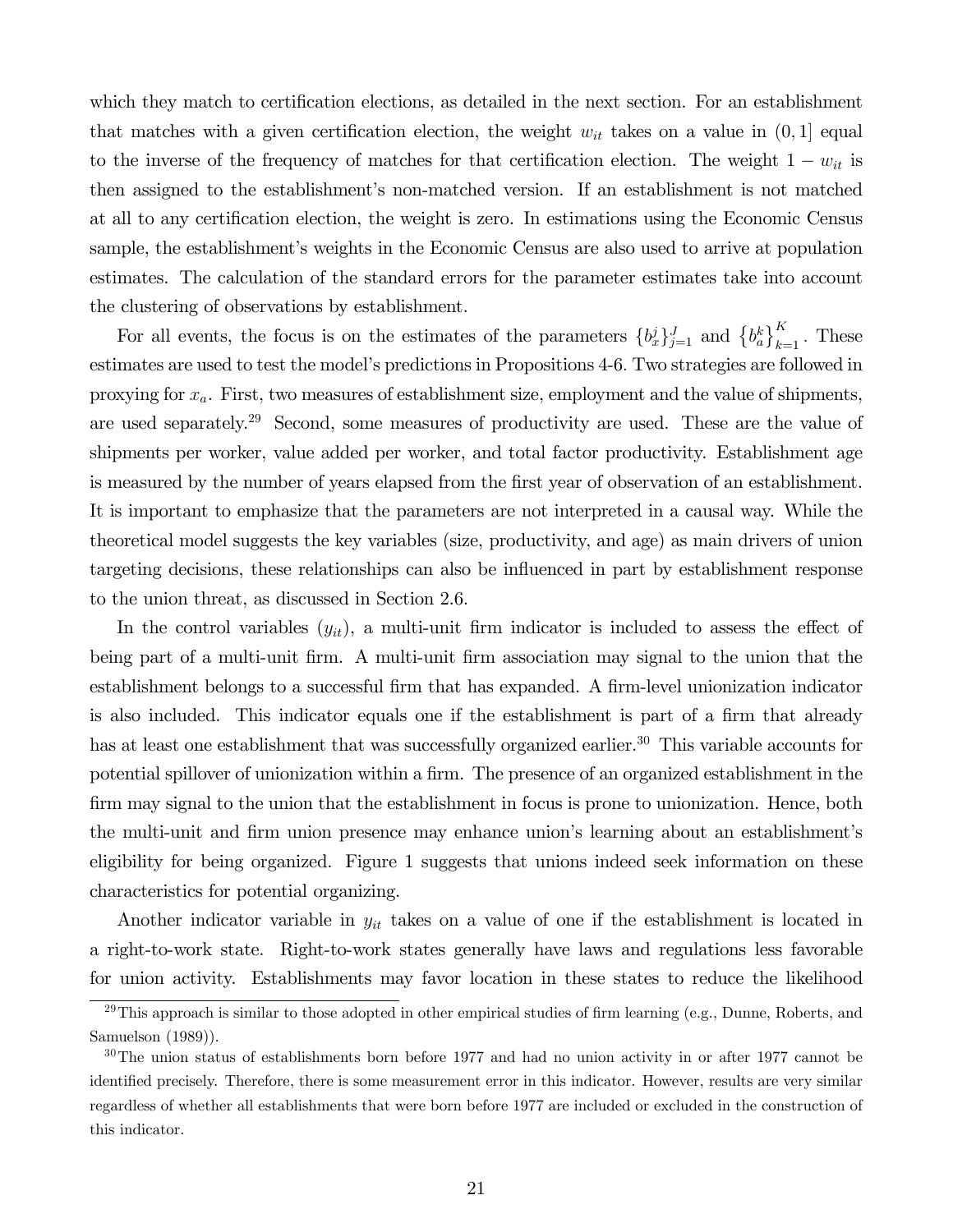of unionization and to benefit from their generally businesses-friendly policies.<sup>31</sup> Union activity may therefore be less intense in such states. During the sample period two states adopted a right-to-work law, so the right-to-work indicator has limited variation over time.<sup>32</sup> Because the identification for this indicator's coefficient relies on a small number of observations, the estimates for this coefficient are also discussed for the model runs without the state fixed effects. In the estimation of the probability  $W<sup>o</sup>$ , the ratio of the workers eligible to vote in the certification election to the establishment's total employment is also included in  $y_{it}$ . When this ratio is high, the stakes for both parties in the election may be higher. Therefore, both parties may devote more resources to influence the outcome of the certification election. The effect of this ratio can go in either direction.

## 4 Data

National Labor Relations Board (NLRB) certification election data for the years 1977-2007 is linked with the corresponding years from the U.S. Census Bureau's Longitudinal Business Database (LBD), quinquennial revenue data from the Economic Census (EC), and data on total factor productivity from the Census of Manufactures.<sup>33</sup> The NLRB data contain information on union certification and decertification elections that took place between 1977-2007. NLRB elections in the year 1977 are only partially observed, see Appendix C. For each election, the data contains the employer's name, address, and industry. It also contains the number of workers eligible to participate in the election, how many ballots were cast, and how many were cast in favor of the union.

Over the sample period, the NLRB data contain information on a total of 103,064 certification elections.<sup>34</sup> In most years there are roughly  $3,000$  certification elections. The frequency of these elections in general declines over the sample period. In particular, the number of certification elections drops sharply from about 9 000 in 1977 to about 3 500 in 1983, and continues to drift lower for the rest of the period, with about 1,600 elections in 2007. For an analysis of the trends

<sup>&</sup>lt;sup>31</sup>Holmes (1998) documents the sharp increase in manufacturing activity when one crosses the border from a non-right-to-work law state to one with a right-to-work law. As Holmes notes, the law itself may not be the cause of this increase. The presence of the law in a state may serve as a proxy for other business-friendly policies and regulations of the state.

 $32$ Idaho and Oklahoma adopted a right-to-work law in 1986 and 2002, respectively. Louisiana adopted the law in 1976, just before the sample period. For a chronology of the adoption of right-to-work laws by states, see http://www.dol.gov/whd/state/righttowork.htm.

<sup>&</sup>lt;sup>33</sup>The NLRB certification election data come from two sources: the 1977-1999 data was kindly provided by Thomas J. Holmes; data from 1999-2007 is available from data.gov.

<sup>&</sup>lt;sup>34</sup>The 3,418 "Employer Requested" elections are omitted, as these elections typically arise when some fraction of the workforce is already unionized.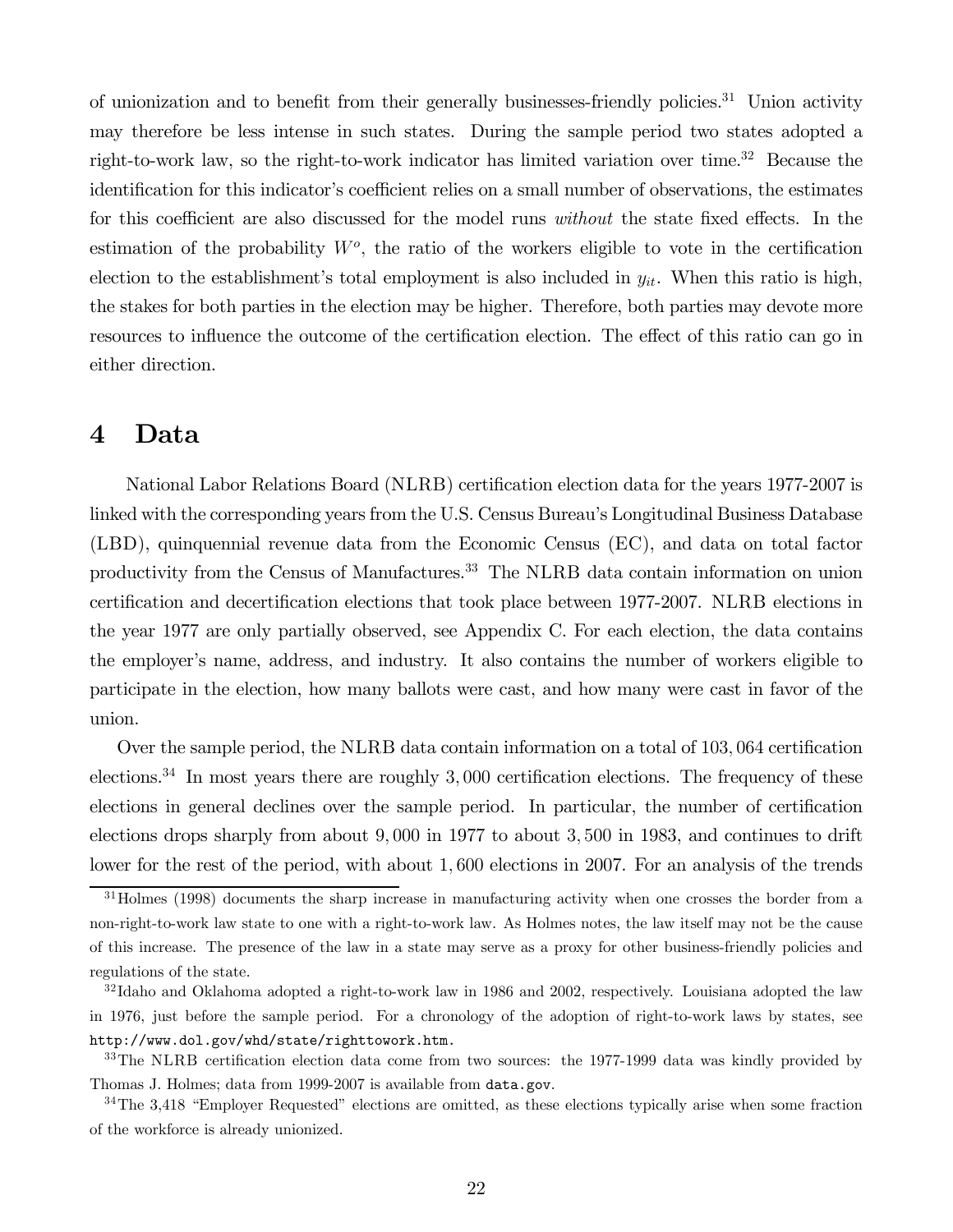in NLRB elections, see Appendix C.

The LBD, with which the NLRB elections data is matched, contains the universe of private sector employers in the U.S. at the establishment level. Key variables are the number of employees, industry affiliation, location, the year the establishment enters and exits, and the identifier of the firm that has operational control over the establishment. The LBD is also matched at the establishment level with the EC, which is conducted every five years. This match is done for each quinquennial census between 1977 and 2007, inclusive. The time series coverage by the EC varies by industry.35 The data collected permit the construction of a revenue-based labor productivity measure, that is, the value of shipments per employee, for all industries. Another measure of labor productivity, value added per worker, is available for manufacturing, and is used as an alternative to the value of shipments-based one. A total factor productivity measure is also used for manufacturing.

NLRB data is consistently available by the employer's name and the employer's city and state. The LBD is linked to the NLRB data via a multi-stage matching process. Each stage involves considering establishments in both the LBD and the NLRB data at some level of geography city and state, fuzzed city name and state, or county and state. Having so "blocked" the data at a particular level of geography, the similarity of business names and industry are considered between the two data sets. Inspection of individual records is used to validate the name and industry agreement rules, along with inspection of the address and zip code that are available consistently for the LBD data, and also for a subset of the years of the NLRB data. The NLRB data contains the number of employees eligible to vote in the certification election. This information is used to reject potential matches, while allowing for the somewhat uncommon event of multiple establishments being included in the same certification election (for example, an election might cover all cashiers in a particular geographic region of a retail chain). If the size of the firm that has operational control over the establishment is less than 80% of the number of employees eligible to vote in the election matched to the establishment, then the match is rejected, and another match is sought. For establishments that have less employees than the number eligible, a progressive search is performed within the firm at increasingly higher levels of aggregation (the address, city, county, state, and national level) until the total number of LBD employees is at least 80% of the number eligible to vote in the election.<sup>36</sup> About  $73\%$  of certification elections match reliably with

<sup>&</sup>lt;sup>35</sup>The Census of Construction Industries, the Census of Manufactures, the Census of Retail Trade, the Census of Services, and the Census of Wholesale Trade are available every five years from 1977-2007. Other parts of the economy are only available for more recent years. The Census of Finance, Insurance, and Real Estate is available for 1992-2007, the Census of Mining and the Census of Transportation, Communications, and Utilities are available for 1987-2007, and the Census of Finance, Insurance, and Real Estate are available for 1992-2007.

<sup>&</sup>lt;sup>36</sup>This rule was established using the records downloaded from www.data.gov as training data. This data contains a free-form text description field that often includes the phrase "at all" when describing elections that cover multiple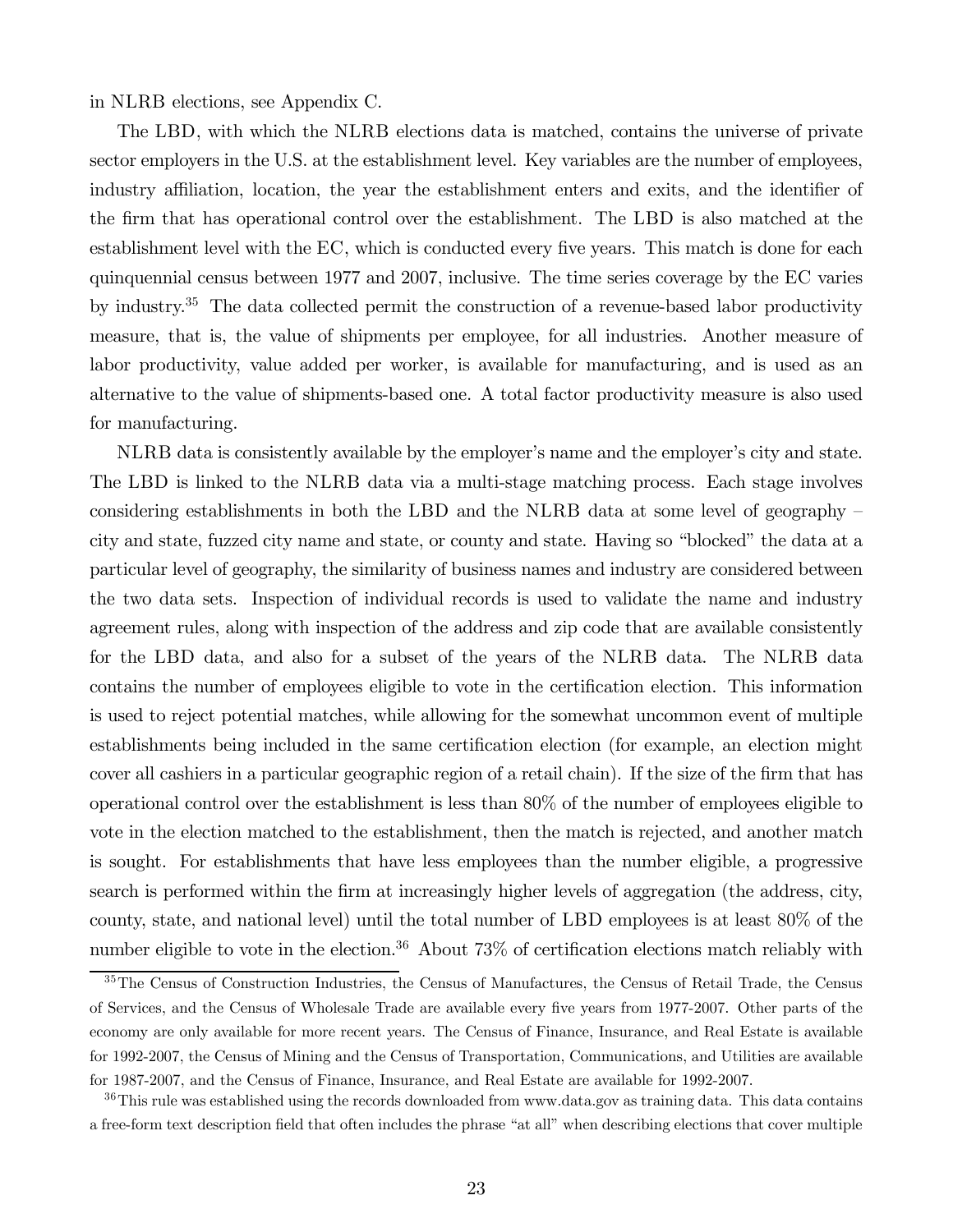the LBD for the sample period.

Weights are calculated to account for the uncertainty of matching an election to an establishment. If there are multiple matches to a given certification or decertification election in a year, each establishment receives a weight,  $w_{it}$ , equal to the inverse of the total number of such matches. For simplicity, and for longitudinal consistency in the case of the relatively few establishments that link to more than one election (certification or decertification), the largest weight that an establishment receives among all such elections is given as its weight over time. Each establishment involved in a multiple match was also given an additional weight, equal to  $1 - w_{it}$ , to represent the non-unionized version of this establishment. The weights in the EC were also retained to be used in the analysis to make inference about the population of establishments in the estimations using EC data for size and productivity measures.

Both the NLRB data and the LBD are left-censored. The NLRB data available for this study begins in 1977, and an establishment's union status is unknown if it entered prior to 1977. Therefore, there is no way of identifying whether a certification election that occurs during the 1977-2007 period at such an establishment is, in fact, that establishment's first certification election. Furthermore, the LBD coverage starts in 1976, so there is no exact entry year, hence, no age information for establishments that first appear in 1976. To identify age and union status accurately, the estimation is therefore restricted to all establishments that first appear in LBD in or after 1977. The set of establishments born before 1977 was subject to more union activity, as the union certification elections have been steadily declining since early 1980s. The results should therefore be interpreted with the caveat that they apply only to relatively new establishments, not to much older ones that were born or unionized during a period of much more intense union activity in the U.S.

The constructed dataset contains a weighted sum of nearly 30 million establishments. About 89 400 establishments match to certification elections. Of those that match to an election, about 95% match to exactly one election, and about 4% match to exactly two elections. Most of the remainder match to exactly three elections. Thus, the cases where multiple certification elections occur at a given establishment are rare. Less than half of the elections occur in establishments that are left-censored, and the remainder are among those establishments that entered during or after the year 1977. This skewness reflects the fact that between 1981 and 1982 the number of certification elections dropped from  $6,000-7,000$  to around  $3,000$  per year and never recovered to its previous level.37

For each event of interest, the empirical analysis is carried out for all private sector establishments, and also separately for the manufacturing sector, where unionization has traditionally been

establishments.

 $37$ This sharp drop in early 1980s is also documented by other researchers, see, e.g., Farber and Western (2001).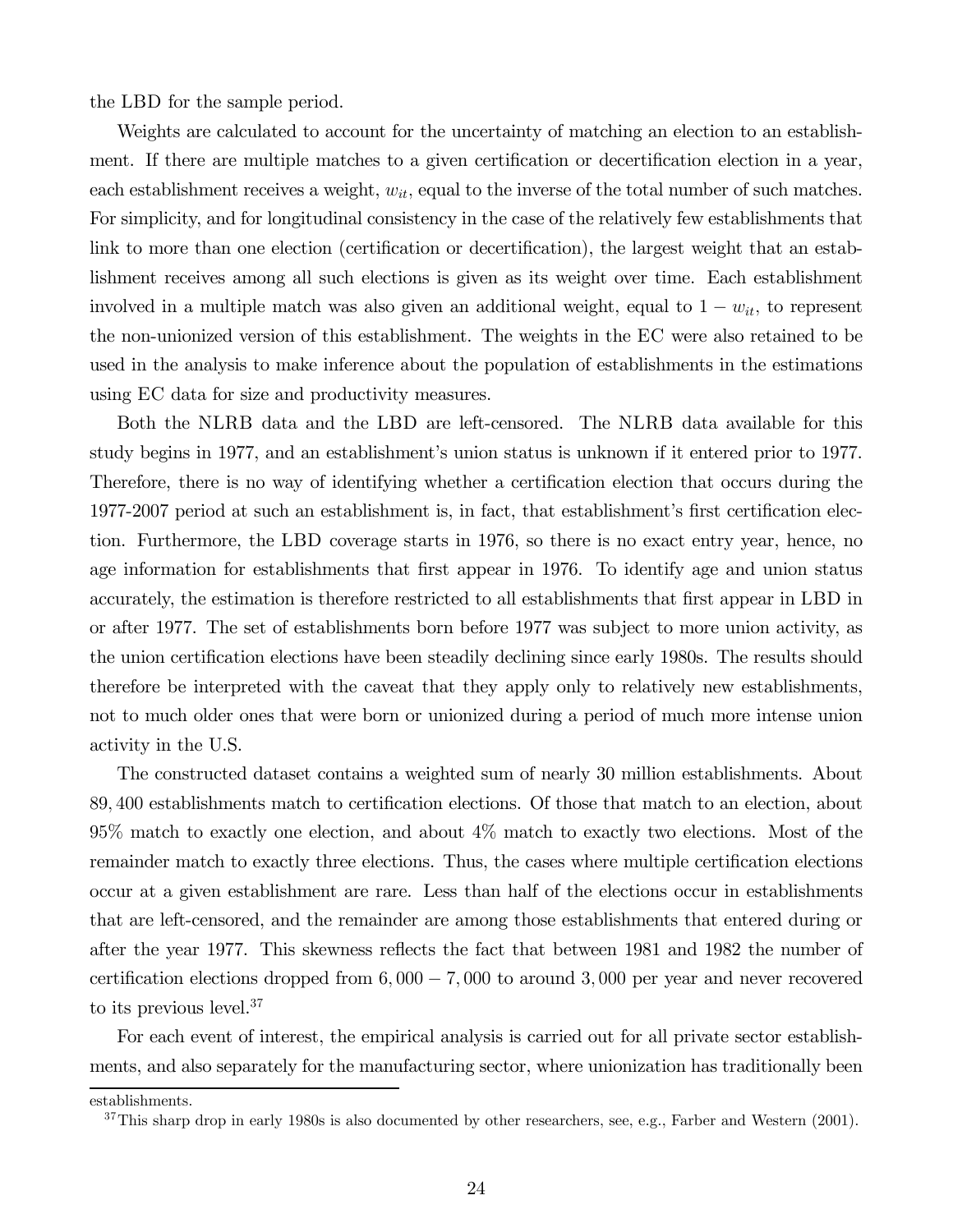more concentrated. For specifications using an establishment's employment as a measure of size, the sample period for estimation is 1977-2007, as employment data are available annually. For specifications where value of shipments or measures of productivity are used, the sample period includes only the Economic Census years (every five years between 1977 and 2007, inclusive). Note, however, that the variables that rely on an establishment's history (previous targetings by a union, firm union presence, multi-unit status, age) are still calculated using annual data, so there is no information lost.

# 5 Results

#### 5.1 Descriptive Statistics

During the sample period, the number of union certification elections in a year declined from around  $9,000$  in 1977 to about 2,000 in 2007. The establishments born during the sample period were targeted for the first time by a union for potential organizing at an average annual rate of 0.03%. Unions tended to win around  $47\%$  of certification elections in a year, on average, throughout this period, though the win rate increased from about 50% to nearly 60% between 2000 and 2007. The likelihood of a union successfully organizing an establishment for the first time was around  $0.015\%$  per year, on average. Of all establishments born between 1977 and 2007 and survived till 2007, 02% have experienced in their lifetime at least one certification election that resulted in union victory, with no subsequent decertification election.

Table 1 provides summary statistics for the key characteristics of the establishments by event of interest. For each event, the column labelled  $Y'$  pertains to the establishment-year observations for which the corresponding event takes place. Likewise, the column labelled 'N' indicates the cases where the event does not occur. Note that the statistics for columns  $'N'$  for the events  $T, O$ , and  $U$  are very similar because an overwhelming majority of establishment-year observations are not associated with any union activity, and hence, the values in these columns are little affected by the variation in the samples across columns labelled 'N' for these three events. Also, the columns labelled 'Y' for events  $W$  and  $O$  are identical, as these two events take place in the same set of establishment-year observations, by definition. Several facts emerge from Table 1. Regardless of the measure of size (employment, value of shipments/receipts, or value added) establishments are larger and younger in the year of their first certification election and first successful organization, compared to the rest of the observations. Similarly, establishments that have experienced a successful organizing drive some time in their lifetime tend to be larger, but they are also much older on average. The establishments where unions win elections conditional on targeting tend to be smaller, and slightly older, than those where unions lose. For all events, the pattern for measures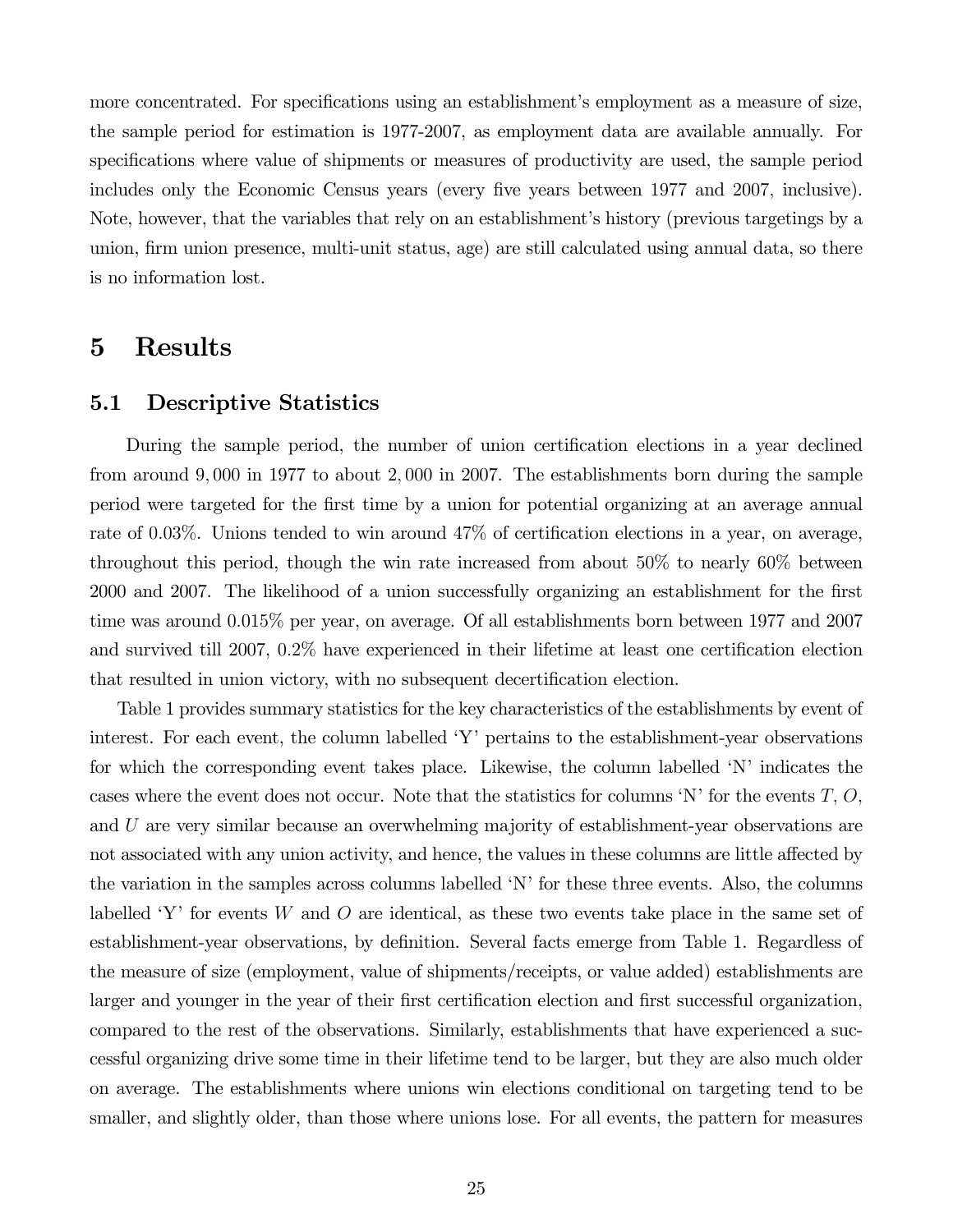of productivity is similar to that for size measures, but the differences across groups experiencing a given event versus not are less pronounced.<sup>38</sup> Note also that establishments experiencing any given event offer higher average wages. For example, an establishment experiencing its first certification election pays on average 17% higher average wage in the year of certification, compared to cases with no election. Union activity also tends to be more concentrated in manufacturing establishments during this period, but not to a very high degree. About 16% of certification elections occur in manufacturing establishments, whereas only 5% of cases where no election occur are in manufacturing. Establishments where some union activity is present (i.e., where events T, O, or U take place) are also much more likely to be part of multi-unit firms. About  $70\%$  of all occurrences of events  $T, O$ , or  $U$  are in multi-unit firms, as opposed to about 23% of nonoccurrences. Finally, union activity is observed with lower likelihood in establishments located in states with a right-to-work law. For instance, the incidence of a first election is less concentrated in right-to-work states. The likelihood that event  $T$  occurs is about 0.23 for establishments in a right-to-work state, compared to 0.37 for others.

### 5.2 Size and Age Estimates

Tables 2, 3, and 4 present the estimated odds ratios based on the logit model in (20) for all private sector and manufacturing, respectively. For easier interpretation, Figures 3 and 4 contain the predicted probabilities associated with size and age categories, and also, for year effects, to explore the trends.<sup>39</sup> In what follows, the predictions for all other controls are discussed based on the specification that uses employment as the measure of size, rather than the value of shipments. The specification with employment is estimated using all years of data, whereas the value of shipments is available only every five years. Therefore, the estimates for all other variables are more precise in the specification using employment as the size measure, and the year effects are obtained for all years.

Consider first the predicted probabilities of union targeting in Figures 3 and 4. The probability of targeting increases with both measures of size, although in the manufacturing sector predicted probability for size tapers off and declines slightly at the largest employment class.40 When the entire private sector is considered, an establishment in the largest employment (value of shipments)

<sup>&</sup>lt;sup>38</sup>It should be noted that the correlations between size and productivity measures are not very high for the population of private sector establishments. Labor productivity measure is only slightly positively correlated with employment. The correlation between labor productivity and total value of shipments also ranges between 0.02 and 062, depending on whether one excludes the tails of labor productivity, employment, or value of shipments to account for major outliers.

 $39$ The predicted average marginal effect for a given size or age category is calculated by averaging the predicted probability for that category over all values of the remaining variables across all observations.

 $^{40}$ This decline may result from large firms' ability to better counter the threat of union organizing.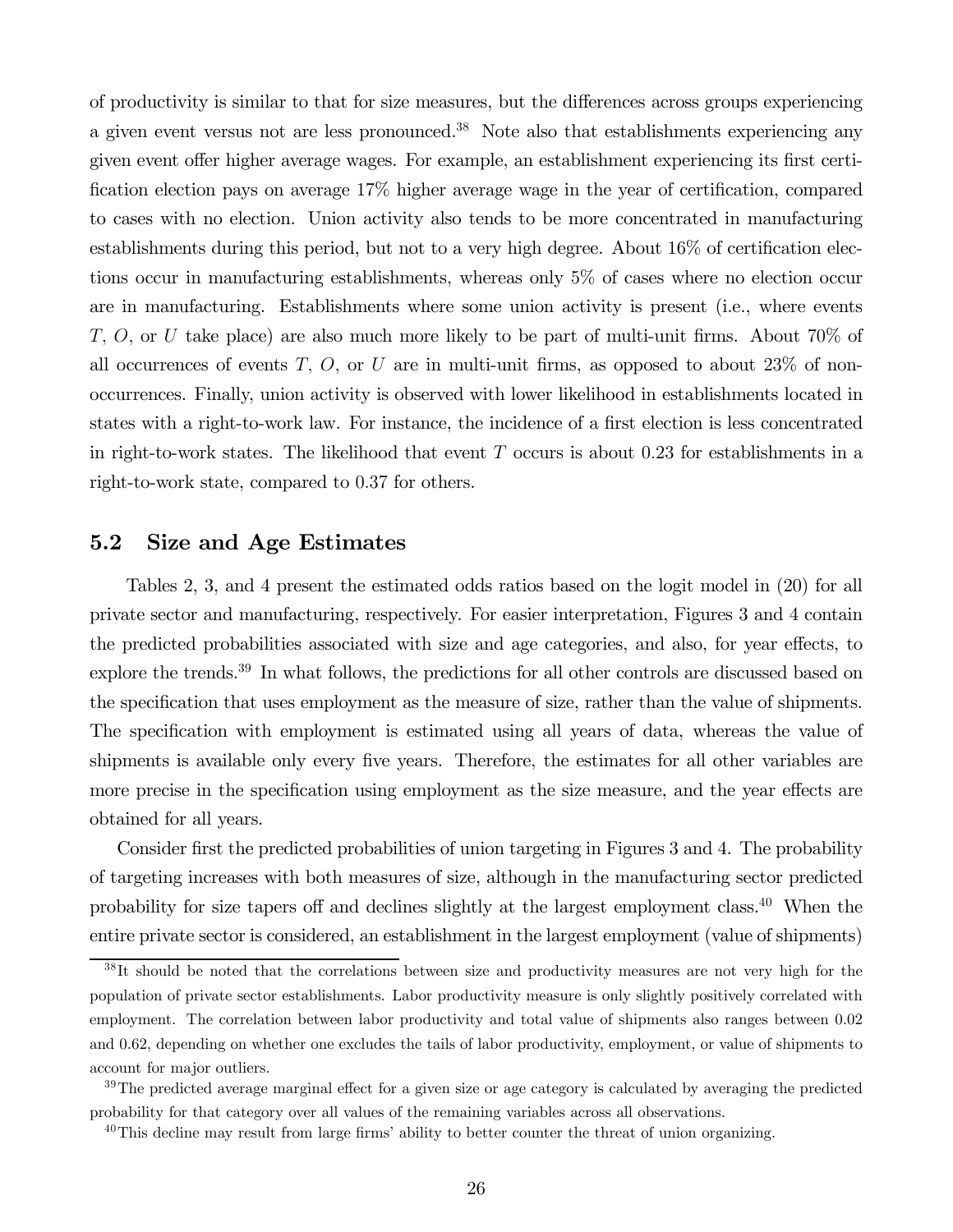class has almost 10 (4) times the probability of being targeted compared with an establishment in the smallest size class. In manufacturing, this relative likelihood is much higher,  $23$  (49).<sup>41</sup> Age estimates for manufacturing suggest that union targeting activity is at its peak within the first couple of years after an establishment's entry and flattens out after 10 to 12 years. The age estimates indicate a similar decline in the likelihood of targeting over time in the case of the entire private sector. For the entire private sector, the youngest group of establishments are about 18 times as likely to be targeted compared with the oldest group. In manufacturing, this relative likelihood is around 17. These patterns are consistent with a learning process and support Propositions 1 and 4. The predictions for year in Figures 3 and 4 also point to a decline in the probability of targeting over the sample period.42

Next, turn to the predicted probability of a union win in a certification election, conditional on an establishment being targeted by a union. In general, the predicted probability of a win declines as establishment size increases, consistent with Propositions 2 and 5. For the case of manufacturing, in the largest employment (value of shipments) category the probability of win is about  $22\%$  (30%), and about 60% (50%) in the smallest category. The likelihood of win does not appear to change substantially with establishment age. When the entire private sector is considered, the union win likelihood also declines as establishment size increases, regardless of the size measure. Overall, there is evidence that unions are less successful in winning certification elections in larger establishments.<sup>43</sup> The year effects indicate that, for much of the sample period, the probability of a union win has had little or no trend, with one exception: there is some rise in the union win likelihood starting in the early 2000s when the entire private sector is considered.<sup>44</sup> The relatively stable average union win likelihood in certification elections, combined with the declining union targeting activity, implies a declining rate of unionized business formation over the years.

Consider now the predicted probability that a union organizes an establishment successfully for the first time. These are also presented in Figures 3 and 4. In manufacturing, the probability of a union successfully organizing an establishment increases as both measures of establishment size increase. Therefore, the decline in the likelihood of a union win as size increases is not enough to overcome the steep increase in the likelihood of targeting. For the largest employment (value

<sup>&</sup>lt;sup>41</sup>These ratios, and others that follow, come directly from the estimated odds ratios in Tables 1 and 2.

<sup>&</sup>lt;sup>42</sup>While the model considers a stationary environment, such a secular decline in union targeting activity can be obtained from the model, for instance, when the cost of union organizing is rising over time, reflecting an increasingly unfavorable environment for the unions.

<sup>&</sup>lt;sup>43</sup>While the model does not posit a specific connection between union win probability and establishment characteristics, larger establishments may also be better in campaigning against unions in certification elections, perhaps due to better management, organizational capabilities, and better labor conditions and compensation.

<sup>&</sup>lt;sup>44</sup>See Farber (2013) for an exploration of the trends in voter turnout in union elections and the implications of declining union organizing on union win likelihood in elections.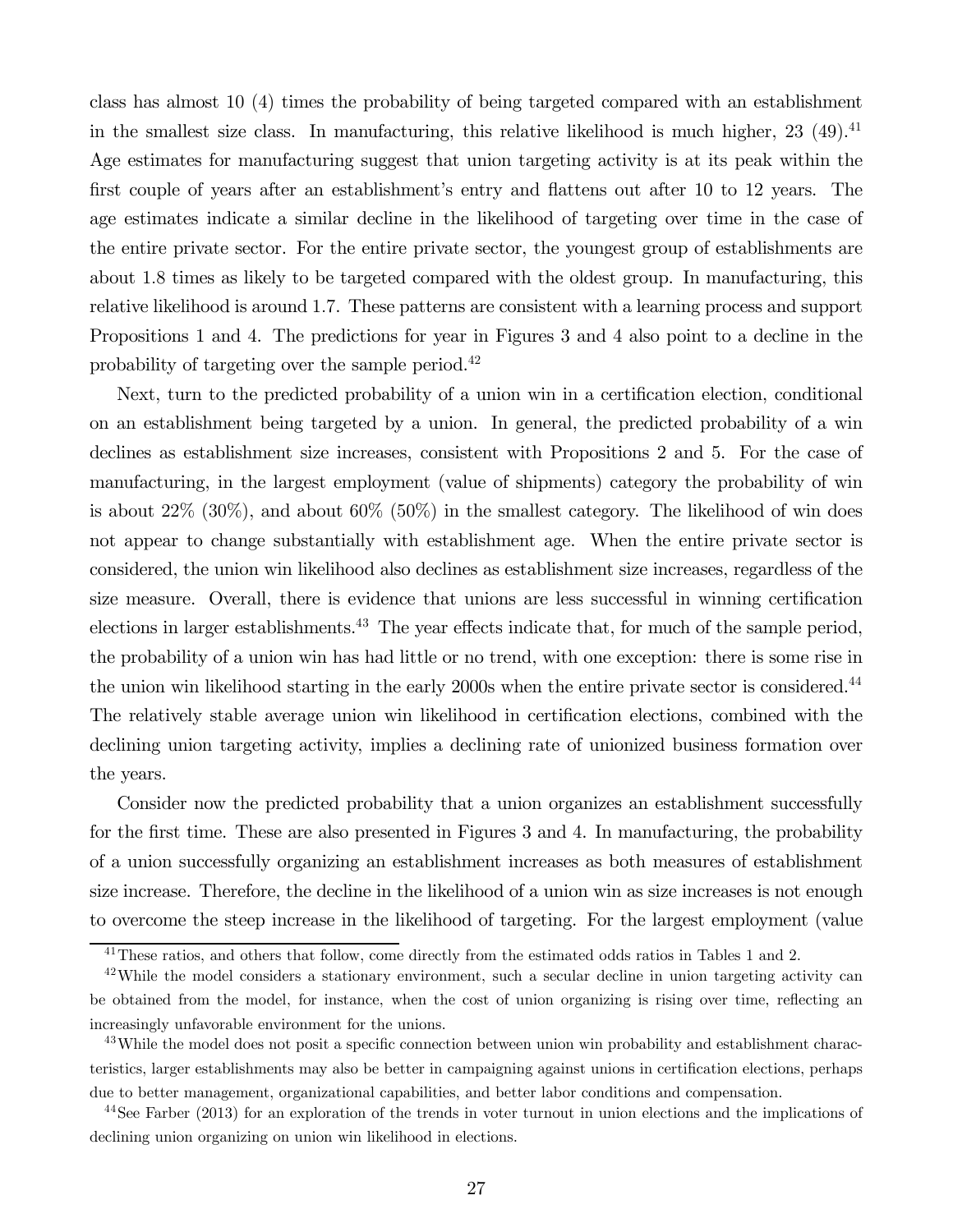of shipments) class, the probability of the union successfully organizing an establishment is nearly 15 (30) times the probability in the smallest class. The likelihood of successfully organizing an establishment in the manufacturing sector declines with age, as a consequence of the fact that the likelihood of targeting declines with age, whereas the likelihood of a union win in an election is not significantly different across age categories. For the entire private sector, the likelihood of a union successfully organizing an establishment in the largest employment (value of shipments) category is about 12 (5) times that in the smallest category. Note also that likelihood of a union successfully organizing an establishment has declined persistently over the sample period, as indicated by the year effects.

Next, observe that the relationship between size (or age) and the probability that an establishment is ever organized is highly pronounced. Larger and older establishments are more likely to have experienced an election with a union win. Considering the entire private sector, establishments in the largest employment (value of shipments) size class are about 11 (4) times more likely to have had successful targeting by a union, compared with the ones in the smallest class. In manufacturing, this relative likelihood is about 7 (12). The age estimates indicate that the oldest group of establishments are about 10 times more likely to have been successfully organized compared with the youngest group when all sectors are considered, and 21 times more likely in manufacturing. These empirical relationships provide support for Propositions 3 and 6. The year effects indicate that the probability of ever being organized by a union has declined substantially since late 1970s. As mentioned before, this decline is in part driven by the persistent decline in the probability of a certification election shown in Figures 3 and 4, as the probability of a union win in an election remained relatively stable. The exit of union establishments and union decertification also contribute to this decline. The former effect is a much bigger source of union dissolution compared with the latter. While these two modes of union dissolution are not the focus of this study, their effects across size and age categories do not appear to be large enough to overturn the monotonic size and age effects predicted by the model.

### 5.3 Estimates for Other Controls

Other controls included in the model (20) have estimates that are generally consistent with what was expected a priori, as can be seen in Tables 2 and 3. Establishments of a multi-unit firm, and those with at least one unionized sister establishment, have higher odds of experiencing union certification elections. In manufacturing, multi-unit status and having a sister establishment that is unionized each double the odds of being targeted by a union. When all sectors are considered, the relative odds are higher: about 5.5 and 3.5, respectively, for multi-unit status and firm-union status. Unions win certification elections with higher probability in cases where there is already at least one unionized establishment in a firm (37% versus 56% win rate in manufacturing).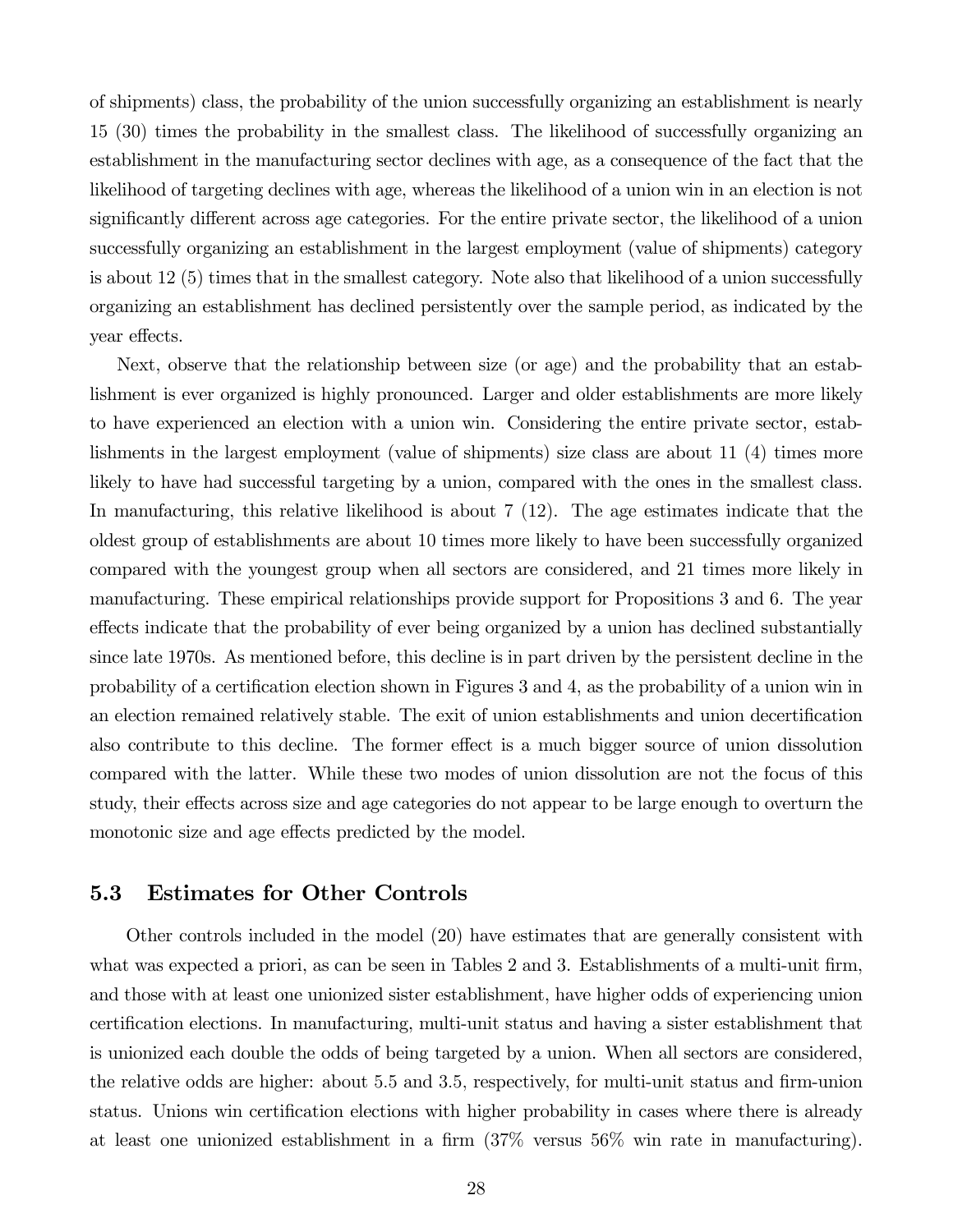Multi-unit status has the opposite association with the probability of union win (44% versus 38% win rate in manufacturing), consistent with unions winning elections with lower likelihood in larger establishments. Establishments that are part of a multi-unit firm, and establishments that have unionized sister establishments, have higher likelihood of having experienced a successful organizing by a union. All sectors taken together, the predicted probability of this event is about 3 times larger if an establishment is part of a multi-unit firm. This predicted probability is also nearly 5 times larger, if there is at least one sister establishment that is already unionized. In manufacturing, these relative likelihoods are about 2.8 each.

When state fixed effects are present (as in Tables 2-4), the right-to-work status of a state the establishment is located in usually does not have a highly significant association with the probabilities of interest. With state effects included, the coefficient for the right-to-work law status is identified only through a small number of states that changed their status during the sample period. The estimates for the law are therefore not precise. When state fixed effects are not included in the estimations, establishments located in states with a right-to-work law have significantly lower odds of being targeted. For example, in manufacturing the predicted marginal effect of being located in a non-right-to-work law state on union targeting probability is about 1.5 times that of being located in a right-to-work law state. The predicted likelihood of having ever experienced a successful organizing is also lower in right-to-work law states. In manufacturing, the predicted likelihood of this event occurring in a right-to-work law state is about half that in a non-right-to-work law state.

The share of employees in an establishment eligible to vote in a certification election consistently tends to be negatively associated with the odds of a union win. One possible explanation for this effect is that when a large fraction of employees are at risk of becoming organized, the management of the establishment may choose to devote more resources to thwarting the union campaign, resulting in a lower likelihood of a win for the union. Overall, the estimated effects of the control variables support the view that unions use favorable signals such as multi-unit affiliation, union presence in the firm, and location in a non-right-to-work-law state to determine an establishment's eligibility for organizing, in addition to size and age signals.

#### 5.4 Productivity Estimates

Three measures of productivity are considered in turn. The first one is an establishment's total value of shipments per employee. The appeal of this measure is that it can be calculated for all sectors in the private economy. The second measure is the value added per employee, and it is available only for certain sectors. This measure is used for the manufacturing sector for comparison with the other measures. A third, revenue based total factor productivity measure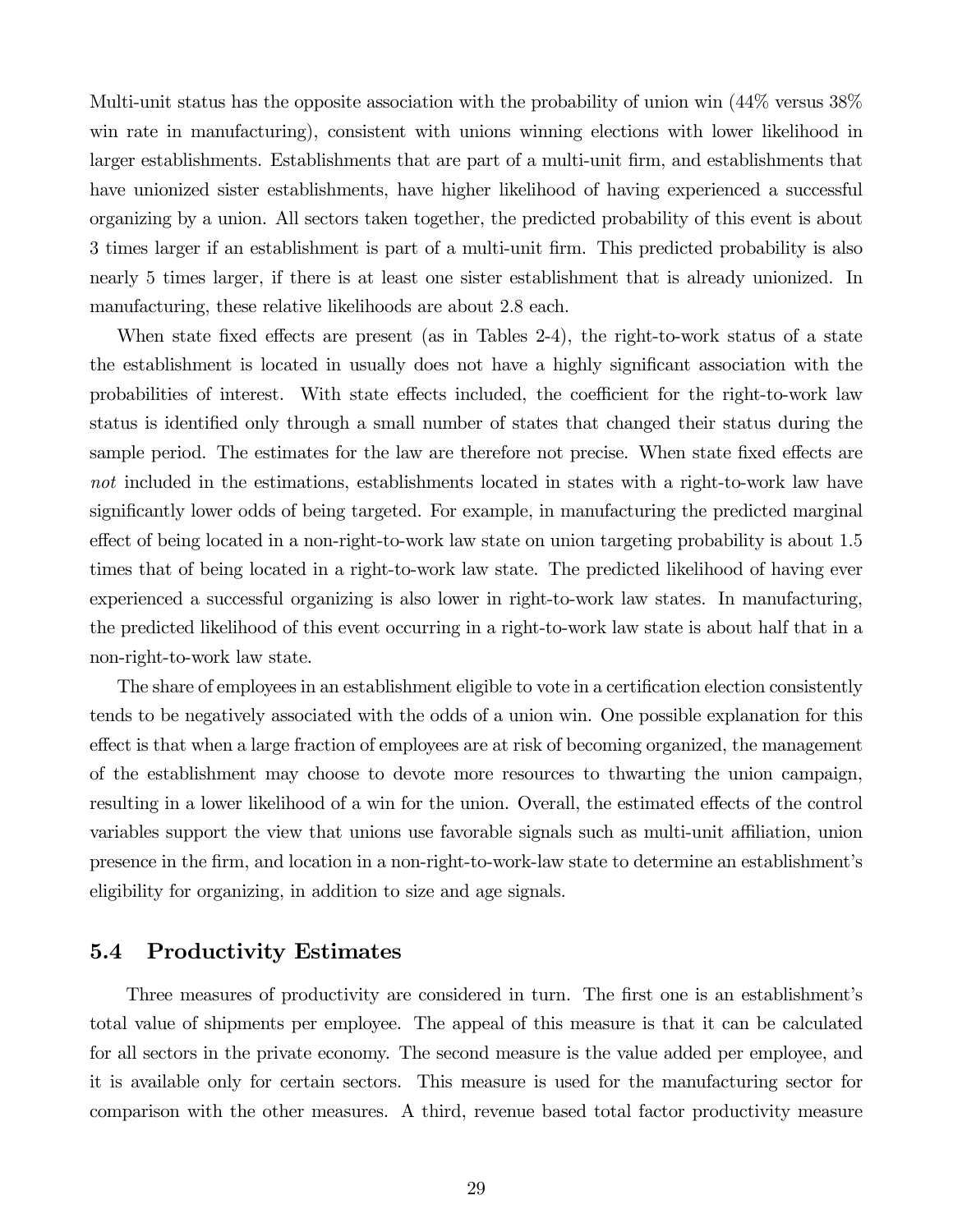is also available for manufacturing.<sup>45</sup> From an empirical point of view, however, it is the most difficult to measure and is in general subject to more measurement error than other productivity measures. All productivity measures are computed for Economic Census years — every five years between 1977 and 2007, inclusive.  $46$ 

Table 5 presents the odds ratios obtained from the estimation of the logit model in (20) using measures of productivity instead of establishment size, and including all other controls as in Tables 2-4. The estimates for the control variables are generally similar to the ones in Tables 2 and 3, and are omitted. Tables 2 and 3 give much more precise estimates for age and other controls, and complete estimates of year effects, as these estimates are based on annual data, rather than the quinquennial observations used in Table 5.

The predicted probabilities for productivity measures based on Table 5 are in Figures 5 and 6. Consider first the association between productivity measures on union targeting likelihood. The probability of targeting increases as total value of shipments per employee increases, both in the case of all sectors and manufacturing. In manufacturing, establishments in the top decile are about 38 times more likely to be targeted compared with the bottom decile. In manufacturing, there is also a rise in the likelihood of targeting as value added per employee increases, but the estimates are less pronounced and the differences across productivity percentiles are not always highly significant. The top decile of value added per employee in manufacturing is about 2.7 times more likely to be targeted compared with the bottom decile. The probability of union targeting also increases as total factor productivity increases. The top decile in manufacturing has about 2.5 times the likelihood of being targeted compared with the bottom decile. When the entire private sector is considered in Figure 6, the differences across percentiles of value of shipments per labor are less pronounced and not highly significant. The top decile is about 23 times more likely to be targeted compared with the bottom decile. Overall, these estimates give support to Propositions 1 and 4.

Turn, next, to the relationship between the productivity measures and the probability of union win in a certification election. In manufacturing, there is some decline in this probability as productivity increases, except in the case of total factor productivity. This pattern gives some support to Propositions 2 and 5. In manufacturing establishments experiencing a certification election, the union win probability is about  $1.6$  (1.5) times higher in establishments in the bottom decile compared with the ones in the top decile, based on the value of shipments per employee (value added per employee). In the case of the entire private sector, the likelihood of a union win

<sup>&</sup>lt;sup>45</sup>Zoltan Wolf has kindly provided help with the data on the revenue-based total factor productivity measure, which is calculated using the methodology in Foster, Haltiwanger, and Krizan (2001) – see their work for the details of total factor productivity calculation.

 $^{46}$ In the analysis, the highest and lowest percentiles of the distributions of all productivity measures are trimmed to prevent any influence of likely outliers.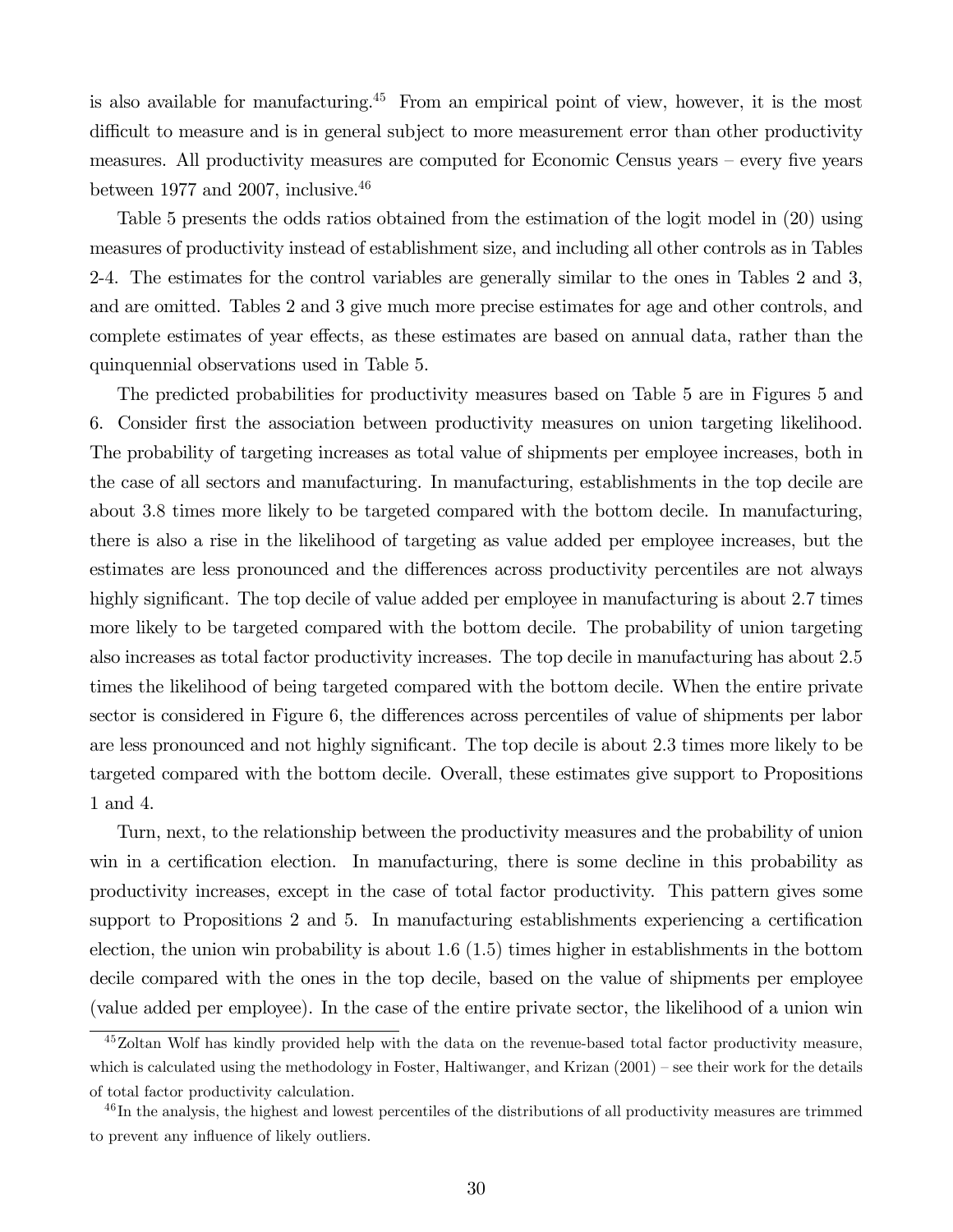does not appear to change significantly across productivity categories.

The predicted probability for successfully organizing an establishment follows a similar pattern to that for targeting an establishment for the first certification election. The increase in the likelihood of targeting generally overwhelms the slight decline in the likelihood of a union win in a certification election, leading to a positive association between productivity measures and the likelihood of first successful union organizing in an establishment. In the manufacturing sector, based on the value of shipments per employee (total factor productivity) unions are 26 (27) times more likely to successfully organize an establishment in the top decile of productivity compared with the bottom decile. The association between successful organizing and productivity is somewhat weaker and is not highly significantly different across categories in the case of value added per employee. The top decile is about 1.8 times more likely to be successfully organized compared with the bottom decile. For the entire private sector, the estimated likelihood of successfully organizing approximately doubles going from the bottom decile to the top decile of value of shipments per employee.

Finally, observe that more productive establishments are also more likely to have experienced a successful organizing in their life time, regardless of the productivity measure. This conclusion holds for all sectors as well as manufacturing. In manufacturing, establishments in the highest decile are about 3, 22 and 23 times more likely to experience this event compared with the ones in the lowest decile of value of shipments per employee, value added per employee, and total factor productivity, respectively. In the entire private sector, the probability of this event is about twice as big in the top decile of value of shipments or receipts per employee, compared with the bottom decile. The positive association between productivity measures and the probability of an establishment ever being organized successfully by a union supports Propositions 3 and 6.

### 5.5 Robustness Analysis and Additional Results

Some robustness checks reinforce the patterns observed so far. First, the estimates for age pertain to all establishments that were born in or after 1977. The estimated year effects, however, indicate that there was a much higher rate of union organizing activity in the late 1970s and early to mid 1980s. This higher rate of organizing activity can lead to a disproportionate targeting of young firms born in late 1970s and early 1980s, possibly resulting in a spurious negative correlation between age and union targeting likelihood (though the year effects would absorb some of this effect). As a robustness check for the age results, all estimations were repeated after restricting the sample to the 1990-2007 period. The results are shown in Tables D.1 and D.2 in Appendix D. All estimated odds ratios, including those for age categories, are largely similar in magnitude and significance to those obtained in Tables 2 and 3.

The empirical analysis controls for any general effects of calendar time by using year fixed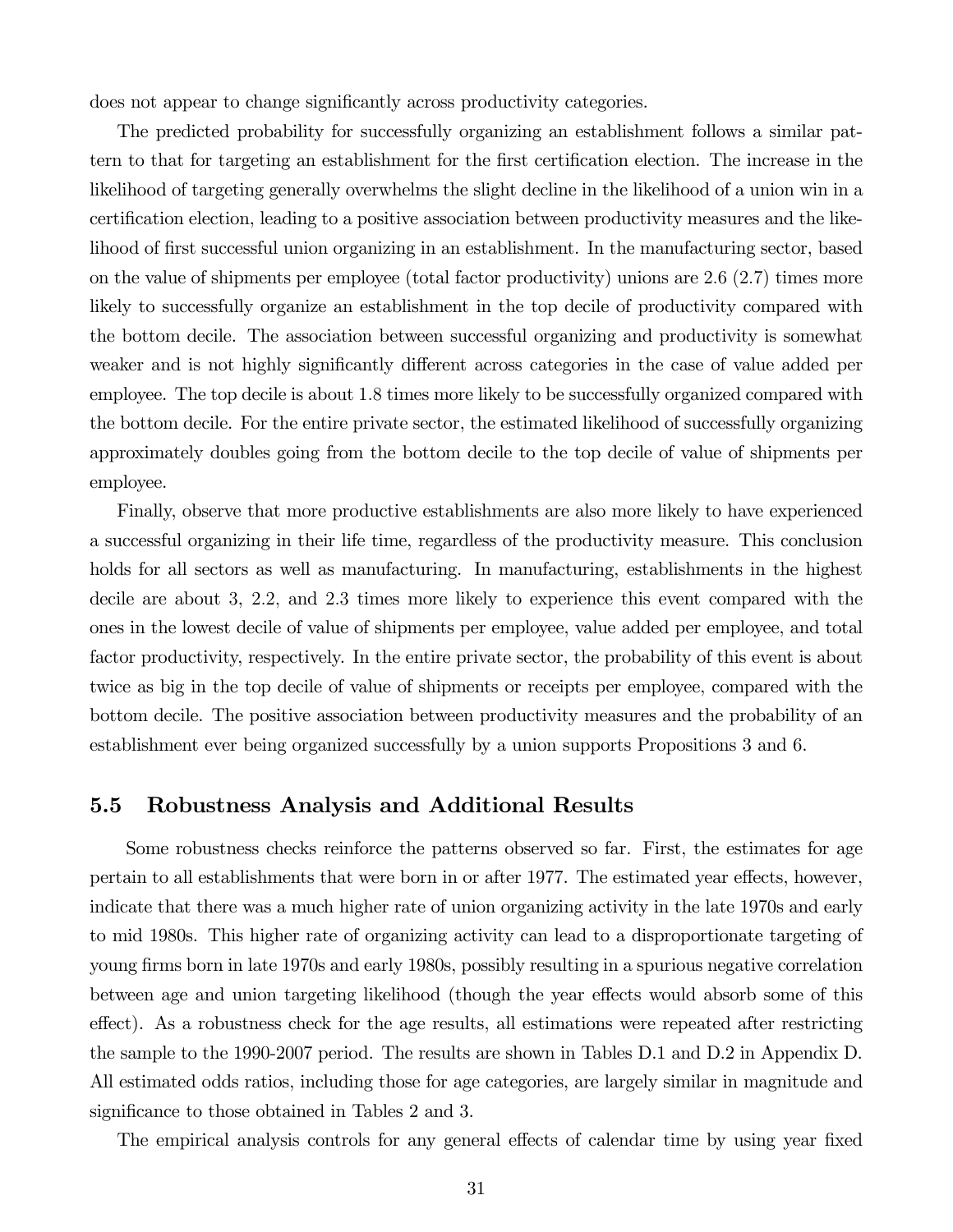effects. However, union certification elections have been on a secular decline, especially after 1982. In this unfavorable environment, unions may be increasingly focusing on more lucrative targets. The estimated odds ratios for size categories in Table D.2 indicate that between 1990- 2007 there was indeed a steeper slope for the odds of targeting-size profile in the manufacturing sector. Unions had even higher odds of targeting larger establishments compared to smaller ones during this period, as opposed to the entire 1977-2007 period. To further investigate whether the estimates are robust across different time periods, Table D.3 repeats the analysis in Table 3 for two different time periods: 1977-1982 and 2000-2007. These periods are chosen to highlight any stark differences. During the 1977-1982 period, union organizing activity was much more intense, with many certification elections taking place. By 2000, the union organizing activity had already experienced a long decline, and the unions had likely adjusted to this unfavorable environment with potentially new strategies for targeting. For both periods, the estimated odds ratios in Table D.3 are generally consistent with the estimates for the entire period in Table 3, and the general conclusions about size and age estimates remain. $^{47}$  However, there are some important differences. Table D.3 points to a much steeper size profile for the odds of targeting for the 2000-2007 period. As their environment continued to become less favorable for organizing, unions tended to target larger establishments in manufacturing with even higher odds. This finding is also consistent with the evidence documented by Farber (2013) regarding the union election and voter turnout patterns in a deteriorating environment for unions.

In addition, cohort effects, not included in the main specification, can alter the nature of the relationship found between the probabilities of interest and the key variables. For instance, if newer cohorts of large establishments are more capital-intensive, the relationship between union targeting likelihood and establishment employment can change. To get at this issue, the estimates were repeated for only the cohorts in manufacturing born during the period 2000-2007, and compared with the estimates for the earlier cohorts (1977-1982) in the left panel of Table D.3. The estimates for size and age were similar qualitatively, though magnitudes were different. Similar to the estimates in the right panel of Table D.3, the size-targeting profile in manufacturing was steeper for this group of later cohorts.

Another concern is that very small establishments (those with less than 5 employees) may be matched with some certification elections as a result of the matching algorithm, even though these establishments may not have significant union activity associated with them. Employment, age, and other data associated with these establishments may also in general be subject to more measurement error compared to the larger ones. In addition, many of these establishments tend to be young. The age results may therefore be in part driven by these establishments. As a

 $47$ Note that the estimated age effects for the 1977-1982 period are limited to the age groups of 0-3 and 4-6 years, as establishments born during the 1977-1982 period cannot be more than 5 years old.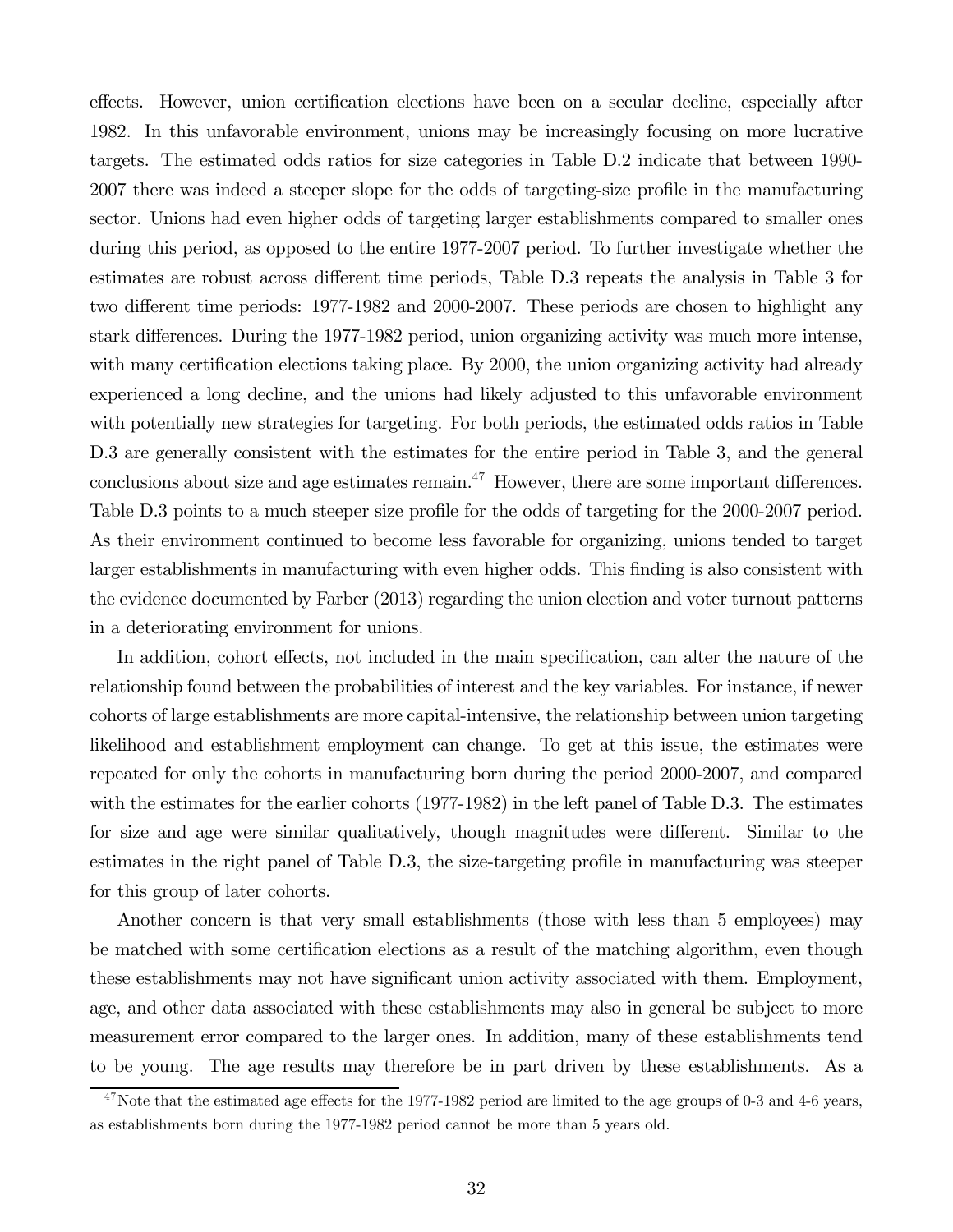robustness check, the estimations in Tables 2 and 3 were repeated after excluding small firms with 1-4 employees. The results are shown in Tables D.4 and D.5 in Appendix D. The size and age estimates remain significant and qualitatively similar to those reported in Tables 2 and 3.

In results not reported, the differences in the age estimates for establishments of multi-unit versus single-unit firms were also explored. For this purpose, interaction variables between the multi-unit indicator and age categories were added to the specifications in Tables 2 and 3. For manufacturing, the age estimates observed in union targeting remain significant and become even more negative for establishments of single-unit firms, but there is little evidence that age matters much for establishments of multi-unit firms. When all private sector is considered, estimates for age are somewhat weaker for both types of establishments.

Another factor that may be relevant for a union's targeting decision is an establishment's ability to offer wages above and beyond what it currently pays to its employees. For instance, a productive establishment may face higher demand for unionization if its wages are significantly below what it can afford given its productivity. A full analysis of the union targeting-establishment wage relationship is beyond the scope of this paper. Here, an initial look at whether unions target establishments that are able to provide higher wages is provided based on the logit framework used so far. One potential measure of this ability is the gap between an establishment's labor productivity and the average wage paid to its employees. Establishments with lower absolute wages may also be more likely to be targeted by unions, as demand for unionization would be higher by workers. However, it is also possible that unions choose to target high-wage establishments. In such establishments, a union can more readily benefit from already high wages and benefits without intense bargaining, especially when its primary concern is securing employment for its members rather than raising their wages. It is also well known that larger and older establishments pay higher wages on average.<sup>48</sup> A complicating factor is that establishments that are more likely to be targeted by a union may raise their wages to avoid unionization. This threat effect implies that wages cannot be taken exogenous to the targeting decision.<sup>49</sup> Further analysis of these issues are left for future work.

The analysis in Table 5 was repeated using the difference between labor productivity and the average wage of an establishment in place of productivity. The results are shown in Table D.6. Establishments that have a larger gap between labor productivity and average wage tend to have higher odds of being targeted by a union. Furthermore, unions appear to have lower odds of winning a certification election in establishments with a larger gap. Tables D.7-D.10 provide estimates of the parameters of interest by including two measures of wages in the specifications

<sup>48</sup>See, e.g., Brown and Medoff (1989, 2003).

<sup>&</sup>lt;sup>49</sup>Under this union threat effect on wages, unobserved characteristics of an establishment that lead to a higher likelihood of targeting can also imply higher wages. Therefore, the unobserved factors determining the union's expected net benefit from targeting can be positively correlated with wages.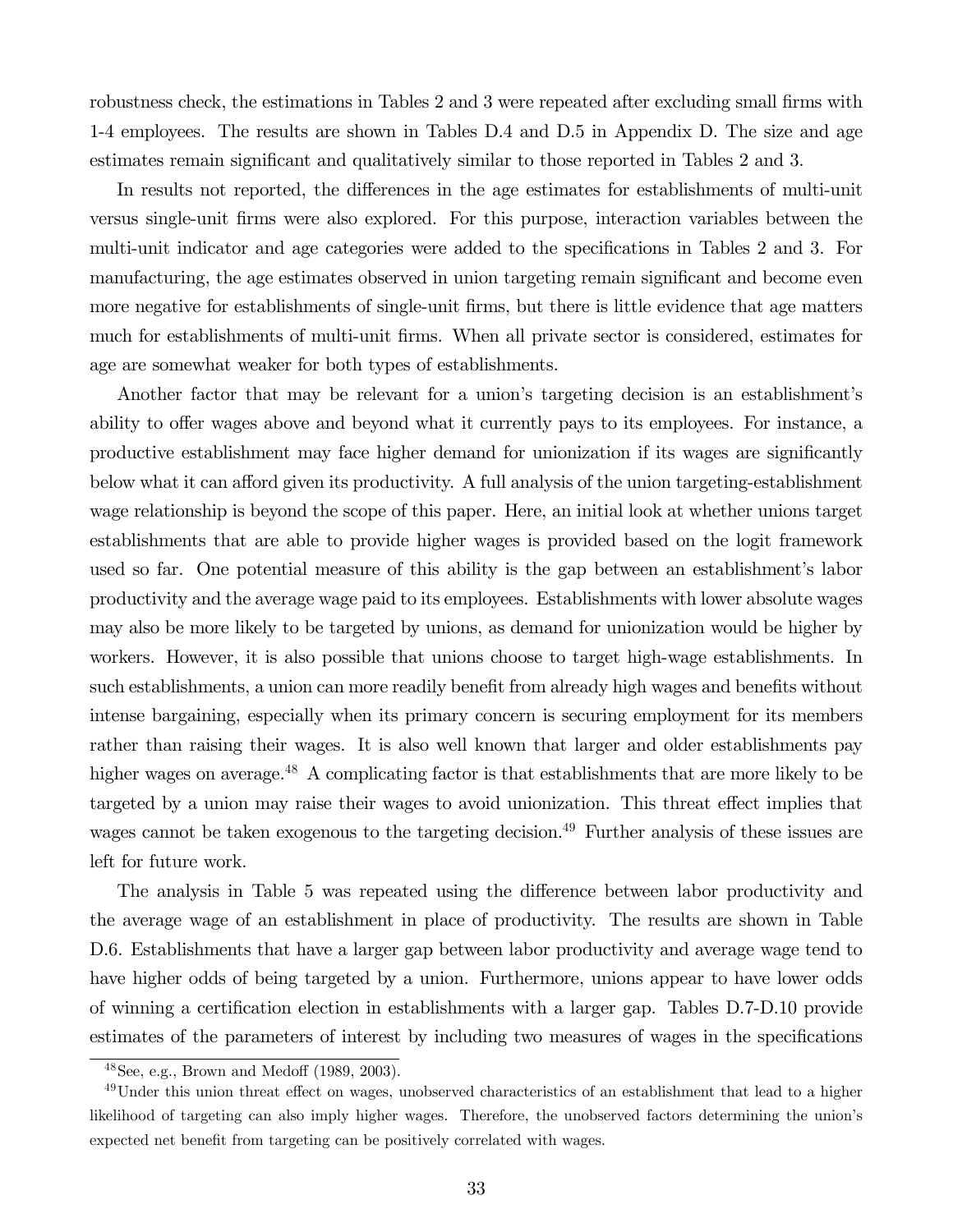for Tables 2 and 3. The first specification (Tables D.7-8) includes the logarithm of the average wage.<sup>50</sup> The second specification (Tables D.9-10) uses the difference between the logarithm of the average wage and its predicted value based on observable characteristics of an establishment.<sup>51</sup> This measure aims to identify establishments that pay a relatively high average wage compared to what they would be expected to offer based on their observed characteristics. The results in Tables D.7-10 indicate that establishments with high average wage and high difference between actual and predicted average wage have higher odds of being targeted. At the same time, unions have lower odds of winning elections in establishments with higher average wages or have larger differences between actual and predicted average wage.

### 5.6 Discussion

The empirical findings are generally consistent with the main predictions of the theory. The model emphasizes union learning as a potential mechanism behind the unionization process. The size and age estimates documented in the data are generally consistent with this mechanism. There may be alternative explanations for why age matters, though. For instance, unions may target younger businesses in part because management in such businesses may be inexperienced and less aware of union strategies. It may be easier for unions to organize such young businesses, as management opposition would be less intense, effectively lowering the cost of organizing and also potentially increasing the likelihood of a union win in a certification election.

The productivity estimates are generally less pronounced and statistically less significant than the size estimates. This result is not an artifact of the way size and productivity categories are chosen to generate the estimates. The relatively weaker estimates for productivity are apparent even when the estimates of size in Figures 3 and 4 are obtained for the same percentile categories used for the productivity measures.<sup>52</sup> There are several reasons why the productivity estimates may be weaker. These estimates are based on much smaller samples (about 20% of the samples in the case of size), decreasing the precision. Productivity measures also contain more measurement error, as they confound the measurement errors in employment, revenue, and the costs of inputs.

 $50$ It should also be noted that the average wage pertains to all employees in an establishment, not just the ones in the potential bargaining unit. The data does not allow the separate measurement of wages for the workers that try to organize. This measurement error can be important, especially when there is a large wage inequality among workers in an establishment. Note also that establishments with zero reported payroll are excluded from the analysis.

<sup>&</sup>lt;sup>51</sup>The predicted (log) average wage is obtained from an establishment-level regression of the logarithm of the average wage on employment, age, multi-unit status, right-to-work status, state, 2-digit industry, and year fixed effects.

 $52$ For instance, when employment is measured in categories of percentiles, the top decile has 30 times the odds of being targeted compared to the bottom decile in manufacturing.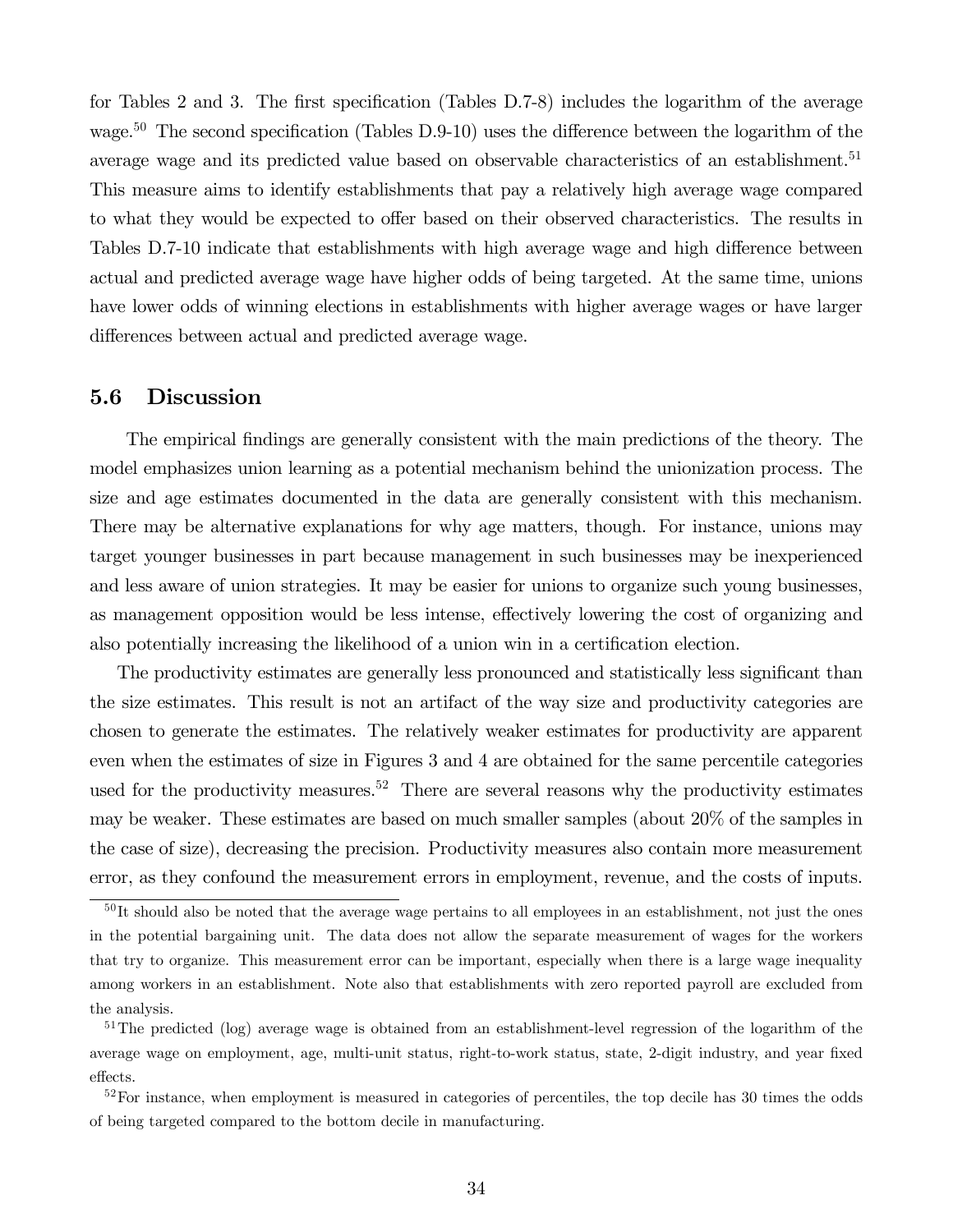In addition, measures of current productivity and current size need not always be strongly related, if there are adjustment costs for capital or labor.53 It is also possible that unions care more about size (employment) than the underlying productivity of an establishment. In particular, unions that value broader employment for their members would target businesses that are large, but not necessarily highly productive. Moreover, unions may use establishment's size as a stronger indicator of eligibility for organizing, as it is harder to infer productivity. Theoretically, a weaker relationship between unionization and labor productivity is possible. For instance, imagine an environment where non-unionized establishments choose employment given an exogenous competitive wage common across all establishments. In the absence of any frictions, non-unionized establishments with different levels of total factor productivity would hire labor up to the point where the marginal product of labor is equal to the common wage across establishments. Labor productivity would then not be related strongly to employment.<sup>54</sup> In the data, the raw correlation between labor productivity and employment is weak (see fn. 38). To further gauge the relative importance of size and productivity, both measures were included simultaneously in the estimations. Tables D.11 and D.12 repeat the analysis in Tables 2 and 3 by including both size (employment) and labor productivity (the value of shipments per worker) together in the estimations. These head-to-head comparisons indicate that size retains its sign and significance as in Tables 2 and 3, but labor productivity estimates are somewhat weaker.

Note also that size and productivity estimates are generally much stronger and statistically more significant in manufacturing than in the entire private sector. These differences may be driven by a number of reasons. One reason is the differences in the size distribution of establishments across sectors. In manufacturing, there is a higher fraction of very large establishments and a smaller fraction of small ones, compared with sectors such as retail or services. The higher dispersion of establishment size in manufacturing implies that the size estimates may be stronger and more pronounced across size categories. Another reason may be the stronger tradition of unionization in manufacturing than the rest of the economy. The higher level of union membership in manufacturing suggests that unions in manufacturing may be more experienced in identifying and organizing establishments that are more productive.

The findings may not necessarily generalize to establishments that were born before 1977 Many large and old union establishments still surviving today were unionized before the sample period. It remains to be seen whether the findings hold for earlier periods during which union

<sup>&</sup>lt;sup>53</sup>These adjustment costs may also apply to the "customer capital" of a firm, as in models of stochastic customer acquisition under informational frictions, such as Fishman and Rob (2002) or Dinlersoz and Yorukoglu (2012). In general, size and productivity can have different levels of persistence.

<sup>&</sup>lt;sup>54</sup>As an example, take a production function of the form  $e^x l^{\alpha}$ , where l is labor and  $e^x$  is the total factor productivity. If the wage is w, then the first-order condition for labor is  $\alpha e^x l^{\alpha-1} = w$ . Labor productivity is then  $w/\alpha$ , which will be common across firms even if total productivity differs.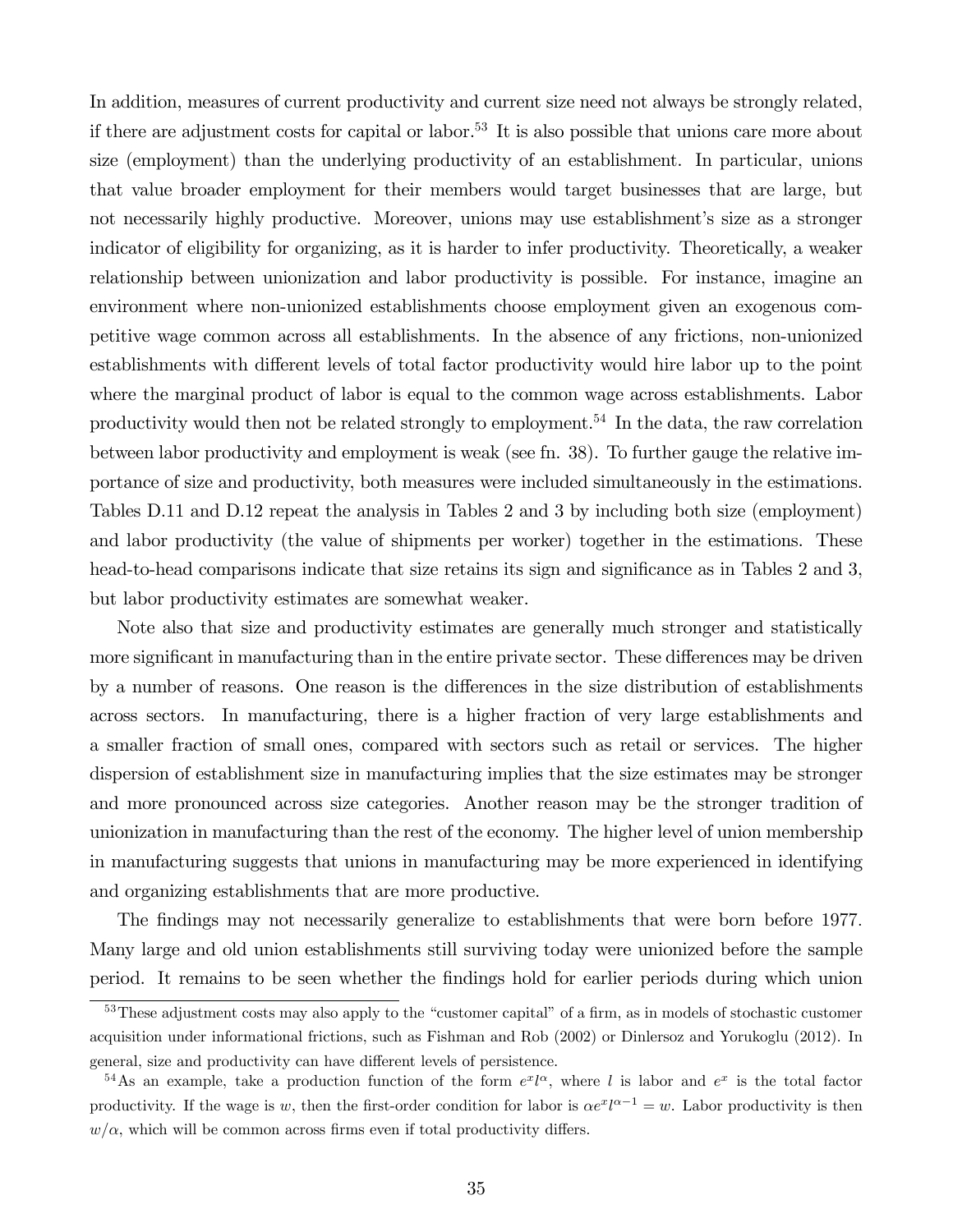organizing activity was occurring at a much higher frequency. The theoretical model highlights some basic economic forces in effect, which are general enough that one would expect them to be at work even back then. However, the power and influence of unions were much higher during the 50s and 60s, perhaps implying that unions used to target medium and small establishments with a higher likelihood and won elections at a much higher frequency across all types of establishment types. In addition, manufacturing had not started its decline yet, so union organizing activity in that sector was probably much more intense. But these hypotheses will have to remain untested for now due to a lack of data for earlier periods.

### 6 Conclusion

Despite the long presence of union activity in the U.S., systematic evidence has not been available on what types of businesses unions select for organizing and when. The few empirical studies on aspects of the unionization process usually focus on newly certified establishments in datasets that include unions alone, with little detail on establishment characteristics and lifecycles.55 By combining comprehensive data on establishment characteristics with data on union activity, this study offers new evidence on where union organizing activity is concentrated in the U.S. economy. It provides a basic set of empirical regularities for researchers who seek to understand the patterns of union formation across businesses and the impact of unions on business performance.

To guide the empirical analysis, a dynamic model of union learning and organizing is proposed. A union monitors establishments in an industry to learn about their productivity over time. Based on the learning process, it decides which establishments are the most lucrative for organizing. In the model, the union's benefit from organizing an establishment is increasing in the establishment's productivity, because a more productive establishment can provide higher wages and larger employment to the union. Establishment age also matters because the union's information about productivity becomes more precise over time. Thus, conditional on union's prior about productivity, the probability of obtaining a high level of benefits that occur in the right tail of the productivity distribution diminish as an establishment ages. An older establishment generates a lower expected benefit to the union, at least when benefits are convex in productivity. A convex benefit function emerges in a wide variety of models of firm-union conduct. The likelihood of being targeted by the union therefore declines with age, conditional on size.

To undertake the empirical work a comprehensive database is constructed, which matches NLRB union elections with establishment-level data from U.S. Census Bureau's LBD and EC. This newly constructed dataset makes it possible to analyze union activity in the U.S. to an

 $55$ See, e.g., Holmes (2006), Farber and Western (2001), and Farber (2013).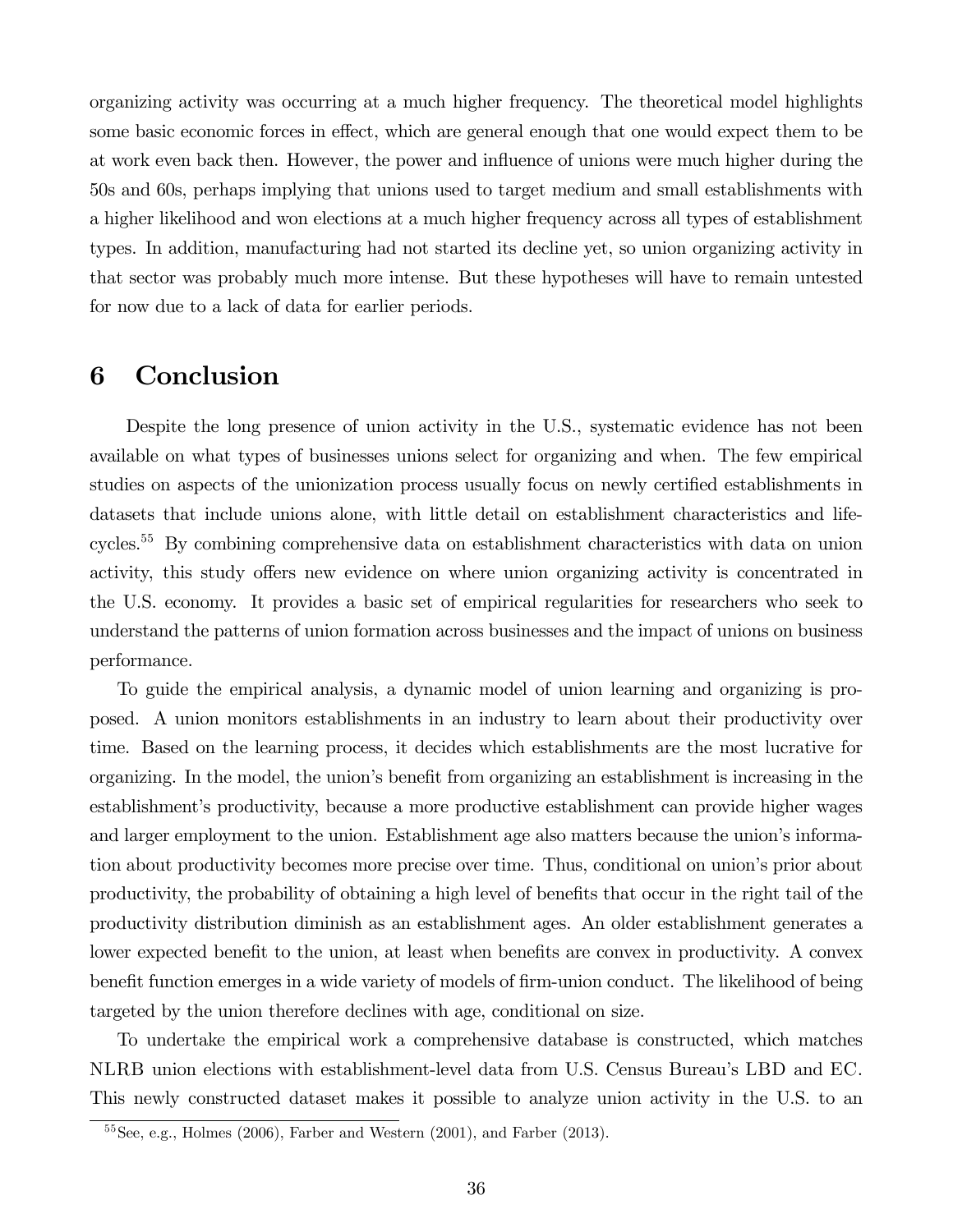extent that has not been done before. The empirical work is carried out in a model-free way. Regardless of the model's specifics, the main message of the empirical work is that there are clear selection effects in union organizing. First, unions tend to target, and organize successfully, large and productive establishments early in their life-cycles. Second, unions are less likely to win certification elections in larger and more productive establishments, conditional on targeting. These findings are consistent with the model's basic predictions.

The empirical regularities regarding the union selection process documented here are relevant for a large body of work about the impact of unions on firm- and establishment-level outcomes. Given that unions generally target, and successfully organize, large, productive firms in the U.S. economy, any effects of unions on business outcomes may be larger than previously thought, as these establishments account for bulk of the economic activity. First, the disproportionate presence of the mere threat of union targeting in these establishments can have larger welfare consequences. Second, the concentration of successful union organizing in these establishments means that post-unionization effects can be more prevalent in the larger and more productive segment of the establishments. If unions indeed have large adverse effects, this prevalence has important consequences. For instance, the decline of manufacturing could have been accelerated by the concentration of unions in larger plants. Increasing global competition has been putting downward pressure on the profitability of all manufacturing plants, but especially the larger ones that produce basic goods highly substitutable with imports, leading to their downsizing or exit.<sup>56</sup> However, whether unions have had substantial effects on the performance of such plants is still an open question. Future work can reassess the effects of unions on businesses by using the comprehensive dataset constructed here. Finally, while the model presented is consistent with the findings, more comprehensive models of the unionization process which may contain channels of firm response to unionization can be developed. In general, studies of unionization can use the results and estimates in this paper as a guide in constructing such models and further empirical work.

# References

- [1] Acemoglu, Daron, Aghion, Philippe and Giovanni L. Violante. 2001. "Deunionization, Technical Change and Inequality." *Carnegie-Rochester Conference Series on Public Policy.* 55(1): 229-264.
- [2] Acikgoz, Omer T. and Baris Kaymak. 2012. "A Macroeconomic Analysis of the Rising Skill Premium and Deunionization in the United States." forthcoming in *Journal of Monetary*

 $56$ See Holmes (2011).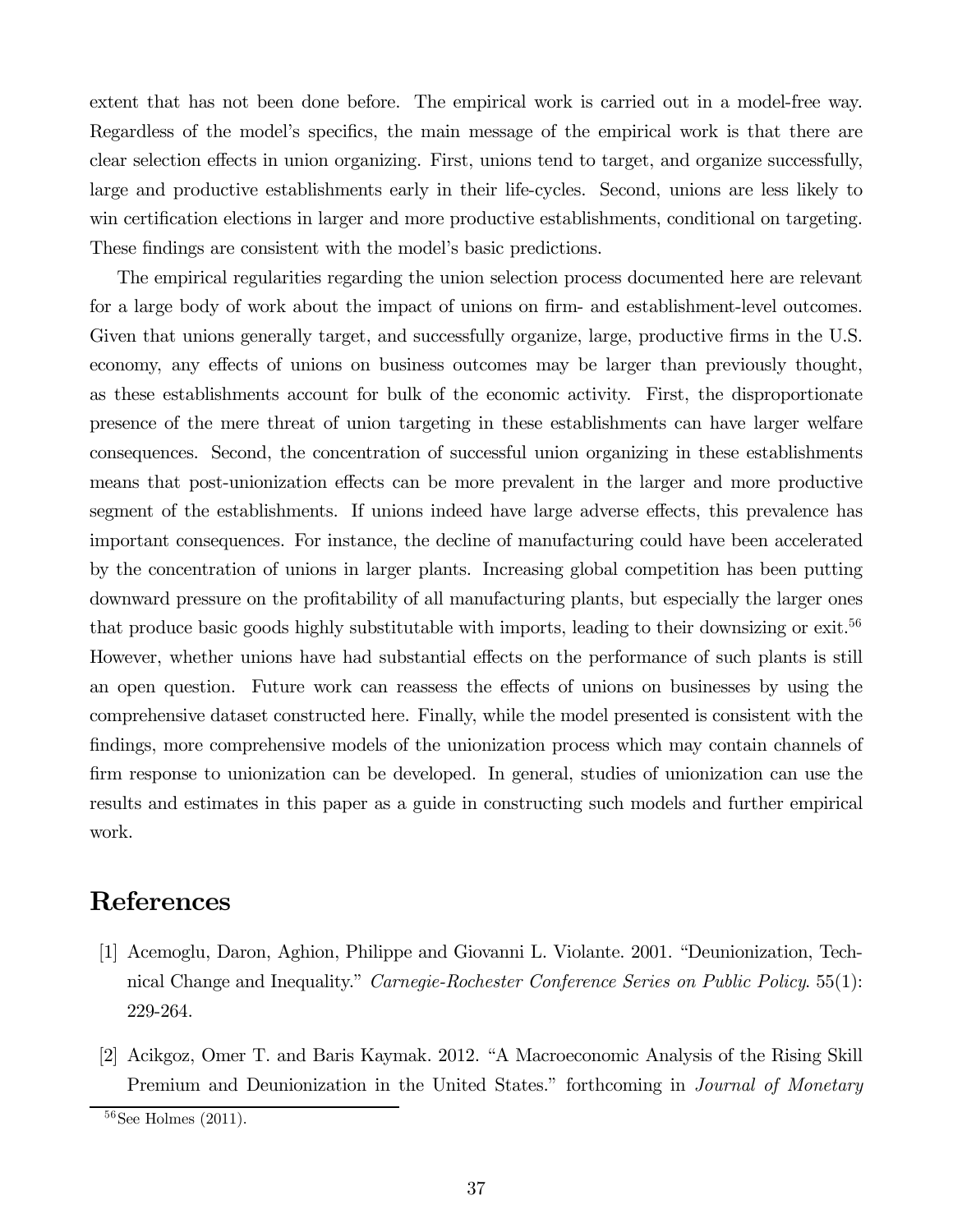#### Economics.

- [3] Addison, John and Hirsch, Barry. 1989. "Union Effects on Productivity, Profits, and Growth: Has the Long Run Arrived?", Journal of Labor Economics, 7(1): 72-105.
- [4] Alder, Simeon, Lagakos, David and Lee Ohanian. 2013. "The Decline of the U.S. Rust Belt: A Macroeconomic Analysis." Manuscript, Arizona State University.
- [5] Berfield, Susan. 2013. "Fast-Food Workers of the World, Unite!", Business Week, online edition, December 5, 2013.
- [6] Brown, Charles, and James L. Medoff. 1989. "The Employer Size-Wage Effect", Journal of Political Economy, 97(5): 1027-1059.
- [7] Brown, Charles, and James L. Medoff. 2003. "Firm Age and Wages", Journal of Labor Economics, 21(3): 677-698.
- [8] Calvo, Guillermo A. 1978. "Urban Unemployment and Wage Determination in LDC'S: Trade Unions in the Harris-Todaro Model", *International Economic Review*, 19(1): 65-81.
- [9] Dinardo, John, and David Lee. 2004. "Economic Impacts of New Unionization on Private Sector Employers: 1984-2001", Quarterly Journal of Economics, 119(4): 1383-1441.
- [10] Dinlersoz, Emin and Jeremy Greenwood. 2013. "The Rise and Fall of Unions in the U.S." NBER working paper #18079.
- [11] Dinlersoz, Emin and Mehmet Yorukoglu. 2012. "Information and Industry Dynamics." American Economic Review, 102(2): 884-913.
- [12] Dinlersoz, Emin and Ruben Hernandez-Murillo. 2002. "Did 'Right-to-Work' Work for Idaho?", The Federal Reserve Bank of St. Louis Review, May, pp. 29-42.
- [13] Dube, Arindrajit, Kaplan, Ethan and Owen Thompson. 2014. "Nurse Unions and Patient Outcomes", IZA Discussion Paper No. 8259.
- [14] Dunlop, John T. 1944. Wage Determination under Trade Unions. The MacMillan Company.
- [15] Dunne, Tim, Roberts, Mark and Larry Samuelson. 1989. "The Growth And Failure Of U.S. Manufacturing Plants." Quarterly Journal of Economics, 104(4): 671-698.
- [16] Farber, Henry. 2013. "Union Organizing Decisions in a Deteriorating Environment: The Composition of Representation Elections and the Decline in Turnout", Working Paper #577, Industrial Relations Section, Princeton University.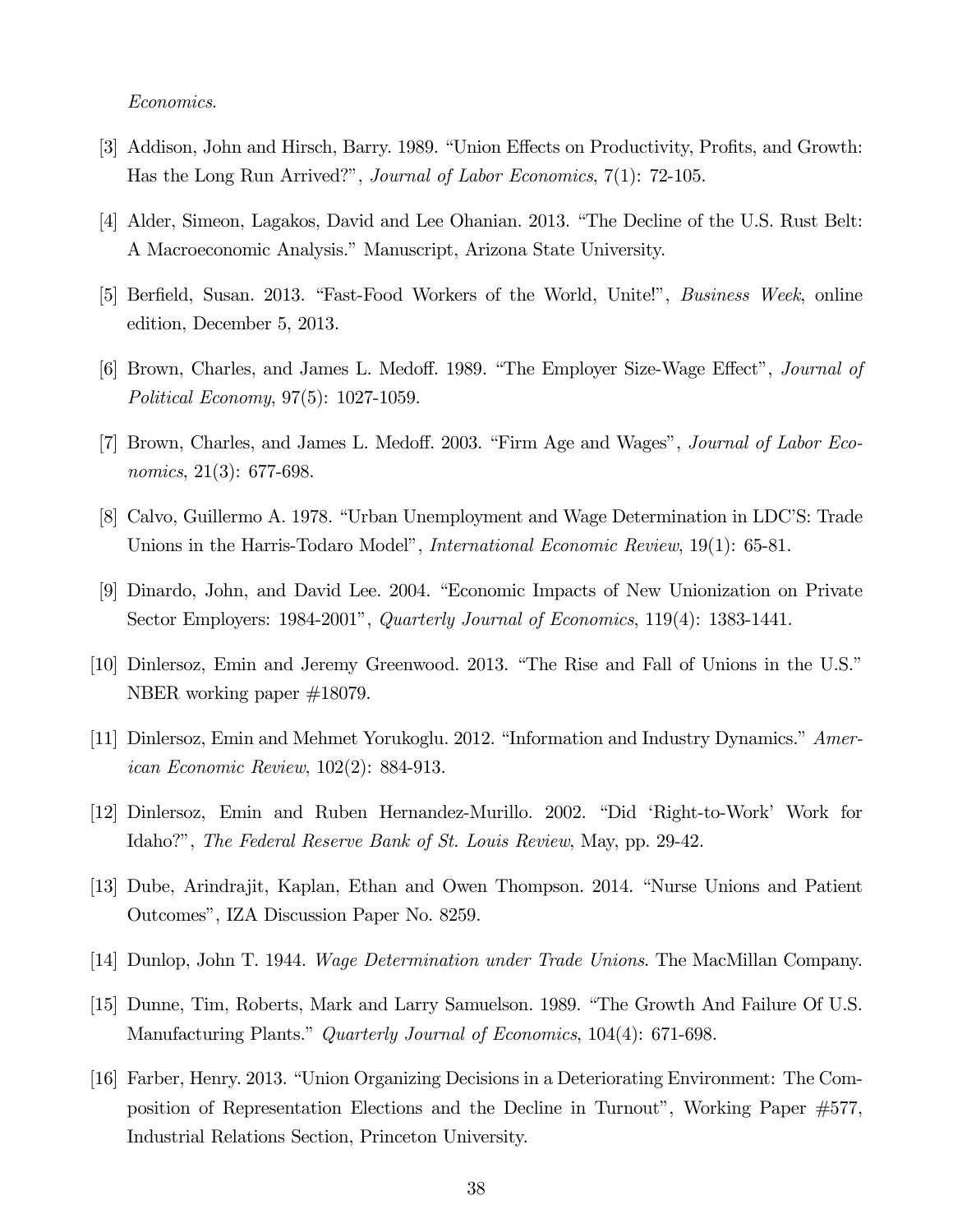- [17] Farber, Henry S. 2005. "Non-Union Wage Rates and the Threat of Unionization", Industrial and Labor Relations Review, 58 (3):  $335-3\overline{\smash{\big)}\,52.}$
- [18] Farber, Henry and Bruce Western. 2001. "Accounting for the Decline of Unions in the Private Sector, 1973-1998." Journal of Labor Research, 22(3): 459-485.
- [19] Ferguson, J. P. 2008. "The Eyes of the Needles: A Sequential Model of Union Organizing Drives, 1999 - 2004." Industrial and Labor Relations Review, 62(1): 1-18.
- [20] Fishman, Arthur and Rafael Rob. 2002. "Consumer Inertia, Firm Growth and Industry Dynamics", *Journal of Economic Theory*, 109(1): 24-38.
- [21] Foster, Lucia, Haltiwanger, John, and C. J. Krizan. 2001. "Aggregate Productivity Growth. Lessons from Microeconomic Evidence", in New Developments in Productivity Analysis, National Bureau of Economic Research, Inc.
- [22] Frandsen, Brigham. 2013. "The Surprising Impacts of Unionization on Establishments: Accounting for Selection in Close Union Representation Elections", Manuscript. Department of Economics, Brigham Young University.
- [23] Freeman, Richard B. and James Medoff. 1984. What do Unions Do?. Basic Books, New York.
- [24] Hadar, Josef and William R. Russell. 1971. "Stochastic Dominance and Diversification." Journal of Economic Theory, 3 (3): 288—305.
- [25] Hall, Bronwyn, Mairesse, Jacques, and Laure Turner. 2007. "Identifying Age, Cohort, and Period Effects in Scientific Research Productivity: Discussion and Illustration Using Simulated and Actual Data on French Physicists", *Economics of Innovation and New Technology*, 16(2): 159-177.
- [26] Hirsch, Barry. 1991. "Union Coverage and Profitability Among U.S. Firms", The Review of Economics and Statistics, 73(1): 69-77.
- [27] Hirsch, Barry and David MacPherson. 2003. "Union Membership and Coverage Database from the Current Population Survey: Note." *Industrial and Labor Relations Review*, 56(2), 349-354.
- [28] Hirsch, Barry. 2004. "What Do Unions Do for Economic Performance?" Journal of Labor Research, 25(3): 415-55.
- [29] Holmes, Thomas J. 1998. "The Effects of State Policies on the Location of Industry: Evidence from State Borders." Journal of Political Economy, 106 (4): 667-705.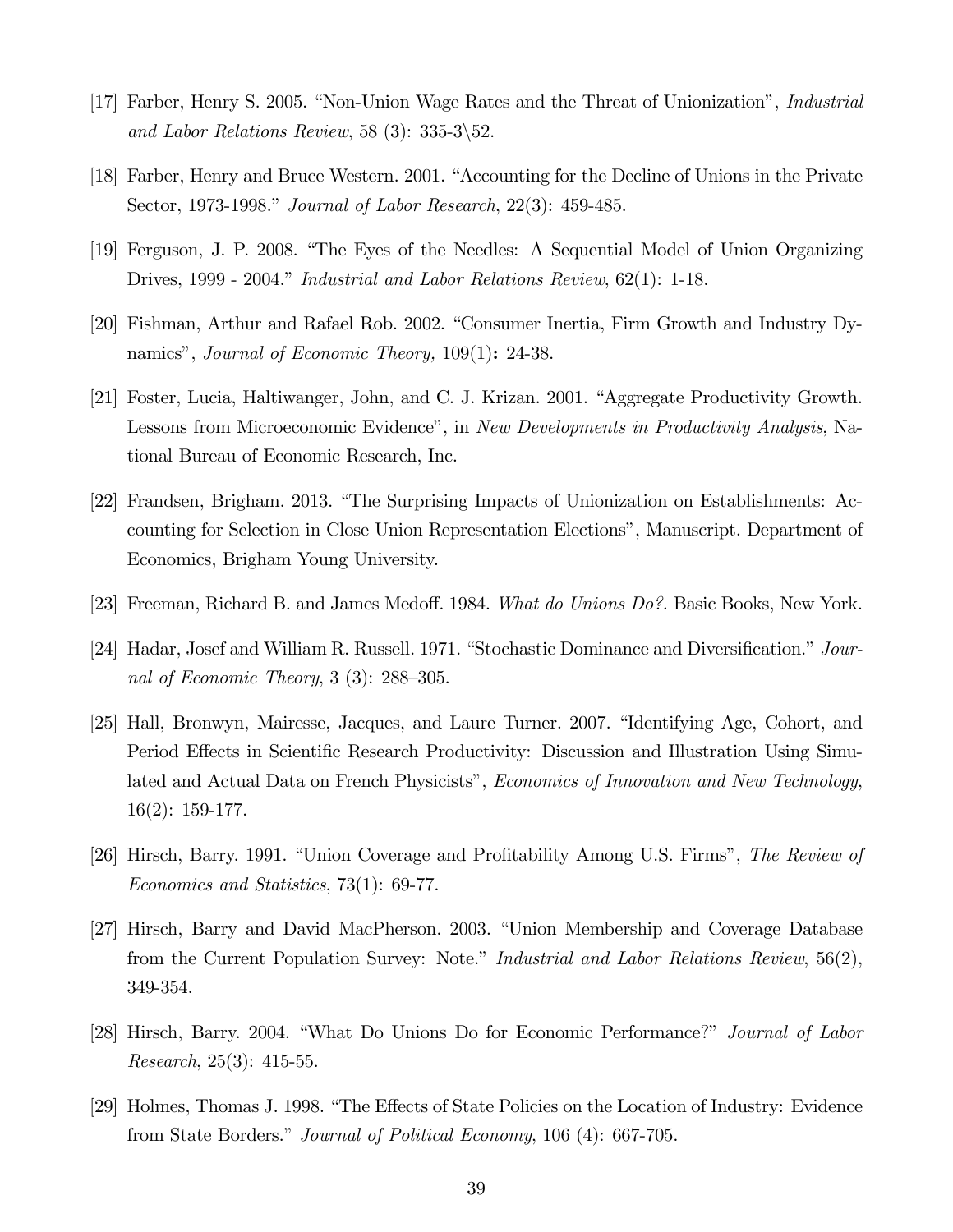- [30] Holmes, Thomas J. 2006. "Geographic Spillover of Unionism." NBER Working Paper 12025, National Bureau of Economic Research, Inc.
- [31] Holmes, Thomas J. 2011. "The Case of the Disappearing Large-Employer Manufacturing Plants: Not Much of a Mystery After All", Economic Policy Paper 11-4, Federal Reserve Bank of Minneapolis.
- [32] Jovanovic, Boyan. 1982. "Selection and the Evolution of Industry." Econometrica, 50 (3): 649-670.
- [33] Karlin, Samuel and Herman Rubin. 1956. "The Theory of Decision Procedures for Distributions with Monotone Likelihood Ratio", Annals of Mathematical Statistics, 27 (2): 272-299.
- [34] Krusell, Per and Leena Rudanko. 2013. "Unions in a Frictional Labor Market." NBER working paper #18218.
- [35] Lee, David, and Alexandra Mas. 2012. "Long Run Impacts of Unions on Firms: New Evidence from Financial Markets, 1961-1999", Quarterly Journal of Economics, 127(1), 333-378.
- [36] Manning, Alan. 1987. "An Integration of Trade Union Models in a Sequential Bargaining Framework." The Economic Journal, 97: 121-139.
- [37] Manning, Alan. 1994. "How Robust is the Microeconomic Theory of the Trade Union?." Journal of Labor Economics, 12(3): 430-458.
- [38] McDonald, I. M., and Robert M. Solow. 1981. "Wage Bargaining and Employment." American Economic Review, 71: 896-908.
- [39] Milgrom, Paul. 1981. "Good News and Bad News: Representation Theorems and Applications", The Bell Journal of Economics, 12(2): 380-391.
- [40] Nickell, Stephen J. 1982. "A Bargaining Model of the Phillips Curve." LSE Centre for Labour Economics Discussion Paper.
- [41] Oswald, Andrew J. 1982. "The Microeconomic Theory of the Trade Union." Economic Journal, 92: 269-283.
- [42] Rosen, Sherwin. 1969. "Trade Union Power, Threat Effects and the Extent of Organization", Review of Economic Studies, 36(2):185-196.
- [43] Schmitz, Jr, James A. 2005. "What Determines Productivity? Lessons From the Dramatic Recovery of the U.S. and Canadian Iron Ore Industries Following Their Early 1980s Crisis." Journal of Political Economy 113: 582-625.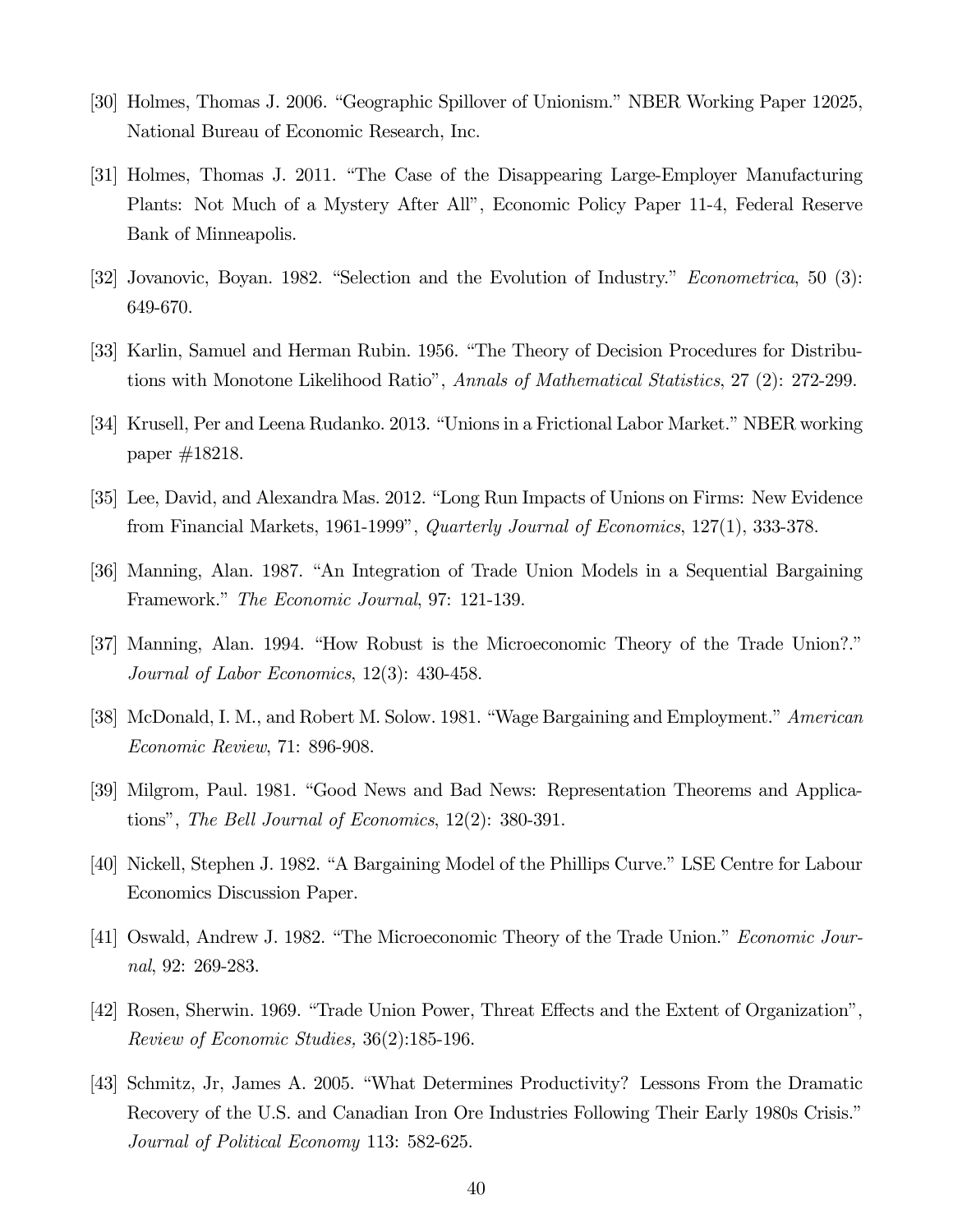- [44] Snavely, Brent. 2014. "VW's Tennessee Workers Reject Union", USA Today, online edition, February 15, 2014.
- [45] Sojourner, Aaron, Grabowski, David, Town, Robert, Chen, Michelle and Brigham Frandsen (2014) "Impacts of Unionization on Quality and Productivity: Regression Discontinuity Evidence from Nursing Homes", IZA Discussion Paper No. 8240.
- [46] Stokey, Nancy L, and Robert E. Lucas. 1989. Recursive Methods in Economic Dynamics. Third Ed. Harvard University Press. Cambridge, MA.
- [47] Taschereau-Dumouchel, Mathieu. 2011. "The Union Threat." Manuscript. The Wharton School, University of Pennsylvania.
- [48] Voos, Paula. 1984. "Trends in Union Organizing Expenditures, 1953-1977." Industrial and Labor Relations Review, 38(1): 52-63.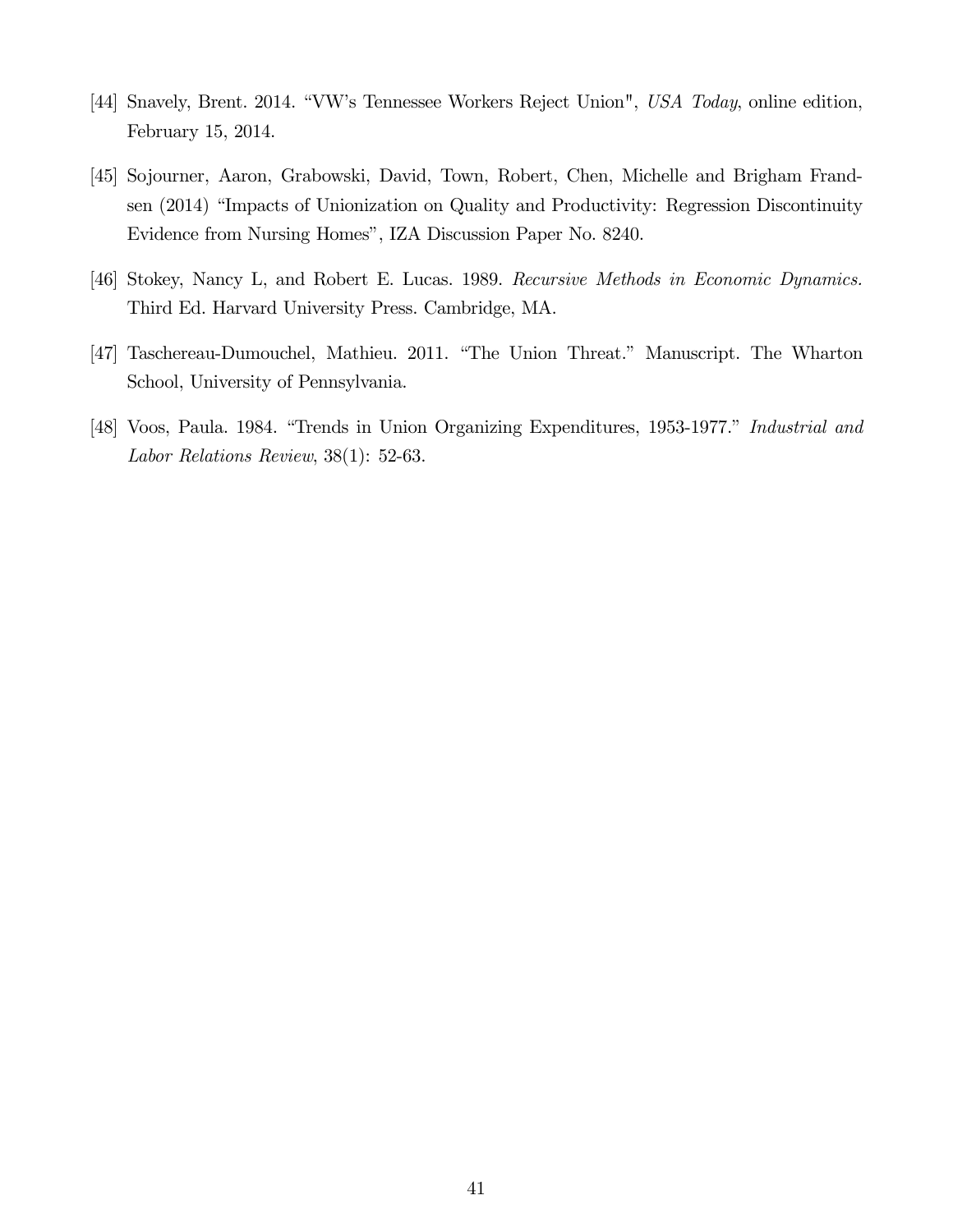|                                     | Event:          |             |                        |          |                                           |          |                       |             |
|-------------------------------------|-----------------|-------------|------------------------|----------|-------------------------------------------|----------|-----------------------|-------------|
|                                     | T<br>(Election) |             | W<br>$(Election\ Win)$ |          | $\overline{O}$<br>(Successful Organizing) |          | U<br>(Ever Organized) |             |
| The mean value of:                  | $\mathbf Y$     | $\mathbf N$ | Y                      | N        | Y                                         | N        | Y                     | $\mathbf N$ |
| Employment                          | $75.2\,$        | $13.8\,$    | 72.3                   | 77.1     | 72.3                                      | 13.8     | $96.5\,$              | 13.9        |
|                                     | [1.577]         | [0.009]     | [2.150]                | [2.329]  | [2.150]                                   | [0.009]  | [0.925]               | [0.009]     |
| Value of shipments/Receipts $(\$K)$ | 7,537.9         | 1,301.8     | 6,538.2                | 8,441.2  | 6,538.2                                   | 1,302.4  | 11, 517.1             | 1,302.0     |
|                                     | [238.0]         | $[19.3]$    | [296.7]                | [358.4]  | [296.7]                                   | $[19.3]$ | [200.7]               | [19.3]      |
| Average wage $(\$K)$                | 26.4            | $22.6\,$    | $26.7\,$               | $25.5\,$ | 26.7                                      | 22.6     | $29.5\,$              | $22.6\,$    |
|                                     | [0.108]         | [0.002]     | [0.182]                | [0.146]  | [0.155]                                   | [0.002]  | [0.054]               | [0.002]     |
| Age (years)                         | $5.6\,$         | 6.7         | $6.0\,$                | $5.5\,$  | $6.0\,$                                   | 6.7      | 11.4                  | 6.7         |
|                                     | [0.026]         | [0.000]     | [0.039]                | [0.036]  | [0.039]                                   | [0.000]  | [0.016]               | [0.000]     |
| Value added $(\$K)$                 | 3,330.4         | 451.5       | 3,178.2                | 4, 159.1 | 3,178.2                                   | 451.7    | 4,714.9               | 455.2       |
|                                     | [86.696]        | [0.569]     | [103.07]               | [140.0]  | [103.07]                                  | [0.569]  | [89.204]              | [0.579]     |
| Labor productivity $(\$K)$          | 139.7           | 115.5       | $136.3\,$              | 142.3    | 136.3                                     | 115.5    | 150.6                 | $115.5\,$   |
|                                     | [0.925]         | [0.013]     | [1.487]                | [1.144]  | [1.487]                                   | [0.013]  | [0.468]               | [0.013]     |
| Value added per employee $(\$K)$    | $73.4\,$        | 58.9        | $72.6\,$               | 77.8     | $72.6\,$                                  | 58.9     | $81.5\,$              | 58.9        |
|                                     | [0.839]         | [0.007]     | [0.673]                | [0.776]  | [0.673]                                   | [0.007]  | [0.249]               | [0.007]     |
| TFP $(log)$                         | 1.76            | 1.66        | 1.73                   | 1.79     | 1.73                                      | 1.66     | 1.78                  | 1.67        |
|                                     | [0.015]         | [0.000]     | [0.016]                | [0.022]  | [0.016]                                   | [0.000]  | [0.011]               | [0.000]     |
| Multi-unit indicator                | 0.71            | 0.23        | 0.68                   | 0.73     | 0.68                                      | 0.23     | 0.70                  | 0.23        |
|                                     | [0.003]         | [0.000]     | [0.003]                | [0.003]  | [0.003]                                   | [0.000]  | [0.001]               | [0.000]     |
| Manufacturing indicator             | 0.16            | 0.05        | 0.13                   | 0.19     | 0.13                                      | 0.05     | 0.17                  | $0.05\,$    |
|                                     | [0.002]         | [0.000]     | [0.002]                | [0.003]  | [0.002]                                   | [0.000]  | [0.001]               | [0.000]     |
| Right-to-Work State indicator       | 0.23            | 0.37        | $0.20\,$               | $0.26\,$ | 0.20                                      | 0.37     | 0.19                  | 0.37        |
|                                     | [0.002]         | [0.000]     | [0.002]                | [0.003]  | [0.003]                                   | [0.000]  | [0.001]               | [0.000]     |

Table 1. Descriptive Statistics — All Establishment-Year Observations, 1977-2007

Notes: Standard error of the means in brackets. All statistics pertain to establishments with non-zero employees born in the period 1977-2007. The statistics for average wage and all productivity measures exclude extreme outliers that fall beyond lowest and highest percentiles. Weights were used in calculating the means to account for the randomness of the matching process. Census sampling weights were also used for all productivity measures, value of shipments/receipts and value added. Value added and TFP measures are available only for certain sectors. Value added, value of shipments/receipts and productivity measures are calculated for census years only.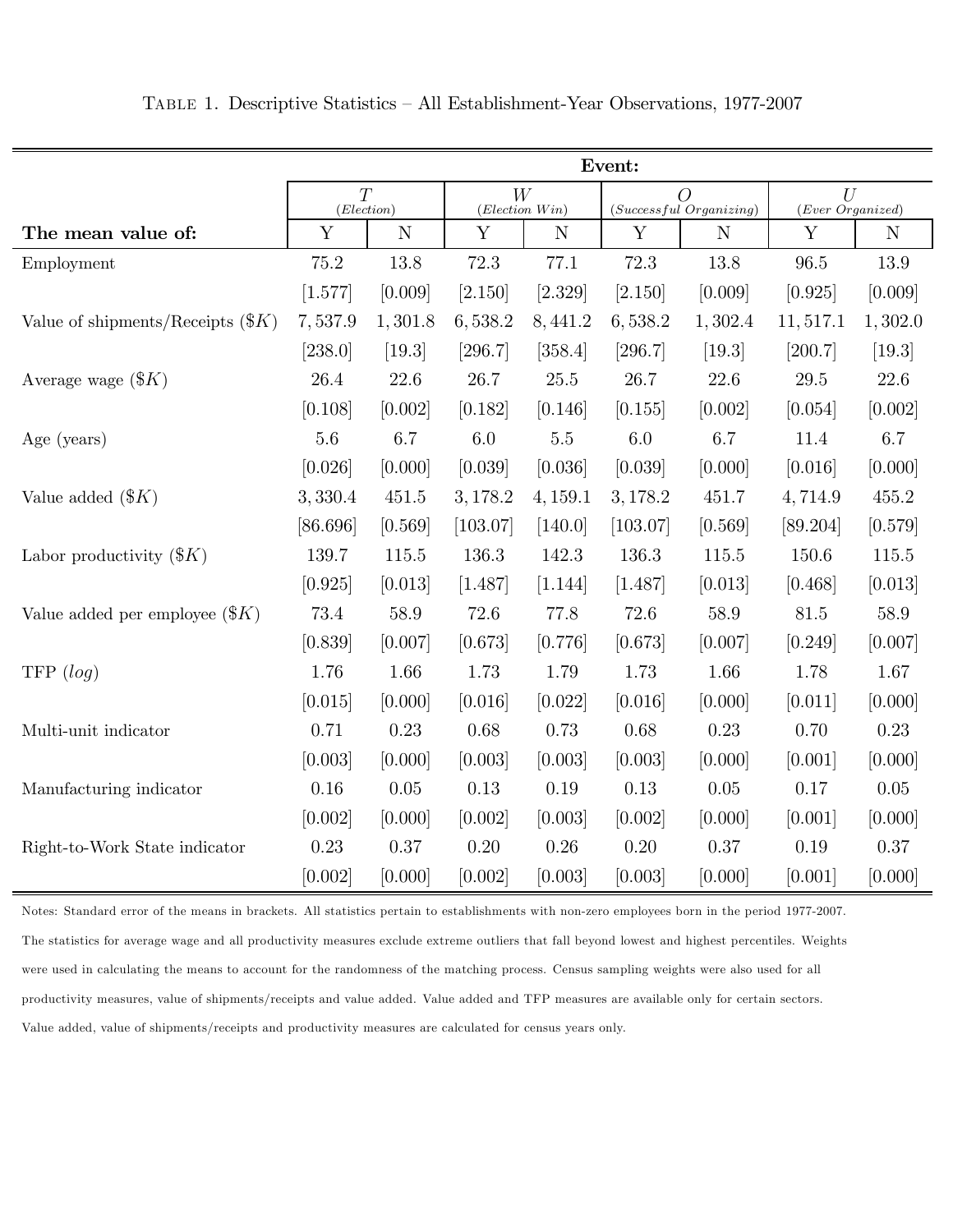| Event:                  | Certification:       |                      | <b>Successful</b> | Ever          |  |
|-------------------------|----------------------|----------------------|-------------------|---------------|--|
|                         | Election             | Win                  | Organizing        | Organized     |  |
| Probability:            | $T^o(x_a, a)$        | $W^o(x_a, a)$        | $O^o(x_a, a)$     | $U^o(x_a, a)$ |  |
| 10-19 employees         | $2.66***$            | $0.75***$            | $3.48***$         | $2.46***$     |  |
|                         | [0.038]              | [0.023]              | [0.074]           | [0.043]       |  |
| 20-49 employees         | $4.44***$            | $0.59***$            | $5.56***$         | $4.02***$     |  |
|                         | [0.063]              | [0.019]              | [0.118]           | [0.080]       |  |
| 50-99 employees         | $6.46***$            | $0.49***$            | $7.73***$         | $6.11***$     |  |
|                         | [0.109]              | [0.019]              | 0.198             | [0.143]       |  |
| $100-249$ employees     | $8.29***$            | $0.43***$            | $9.46***$         | $8.04***$     |  |
|                         | $\left[0.152\right]$ | 0.018                | [0.226]           | [0.215]       |  |
| $250-499$ employees     | $9.25***$            | $0.39***$            | $10.74***$        | $8.75***$     |  |
|                         | 0.263                | [0.027]              | 0.455             | [0.341]       |  |
| $500 +$ employees       | $10.24***$           | $0.27***$            | $11.84***$        | $11.49***$    |  |
|                         | [0.366]              | [0.024]              | [0.628]           | [0.624]       |  |
| $4-6$ years             | $0.82***$            | $1.04*$              | $0.88***$         | $2.58***$     |  |
|                         | [0.010]              | [0.046]              | [0.016]           | [0.023]       |  |
| 7-9 years               | $0.75***$            | 1.00                 | $0.81***$         | $3.85***$     |  |
|                         | [0.011]              | [0.033]              | [0.017]           | [0.046]       |  |
| $10-12$ years           | $0.69***$            | $1.09**$             | $0.78***$         | $4.94***$     |  |
|                         | [0.012]              | [0.043]              | [0.019]           | [0.069]       |  |
| $13-15$ years           | $0.68***$            | 0.98                 | $0.75***$         | $6.26***$     |  |
|                         | [0.014]              | 0.046                | 0.022             | 0.100         |  |
| $16-18$ years           | $0.64***$            | 1.03                 | $0.74***$         | $7.65***$     |  |
|                         | [0.016]              | 0.060                | [0.026]           | [0.139]       |  |
| $19-21$ years           | $0.63***$            | 1.01                 | $0.71***$         | $9.22***$     |  |
|                         | [0.020]              | [0.071]              | [0.031]           | [0.191]       |  |
| $22-24$ years           | $0.59***$            | 0.93                 | $0.67***$         | $10.84***$    |  |
|                         | [0.024]              | [0.088]              | [0.038]           | [0.263]       |  |
| $25+$ years             | $0.57***$            | 1.06                 | $0.62***$         | 13.17***      |  |
|                         | 0.029                | 0.129                | 0.043             | 0.400         |  |
| Multi-unit status       | $4.92***$            | $0.44***$            | $3.29***$         | $3.05***$     |  |
|                         | [0.063]              | [0.012]              | [0.061]           | [0.063]       |  |
| Firm union status       | $3.40***$            | $5.45***$            | $5.51***$         | $5.04***$     |  |
|                         | [0.029]              | 0.142                | [0.062]           | [0.063]       |  |
| Right-to-work status    | $0.88*$              | 0.89                 | $0.83*$           | 0.93          |  |
|                         | [0.054]              | [0.106]              | [0.051]           | [0.051]       |  |
| Eligible employees $\%$ |                      | $0.75***$<br>[0.005] |                   |               |  |

Table 2. Estimated odds ratios — All Sectors (Size (employment) and age estimates)

Notes: Robust standard errors, clustered by establishment, are in brackets.  $(*), (**, (**)$  indicate significance at the 10%, 5%, and 1% level, respectively. Models include 2-digit SIC industry, state, and year fixed effects. The following categories are omitted: 1-9 employees and 0-3 years of age.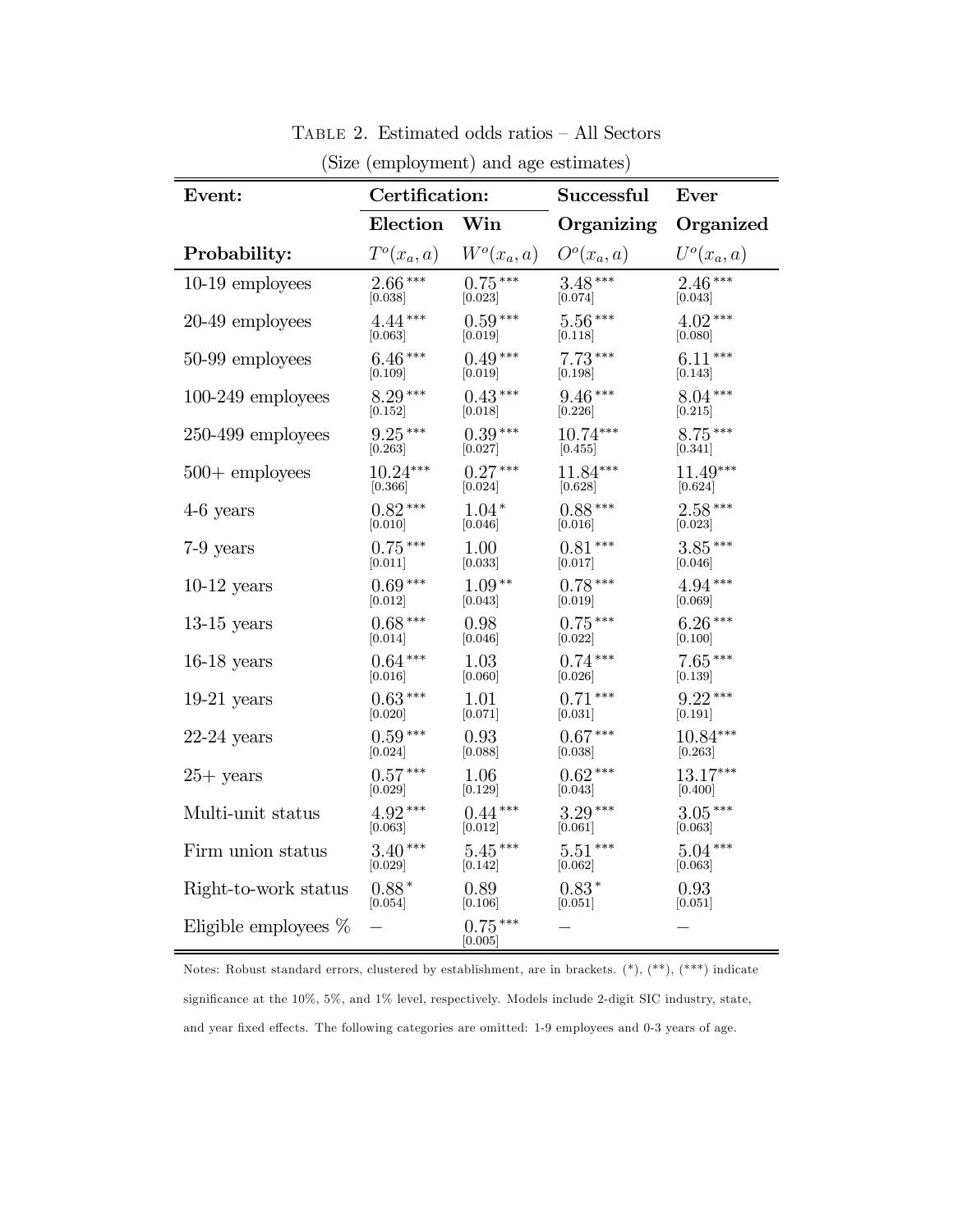| (Size (employment) and age estimates) |                      |                     |                |               |  |  |  |
|---------------------------------------|----------------------|---------------------|----------------|---------------|--|--|--|
| Event:                                | Certification:       |                     | Successful     | Ever          |  |  |  |
|                                       | Election             | Win                 | Organizing     | Organized     |  |  |  |
| Probability:                          | $T^o(x_a, a)$        | $W^o(x_a, a)$       | $O^o(x_a, a)$  | $U^o(x_a, a)$ |  |  |  |
| $10-19$ employees                     | $5.79***$            | $0.63***$           | $6.46***$      | $2.78***$     |  |  |  |
|                                       | [0.290]              | [0.070]             | [0.475]        | [0.132]       |  |  |  |
| 20-49 employees                       | $14.45***$           | $0.49***$           | 14.75***       | $5.65***$     |  |  |  |
|                                       | $\left[0.663\right]$ | [0.050]             | [1.014]        | [0.280]       |  |  |  |
| 50-99 employees                       | $25.05***$           | $0.37***$           | 21.73***       | $8.58***$     |  |  |  |
|                                       | [1.265]              | [0.040]             | [1.691]        | [0.489]       |  |  |  |
| $100\text{-}249$ employees            | 31.69***             | $0.28***$           | 23.35***       | $9.72***$     |  |  |  |
|                                       | $[1.692]$            | [0.031]             | [1.954]        | [0.619]       |  |  |  |
| $250-499$ employees                   | 32.82***             | $0.25***$           | 23.72***       | $8.91***$     |  |  |  |
|                                       | $\left[2.163\right]$ | [0.036]             | [2.548]        | [0.743]       |  |  |  |
| $500 +$ employees                     | 22.98***             | $0.17***$           | 14.96***       | $7.11***$     |  |  |  |
|                                       | [1.964]              | [0.035]             | [2.194]        | [0.838]       |  |  |  |
| $4-6$ years                           | $0.85***$            | $0.87**$            | $0.78***$      | $2.68***$     |  |  |  |
|                                       | [0.028]              | [0.060]             | [0.040]        | [0.681]       |  |  |  |
| 7-9 years                             | $0.77***$            | 0.89                | $0.73***$      | $4.18***$     |  |  |  |
|                                       | [0.030]              | [0.073]             | 0.046          | [0.152]       |  |  |  |
| $10-12$ years                         | $0.68***$            | $1.04*$             | $0.71***$      | $5.83***$     |  |  |  |
|                                       | 0.032                | [0.103]             | [0.052]        | [0.256]       |  |  |  |
| $13-15$ years                         | $0.66***$            | $0.78**$            | $0.57***$      | $7.75***$     |  |  |  |
|                                       | [0.035]              | [0.097]             | 0.055          | [0.393]       |  |  |  |
| $16-18$ years                         | $0.64***$            | 0.98                | $0.63^{\,***}$ | $10.02***$    |  |  |  |
|                                       | [0.043]              | [0.140]             | [0.069]        | [0.583]       |  |  |  |
| $19-21$ years                         | $0.62***$            | 1.08                | $0.64***$      | 12.84***      |  |  |  |
|                                       | 0.052                | 0.188               | [0.084]        | 0.861         |  |  |  |
| $22-24$ years                         | $0.53***$            | $0.52**$            | $0.38***$      | 15.94***      |  |  |  |
|                                       | [0.062]              | [0.136]             | [0.080]        | [1.248]       |  |  |  |
| $25+$ years                           | $0.57***$            | 1.19                | $0.59***$      | $20.62***$    |  |  |  |
|                                       | [0.086]              | [0.379]             | 0.132          | [1.969]       |  |  |  |
| Multi-unit status                     | $2.09***$            | $0.78***$           | $1.92***$      | $2.78***$     |  |  |  |
|                                       | [0.067]              | [0.043]             | [0.095]        | [0.143]       |  |  |  |
| Firm-union status                     | $2.01***$            | $2.16***$           | $2.82***$      | $2.84**$      |  |  |  |
|                                       | [0.066]              | 0.156               | [0.136]        | 0.109         |  |  |  |
| Right-to-work status                  | 0.85                 | 0.98                | 0.83           | 0.99          |  |  |  |
|                                       | 0.112                | 0.274               | 0.177          | 0.110         |  |  |  |
| Eligible employees $\%$               |                      | $0.78***$<br> 0.017 |                |               |  |  |  |

Table 3. Estimated odds ratios — Manufacturing

Notes: Robust standard errors, clustered by establishment, are in brackets. (\*), (\*\*), (\*\*\*) indicate significance at the 10%, 5%, and 1% level, respectively. Models include 2-digit SIC industry, state, and year fixed effects. The following categories are omitted: 1-9 employees and 0-3 years of age.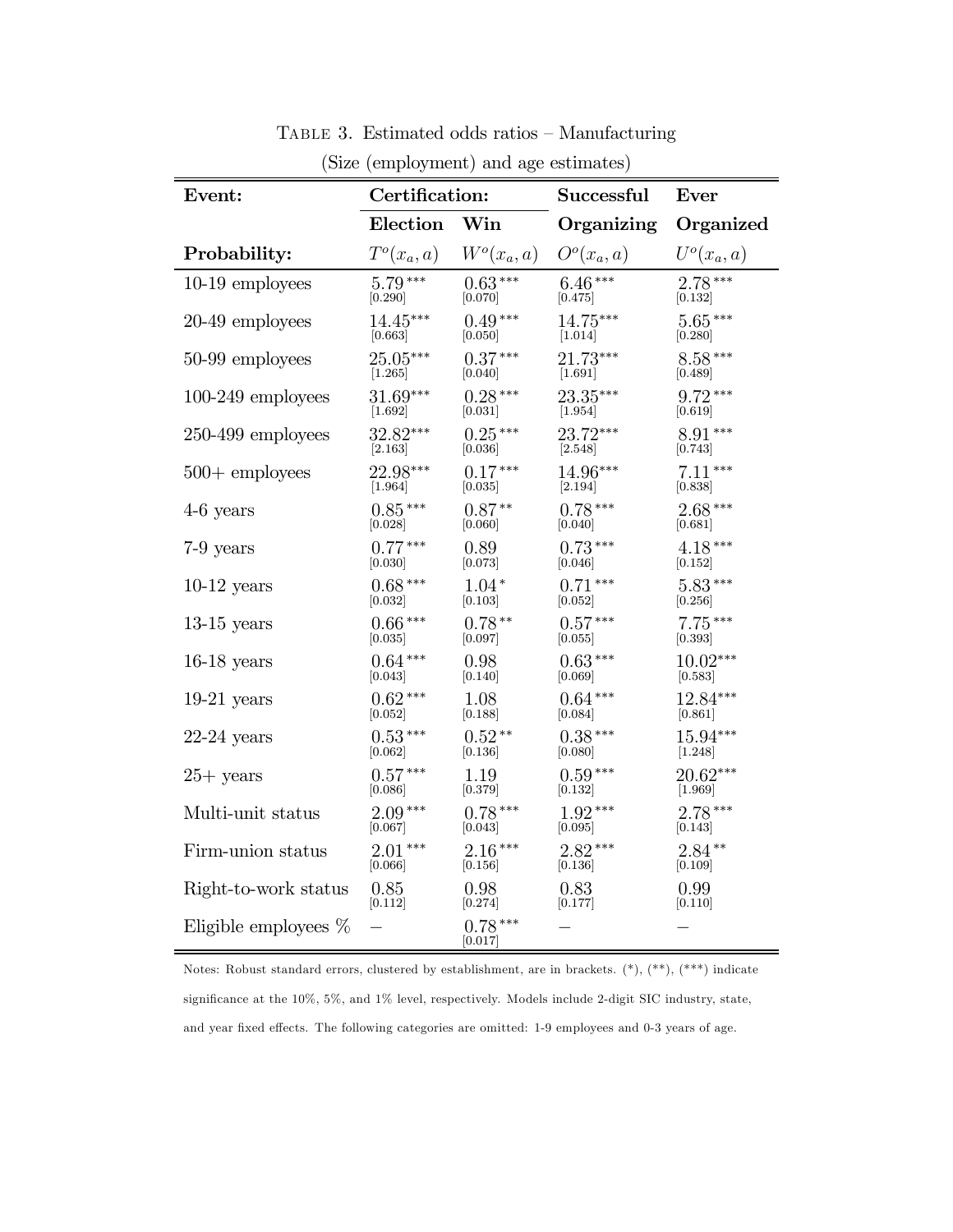| Event:                                       | Certification: |                      | $\mu_{\rm DDC}$ (value of sinplifently receipts) estimates)<br>Successful | Ever                  |  |  |
|----------------------------------------------|----------------|----------------------|---------------------------------------------------------------------------|-----------------------|--|--|
|                                              | Election       | Win                  | Organizing                                                                | Organized             |  |  |
| Probability:                                 |                |                      | $T^{o}(x_a, a)$ $W^{o}(x_a, a)$ $O^{o}(x_a, a)$ $U^{o}(x_a, a)$           |                       |  |  |
| All Sectors (Value of Shipments or Receipts) |                |                      |                                                                           |                       |  |  |
| \$250-500K                                   | $1.13***$      | 1.06                 | $1.68***$                                                                 | $1.24***$             |  |  |
|                                              | [0.042]        | [0.085]              | [0.097]                                                                   | [0.029]               |  |  |
| \$500K-1M                                    | $1.21***$      | $0.87*$              | $1.81***$                                                                 | $1.35***$             |  |  |
|                                              | [0.047]        | [0.072]              | [0.111]                                                                   | [0.034]               |  |  |
| $$1M-2.5M$                                   | $1.72**$       | $0.73***$            | $2.44***$                                                                 | $1.86***$             |  |  |
|                                              | [0.066]        | [0.060]              | $[0.151]$                                                                 | $\left[ 0.047\right]$ |  |  |
| $$2.5-5M$                                    | $2.49***$      | $0.54***$            | $3.37***$                                                                 | $2.99***$             |  |  |
|                                              | [0.107]        | [0.053]              | [0.234]                                                                   | [0.084]               |  |  |
| $$5-10M$                                     | $3.00***$      | $0.49***$            | $3.99***$                                                                 | $3.87***$             |  |  |
|                                              | [0.138]        | $\left[0.052\right]$ | [0.298]                                                                   | [0.116]               |  |  |
| $$10M+$                                      | $3.74***$      | $0.34***$            | $4.95***$                                                                 | $4.43***$             |  |  |
|                                              | [0.160]        | [0.036]              | [0.350]                                                                   | [0.135]               |  |  |
|                                              |                |                      | Manufacturing (Value of shipments)                                        |                       |  |  |
| \$250-500K                                   | $2.03***$      | 1.23                 | $2.14***$                                                                 | 0.87                  |  |  |
|                                              | [0.428]        | [0.603]              | [0.631]                                                                   | [0.088]               |  |  |
| \$500K-1M                                    | $6.09***$      | 1.43                 | $7.38***$                                                                 | $1.94***$             |  |  |
|                                              | [1.034]        | [0.555]              | [1.744]                                                                   | [0.166]               |  |  |
| $$1M-2.5M$                                   | $12.24***$     | 0.87                 | $11.24***$                                                                | $3.96***$             |  |  |
|                                              | [1.915]        | [0.308]              | [2.526]                                                                   | [0.300]               |  |  |
| $$2.5-5M$                                    | $23.89***$     | 0.68                 | $19.08***$                                                                | $6.61***$             |  |  |
|                                              | [3.856]        | [0.237]              | [4.605]                                                                   | [0.522]               |  |  |
| $$5-10M$                                     | $31.42***$     | $0.56*$              | 22.42***                                                                  | $8.78***$             |  |  |
|                                              | $[5.315]$      | [0.196]              | $[5.762]$                                                                 | [0.731]               |  |  |
| $$10M+$                                      | 48.78***       | $0.42***$            | 29.97***                                                                  | 11.18***              |  |  |
|                                              | [8.374]        | [0.141]              | [7.900]                                                                   | [0.959]               |  |  |

Table 4. Estimated odds ratios (Size (value of shipments/receipts) estimates)

Notes: Robust standard errors, clustered by establishment, are in brackets. (\*), (\*\*),

(\*\*\*) indicate significance at the 10%, 5%, and 1% level, respectively. Models include all other explanatory variables in Tables 1 and 2. The following categories are omitted: \$0-250K value of shipments and 0-3 years of age.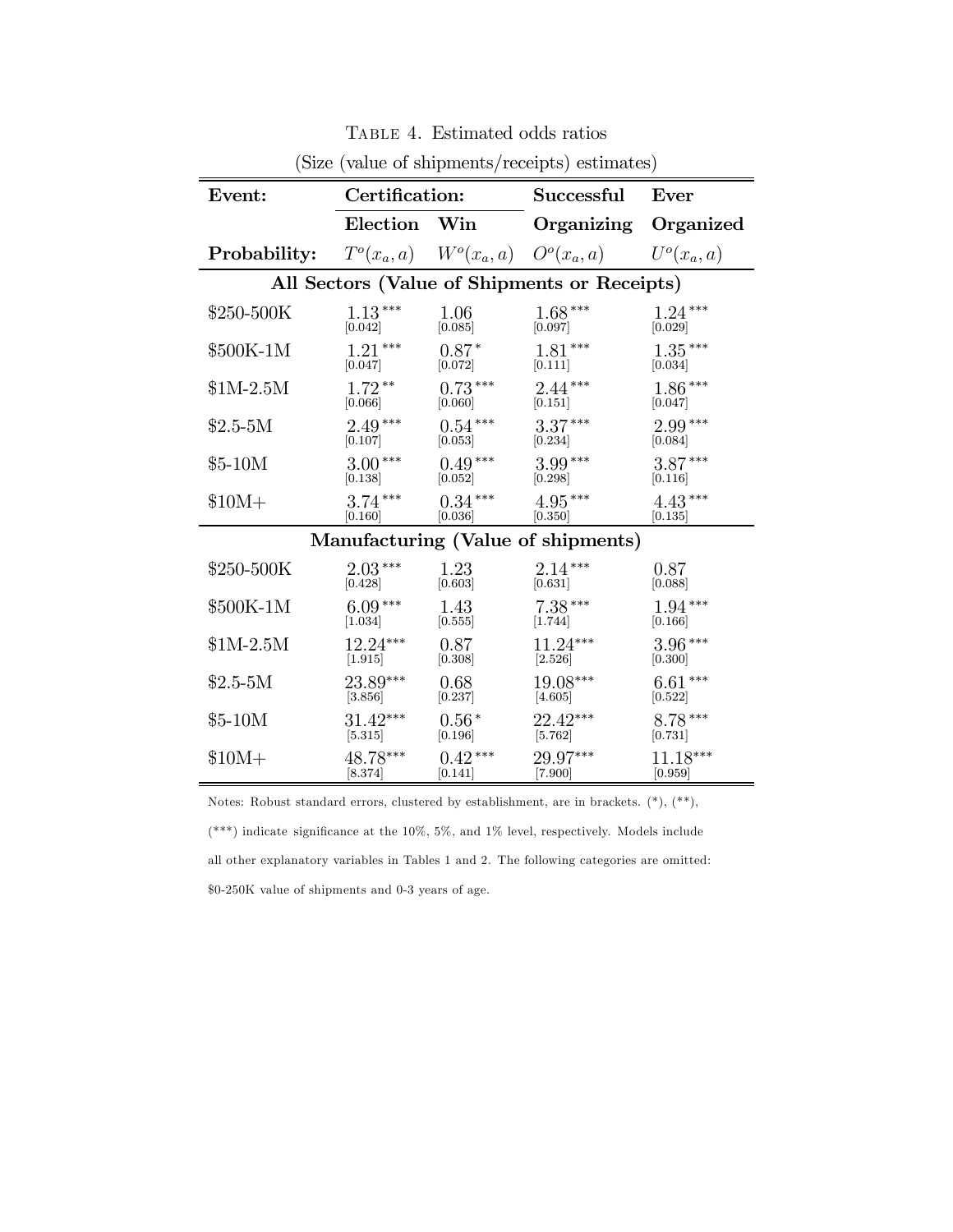(Productivity estimates) Event: Certification: Successful Ever Election Win Organizing Organized **Probability:**  $T^o(x_a, a)$   $W^o(x_a, a)$   $O^o(x_a, a)$   $U^o(x_a, a)$ All Sectors (Value of shipments or Receipts per employee) 11-25 percentile 0.89  $[0.255]$  $0.46*$  $[0.203]$  $0.59$  $[0.203]$  $1.21$ <sub>[0.213]</sub> 26-50 percentile 1.76<sup>\*\*</sup>  $[0.461]$  $0.68$  $[0.237]$ 139  $[0.530]$ 166 ∗∗∗  $[0.215]$ 51-75 percentile  $1.96***$  $[0.511]$  $0.74$  $[0.313]$ 186  $[0.752]$  $2.16***$  $\left[ 0.239\right]$ 76-90 percentile  $1.53*$  $[0.359]$ 0.97 [0421] 138  $[0.537]$  $2.01***$  $[0.246]$ 91-100 percentile 2.27<sup>\*\*</sup>  $[0.802]$ ∗∗ 132  $[0.781]$  $2.16*$  $[0.984]$ <sup>∗</sup> 215 ∗∗∗ [0384] Manufacturing (Value of shipments per employee) 11-25 percentile  $1.80***$  $[0.274]$  $0.66$  $[0.221]$  $1.62**$  $[0.356]$ ∗∗ 122 ∗∗  $[0.107]$ 26-50 percentile 2.98<sup>\*\*\*</sup>  $\sqrt{0.393}$  $0.67$  $[0.199]$  $2.57***$  $[0.479]$ ∗∗∗ 178 ∗∗∗  $[0.132]$ 51-75 percentile  $2.91***$ [0388]  $0.59*$  $[0.176]$  $2.31***$  $[0.438]$ ∗∗∗ 209 ∗∗∗  $[0.150]$ 76-90 percentile 3.54\*\*\*  $[0.485]$  $0.38***$  $[0.118]$  $2.15***$  $[0.435]$ ∗∗∗ 246 ∗∗∗  $[0.177]$ 91-100 percentile 3.88\*\*\*  $[0.534]$  $0.43***$  $[0.135]$  $2.57***$  $[0.506]$ \*\*\* 2.93<sup>\*\*\*</sup>  $[0.218]$ Manufacturing (Value added per employee) 11-25 percentile  $1.96***$  $[0.277]$  $0.70$  $[0.211]$  $1.76***$  $[0.357]$ ∗∗∗ 144 ∗∗∗  $[0.113]$ 26-50 percentile 2.45<sup>\*\*\*</sup>  $[0.315]$  $0.72$  $[0.200]$  $2.15***$  $[0.394]$ ∗∗∗ 185 ∗∗∗  $[0.126]$ 51-75 percentile 2.26<sup>\*\*\*</sup>  $[0.297]$  $0.51**$  $[0.146]$  $1.61***$  $[0.310]$ ∗∗∗ 197 ∗∗∗  $[0.131]$ 76-90 percentile 2.40<sup>\*\*\*</sup>  $[0.342]$  $0.56**$  $[0.172]$  $1.82***$  $[0.383]$ ∗∗∗ 204 ∗∗∗  $[0.139]$ 91-100 percentile 2.65<sup>\*\*\*</sup>  $[0.376]$  $0.48***$  $[0.146]$  $1.77***$ [0380] ∗∗∗ 217 ∗∗∗  $\left[0.153\right]$ Manufacturing (Total factor productivity) 11-25 percentile  $1.33***$  $[0.136]$  $0.94$  $[0.212]$ 133  $[0.220]$ 1.06  $[0.077]$ 26-50 percentile 1.66\*\*\*  $[0.153]$  $0.86$  $[0.181]$  $1.58***$  $[0.238]$ ∗∗∗ 128 ∗∗∗  $[0.097]$ 51-75 percentile 2.21<sup>\*\*\*</sup>  $[0.198]$  $0.80$  $[0.163]$  $1.98***$  $[0.290]$ ∗∗∗ 161 ∗∗∗  $[0.124]$ 76-90 percentile 2.26<sup>\*\*\*</sup>  $[0.211]$  $0.87$  $[0.183]$  $2.11***$ [0322] ∗∗∗ 172 ∗∗∗  $[0.138]$ 91-100 percentile 2.54\*\*\*  $1.08$  $2.70***$ ∗∗∗ 233 ∗∗∗

Table 5. Estimated odds ratios

 $[0.242]$  $[0.231]$  $[0.417]$  $[0.204]$ 

Notes: Robust standard errors, clustered by establishment, are in brackets. (\*), (\*\*),

(\*\*\*) indicate significance at the 10%, 5%, 1% level, respectively. Models include

all other explanatory variables in Tables 1 and 2. The 1-10 percentile category is omitted.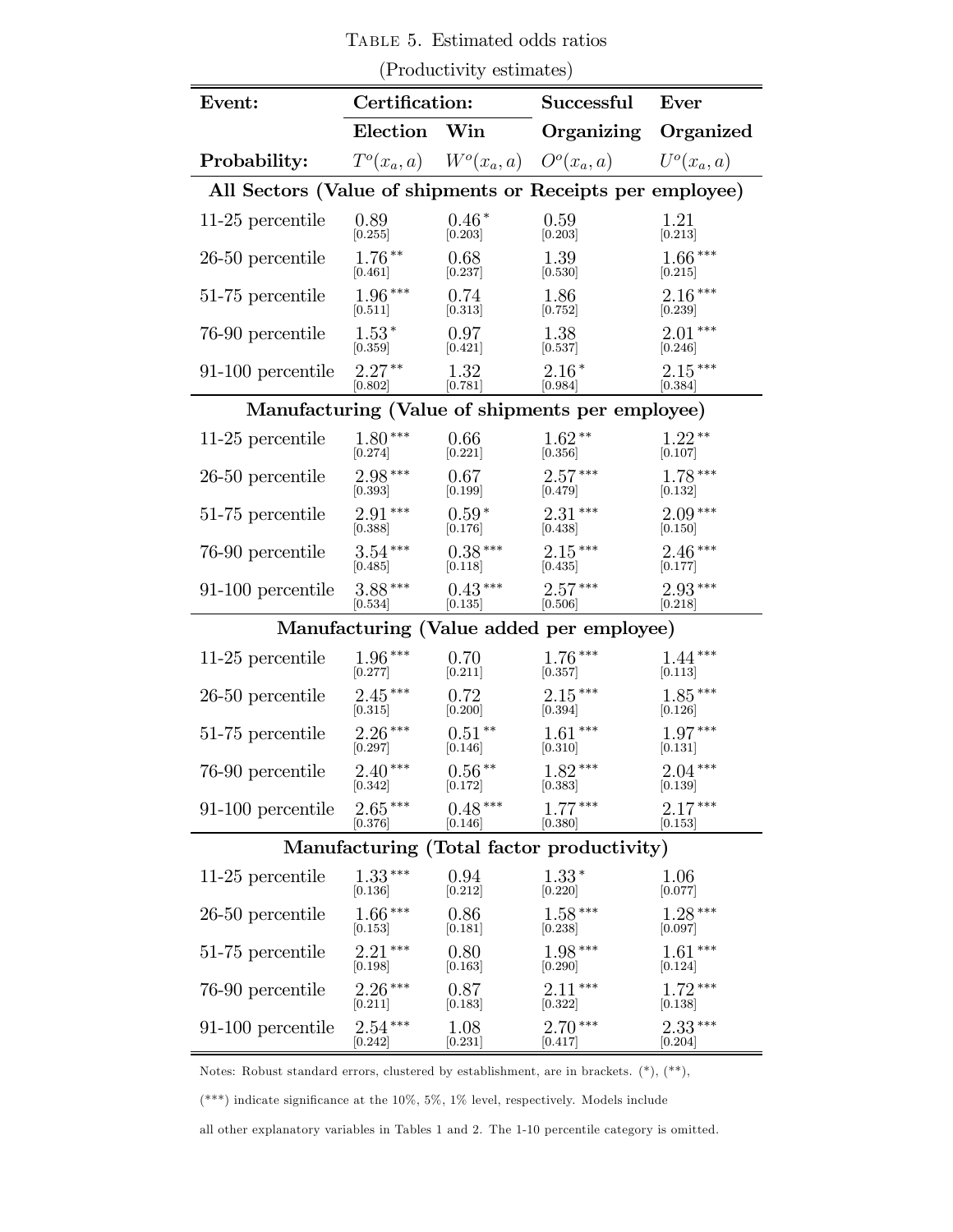### Figure 1. Information requested by UAW in online applications for union organizing

# **Contact UAW Organizing**

### **Do you want to know more about joining the UAW?**

If so, we need some basic information so we can provide the best possible support and assistance to you and your co-workers.

### **ALL INFORMATION IS CONFIDENTIAL!**

In order to respond all fields are required except those marked optional.

An organizer will contact you within the next ten business days. Thanks for your interest!

If you prefer, you can call the UAW Organizing Department at 1-800 2GET-UAW (1-800-243-8829). You'll be connected to (or get a call back from) a UAW organizer who can answer questions and tell you what it takes to organize a union at your workplace.

**Your Name:**

**Your Address:**

**Your City:**

**Your State/Province: \*** - Select -

**Email Address: \***

**Phone: include area code: \***

**Cell Phone (optional):**

**Best time to return your call: \***

#### **About the company**

**Name of your employer: \***

**Parent company, if any (optional):**

**City: \***

**State/Prov: \***

- Select-

**Number of employees (best guess): \***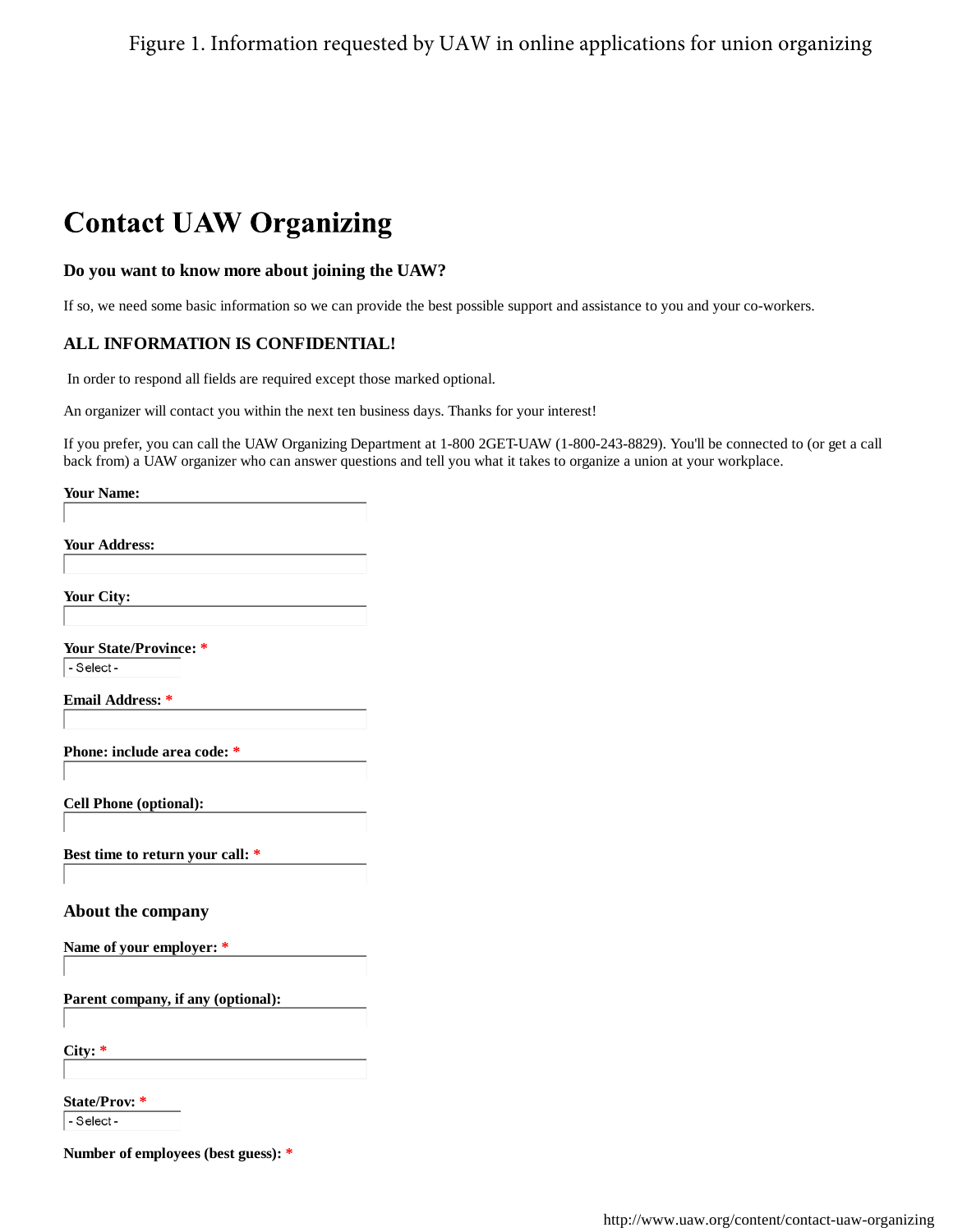## Figure 1. Continued.

| 1 kart 1. Communi                                                         |
|---------------------------------------------------------------------------|
|                                                                           |
| <b>Product or Service: *</b>                                              |
|                                                                           |
| The employer's main customers: *                                          |
|                                                                           |
|                                                                           |
| Does your employer have more than one workplace?: *                       |
| $\circ$ Yes                                                               |
| $\bullet$ No                                                              |
| Are other workplaces owned by the employer organized by the UAW?: *       |
| $\hbox{~\bf Yes}$                                                         |
| $\bullet$ No                                                              |
| Are other workplaces owned by the employer organized by another union?: * |
| $\circ$ Yes                                                               |
| $\bullet$ No                                                              |
| Is there another union involved at your workplace?: *                     |
| $\circ$ Yes                                                               |
| $\bullet$ No                                                              |
| Have there been previous attempts to organize at your workplace?: *       |

- Yes
- $\bullet$  No

**Please describe what needs to be improved at your workplace.: \***

### Submit

UAW Solidarity House | 8000 East Jefferson Avenue Detroit, Michigan 48214 | p. (313) 926-5000

© Copyright 2013 UAW. All Rights Reserved.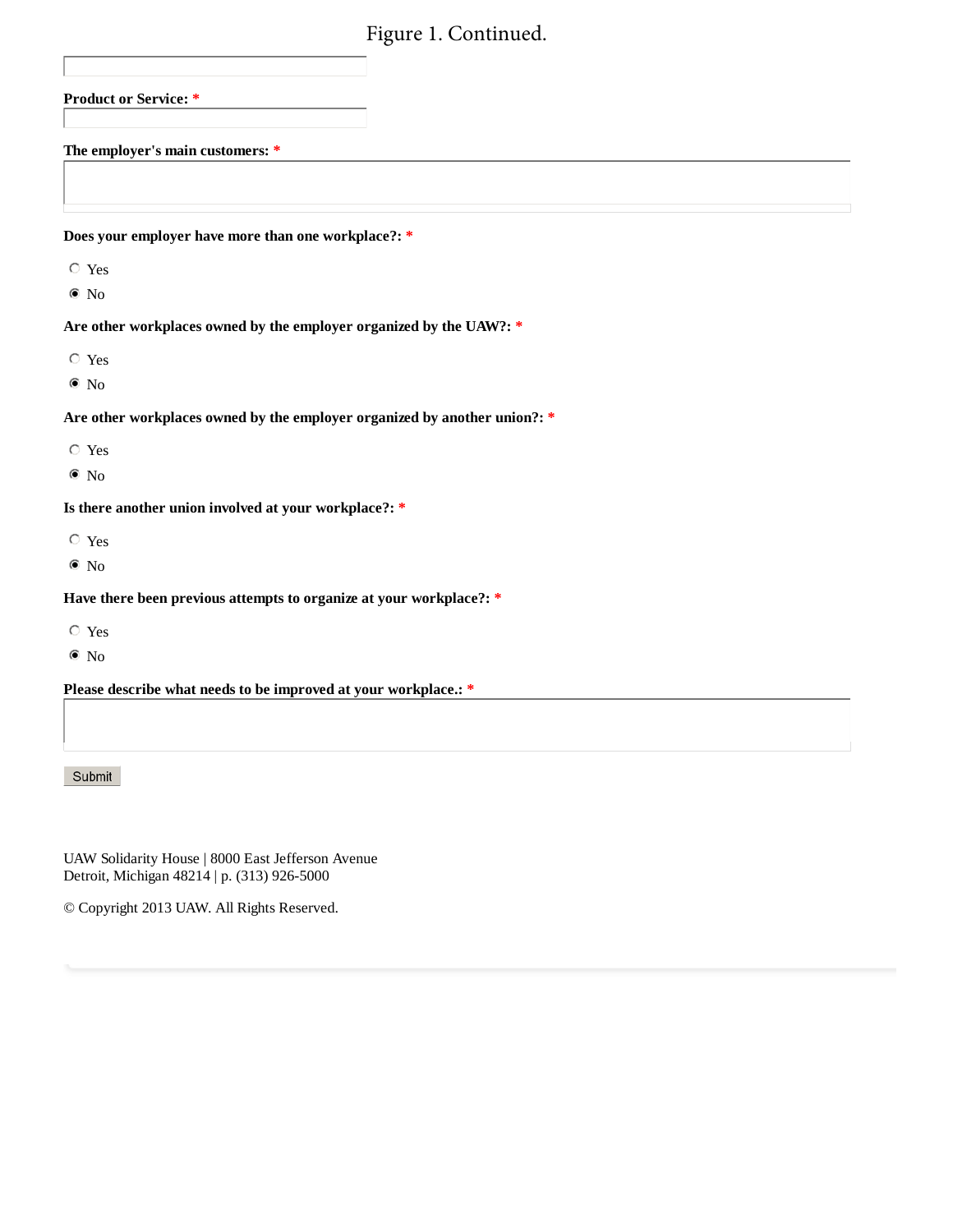Figure 2. The union's timing of events and decisions for an age-*a* establishment

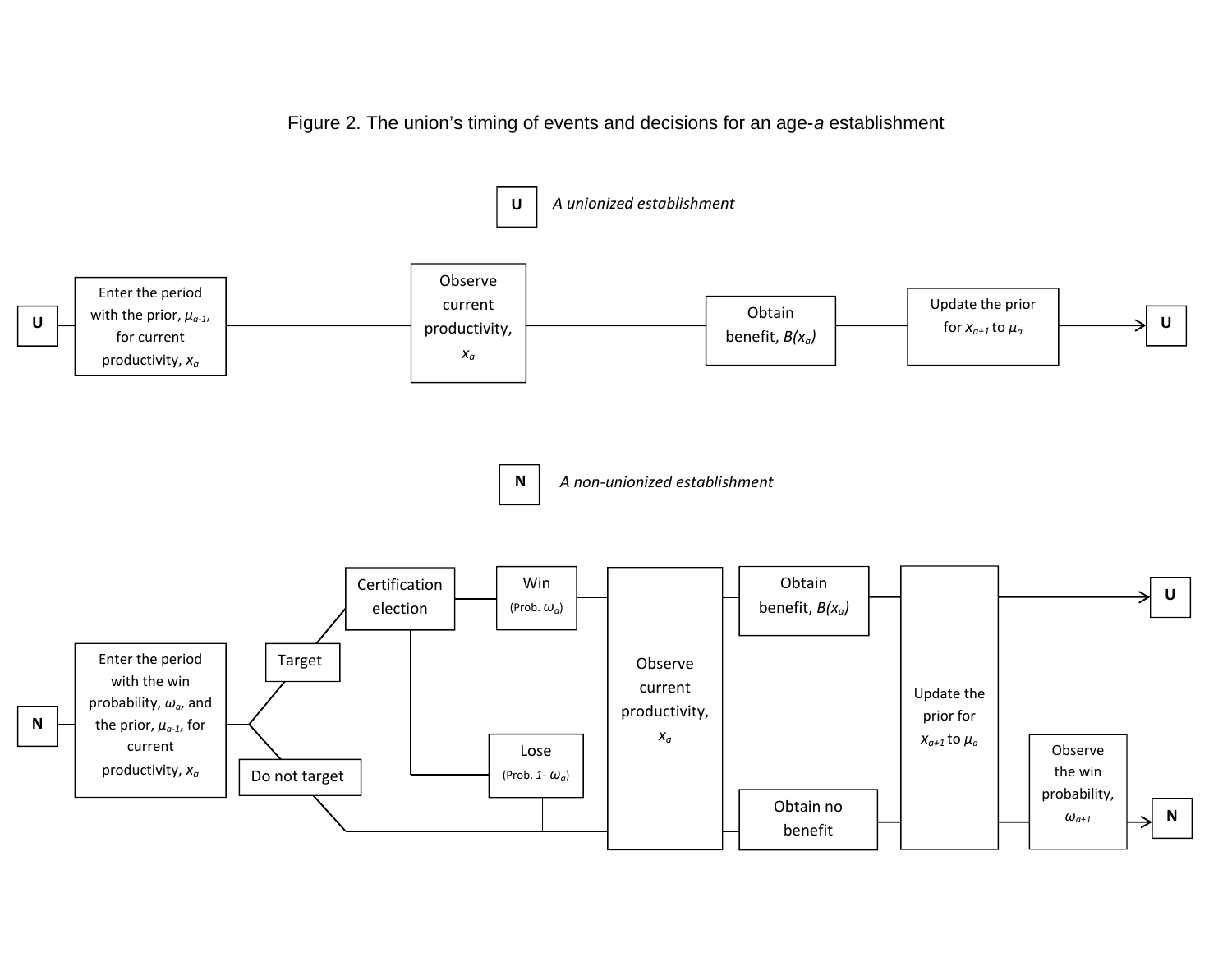

Figure 3. Predicted probabilities of union activity in manufacturing establishments −− Size, Age, and Year Estimates

Note: Dashed curves indicate 95% pointwise confidence intervals.

Predicted probability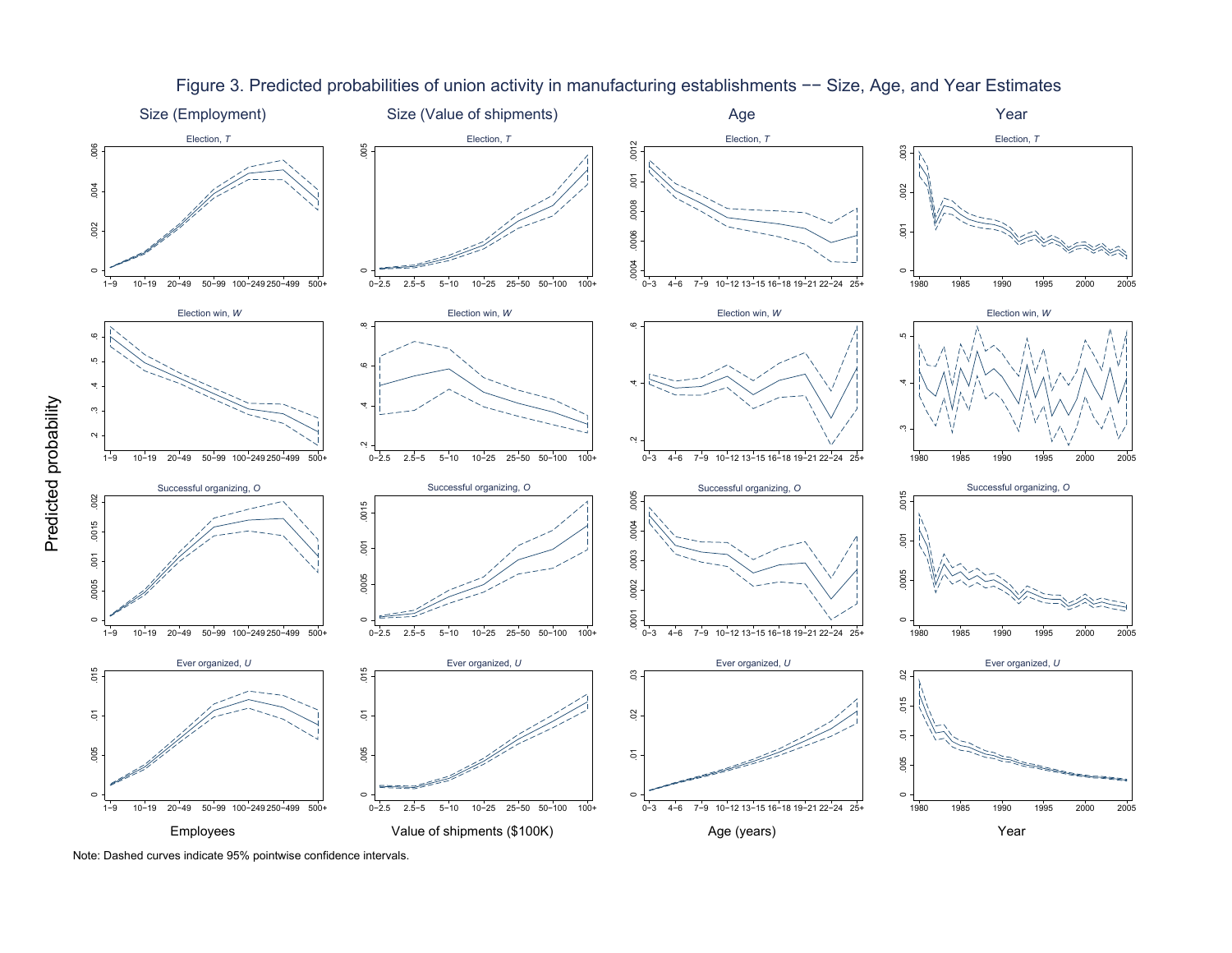

### Figure 4. Predicted probabilities of union activity in private sector establishments −− Size, Age, and Year Estimates

Note: Dashed curves indicate 95% pointwise confidence intervals.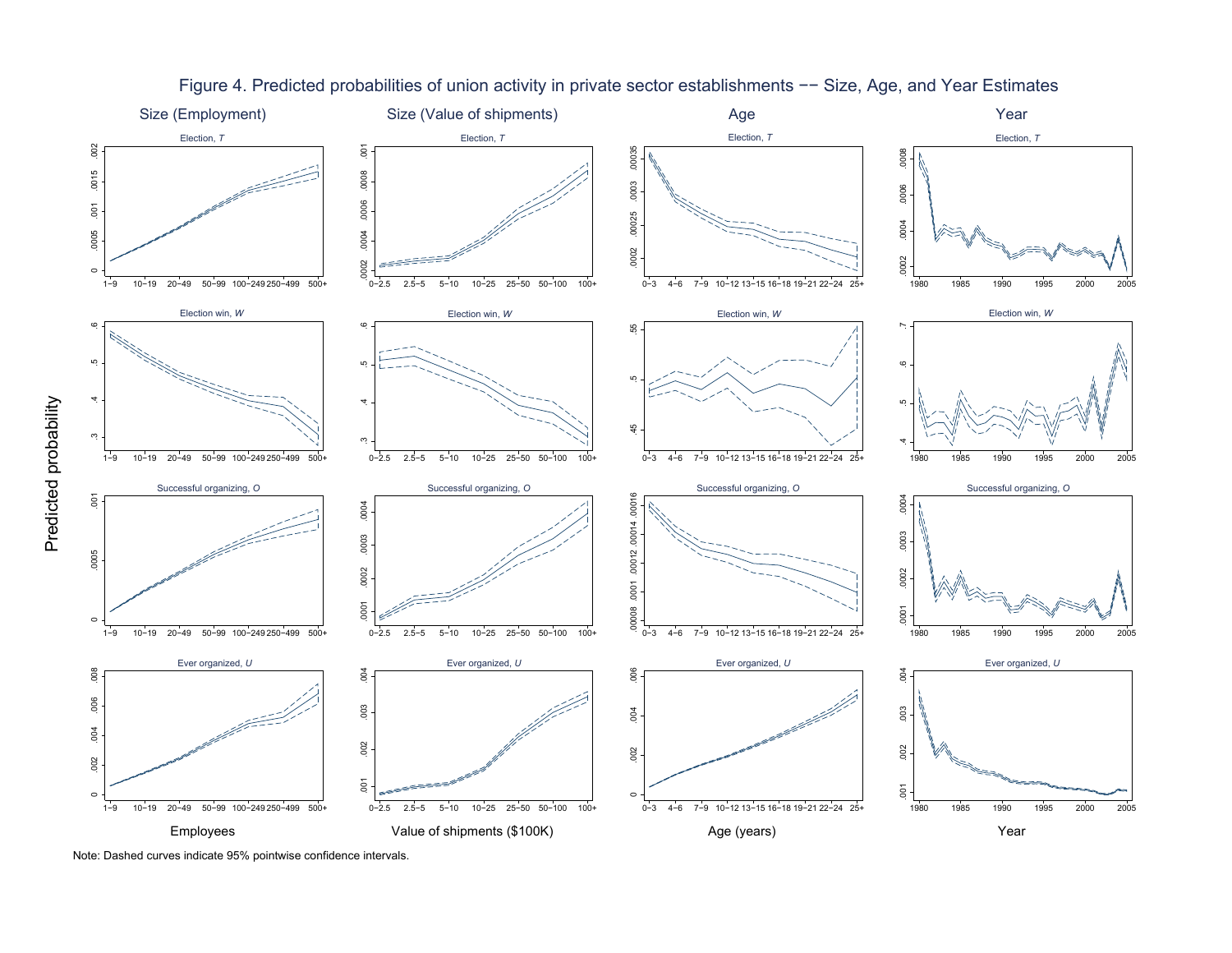

Figure 5. Predicted probabilities of union activity in manufacturing establishments −− Productivity estimates

Productivity percentile

Predicted probability

Predicted probability

Note: Dashed curves indicate 95% pointwise confidence intervals.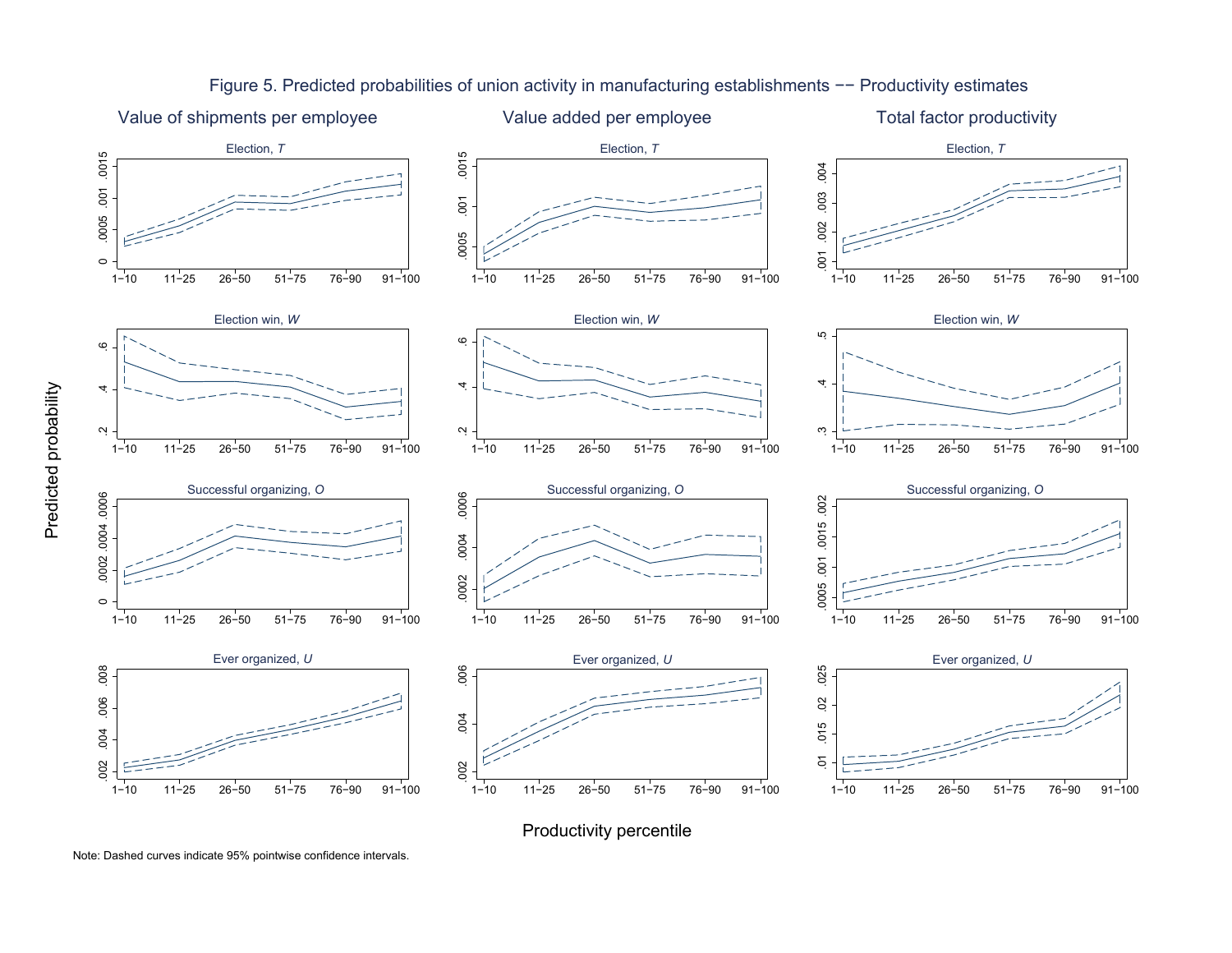

Figure 6. Predicted probabilities of union activity in private sector establishments −− Productivity estimates

Percentiles of value of shipments per employee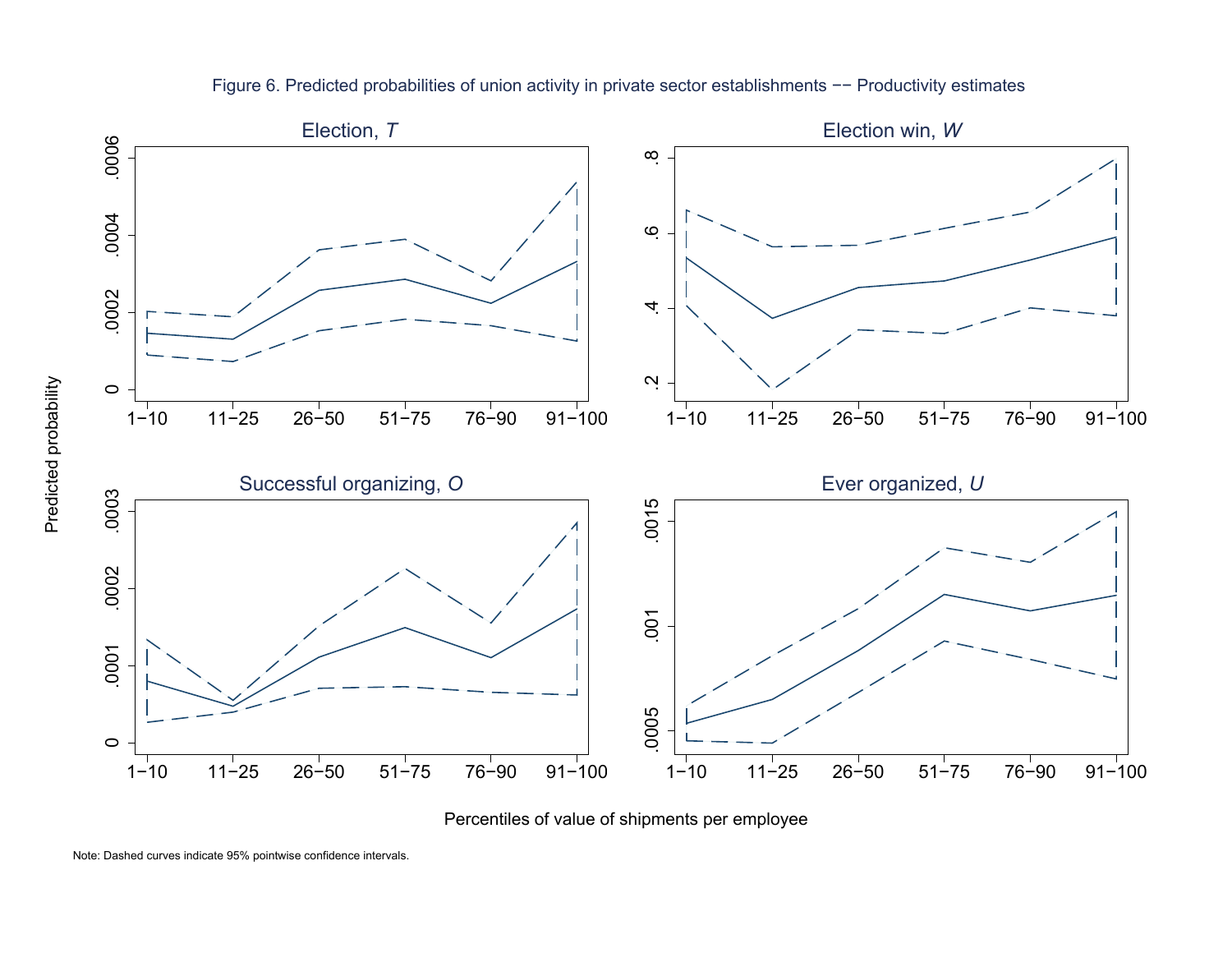# Appendix

## A Proofs

The following lemma will be used in the proof for Lemma 1.

**Lemma 2** Let  $G(x)$  be a bounded, (non-decreasing) increasing, (strictly) convex function in x, where x is a normally distributed random variable with mean  $\mu$  and variance  $\sigma^2$ .  $E[G(x)]$  is (non-decreasing) increasing and (strictly) convex in  $\mu$ .

Proof. Observe that

$$
E[G(x)] = \int G(x) \frac{1}{\sigma \sqrt{2\pi}} \exp[-\frac{(x-\mu)^2}{2\sigma^2}] dx.
$$

Now,

$$
E[G(x)] = \int G(x - \mu + \mu) \frac{1}{\sigma \sqrt{2\pi}} \exp[-\frac{(x - \mu)^2}{2\sigma^2}] dx
$$
  
= 
$$
\int G(\tilde{x} + \mu) \frac{1}{\sigma \sqrt{2\pi}} \exp[-\frac{\tilde{x}^2}{2\sigma^2}] dx,
$$

where  $\tilde{x} = x - \mu$ . It immediately follows that  $E[G(x)]$  is (strictly) increasing and convex in  $\mu$  by differentiating with respect to  $\mu$ .

**Proof of Lemma 1.** Existence and uniqueness of  $D$ . Let  $T$  be the operator defined by

$$
D^{n+1} \equiv \mathbf{T}D^n = B(x_a) + \beta \{ E[(1 - \omega_{a+1})D^n | \mu_a, a] - c \}.
$$
 (23)

**T** has a unique fixed point,  $D$ , by the Banach fixed point theorem. To establish this result, note that  $\bf{T}$  satisfies Blackwell's sufficiency condition for a contraction mapping  $-$  Stokey and Lucas (1989, Theorem 3.3). The operator **T** maps a bounded function  $D^n$  into another bounded function,  $D^{n+1}$ , because  $B, \omega_{a+1}$ , and c are bounded. Similarly, if  $D^n$  is continuous in  $s_{a+1}$ , then so is  $\mathbf{T}D^n$ in  $s_a$ . On this,  $\mathbf{T}D^n$  can be trivially seen from (23) to be continuous in  $x_a$  and c. Note that  $D^n$  is a function of the random variables  $x_{a+1}$  and  $\mu_{a+1}$ . The distribution for  $x_{a+1}$  is normal with mean  $\mu_a$  and variance  $\sigma_a^2$ . Recall that  $\sigma_a^2$  evolves as a deterministic function of a. The distribution function for  $\mu_{a+1}$  is also normal with mean  $\mu_a$  and variance  $(1 - \theta_a)^2 \sigma_a^2$ , from (6). Therefore,  $E[(1-\omega_{a+1})D^n|\mu_a, a]$  is a continuous function of  $\mu_a$ , and hence so is  $\mathbf{T}D^n$ . To see that Blackwell's sufficiency condition holds, note that, first, **T** is monotone: for any two functions  $D_1^n \geq D_2^n$ , it follows that  $\mathbf{TD}_1^n \geq \mathbf{TD}_2^n$ . Second, **T** satisfies the discounting hypothesis for any constant  $b > 0$ :

$$
\mathbf{T}(D^n + b) = B(x_a) + \beta \{ E[(1 - \omega_{a+1})(D^n + b)|\mu_a, a] - c \}
$$
  
=  $B(x_a) + \beta \{ E[(1 - \omega_{a+1})D^n|\mu_a, a] - c \} + \beta (1 - \omega_{a+1})b$   
=  $\mathbf{T}D^n + \beta (1 - \omega_{a+1})b$   
 $\langle \mathbf{T}D^n + \beta b, \rangle$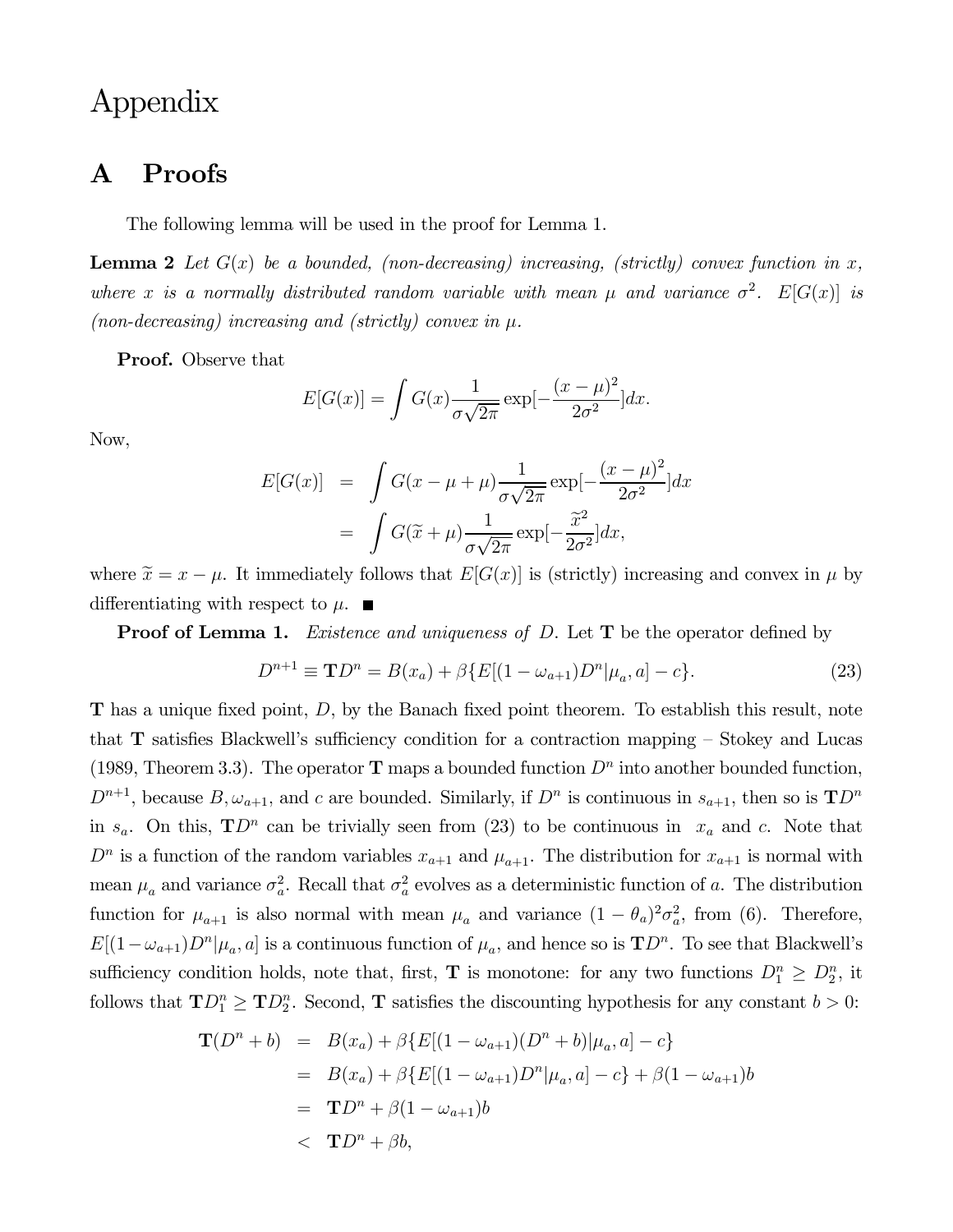because  $1 - \omega_{a+1} < 1$ . Hence, **T** satisfies Blackwell's sufficiency condition.

D is increasing in  $x_a$ . Observe that  $x_a$  only enters into  $B(x_a)$  in (23), given  $\mu_a$ . The result then immediately follows from the fact that  $B(x_a)$  is increasing in  $x_a$ .

D is decreasing in c. Trivially, the function  $\beta(E[(1 - \omega_{a+1})D(s_{a+1})] - c)$  is decreasing in c. Therefore, so is  $D(s_a)$ .

D is increasing in  $\mu_a$ . Assume that  $D^n$  is non-decreasing in  $\mu_{a+1}$ . It will now be shown that this implies that  $\mathbf{T}D^n$  is increasing in  $\mu_a$ . Again,  $D^n$  is a function of the random variables  $x_{a+1}$  and  $\mu_{a+1}$ . The distribution function for  $x_{a+1}$  is normal with mean  $\mu_a$ . Now,  $B(x_{a+1})$  is increasing in  $x_{a+1}$ . Hence, on this account, a higher value for  $\mu_a$  implies a higher value for  $E[(1-\omega_{a+1})D^n | \mu_a, a],$ because  $D^n$  is an increasing function of  $x_{a+1}$  – Lemma 2. Likewise,  $\mu_{a+1}$  is normally distributed with mean  $\mu_a$ . Therefore, on this account,  $\mathbf{T}D^n$  is non-decreasing in  $\mu_a$ , and  $D^n$  is non-decreasing in  $\mu_{a+1}$  – again, Lemma 2. Putting both pieces together implies that  $\mathbf{T}D^n$  is increasing in  $\mu_a$ . Consequently, **T** maps non-decreasing functions of  $\mu_a$  into increasing ones. By Stokey and Lucas (1989, Theorem 3.2, Corollary 1) the fixed point D must then be increasing in  $\mu_a$ .

Convexity of D in  $\mu_a$  and  $x_a$ . It is easy to see that  $D^{n+1}$  is strictly convex in  $x_a$  because  $B(x_a)$ is strictly convex in  $x_a$  and  $\beta \{E[(1-\omega_{a+1})D^n | \mu_a, a] - c\}$  does not depend on  $x_a$ , given  $\mu_a$ . Suppose now that  $D^n$  is a convex function of  $\mu_a$ . Consider two priors,  $\mu_1$  and  $\mu_2$ . Let  $\mu_{\lambda} = \lambda \mu_1 + (1 - \lambda)\mu_2$ , for  $\lambda \in (0,1)$ . Convexity of  $\mathbf{T}D^n$  requires  $\lambda(\mathbf{T}D^n)(\mu_1, a, x_a, \omega_{a+1})+(1-\lambda)(\mathbf{T}D^n)(\mu_2, a, x_a, \omega_{a+1}) \geq$  $(TD^{n})(\mu_{\lambda}, a, x_{a}, \omega_{a+1})$ . Now, again  $D^{n}$  is a function of the random variables  $x_{a+1}$  and  $\mu_{a+1}$ . The distribution of  $x_{a+1}$  is normal with mean  $\mu_a$  and variance  $\sigma_a^2$ , while the distribution of  $\mu_{a+1}$  is also normal with mean  $\mu_a$  and variance  $(1 - \theta_a)^2 \sigma_a^2$ . Note that

$$
\lambda(\mathbf{T}D^{n})(\mu_{1}, a, x_{a}, \omega_{a+1}) + (1 - \lambda)(\mathbf{T}D^{n})(\mu_{2}, a, x_{a}, \omega_{a+1})
$$
  
\n
$$
= \lambda \{B(x_{a}) + \beta E[(1 - \omega_{a+2})D^{n}(\mu_{a+1}, a + 1, x_{a+1}, \omega_{a+2})|\mu_{1}, a] - \beta c\}
$$
  
\n
$$
+ (1 - \lambda)\{B(x_{a}) + \beta E[(1 - \omega_{a+2})D^{n}(\mu_{a+1}, a + 1, x_{a+1}, \omega_{a+2})|\mu_{2}, a] - \beta c\}
$$
  
\n
$$
> B(x_{a}) + \beta E[(1 - \omega_{a+2})D^{n}(\mu_{a+1}, a + 1, x_{a+1}, \omega_{a+2})|\mu_{\lambda}, a] - \beta c
$$
  
\n
$$
= (\mathbf{T}D^{n})(\mu_{\lambda}, a, x_{a}, \omega_{a+1}).
$$

The inequality follows from the facts that  $D^n$  is convex in  $\mu_{a+1}$  and strictly convex in  $x_{a+1}$  and an application of Lemma 2. Thus, T maps convex functions into strictly convex functions. Therefore, D is strictly convex in  $\mu_a$ – Stokey and Lucas (1989, Theorem 3.2, Corollary 1).

D is decreasing in a. From above,  $D(\mu_{a+1}, a+1, x_{a+1}, \omega_{a+2})$  is a bounded, increasing, strictly convex function of the random variables  $x_{a+1}$  and  $\mu_{a+1}$ . The random variable  $x_{a+1}$  is normally distributed with mean  $\mu_a$  and variance  $\sigma_a^2$ , while  $\mu_{a+1}$  is normally distributed with mean  $\mu_a$  and variance  $(1 - \theta_a)^2 \sigma_a^2$ . Now, as can be seen from (3) and (5),  $\sigma_a^2$  decreases with age, a. Therefore, an increase in a, ceteris paribus, amounts to a mean-preserving shrinkage in  $x_{a+1}$  and  $\mu_{a+1}$ . As a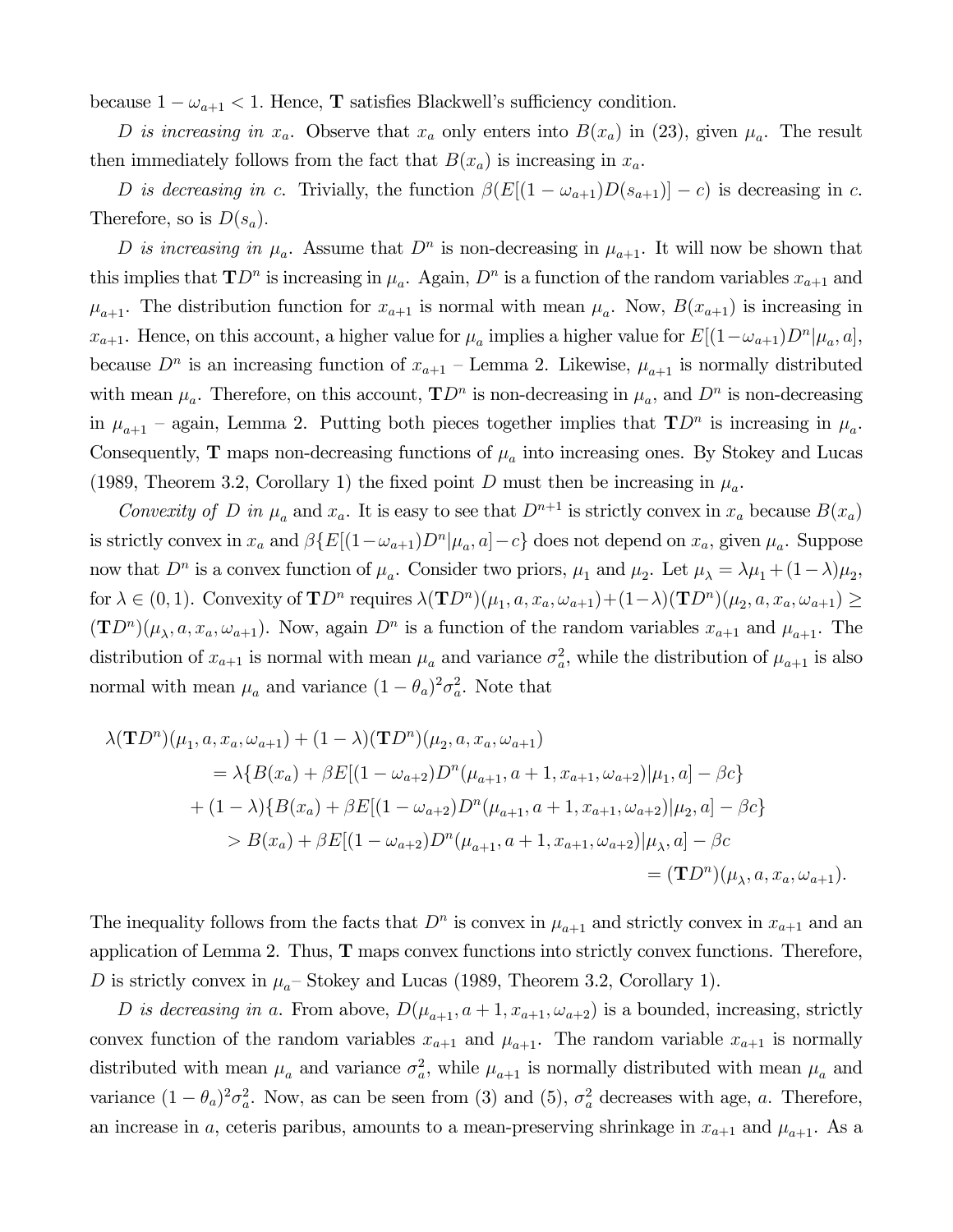result,  $E[D(\mu_{a+1}, a+1, x_{a+1}, \omega_{a+2})|\mu_{a-1}, a]$  is decreasing in a by Hadar and Russell (1971, Theorem 3).

 $E[D|\mu_{a-1}, a]$  is increasing in  $\mu_{a-1}$  and decreasing in a. Prior to observing  $x_a$ , the union will take  $\mu_a$  and  $x_a$  to be normally distributed random variables with mean  $\mu_{a-1}$ . From the parts above,  $D(\mu_a, a, x_a, \omega_{a+1})$  is increasing in both  $\mu_a$  and  $x_a$ , decreasing in a and strictly convex in  $\mu_a$ and  $x_a$ . Consequently,  $E[D(\mu_a, a, x_a, \omega_{a+1})|\mu_{a-1}, a]$  is increasing in  $\mu_{a-1}$  and decreasing in a.

**Proof of Proposition 1.** By definition,  $T(\mu_{a-1}, a) = 1 - \Gamma(c/E[D(\mu_a, a, x_a, \omega_{a+1})|\mu_{a-1}, a]).$ First, note that  $\Gamma$  is a decreasing function of  $E[D(\mu_a, a, x_a, \omega_{a+1})|\mu_{a-1}, a]$ , since  $\Gamma$  is a c.d.f. Therefore,  $1 - \Gamma$  is an increasing function of  $E[D(\mu_a, a, x_a, \omega_{a+1}) | \mu_{a-1}, a]$ . By Lemma 1, this last expectation is increasing in  $\mu_{a-1}$  and decreasing in a. Therefore, so is T. ■

**Proof of Proposition 2.** By definition,  $W(\mu_{a-1}, a) = E[\omega_a | \omega_a > \tilde{\omega}(\mu_{a-1}, a)]$ . But the definition of  $\tilde{\omega}(\mu_{a-1}, a)$  in (12) and Lemma 1 imply that  $\tilde{\omega}(\mu_{a-1}, a)$  is decreasing in  $\mu_{a-1}$  and increasing in a. Therefore,  $W(\mu_{a-1}, a)$  is also decreasing in  $\mu_{a-1}$  and increasing in a. ■

**Proof of Proposition 3.** By the definition of U in (16), U is increasing in  $\mu_{a-1}$  if T is. But, T is increasing in  $\mu_{a-1}$  by Proposition 1. Therefore, so is U. Moreover, U is increasing in a because  $U(\mu_{a-1}, \mu_{a-2}, \cdots, \mu_0, a) - U(\mu_{a-2}, \cdots, \mu_0, a-1) = {\{\prod_{k=1}^a [1 - O(\mu_{k-1}, k)]\}} O(\mu_{a-1}, a) > 0.$ 

**Proof of Proposition 4.** The proof is in two parts. First, suppose that the c.d.f. governing the observer's beliefs  $\Omega(\mu_{a-1}| x_a, a)$  is increasing in  $x_a$  in the sense of first-order stochastic dominance. Now,  $T(\mu_{a-1}, a)$  is increasing in  $\mu_{a-1}$  by Proposition 1. The integral in (17) is then increasing in  $x_a$  – Hadar and Russell (1971, Theorem 1). As a consequence,  $T<sup>o</sup>(x_a, a)$  is increasing in  $x_a$ .

Second, it will now be established that  $\Omega(\mu_{a-1} | x_a, a)$  is increasing in  $x_a$  in the sense of firstorder stochastic dominance. Let  $\psi(\mu_{a-1} | x_a, a)$  be the density function associated with  $\Omega$ . Bayes' Rule implies

$$
\psi(\mu_{a-1}|x_a, a) = \frac{\phi(x_a|\mu_{a-1}, a)\psi(\mu_{a-1}|a)}{\phi(x_a|a)},
$$
\n(24)

where  $\psi(\mu_{a-1}|a) = \int \psi(\mu_{a-1}|x_a, a) dx_a$ ,  $\phi(x_a|\mu_{a-1}, a)$  is the density associated with  $\Phi(x_a|\mu_{a-1}, a)$ , and  $\phi(x_a|a) = \int \phi(x_a|\mu_{a-1}, a)d\mu_{a-1}$ . First, it will be shown that  $\psi(\mu_{a-1}|x_a, a)$  satisfies the monotone likelihood ratio property (MLRP). The MLRP is satisfied strictly if, given  $x_2 > x_1$ , the following inequality holds

$$
\psi(\mu_{a-1}|x_2, a)\psi(\mu'_{a-1}|x_1, a) - \psi(\mu_{a-1}|x_1, a)\psi(\mu'_{a-1}|x_2, a) > 0, \text{ for } \mu_{a-1} > \mu'_{a-1}.
$$
 (25)

[See, e.g., Karlin and Rubin (1956), equation (2)]. For differentiable density functions, (25) implies

$$
\frac{d}{d\mu_{a-1}} \frac{\psi(\mu_{a-1}|x_2, a)}{\psi(\mu_{a-1}|x_1, a)} > 0,
$$
\n(26)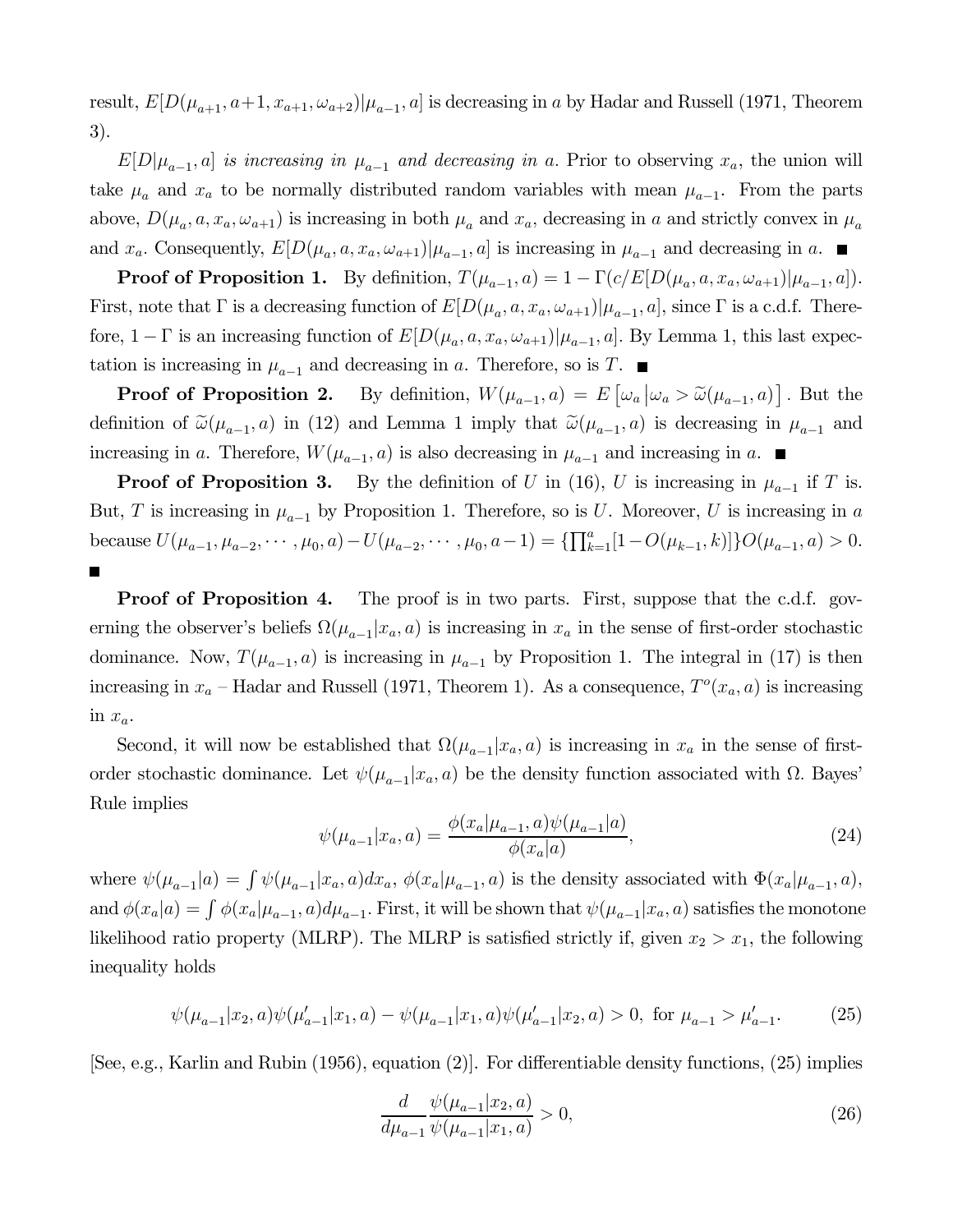assuming that  $\psi(\mu_{a-1}|x_1, a) \neq 0$  (which will be satisfied for a normal density). Using the definition of  $\psi$  in (24), rewrite the sufficient condition for the MLRP (26) as

$$
\frac{d}{d\mu_{a-1}}\left[\frac{\phi(x_1|a)}{\phi(x_2|a)}\frac{\phi(x_2|\mu_{a-1},a)}{\phi(x_1|\mu_{a-1},a)}\right] = \frac{\phi(x_1|a)}{\phi(x_2|a)}\frac{d}{d\mu_{a-1}}\left[\frac{\phi(x_2|\mu_{a-1},a)}{\phi(x_1|\mu_{a-1},a)}\right] > 0.
$$
\n(27)

Now,  $\phi$  is the density of a normal random variable with mean  $\mu_{a-1}$  and variance  $\sigma_{a-1}^2$ . Therefore,

$$
\frac{d}{d\mu_{a-1}}\left[\frac{\phi(x_2|\mu_{a-1},a)}{\phi(x_1|\mu_{a-1},a)}\right] = \frac{1}{\sqrt{2\pi}\sigma_{a-1}}\frac{d}{d\mu_{a-1}}\exp\left[\frac{(x_1-\mu_{a-1})^2-(x_2-\mu_{a-1})^2}{2\sigma_{a-1}^2}\right]
$$

$$
=\frac{1}{\sqrt{2\pi}\sigma_{a-1}}\frac{(x_2-x_1)}{\sigma_{a-1}^2}\exp\left[\frac{(x_1-\mu_{a-1})^2-(x_2-\mu_{a-1})^2}{2\sigma_{a-1}^2}\right] > 0,
$$

where the inequality follows because  $x_2 > x_1$ . Thus,  $\psi(\mu_{a-1}| x_a, a)$  satisfies the MLRP strictly. This implies that  $\Omega$  is increasing in  $x_a$  in the sense of first-order stochastic dominance – Milgrom  $(1981)$ .

Proof of Proposition 5. Note that

$$
W^{o}(x_{a}, a) = \int W(\mu_{a-1}, a) d\Omega(\mu_{a-1}|x_{a}, a)
$$
  
= 
$$
- \left[ \int (-W(\mu_{a-1}, a)) d\Omega(\mu_{a-1}|x_{a}, a) \right]
$$
 (28)

By Proposition 2,  $W(\mu_{a-1}, a)$  is decreasing in  $\mu_{a-1}$ . Therefore,  $-W(\mu_{a-1}, a)$  is increasing in  $\mu_{a-1}$ . Furthermore,  $\Omega(\mu_{a-1}|x_a, a)$  is increasing in  $x_a$  in the sense of first-order stochastic dominance, as shown in the proof of Proposition 4. Consequently, the integral inside the brackets (28) is increasing in  $x_a$  – Hadar and Russell (1971, Theorem 1). It follows that  $W<sup>o</sup>(x_a, a)$  is decreasing in  $x_a$ .  $\blacksquare$ 

**Proof of Proposition 6.**  $U^o$  is increasing in  $x_a$ . Observe that  $U(\mu_{a-1}, \mu_{a-2}, \cdots, \mu_0, a)$  is increasing in  $\mu_{m-1}$ , for  $m = 1, \dots, a$ , because from (16)

$$
\frac{dU(\mu_{a-1}, \mu_{a-2}, \cdots, \mu_0, a)}{d\mu_{m-1}} = \prod_{j=1, j\neq m}^a [1 - \omega_j T(\mu_{j-1}, j)] \omega_m \frac{dT(\mu_{m-1}, m)}{d\mu_{m-1}} > 0.
$$

The sign of the expression follows from Proposition 1. Next, let  $\xi(\mu_{a-1}, \mu_{a-2}, \cdots, \mu_0 | x_a, a)$  be the density function for the sequence of priors  $(\mu_{a-1}, \mu_{a-2}, \cdots, \mu_0)$  conditional on  $x_a$  and a. This density can be expressed in terms of a product of one-step conditional densities

$$
\xi(\mu_{a-1}, \mu_{a-2}, \cdots, \mu_0 | x_a, a) = \psi(\mu_{a-1} | x_a, a) \zeta(\mu_{a-2} | \mu_{a-1}, a) \cdots \zeta(\mu_1 | \mu_2, a),
$$

where  $\zeta(\mu_{m-2}|\mu_{m-1}, m)$  is the density of  $\mu_{m-2}$  conditioned on  $\mu_{m-1}$  and m. The form of the above expression is justified from (6). Note that  $\mu_0 = \overline{\chi}$  is fixed (non-random). Therefore,

$$
U^{o}(x_{a}, a) = \int U(\mu_{a-1}, \mu_{a-2}, \cdots, \mu_{0}, a) \xi(\mu_{a-1}, \mu_{a-2}, \cdots, \mu_{0}|x_{a}, a) d\mu_{a-1} \cdots d\mu_{1} d\Gamma(\omega_{a-1}) \cdots d\Gamma(\omega_{0})
$$
  
= 
$$
\int I_{a-2}(\mu_{a-1}, a) \psi(\mu_{a-1}|x_{a}, a) d\mu_{a-1} d\Gamma(\omega_{a-1}) \cdots d\Gamma(\omega_{0}),
$$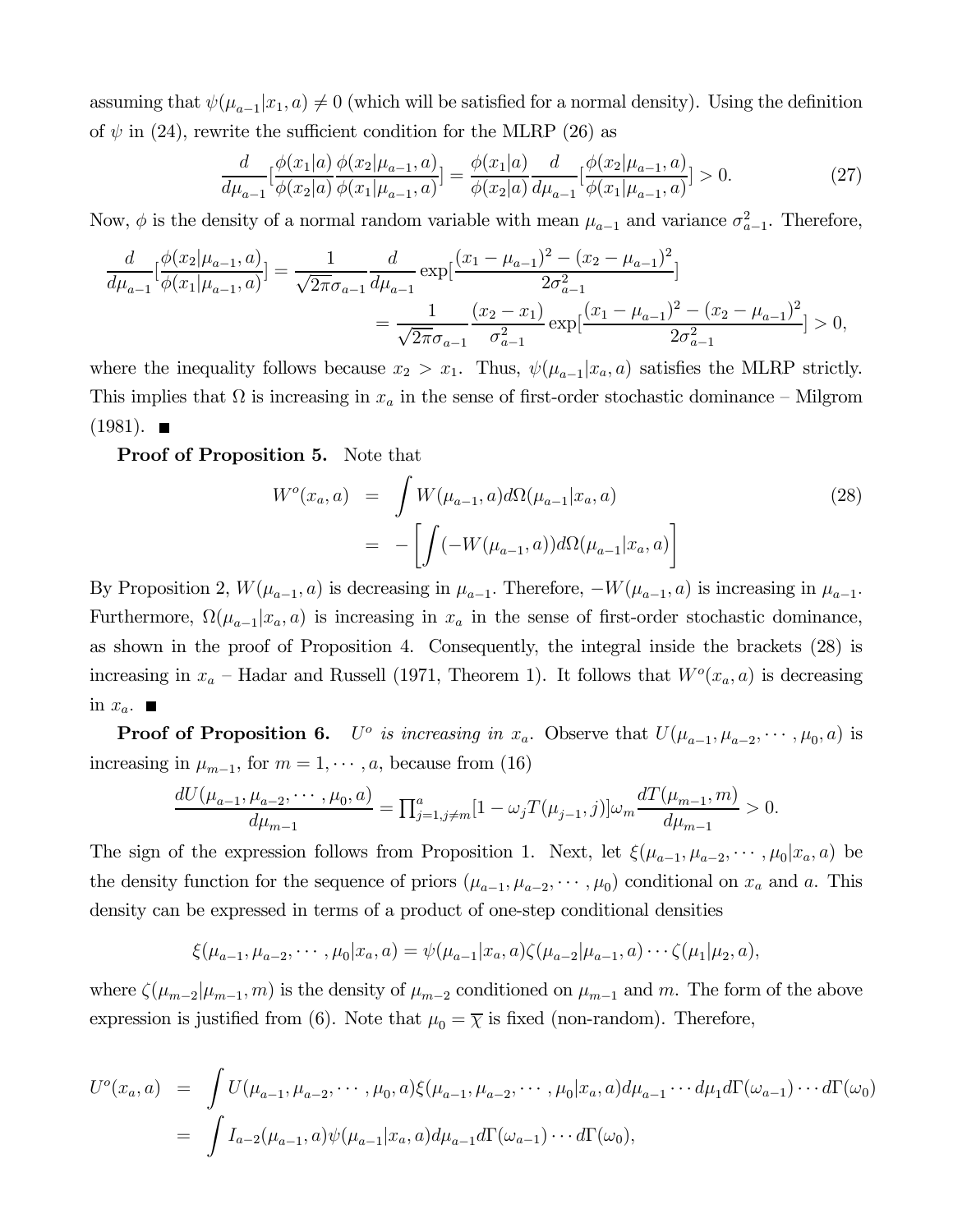where

$$
I_m(\mu_{m+1}, a) = \int I_{m-1}(\mu_m, a) \zeta(\mu_m | \mu_{m+1}, a) d\mu_m, \text{ for } m = 2, \cdots, a-2,
$$

and

$$
I_1(\mu_2, a) = \int U(\mu_{a-1}, \mu_{a-2}, \cdots, \mu_0, a) \zeta(\mu_1 | \mu_2, a) d\mu_1.
$$

Suppose  $I_{m-1}(\mu_m, a)$  is increasing in  $\mu_m$ . Then,  $I_m(\mu_{m+1}, a)$  is increasing in  $\mu_{m+1}$ . This occurs because the c.d.f. for  $\mu_m$  is increasing in  $\mu_{m+1}$ , in the sense of first-order stochastic dominance, by an argument similar to that employed in the proof of Proposition 4.57 To start the induction hypothesis off, note that  $I_1(\mu_2, a)$  will be increasing in  $\mu_2$ , because U is strictly increasing in  $\mu_2$  and the c.d.f. associated with  $\zeta(\mu_1|\mu_2, a)$  is stochastically increasing in  $\mu_2$  (in the sense of first-order stochastic dominance).

 $U^o$  is increasing in a. Note that for all  $x_a$ 

$$
U^{o}(x_{a}, a+1) - U^{o}(x_{a}, a) =
$$
  

$$
\int U(\mu_{a}, \mu_{a-2}, \cdots, \mu_{0}, a+1) \varphi(\mu_{a}, \mu_{a-2}, \cdots, \mu_{0}|x_{a}, a+1) d\mu_{a} d\mu_{a-1} \cdots d\mu_{1} d\Gamma(\omega_{a}) \cdots d\Gamma(\omega_{0})
$$
  

$$
-\int U(\mu_{a-1}, \mu_{a-2}, \cdots, \mu_{0}, a) \varphi(\mu_{a-1}, \mu_{a-2}, \cdots, \mu_{0}|x_{a}, a) d\mu_{a-1} \cdots d\mu_{1} d\Gamma(\omega_{a-1}) \cdots d\Gamma(\omega_{0}).
$$

Using the definition of  $U(\mu_{a-1}, \mu_{a-2}, \cdots, \mu_0, a)$ 

$$
U(\mu_a, \mu_{a-2}, \cdots, \mu_0, a+1) - U(\mu_{a-1}, \mu_{a-2}, \cdots, \mu_0, a)
$$
  
= 
$$
\prod_{k=1}^a [1 - O(\mu_{k-1}, k)] O(\mu_a, a+1) > 0.
$$
 (30)

Also,

$$
\varphi(\mu_a, \mu_{a-2}, \cdots, \mu_0 | x_a, a+1) = \rho(\mu_a | \mu_{a-1}) \varphi(\mu_{a-1}, \mu_{a-2}, \cdots, \mu_0 | x_a, a),
$$

<sup>57</sup>To see this, let  $\Upsilon(\mu_{a-1}|\mu_a, a)$  represent the cdf that is associated with the density function  $\zeta(\mu_{a-1}|\mu_a, a)$ . Establishing MLRP for  $\zeta(\mu_{a-1} | \mu_a, a)$  is equivalent to showing

$$
sign \frac{d}{d\mu_{a-1}} \left[ \frac{\xi(\mu_{a-1}|\mu'_a, a)}{\xi(\mu_{a-1}|\mu_a, a)} \right] = sign \frac{d}{d\mu_{a-1}} \left[ \frac{\rho(\mu'_a|\mu_{a-1}, a)}{\rho(\mu_a|\mu_{a-1}, a)} \right] > 0,
$$
\n(29)

for any  $\mu'_a > \mu_a$ , where  $\rho(\mu_a|\mu_{a-1}, a)$  is the density of  $\mu_a$  conditional on  $\mu_{a-1}$  and a-follow steps similar to those used in the proof of Proposition 4. The derivation of equation (29) parrots that of (27). Note from (6) that  $\rho(\mu_a|\mu_{a-1}, a)$  is the density of a normal random variable with mean  $\mu_{a-1}$  and variance  $(1-\theta_a)^2\left(\sigma_{\zeta_{a-1}}^2+\sigma_{\varepsilon}^2\right)$ . By mimicing the argument outlined in the proof of Proposition 4, it can be shown that (29) holds. It follows that  $\Upsilon(\mu_{a-1}|\mu_a, a)$  is increasing in  $\mu_a$  (in the sense of first-order stochastic dominance).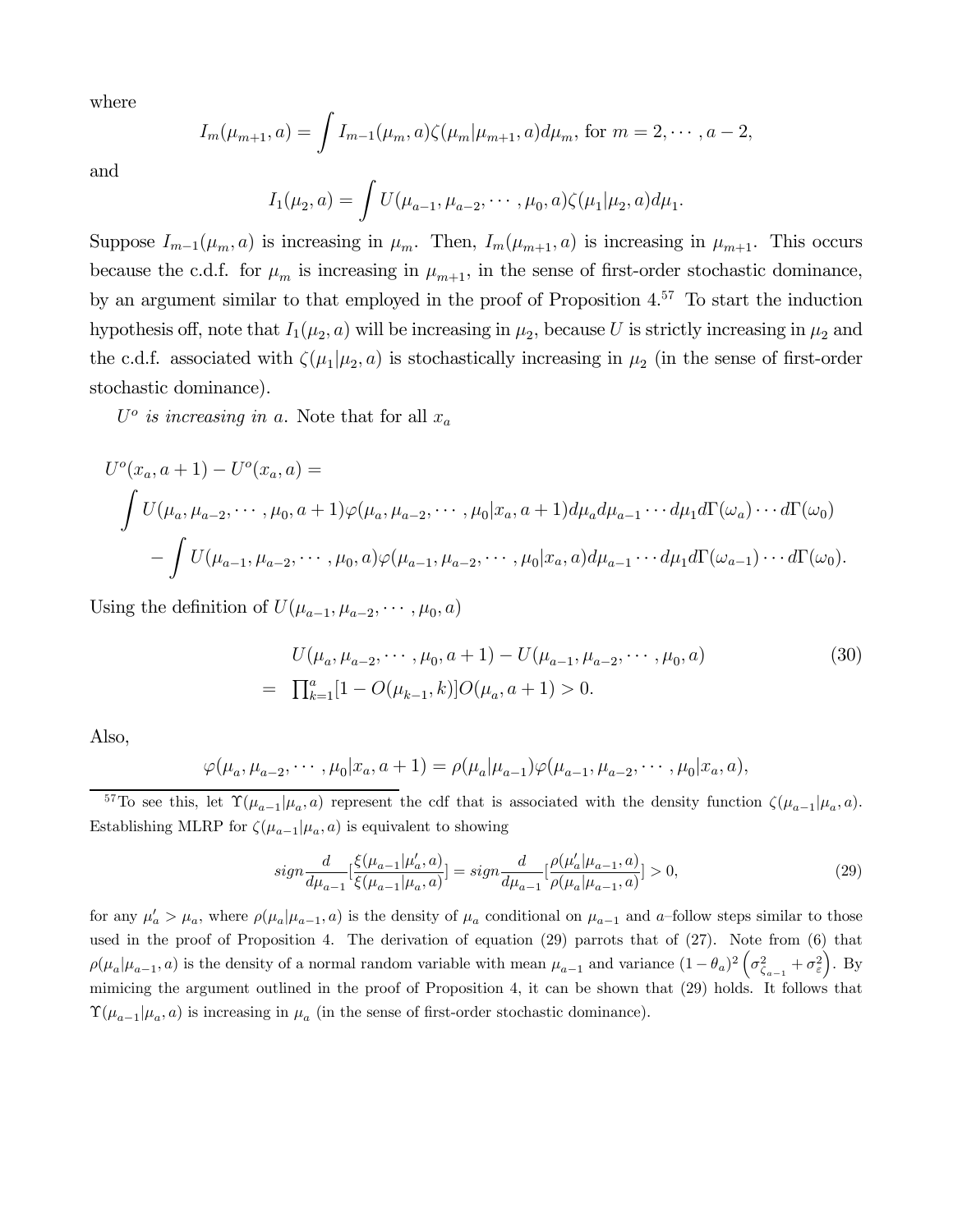where  $\rho$  is the density of  $\mu_a$  conditional on  $\mu_{a-1}$ . Therefore,

$$
U^{o}(x, a + 1) - U^{o}(x, a) =
$$
\n
$$
\int U(\mu_{a}, \mu_{a-2}, \cdots, \mu_{0}, a + 1)\rho(\mu_{a}|\mu_{a-1})\varphi(\mu_{a-1}, \mu_{a-2}, \cdots, \mu_{0}|x, a)d\mu_{a}d\mu_{a-1}\cdots d\mu_{1}d\Gamma(\omega_{a})\cdots d\Gamma(\omega_{0})
$$
\n
$$
-\int U(\mu_{a-1}, \mu_{a-2}, \cdots, \mu_{0}, a)\varphi(\mu_{a-1}, \mu_{a-2}, \cdots, \mu_{0}|x, a)d\mu_{a-1}\cdots d\mu_{1}d\Gamma(\omega_{a-1})\cdots d\Gamma(\omega_{0})
$$
\n
$$
=\int \left[\int U(\mu_{a}, \mu_{a-2}, \cdots, \mu_{0}, a + 1)\rho(\mu_{a}|\mu_{a-1})d\mu_{a}d\Gamma(\omega_{a}) - U(\mu_{a-1}, \mu_{a-2}, \cdots, \mu_{0}, a)\right]
$$
\n
$$
\times \varphi(\mu_{a-1}, \mu_{a-2}, \cdots, \mu_{0}|x, a)d\mu_{a-1}\cdots d\mu_{1}d\Gamma(\omega_{a-1})\cdots d\Gamma(\omega_{0}).
$$

The last expression is positive if the term in brackets is positive, or if

$$
\int U(\mu_a, \mu_{a-2}, \cdots, \mu_0, a+1) \rho(\mu_a | \mu_{a-1}) d\mu_a d\Gamma(\omega_a) > U(\mu_{a-1}, \mu_{a-2}, \cdots, \mu_0, a). \tag{31}
$$

But note that

$$
\int U(\mu_a, \mu_{a-2}, \cdots, \mu_0, a+1) \rho(\mu_a | \mu_{a-1}) d\mu_a d\Gamma(\omega_a) > \int U(\mu_{a-1}, \mu_{a-2}, \cdots, \mu_0, a) \rho(\mu_a | \mu_{a-1}) d\mu_a
$$
  
= 
$$
U(\mu_{a-1}, \mu_{a-2}, \cdots, \mu_0, a),
$$

where the inequality follows from (30). Therefore,  $U^o$  is increasing in a.

# **B** Derivation of  $B(x_a)$  Under Alternative Models

This Appendix shows that the union benefit function,  $B(x_a)$ , in Assumption 1 is an increasing and strictly convex function under many specifications of the monopoly union, right-to-manage and efficient bargaining models of union and establishment conduct.

### B.1 Setup

Consider a setting where an establishment produces output,  $o$ , according to the standard production function,

$$
o(l; x_a) = e^{x_a}l^{\alpha}, \ 0 < \alpha < 1,
$$

where  $x_a$  drives total factor productivity,  $e^{x_a}$ , and l is the amount of labor hired. This formulation for total productivity is standard when productivity shocks are assumed to be normally distributed. Endow the union with the utility function

$$
u(w, l; w_c) = (w - w_c)^{\delta} l^{\gamma}, \delta, \gamma > 0,
$$
\n(32)

where  $w$  is the union wage rate and  $w_c$  is the fixed competitive wage rate non-union establishments pay. The union values a high wage premium,  $w - w_c$ , and a high employment (which equates with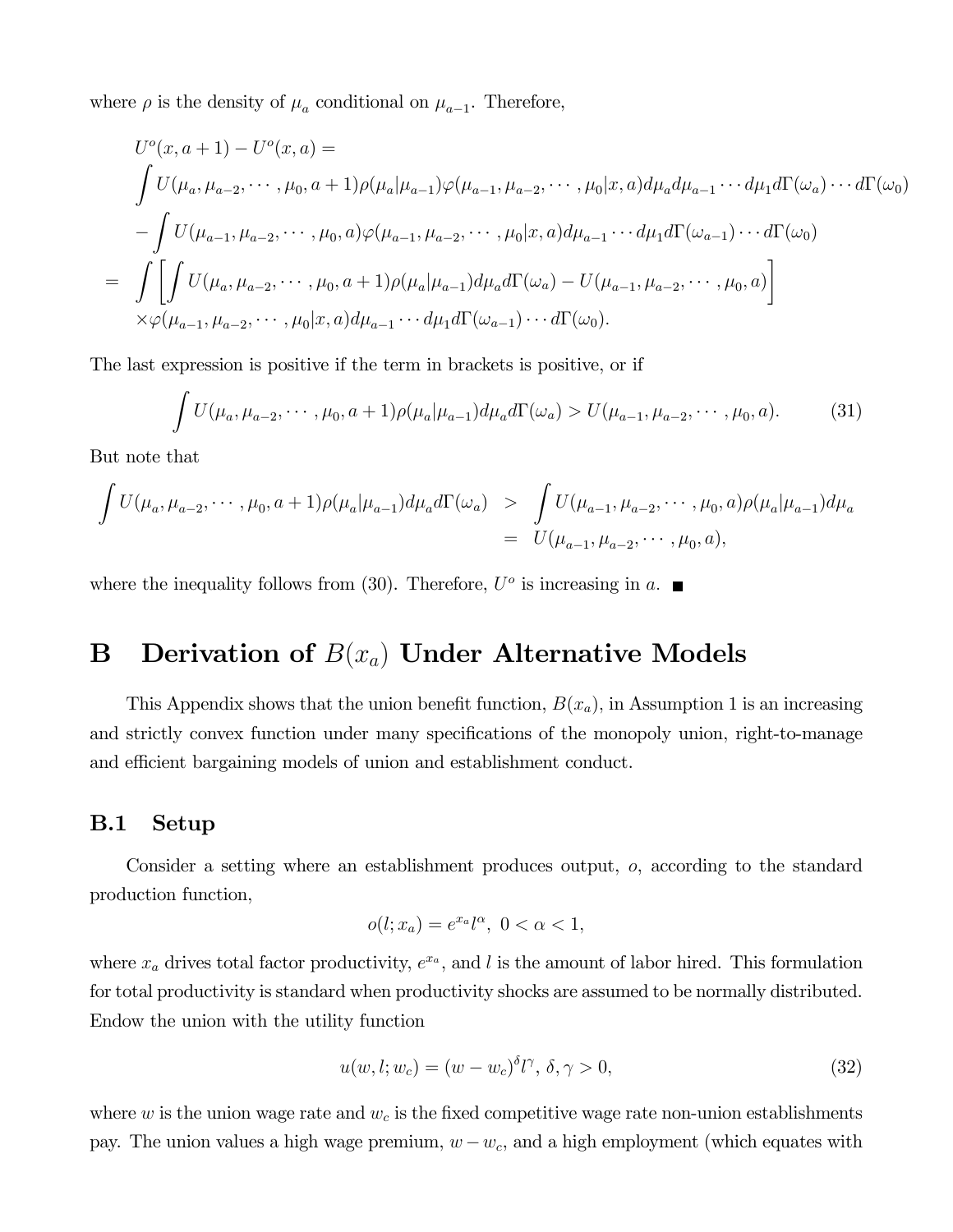union membership). The objective function  $(32)$  is a Stone-Geary type utility function.<sup>58</sup> Variants of (32) are frequently used to model union preferences. For instance, Dunlop (1944) proposes the wage bill as the union's objective function,  $u(w, l) = w_l$ , which is a special case of (32) with  $\delta = \gamma = 1$  and  $w_c = 0$ . Rosen (1969), Calvo (1978), Oswald (1982), and Manning (1987, 1994) use rent maximization as the objective,  $u(w, l; w_c) = (w - w_c)l$ , which is another special case of (32) with  $\delta = \gamma = 1$ . Another frequently used objective function is the utilitarian one,  $u(w, l) = lh(w)$ , where  $h(w)$  is a strictly concave function. This formulation implies that the union cares about the total utility of its *l* members, and corresponds to (32) with  $\gamma = 1$  and  $w_c = 0$  when  $h(w) = w^{\delta}$ ,  $\delta$  < 1, a standard concave function. Finally, note that the version of (32) with  $\gamma$  < 1,  $\delta$  = 1 –  $\gamma$ , and  $w_c = 0$  is the familiar Cobb-Douglas form.

### B.2 Monopoly Union Model

In the monopoly union model, the union picks  $w$ , and then the establishment chooses  $l$ <sup>59</sup> The establishment's problem is

$$
\max_{l} \{e^{x_a} l^{\alpha} - w l\},\
$$

which yields a demand for labor given by

$$
l^* = L(w, x_a) = \left[\frac{\alpha e^{x_a}}{w}\right]^{1/(1-\alpha)}.
$$
\n(33)

The union's problem is

$$
\max_{w} \{ (w - w_c)^{\delta} \left[ \frac{\alpha e^{x_a}}{w} \right]^{\gamma/(1-\alpha)} \}.
$$
\n(34)

The first order condition for this problem is

$$
\delta(w-w_c)^{\delta-1} \left[\frac{\alpha e^{x_a}}{w}\right]^{\gamma/(1-\alpha)} + (w-w_c)^{\delta} \frac{\gamma}{1-\alpha} \left[\frac{\alpha e^{x_a}}{w}\right]^{\gamma/(1-\alpha)} \left(-\frac{1}{w}\right) = 0,
$$

which has the solution

$$
w^* = \frac{\gamma}{\gamma - \delta(1 - \alpha)} w_c,
$$

provided that  $\gamma - \delta(1 - \alpha) > 0$ , which is the condition for an interior solution  $w^*$  to exist.<sup>60</sup> Note that  $w^*$  is not a function of  $x_a$ . Plugging the expression for  $w^*$  back into the union's objective function yields

$$
B(x_a) = (w^* - w_c)^{\delta} \left[ \frac{\alpha}{w^*} \right]^{\gamma/(1-\alpha)} e^{\frac{\gamma}{1-\alpha}x_a},
$$

which is increasing and strictly convex in  $x_a$ .

<sup>&</sup>lt;sup>58</sup>The general form of the Stone-Geary utility function is  $(w-w_c)^{\delta} (l-\underline{l})^{\gamma}, \underline{l} \ge 0$ . The function in (32) sets  $\underline{l} = 0$ , i.e. the union desires any positive employment. Note that setting  $\underline{l} > 0$  would trivially imply that the union does not organize small firms that cannot provide the union an employment of at least  $l$ .

<sup>59</sup>See Oswald (1982) for the monopoly union model. For a general exposition and discussion of all three models discussed, see also Manning (1987, 1994).

 $60$ The second-order condition associated with the maximization problem in  $(34)$  is also satisfied for the given parameter restriction.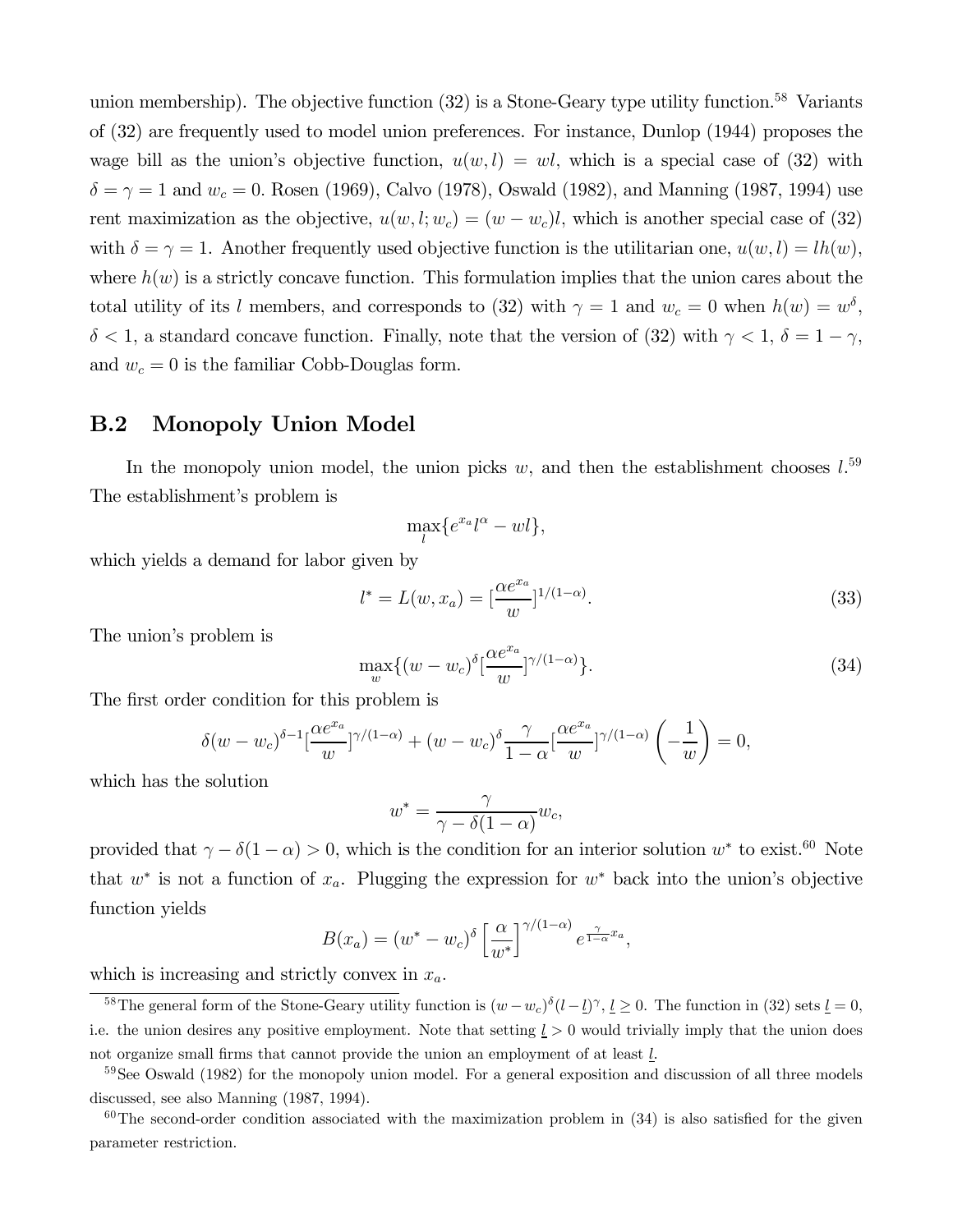### B.3 Right-to-Manage Model

Consider now the case where the establishment is free to choose  $l$  (hence, right-to-manage), given the union wage,  $w$ , but where  $w$  is determined via Nash Bargaining.<sup>61</sup> Once again,  $l$  will be determined by (33). The bargaining problem reads

$$
\max_{w} \{ (e^{x_a} l^{\alpha} - w l)^{(1-\phi)} [(w - w_c)^{\delta} l^{\gamma}]^{\phi} \}, \text{ for } 0 < \phi < 1,
$$

subject to (33). The objective function weights the establishment's profits and the union's objective function, where the weight  $\phi$  reflects the union's bargaining power. Differentiate the objective function with respect to  $w$ , while making use of the fact that the establishment has chosen  $l$  to maximize its profits, to obtain

$$
(1-\phi)l(w-w_c)^{\delta}-1 = \phi(1-\alpha)(w-w_c)^{\delta-1}e^{x_a}l^{\alpha}[(1-\gamma)+\gamma(w-w_c)l^{-1}(\alpha e^{x_a})^{1/(1-\alpha)}w^{-1/(1-\alpha)-1}].
$$
 (35)

The solution is

$$
w^* = \frac{\phi \gamma + (1 - \phi)\alpha}{\phi \left[\gamma - \delta(1 - \alpha)\right] + (1 - \phi)\alpha} w_c,
$$
\n(36)

provided that  $\phi [\gamma - \delta(1 - \alpha)] + (1 - \phi)\alpha > 0$ , which guarantees an interior solution,  $w^*$ .<sup>62</sup> Note, again, that  $w^*$  does not depend on  $x_a$ . Therefore,  $B(x_a)$  now reads

$$
B(x_a) = (w^* - w_c)^{\delta} \left[ \frac{\alpha}{w^*} \right]^{\gamma/(1-\alpha)} e^{\frac{\gamma}{1-\alpha}x_a},
$$

which is strictly convex in  $x_a$ .

### B.4 Efficient Bargaining Model

Finally, consider efficient bargaining.<sup>63</sup> Both  $l$  and  $w$  are chosen simultaneously via Nash Bargaining to solve the maximization problem

$$
\max_{w,l} \{ (e^{x_a} l^{\alpha} - w l)^{(1-\phi)} [(w - w_c)^{\delta} l^{\gamma}]^{\phi} \}, \text{ for } 0 < \phi < 1.
$$

The first-order conditions for  $w$  and  $l$ , respectively, read

$$
\phi\delta(e^{x_a}l^\alpha - w l) - (w - w_c)(1 - \phi)l = 0,
$$
\n(37)

$$
\phi \gamma (e^{x_a} l^{\alpha} - w l) + (1 - \phi)(\alpha e^{x_a} l^{\alpha} - w l) = 0.
$$
\n(38)

 $61$ See Nickell (1982) for the right-to-manage model.

 $62$ The second-order condition must also be satisfied for  $w^*$  to be a maximizer. Note, however, that the derived properties of  $B(x_a)$  hold at any interior solution  $w^*$ .

<sup>63</sup>See MacDonald and Solow (1981) for the efficient bargaining model.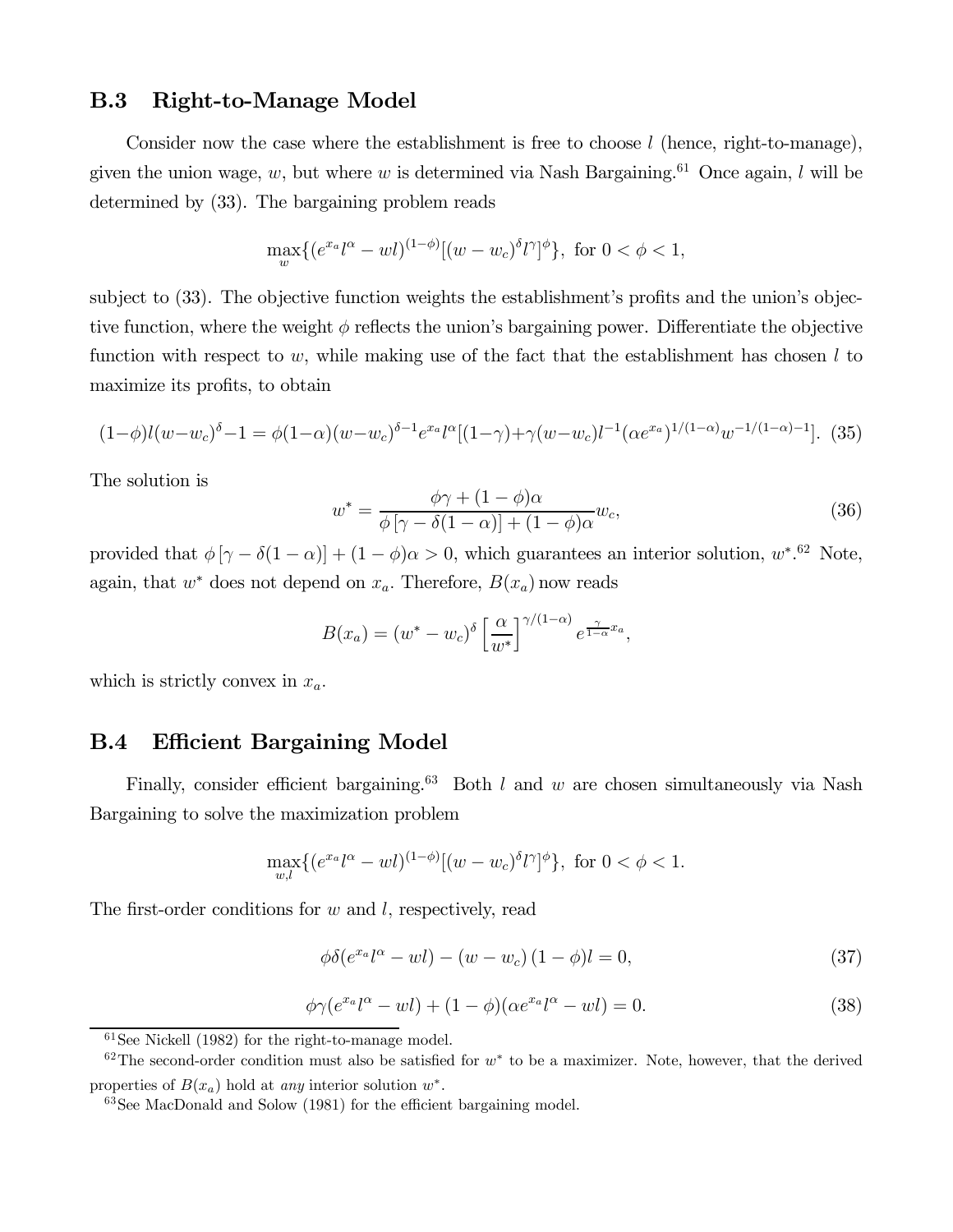Adding the two equations together and rearranging yields the following relationship between the optimal choices for  $w$  and  $l$ 

$$
l^* = \left\{ \frac{[\phi + (1 - \phi)\alpha]e^{x_a}}{[2(1 - \phi) - \phi]w^* - (1 - \phi)w_c} \right\}^{1/(1 - \alpha)}.
$$
 (39)

Furthermore, (38) implies

$$
w^* = \frac{\phi \gamma + (1 - \phi)\alpha}{\phi \gamma + 1 - \phi} e^{x_a} l^{*\alpha - 1}.
$$
\n(40)

Substituting (39) into (40) and rearranging yields

$$
w^* = \frac{(\phi \gamma + (1 - \phi)\alpha) (1 - \phi)}{\left[ (\phi \gamma + (1 - \phi)\alpha) (2(1 - \phi) - \phi) - (\phi \gamma + 1 - \phi) (\phi + (1 - \phi)\alpha) \right]} w_c,
$$

with the condition that  $(\phi \gamma + (1 - \phi)\alpha) (2(1 - \phi) - \phi) - (\phi \gamma + 1 - \phi) (\phi + (1 - \phi)\alpha) > 0$ , which, again, ensures an interior solution,  $w^*$ .<sup>64</sup> Once again,  $w^*$  does not depend on  $x_a$ . One can then write

$$
B(x_a) = (w^* - w_c)^{\delta} \left\{ \frac{(\phi + (1 - \phi)\alpha)}{[2(1 - \phi) - \phi]w - (1 - \phi)w_c} \right\}^{\gamma/(1 - \alpha)} e^{\frac{\gamma}{1 - \alpha}x_a},
$$

which is a strictly convex function of  $x_a$ .

## C Data

### C.1 Trends in Certification and Decertification Elections

The raw data from the NLRB was benchmarked against the published NLRB Annual Reports, and the agreement is quite high, as is shown in Figure C.1 (left axis: certification elections, right axis: decertification elections). The NLRB Annual Reports aggregate the certification elections (RC) and the employer-requested elections (RM). The total number of certification elections is about  $7,000$  per year for the period 1978-1980. Then, in 1981, it drops to  $6,000$ , and to about 3 500 in 1982. It remains relatively flat until 1992, and drops to 3 000 per year. A further fall occurs during the 2000's. The raw data show basically the same trend as in the published annual reports, with two exceptions. One is a clear instance of a coverage gap in the year 1977: the raw data on NLRB certification elections contain only 4,500 elections rather than the nearly 9,000 in the NLRB Annual Report. The other occurs when the data series switches from the data for 1977-1999 to the one that was downloaded directly from www.data.gov for the period 1999-2007, with the greatest dip for the year 1997.

Figure C.1 also shows the total number of decertification elections (RD) in the raw data and the NLRB Annual Reports. These elections occur at a rate of around 800 − 900 per year for the

<sup>&</sup>lt;sup>64</sup>Again, the second order condition must be satisfied for  $w^*$  to be a maximizer. The derived properties of  $B(x_a)$ hold at *any* interior solution  $w^*$ .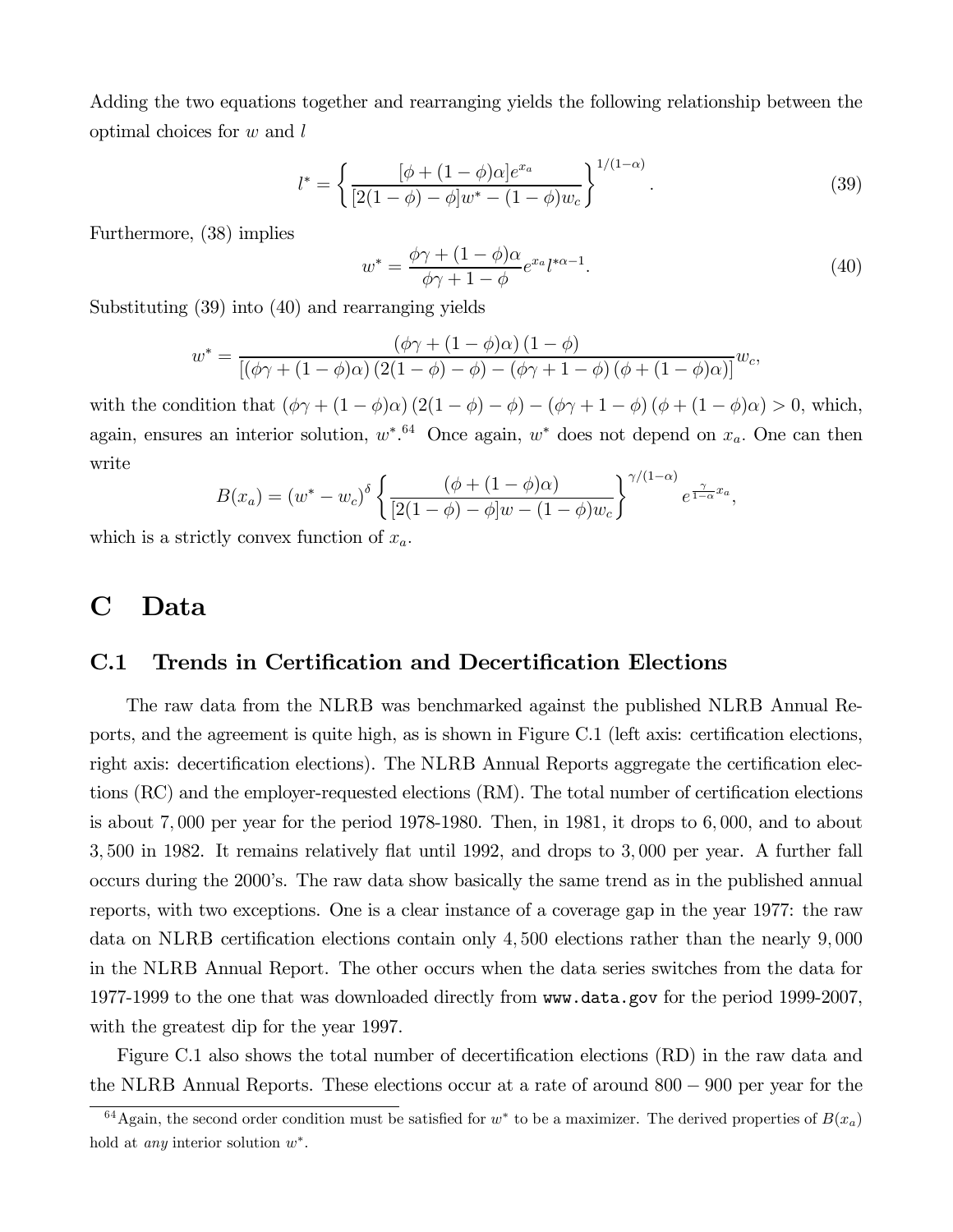1977-1986 period. This rate then shows a clear, gradual downward trend until 1997, when it levels at about 400 per year. Similar to the certification elections, there is a clear coverage gap in the year 1977.

Figure C.2 plots the union win rate in the NLRB Annual Reports and the raw data used for empirical analysis, again combining certification elections with employer-requested elections for comparability. The rate at which unions win both certification and decertification elections are basically flat until the year 1987. Unions consistently win about 47% of certification elections with a slight dip during 1981-1982, and lose about  $75\%$  of decertification elections. After 1987, the rate at which unions lose decertification elections falls to 71% and trends downward to around 65%. Starting in 1987, the rate at which unions win certification elections increases to about 50%, where it remains until 1995, with a slight dip during the 1990-1991 recession. Thereafter, there is a slight drop around 1996, but then the rate at which unions win certification elections rises to nearly 60% by 2007. The NLRB raw data appear to slightly understate the increase in the election win rate in recent years relative to the published report.

### C.2 Statistics on Matching

The match rate for certification and decertification elections over time are shown in Figure C.3. Considering both types of elections, the minimum match rate declines from about 80% in 1977 to 71% in 1986. It is then stable until about 1994, when it starts trending downward, reaching a low of 65% in 2000. Then, in 2001 it sharply returns to about 70%. This discontinuity corresponds roughly with a change in the structuring of the source data for the LBD that resulted in more complete and comprehensive source data. The trends in the match rate are similar for certification and decertification elections, and do not vary substantially by the election outcome, although match rates are lower in the case of decertification.

In Table C.1, the rates of match for certification elections are shown by NLRB sector, which differ from the SIC sector definitions in general. For those sectors with a substantial number of elections (Manufacturing, Retail Trade, Services, Trade, Transportation, and Utilities, and Wholesale Trade), the match rates range from 70% to 77%. Construction and Manufacturing elections have higher match rates, Wholesale Trade elections match to the LBD somewhat less frequently, and Retail Trade, Services, and Trade, Transportation, and Utilities have lower match rates.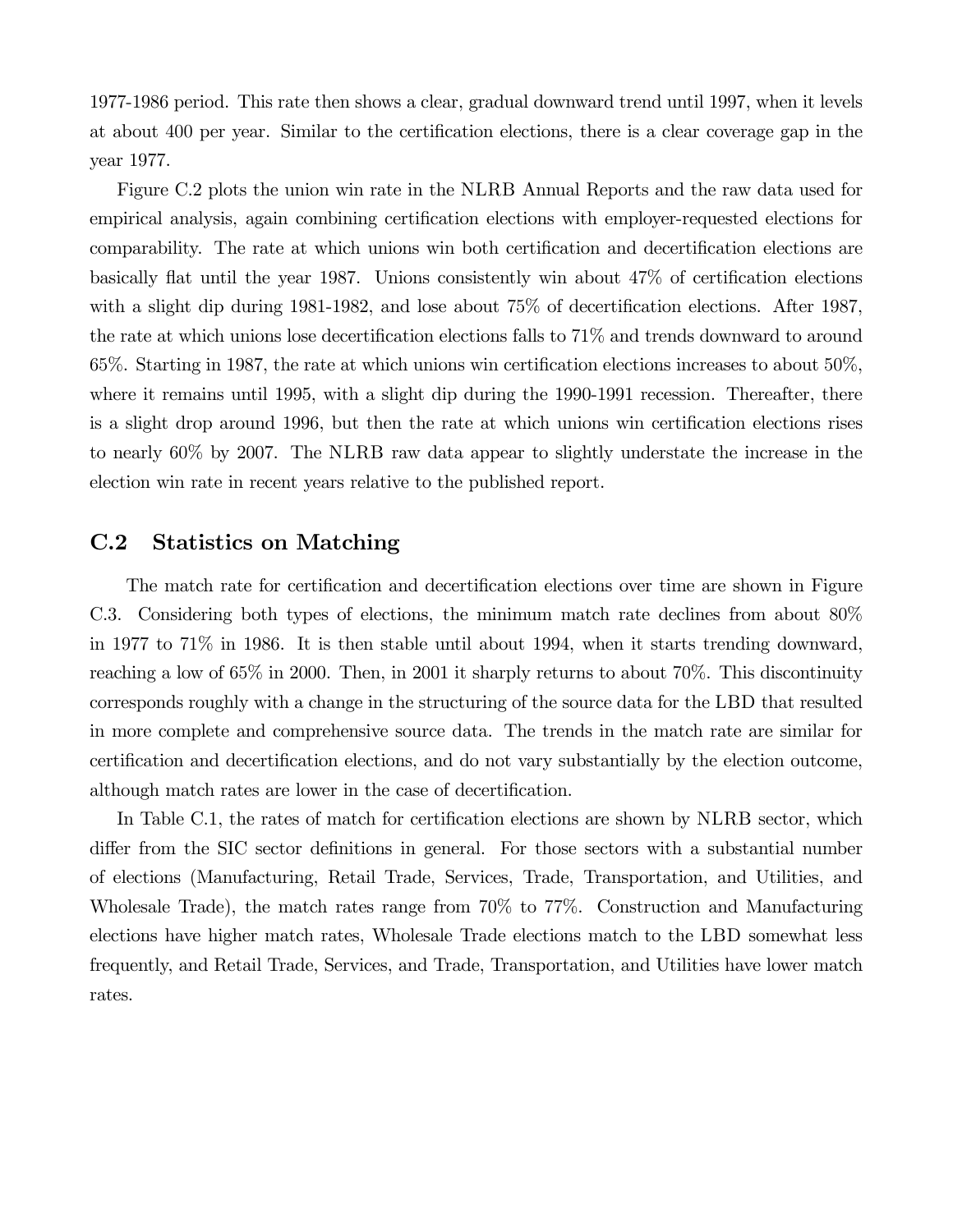

Figure C.1: The number of certification (RC+RM) and decertification (RD) elections — NLRB Annual Report versus NLRB Raw Data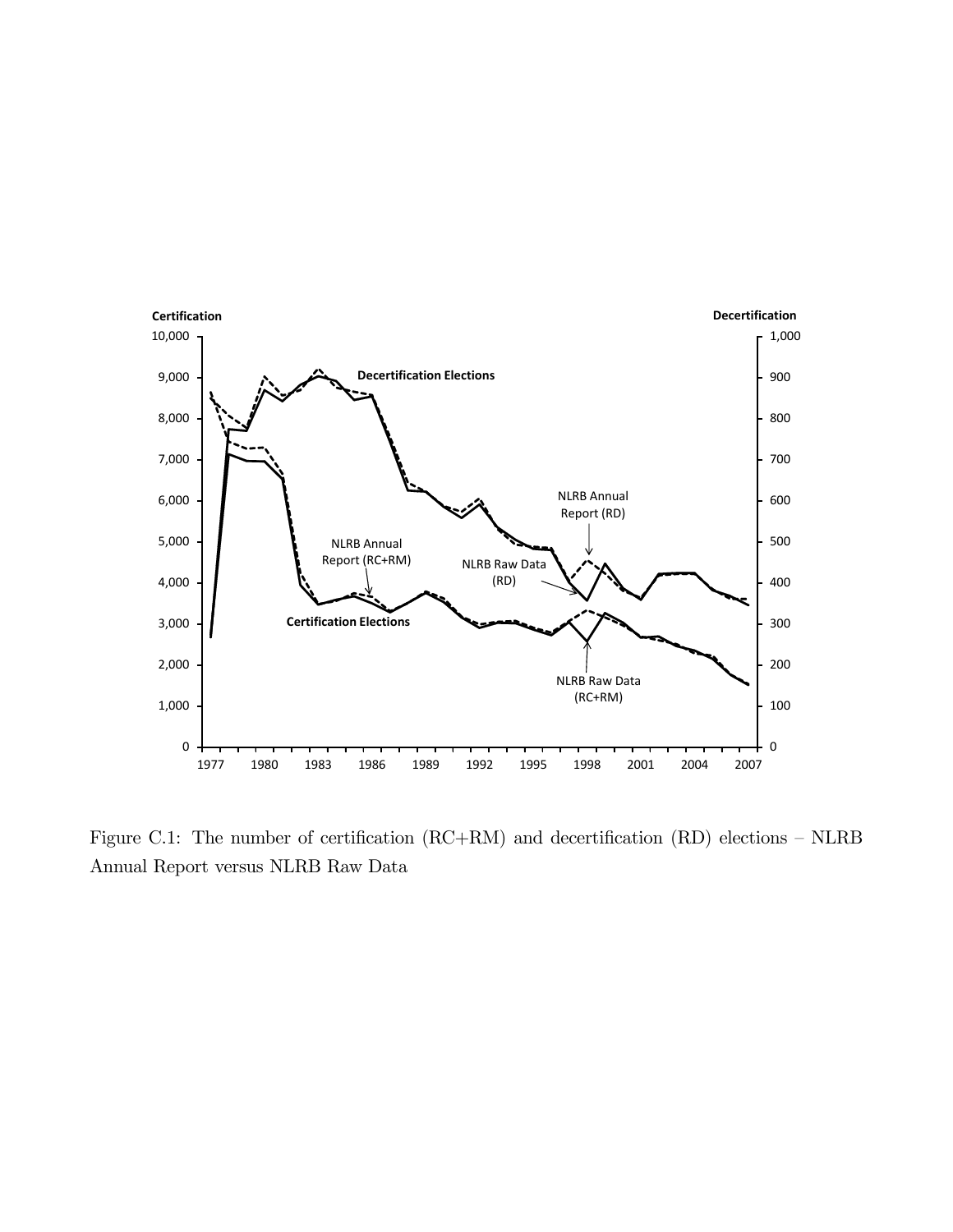

Figure C.2: Union win rate in certification (RC+RM) and decertification (RD) elections — NLRB Annual Report versus NLRB Raw Data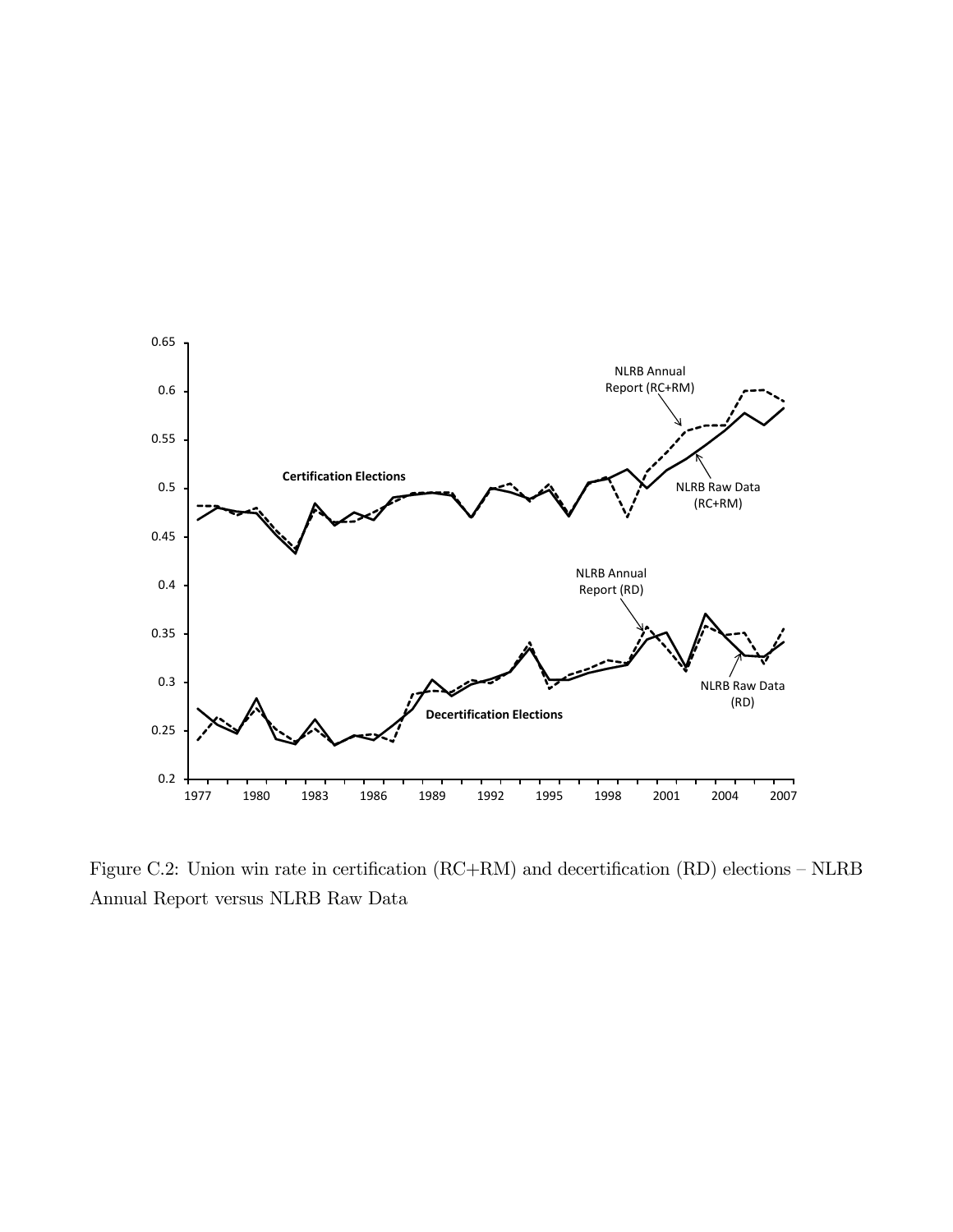

Figure C.3: Match rates by year  $-$  All sectors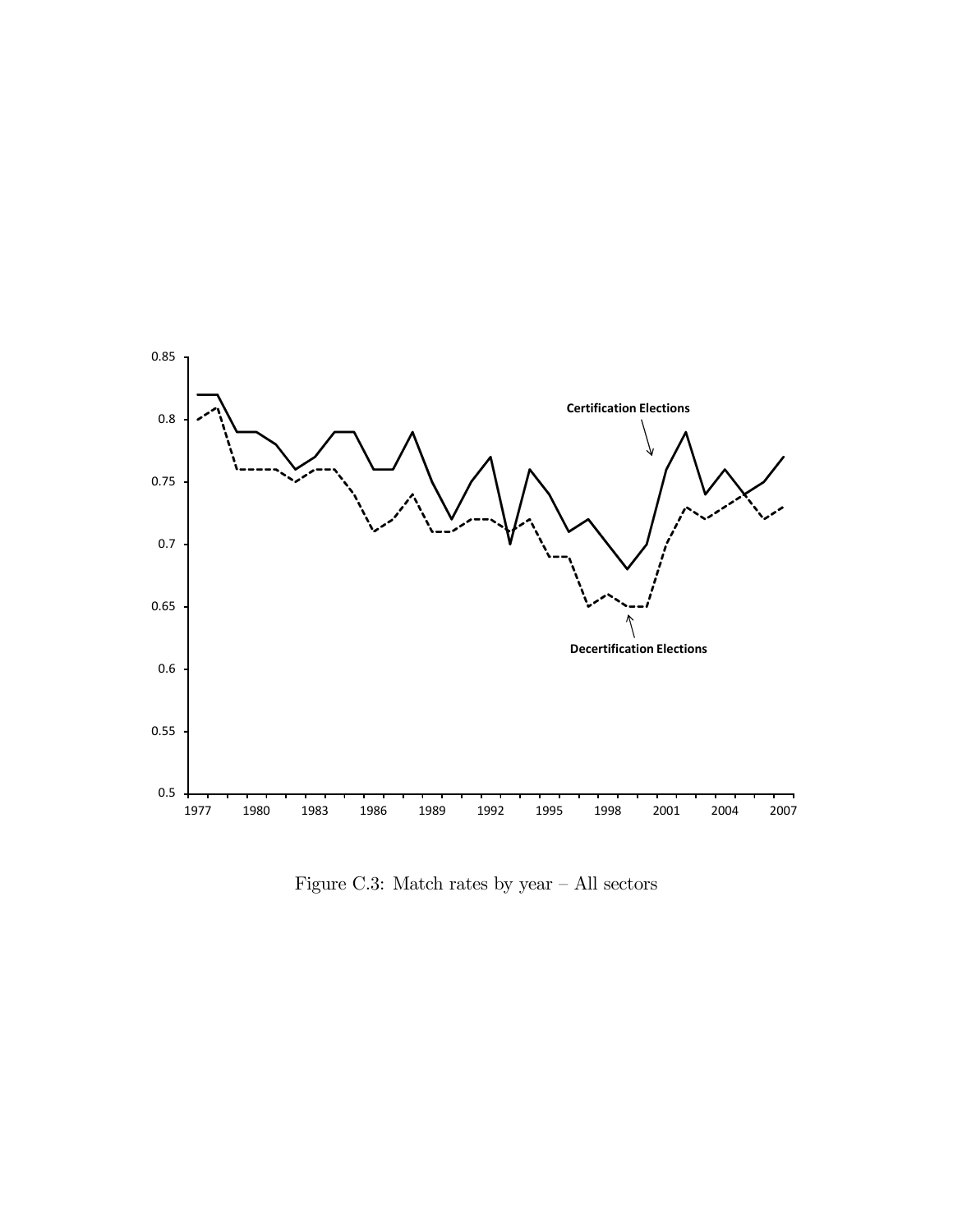| <b>NLRB</b> Sector Name              | <b>Number of Certification Elections</b> | <b>Match Rate</b> |
|--------------------------------------|------------------------------------------|-------------------|
| Construction                         | 7,380                                    | 76.9%             |
| Manufacturing                        | 34, 496                                  | 77.6%             |
| Retail Trade                         | 8,809                                    | 70.0%             |
| <b>Services</b>                      | 26, 123                                  | 68.8%             |
| Trade, Transportation, and Utilities | 15,616                                   | 70.3%             |
| Wholesale Trade                      | 7,246                                    | 74.7%             |
| All other sectors                    | 3,394                                    | 70.1\%            |
| Total (All sectors)                  | 103,064                                  | 73.1\%            |

TABLE C.1. Match rates for selected sectors  $-$  1977-2007  $\,$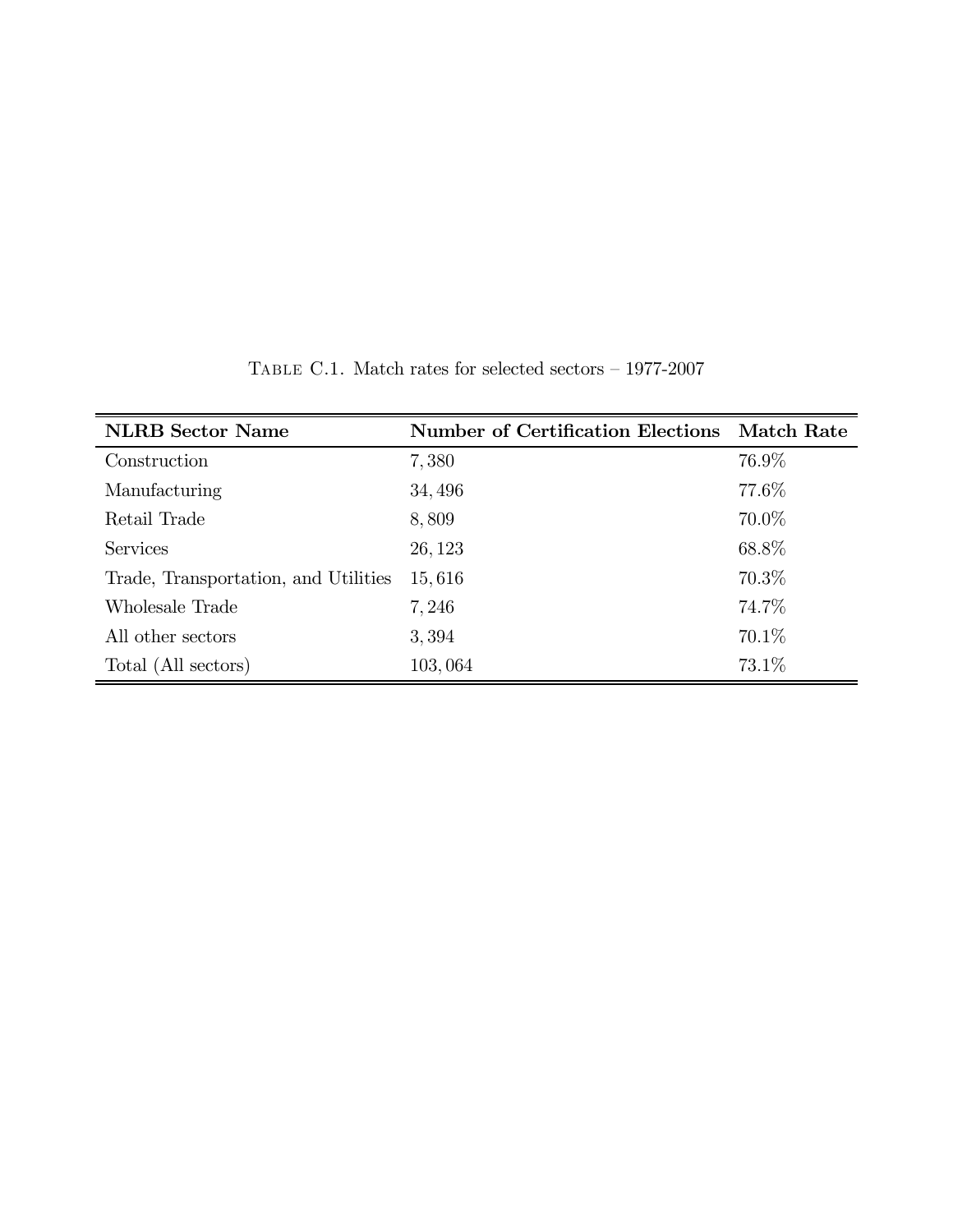# D Robustness Analysis and Additional Results

| Event:                  | Certification: |                      | Successful    | Ever          |  |
|-------------------------|----------------|----------------------|---------------|---------------|--|
|                         | Election       | Win                  | Organizing    | Organized     |  |
| Probability:            | $T^o(x_a, a)$  | $W^o(x_a, a)$        | $O^o(x_a, a)$ | $U^o(x_a, a)$ |  |
| $10-19$ employees       | $2.34***$      | $0.76***$            | $2.98***$     | $2.28***$     |  |
|                         | [0.041]        | [0.029]              | [0.076]       | [0.043]       |  |
| 20-49 employees         | $3.67***$      | $0.62***$            | $4.53***$     | $3.71***$     |  |
|                         | [0.063]        | [0.025]              | [0.115]       | [0.078]       |  |
| 50-99 employees         | $5.46***$      | $0.49***$            | $6.29***$     | $5.66***$     |  |
|                         | [0.113]        | [0.025]              | [0.194]       | [0.141]       |  |
| $100-249$ employees     | $7.18***$      | $0.43***$            | $7.90***$     | $7.60***$     |  |
|                         | 0.157          | [0.024]              | [0.261]       | [0.212]       |  |
| $250-499$ employees     | $8.16***$      | $0.41***$            | $9.16***$     | $8.31***$     |  |
|                         | [0.276]        | [0.036]              | [0.456]       | [0.333]       |  |
| $500 +$ employees       | $9.41***$      | $0.28***$            | $10.53***$    | $10.91***$    |  |
|                         | [0.396]        | [0.031]              | 0.650         | [0.590]       |  |
| $4-6$ years             | $0.84***$      | 0.99                 | $0.91***$     | $2.49***$     |  |
|                         | [0.012]        | [0.035]              | [0.020]       | [0.027]       |  |
| $7-9$ years             | $0.79***$      | 0.97                 | $0.86***$     | $3.61***$     |  |
|                         | [0.013]        | [0.038]              | [0.021]       | [0.049]       |  |
| $10-12$ years           | $0.74***$      | 1.04                 | $0.84***$     | $4.70***$     |  |
|                         | 0.014          | [0.047]              | [0.023]       | [0.069]       |  |
| $13-15$ years           | $0.72***$      | 0.97                 | $0.80***$     | $6.07***$     |  |
|                         | [0.015]        | [0.048]              | 0.025         | [0.095]       |  |
| $16-18$ years           | $0.68***$      | 1.02                 | $0.80***$     | $7.45***$     |  |
|                         | 0.018          | [0.062]              | [0.029]       | [0.131]       |  |
| $19-21$ years           | $0.67***$      | 1.02                 | $0.77***$     | $9.01***$     |  |
|                         | [0.021]        | [0.074]              | [0.034]       | [0.181]       |  |
| $22-24$ years           | $0.64***$      | 0.92                 | $0.73***$     | $10.59***$    |  |
|                         | [0.027]        | [0.090]              | 0.041         | [0.245]       |  |
| $25+$ years             | $0.61***$      | 1.09                 | $0.68***$     | $12.82***$    |  |
|                         | [0.032]        | [0.138]              | [0.047]       | [1.982]       |  |
| Multi-unit status       | $5.06***$      | $0.37***$            | $3.33***$     | $2.94***$     |  |
|                         | [0.082]        | [0.014]              | [0.076]       | [0.160]       |  |
| Firm union status       | $3.59***$      | $6.51***$            | $6.10***$     | $5.18***$     |  |
|                         | 0.037          | [0.216]              | [0.081]       | [0.063]       |  |
| Right-to-work status    | $1.13\,^*$     | 0.78                 | 0.93          | $1.12**$      |  |
|                         | [0.074]        | [0.387]              | 0.058         | 0.057         |  |
| Eligible employees $\%$ |                | $0.77***$<br>[0.006] |               |               |  |

Table D.1. Estimated odds ratios — All Sectors (Sample restricted to the 1990-2007 period)

Notes: Robust standard errors, clustered by establishment, are in brackets.  $(*), (**, (**, *)$  indicate significance at the 10%, 5%, and 1% level, respectively. Models include 2-digit SIC industry, state, and year fixed effects. The following categories are omitted: 1-9 employees and 0-3 years of age.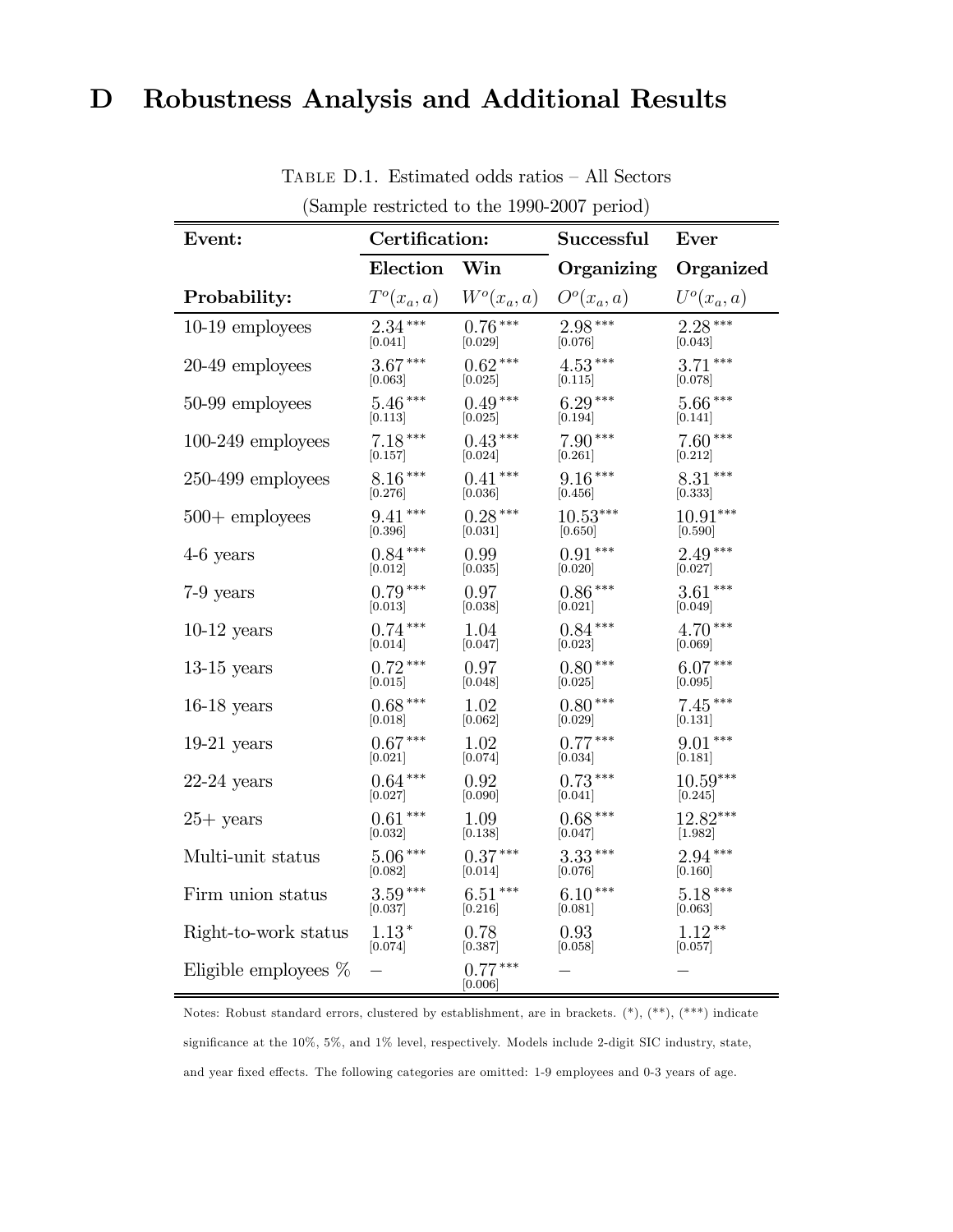| Event:                  | Certification: |                      | Successful                          | Ever          |
|-------------------------|----------------|----------------------|-------------------------------------|---------------|
|                         | Election       | Win                  | Organizing                          | Organized     |
| Probability:            | $T^o(x_a, a)$  | $W^o(x_a, a)$        | O <sup>o</sup> (x <sub>a</sub> , a) | $U^o(x_a, a)$ |
| 10-19 employees         | $5.48***$      | $0.66***$            | $6.34***$                           | $2.42***$     |
|                         | [0.420]        | [0.107]              | [0.719]                             | [0.135]       |
| 20-49 employees         | 13.76***       | $0.48***$            | $15.16***$                          | $4.97***$     |
|                         | [0.964]        | [0.073]              | [1.593]                             | [0.279]       |
| 50-99 employees         | 26.33***       | $0.31***$            | 22.31***                            | $7.44***$     |
|                         | [2.006]        | [0.049]              | [2.650]                             | [0.478]       |
| $100-249$ employees     | 33.44***       | $0.23***$            | 23.39***                            | $8.29***$     |
|                         | $[2.675]$      | [0.038]              | [2.956]                             | [0.589]       |
| $250-499$ employees     | $36.45***$     | $0.22***$            | $26.68***$                          | $7.81***$     |
|                         | 3.442          | [0.045]              | [4.117]                             | [0.711]       |
| $500 +$ employees       | 24.56***       | $0.17***$            | $17.74***$                          | $6.34***$     |
|                         | $[2.926]$      | [0.048]              | $[3.504]$                           | [0.790]       |
| $4-6$ years             | $0.84***$      | 0.97                 | $0.82***$                           | $2.66***$     |
|                         | [0.041]        | [0.102]              | [0.065]                             | [0.105]       |
| 7-9 years               | $0.79***$      | 0.88                 | $0.76***$                           | $4.08***$     |
|                         | [0.040]        | [0.033]              | [0.064]                             | [0.197]       |
| $10-12$ years           | $0.69***$      | 1.04                 | $0.73***$                           | $5.71***$     |
|                         | [0.038]        | [0.125]              | [0.063]                             | [0.298]       |
| $13-15$ years           | $0.67***$      | $0.76**$             | $0.59***$                           | $7.72***$     |
|                         | [0.040]        | 0.104                | [0.060]                             | [0.434]       |
| $16-18$ years           | $0.65***$      | 0.99                 | $0.65***$                           | $10.01***$    |
|                         | 0.046          | 0.153                | [0.074]                             | 0.633         |
| $19-21$ years           | $0.62***$      | 1.09                 | $0.67***$                           | 12.91***      |
|                         | [0.053]        | [0.203]              | [0.091]                             | [0.921]       |
| $22-24$ years           | $0.54***$      | $0.55***$            | $0.39***$                           | 16.09***      |
|                         | [0.063]        | [0.147]              | [0.084]                             | [1.295]       |
| $25+$ years             | $0.58***$      | 1.26                 | $0.62***$                           | $20.82***$    |
|                         | [0.088]        | [0.427]              | [0.141]                             | [1.982]       |
| Multi-unit status       | $2.12***$      | $0.72***$            | $1.85***$                           | $2.81***$     |
|                         | [0.098]        | [0.059]              | [0.137]                             | [0.160]       |
| Firm union status       | $2.02***$      | $2.20***$            | $2.99***$                           | $2.75***$     |
|                         | [0.086]        | [0.281]              | [0.194]                             | 0.118         |
| Right-to-work status    | $0.68***$      | 0.92                 | 0.68                                | 0.97          |
|                         | [0.120]        | [0.373]              | 0.192                               | [0.088]       |
| Eligible employees $\%$ |                | $0.72***$<br>[0.027] |                                     |               |

Table D.2. Estimated odds ratios — Manufacturing (Sample restricted to 1990-2007)

Notes: Robust standard errors, clustered by establishment, are in brackets. (\*), (\*\*), (\*\*\*) indicates significance at the 10%, 5%, and the 1% level, respectively. Models include 2-digit SIC industry, state, and year fixed effects. The following categories are omitted: 1-9 employees and 0-3 years of age.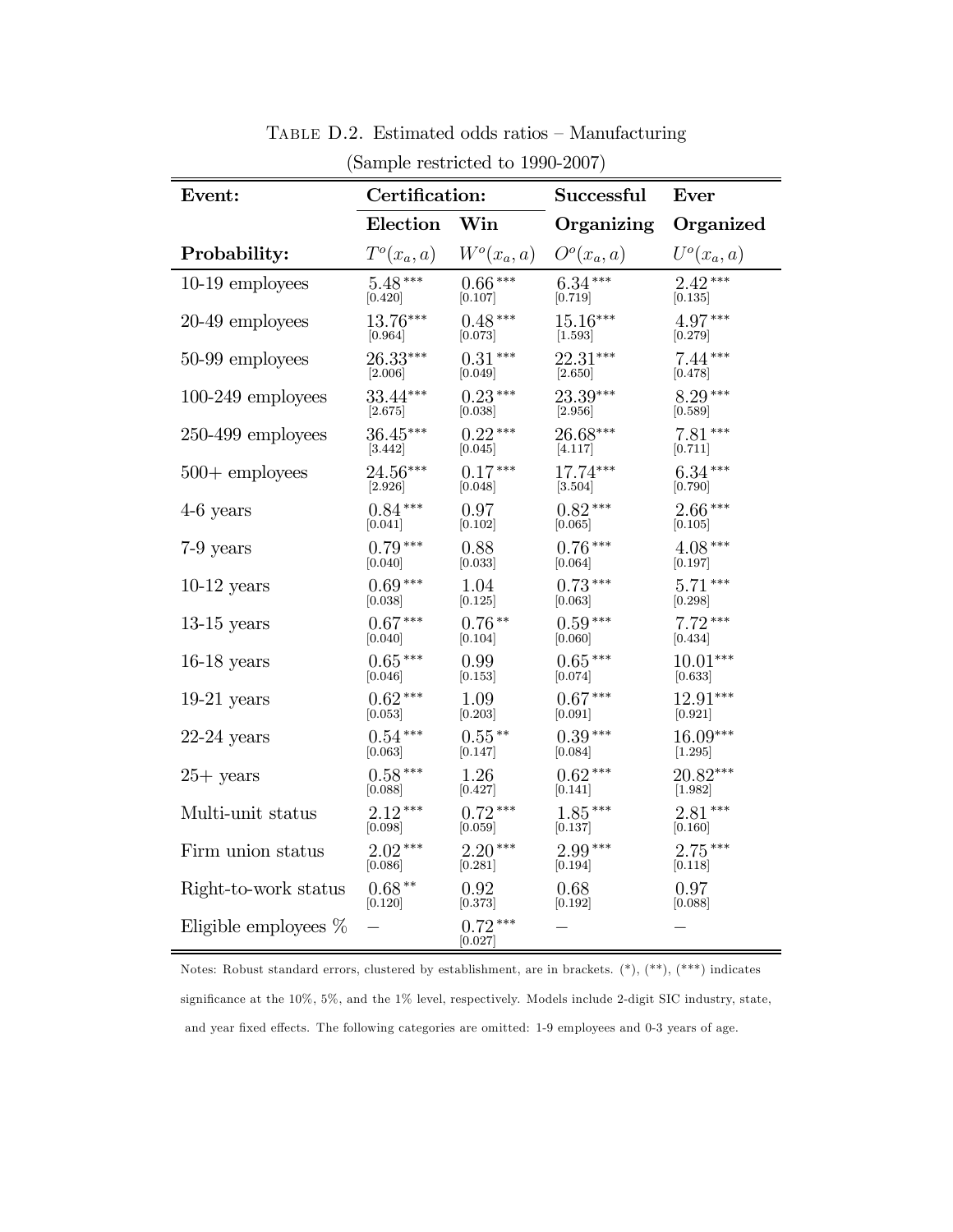| (Sample restricted to 1977-1982) |                        |                        |                                     |                       | (Sample restricted to 2000-2007) |                      |                                     |                                    |
|----------------------------------|------------------------|------------------------|-------------------------------------|-----------------------|----------------------------------|----------------------|-------------------------------------|------------------------------------|
| Event:                           | Certification:         |                        | Successful                          | Ever                  | Certification:                   |                      | Successful                          | Ever                               |
|                                  | Election               | Win                    | Org.                                | Org.                  | Election                         | Win                  | Org.                                | Org.                               |
| Probability:                     | $T^o(x_a, a)$          | $W^o(x_a, a)$          | O <sup>o</sup> (x <sub>a</sub> , a) | $U^o(x_a, a)$         | $T^o(x_a, a)$                    | $W^o(x_a, a)$        | O <sup>o</sup> (x <sub>a</sub> , a) | $U^o(x_a, a)$                      |
| $10-19$ emp.                     | $5.53***$<br>$[0.544]$ | $0.66*$<br>[0.172]     | $5.96***$<br>[0.852]                | $5.10***$<br>[0.553]  | $4.69***$<br>[0.638]             | 0.64<br>[0.200]      | $5.11***$<br>[0.973]                | $2.28***$<br>[0.158]               |
| $20-49$ emp.                     | $11.67***$<br>[1.121]  | $0.56**$<br>[0.137]    | $11.41***$<br>[1.638]               | $10.14***$<br>[1.113] | $10.11***$<br>[1.279]            | $0.38***$<br>[0.109] | $9.60***$<br>[1.736]                | $4.11***$<br>[0.275]               |
| 50-99 emp.                       | 17.05***<br>[1.843]    | $0.54**$<br>[0.143]    | $16.50***$<br>[2.655]               | 14.65***<br>[1.846]   | 18.03***<br>[2.471]              | $0.27***$<br>[0.081] | $13.41***$<br>[2.731]               | $6.17***$<br>[0.464]               |
| $100-249$ emp.                   | 21.09***<br>[2.426]    | $0.38***$<br>[0.107]   | $16.85***$<br>[2.979]               | 17.64***<br>[2.377]   | 22.87***<br>[3.284]              | $0.18***$<br>[0.058] | 12.99***<br>[2.821]                 | $6.62***$<br>$\left[ 0.539\right]$ |
| 250-499 emp.                     | $18.58***$<br>$[2.94]$ | $0.21***$<br>[0.083]   | $10.26***$<br>[2.907]               | $15.30***$<br>[3.129] | 23.32***<br>[3.929]              | $0.23***$<br>[0.086] | $17.68***$<br>[4.525]               | $6.37***$<br>[0.657]               |
| $500 + \text{emp.}$              | $14.58***$<br>$[3.13]$ | $0.24***$<br>[0.128]   | $9.18***$<br>[3.331]                | $10.35***$<br>[2.858] | $20.85***$<br>[4.110]            | $0.12***$<br>[0.057] | $12.55***$<br>[4.030]               | $5.19***$<br>[0.692]               |
| $4-6$ years                      | $0.80**$<br>$[0.041]$  | 1.07<br>[0.102]        | $0.76*$<br>[0.126]                  | $2.62***$<br>[0.186]  | $0.83*$<br>[0.086]               | 0.87<br>[0.204]      | $0.74*$<br>$[0.119]$                | $2.08***$<br>$[0.165]$             |
| 7-9 years                        |                        |                        |                                     |                       | $0.74***$<br>[0.082]             | 0.72<br>[0.179]      | $0.65***$<br>[0.112]                | $2.94***$<br>[0.299]               |
| $10-12$ years                    |                        |                        |                                     |                       | $0.71***$<br>[0.080]             | 1.04<br>[0.261]      | $0.74*$<br> 0.125                   | $4.23***$<br>[0.461]               |
| $13-15$ years                    |                        |                        |                                     |                       | $0.63***$<br>[0.074]             | 0.66<br>[0.175]      | $0.59***$<br>[0.096]                | $5.75***$<br>[0.618]               |
| $16-18$ years $\,$               |                        |                        |                                     |                       | $0.64***$<br>[0.076]             | 1.03<br>[0.276]      | $0.61***$<br>$[0.074]$              | $7.80***$<br>[0.833]               |
| $19-21$ years                    |                        |                        |                                     |                       | $0.62***$<br>[0.075]             | 1.17<br>[0.331]      | $0.55***$<br>[0.011]                | $9.65***$<br>[1.035]               |
| $22-24$ years                    |                        |                        |                                     |                       | $0.55***$<br>[0.076]             | $0.54**$<br>[0.172]  | $0.38***$<br>[0.091]                | 12.26***<br>[1.325]                |
| $25+$ years                      |                        |                        |                                     |                       | $0.58***$<br>[0.097]             | 1.13<br>[0.444]      | $0.39***$<br>[0.081]                | $15.80***$<br>[1.871]              |
| Multi-unit                       | $2.68***$<br>[0.199]   | $0.72***$<br>$[0.059]$ | $2.55***$<br>[0.286]                | $2.66***$<br>[0.288]  | $2.72***$<br>[0.245]             | $0.66***$<br>[0.110] | $2.44***$<br>[0.341]                | $3.09***$<br>[0.205]               |
| Firm union                       | $1.51***$<br>[0.117]   | $2.20***$<br>[0.281]   | $2.19***$<br>[0.237]                | $2.69***$<br>[0.236]  | $2.28***$<br>[0.154]             | $1.73***$<br>[0.294] | $3.12***$<br>[0.330]                | $2.75***$<br>[0.134]               |
| Right-to-work                    | 1.07<br>[0.268]        | 0.92<br>[0.373]        | 0.97<br>[0.422]                     | 0.96<br> 0.446        | $0.26***$<br>[0.182]             | 1.41<br>[2.026]      | 0.32<br>[0.396]                     | 0.92<br> 0.108                     |
| Eligible emp.                    |                        | $0.83***$<br>[0.054]   |                                     |                       |                                  | $0.71***$<br>[0.042] |                                     |                                    |

Table D.3. Odds ratios based on logit model estimates — Manufacturing

Notes: Robust standard errors, clustered by establishment, are in brackets. (\*), (\*\*), (\*\*\*) indicate significance at the 10%, 5%, and the 1% level, respectively. Models include 2-digit SIC industry, state, and year fixed effects. The following categories are omitted: 1-9 employees and 0-3 years of age.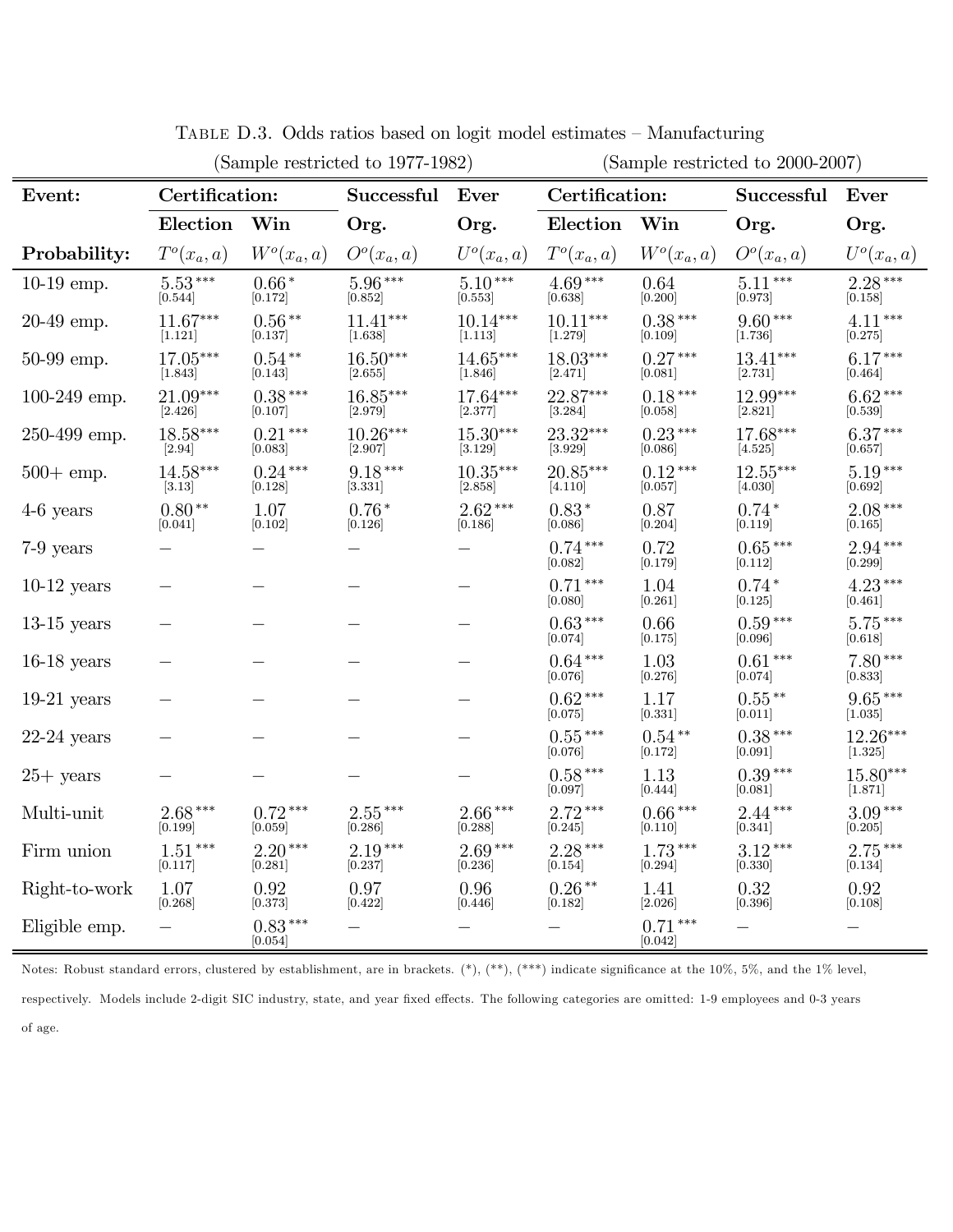| Event:                  | Certification: |                      | Successful                          | Ever          |
|-------------------------|----------------|----------------------|-------------------------------------|---------------|
|                         | Election       | Win                  | Organizing                          | Organized     |
| Probability:            | $T^o(x_a, a)$  | $W^o(x_a, a)$        | O <sup>o</sup> (x <sub>a</sub> , a) | $U^o(x_a, a)$ |
| $10-19$ employees       | $1.75***$      | $0.84***$            | $1.81***$                           | $1.61***$     |
|                         | [0.028]        | [0.029]              | [0.042]                             | [0.029]       |
| 20-49 employees         | $3.20***$      | $0.67***$            | $3.18***$                           | $2.84***$     |
|                         | [0.052]        | [0.024]              | [0.074]                             | [0.062]       |
| 50-99 employees         | $5.04***$      | $0.56***$            | $4.79***$                           | $4.64***$     |
|                         | [0.097]        | [0.024]              | [0.133]                             | [0.119]       |
| $100-249$ employees     | $6.83***$      | $0.49***$            | $6.21***$                           | $6.45***$     |
|                         | [0.142]        | [0.023]              | [0.190]                             | [0.189]       |
| $250-499$ employees     | $7.87***$      | $0.46***$            | $7.29***$                           | $7.33***$     |
|                         | [0.239]        | [0.032]              | [0.324]                             | [0.301]       |
| $500 +$ employees       | $8.71***$      | $0.31***$            | $7.98***$                           | $9.67***$     |
|                         | [0.325]        | [0.027]              | 0.435                               | [0.535]       |
| $4-6$ years             | $0.82***$      | $1.06**$             | $0.87***$                           | $2.22***$     |
|                         | [0.012]        | [0.032]              | [0.017]                             | [0.022]       |
| 7-9 years               | $0.76***$      | 1.00                 | $0.79***$                           | $3.24***$     |
|                         | [0.013]        | [0.036]              | [0.018]                             | [0.044]       |
| $10-12$ years           | $0.69***$      | 1.07                 | $0.75***$                           | $4.12***$     |
|                         | [0.014]        | [0.046]              | 0.021                               | [0.066]       |
| $13-15$ years           | $0.66***$      | 0.96                 | $0.68***$                           | $5.16***$     |
|                         | 0.016          | [0.049]              | [0.023]                             | 0.094         |
| $16-18$ years           | $0.64***$      | 1.03                 | $0.69***$                           | $6.33***$     |
|                         | 0.018          | [0.062]              | [0.027]                             | 0.131         |
| $19-21$ years           | $0.63***$      | 0.98                 | $0.66***$                           | $7.68***$     |
|                         | [0.022]        | [0.071]              | [0.031]                             | [0.182]       |
| $22-24$ years           | $0.59***$      | 0.91                 | $0.62***$                           | $9.04***$     |
|                         | [0.026]        | [0.088]              | [0.038]                             | [0.249]       |
| $25+$ years             | $0.58***$      | 1.08                 | $0.63***$                           | $11.15***$    |
|                         | [0.032]        | [0.134]              | 0.046                               | [0.380]       |
| Multi-unit status       | $1.66***$      | $0.51***$            | 0.98                                | $1.40***$     |
|                         | [0.023]        | [0.014]              | [0.022]                             | [0.033]       |
| Firm union status       | $4.17***$      | $4.36***$            | $8.22***$                           | $5.98***$     |
|                         | [0.053]        | [0.124]              | [0.168]                             | [0.122]       |
| Right-to-work status    | 1.03           | 0.99                 | 1.06                                | 0.94          |
|                         | [0.053]        | [0.387]              | [0.080]                             | [0.054]       |
| Eligible employees $\%$ |                | $0.76***$<br>[0.006] |                                     |               |

Table D.4. Estimated odds ratios — All Sectors (Sample restricted to establishments with 5+ employees)

Notes: Robust standard errors, clustered by establishment, are in brackets. (\*), (\*\*), (\*\*\*) indicates significance at the 10%, 5%, and 1% level, respectively. Models include 2-digit SIC industry, state, and year fixed effects. The following categories are omitted: 5-9 employees and 0-3 years of age.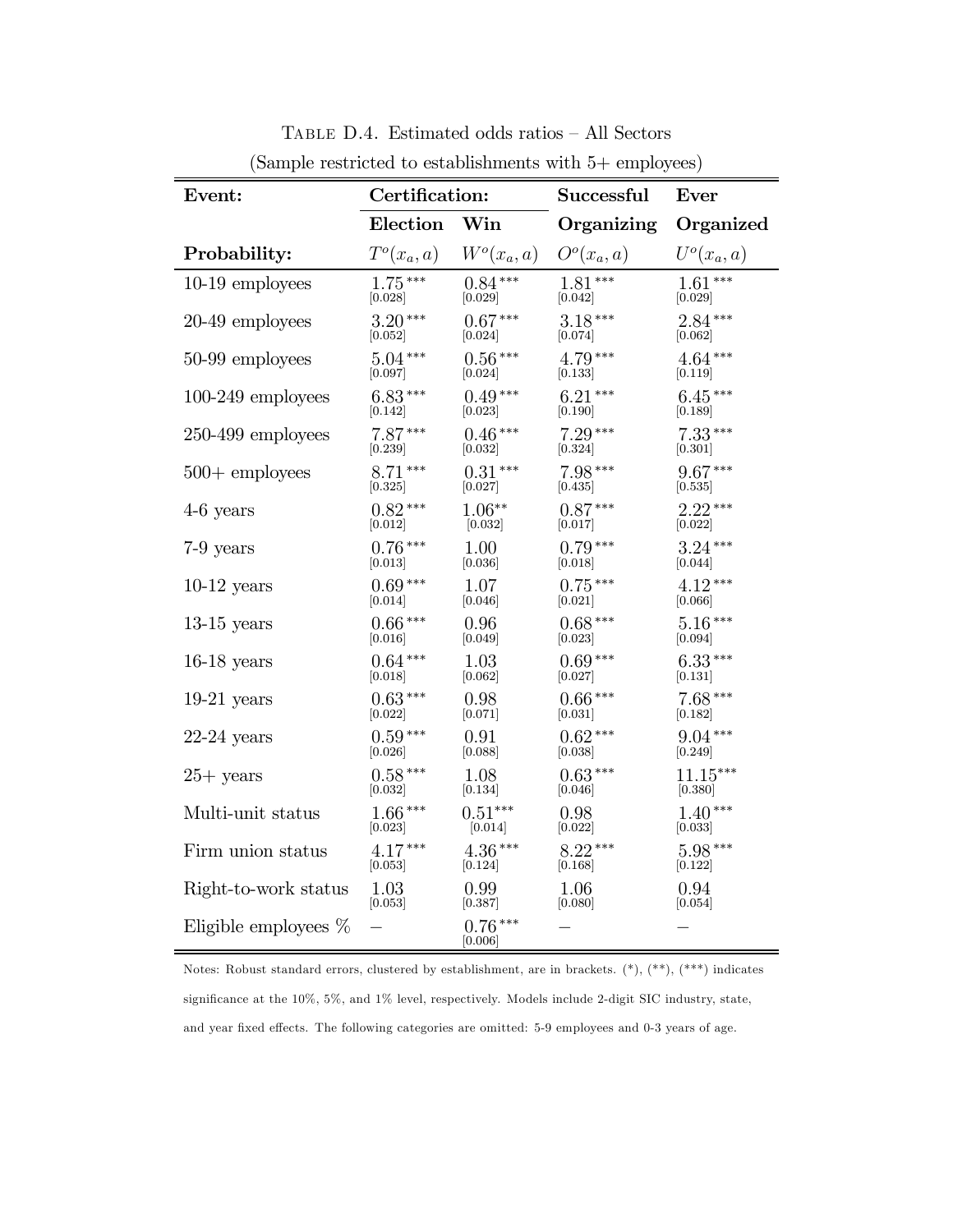| Event:                  | Certification: |                      | Successful           | Ever                 |
|-------------------------|----------------|----------------------|----------------------|----------------------|
|                         | Election       | Win                  | Organizing           | Organized            |
| Probability:            | $T^o(x_a, a)$  | $W^o(x_a, a)$        | $O^o(x_a, a)$        | $U^o(x_a, a)$        |
| 10-19 employees         | $3.51***$      | $0.65***$            | $3.05***$            | $2.22***$            |
|                         | [0.233]        | 0.107                | [0.278]              | [0.136]              |
| 20-49 employees         | $9.16***$      | $0.49***$            | $7.27***$            | $4.71***$            |
|                         | [0.576]        | [0.073]              | [0.627]              | [0.326]              |
| 50-99 employees         | $16.56***$     | $0.37***$            | $11.17***$           | $7.55***$            |
|                         | [1.097]        | [0.049]              | [1.045]              | [0.575]              |
| $100-249$ employees     | 21.65***       | $0.28***$            | $12.36***$           | $8.82***$            |
|                         | [1.484]        | [0.038]              | [1.225]              | [0.726]              |
| $250-499$ employees     | 23.16***       | $0.25***$            | 12.87***             | $8.38***$            |
|                         | [1.837]        | [0.045]              | $\left[1.558\right]$ | [0.837]              |
| $500 +$ employees       | $16.55***$     | $0.17***$            | $8.15***$            | $6.83***$            |
|                         | [1.594]        | [0.048]              | [1.284]              | [0.891]              |
| $4-6$ years             | $0.83***$      | $0.87*$              | $0.76***$            | $2.36***$            |
|                         | [0.028]        | [0.102]              | [0.041]              | [0.062]              |
| 7-9 years               | $0.75***$      | 0.87                 | $0.71***$            | $3.57***$            |
|                         | [0.030]        | [0.033]              | [0.046]              | $\left[0.135\right]$ |
| $10-12$ years           | $0.66***$      | 1.03                 | $0.67***$            | $4.89***$            |
|                         | 0.032          | [0.125]              | 0.051                | [0.224]              |
| $13-15$ years           | $0.64***$      | $0.73**$             | $0.54\,***$          | $6.40***$            |
|                         | [0.037]        | 0.104                | [0.053]              | [0.340]              |
| $16-18$ years           | $0.62***$      | 0.97                 | $0.60***$            | $8.21***$            |
|                         | 0.043          | [0.153]              | [0.067]              | 0.502                |
| $19-21$ years           | $0.59***$      | 0.99                 | $0.58***$            | $10.54***$           |
|                         | 0.051          | [0.203]              | [0.080]              | [0.742]              |
| $22-24$ years           | $0.51***$      | $0.57**$             | $0.37***$            | 12.92***             |
|                         | [0.061]        | [0.147]              | [0.081]              | $[1.060]$            |
| $25+$ years             | $0.56***$      | 1.30                 | $0.61**$             | 19.96***             |
|                         | [0.086]        | [0.427]              | [0.136]              | [1.701]              |
| Multi-unit status       | $1.61***$      | $0.77***$            | $1.40***$            | $2.17***$            |
|                         | [0.049]        | [0.059]              | [0.070]              | [0.112]              |
| Firm union status       | $2.11***$      | $2.21***$            | $3.36***$            | $2.65***$            |
|                         | [0.080]        | [0.281]              | 0.189                | [0.132]              |
| Right-to-work status    | 0.91           | 0.75                 | 0.77                 | 0.97                 |
|                         | [0.125]        | [0.373]              | [0.172]              | 0.114                |
| Eligible employees $\%$ |                | $0.77***$<br>[0.027] |                      |                      |

Table D.5. Estimated odds ratios — Manufacturing (Sample restricted to establishments with 5+ employees)

Notes: Robust standard errors, clustered by establishment, are in brackets. (\*), (\*\*), (\*\*\*) indicate significance at the 10%, 5%, and 1% level, respectively. Models include 2-digit SIC industry, state, and year fixed effects. The following categories are omitted: 5-9 employees and 0-3 years of age.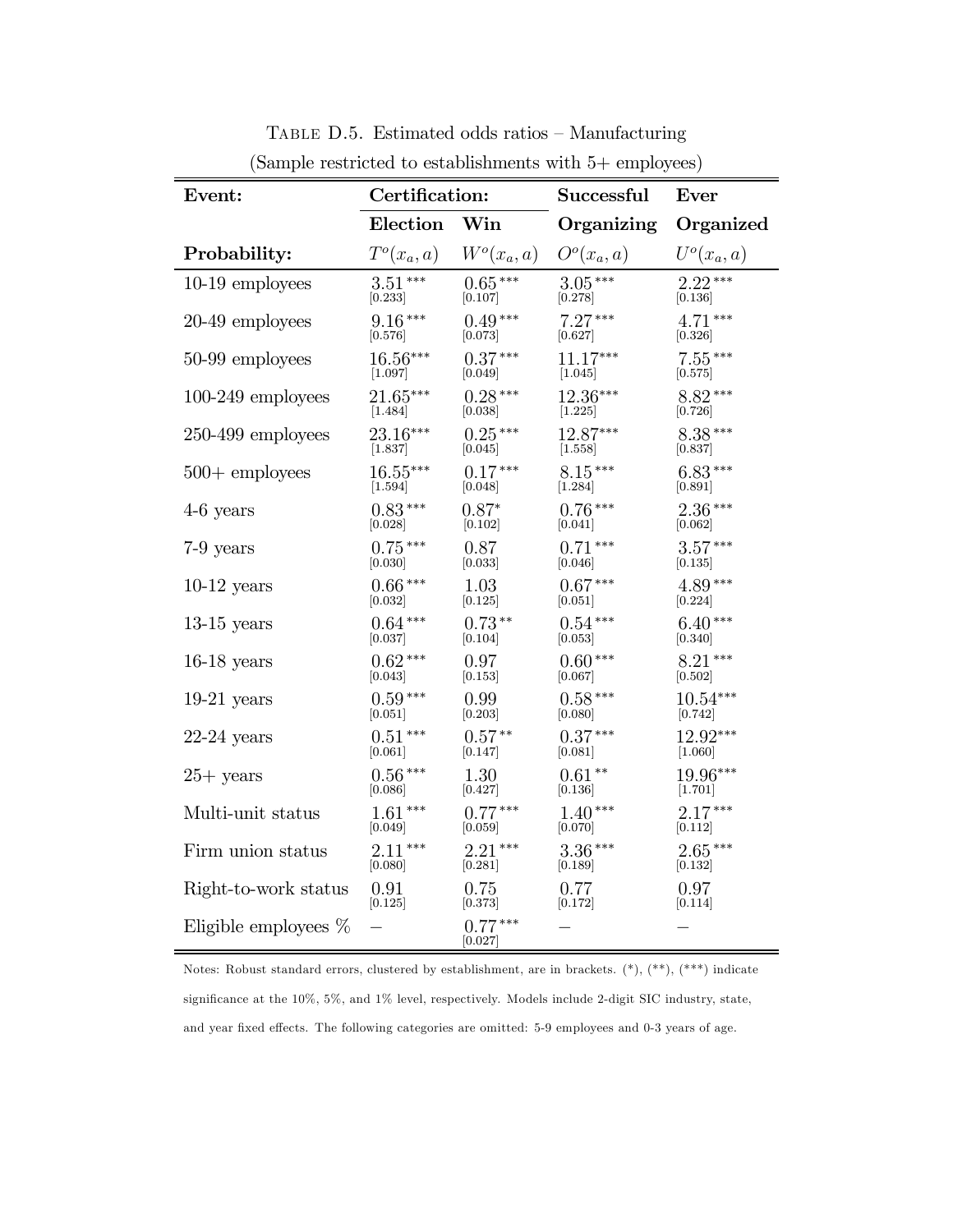| Event:             | Certification: |                    | Successful                                | Ever          |  |
|--------------------|----------------|--------------------|-------------------------------------------|---------------|--|
|                    | Election Win   |                    | Organizing                                | Organized     |  |
| Probability:       |                |                    | $T^o(x_a, a)$ $W^o(x_a, a)$ $O^o(x_a, a)$ | $U^o(x_a, a)$ |  |
|                    |                | <b>All Sectors</b> |                                           |               |  |
| 11-25 percentile   | $0.58***$      | 1.13               | $0.49***$                                 | $0.77*$       |  |
|                    | [0.104]        | [0.213]            | [0.147]                                   | [0.106]       |  |
| $26-50$ percentile | $0.78**$       | $0.31***$          | $0.45**$                                  | $0.68***$     |  |
|                    | [0.202]        | [0.093]            | [0.160]                                   | [0.083]       |  |
| 51-75 percentile   | $1.15***$      | 0.84               | 0.99                                      | $1.24***$     |  |
|                    | [0.261]        | [0.246]            | [0.349]                                   | [0.126]       |  |
| 76-90 percentile   | $1.29*$        | 0.71               | 0.82                                      | $1.38***$     |  |
|                    | [0.366]        | [0.262]            | $\left[0.290\right]$                      | [0.171]       |  |
| 91-100 percentile  | 0.86           | 1.05               | 0.83                                      | 0.99          |  |
|                    | [0.263]        | [0.345]            | [0.424]                                   | [0.223]       |  |
| Manufacturing      |                |                    |                                           |               |  |
| 11-25 percentile   | 1.25           | 0.77               | 1.21                                      | $1.31***$     |  |
|                    | [0.186]        | $[0.221]$          | [0.251]                                   | [0.109]       |  |
| $26-50$ percentile | $1.86***$      | $0.59*$            | $1.54***$                                 | $1.66***$     |  |
|                    | [0.239]        | [0.199]            | [0.281]                                   | [0.123]       |  |
| 51-75 percentile   | $1.94***$      | $0.51**$           | $1.48**$                                  | $1.95***$     |  |
|                    | [0.249]        | [0.176]            | [0.271]                                   | [0.142]       |  |
| 76-90 percentile   | $2.33***$      | $0.37***$          | $1.41*$                                   | $2.37***$     |  |
|                    | [0.308]        | [0.118]            | [0.278]                                   | [0.176]       |  |
| 91-100 percentile  | $2.63***$      | $0.43***$          | $1.79***$                                 | $2.88***$     |  |
|                    | [0.350]        | [0.135]            | [0.349]                                   | [0.225]       |  |

Table D.6. Odds ratios based on logit model estimates (Labor productivity minus average wage as explanatory variable)

Notes: Robust standard errors, clustered by establishment, are in brackets. (\*), (\*\*), (\*\*\*) indicate significance at the 10%, 5%, and 1% level, respectively. Models include all other explanatory variables in Tables 1 and 2. The 1-10 percentile category is omitted.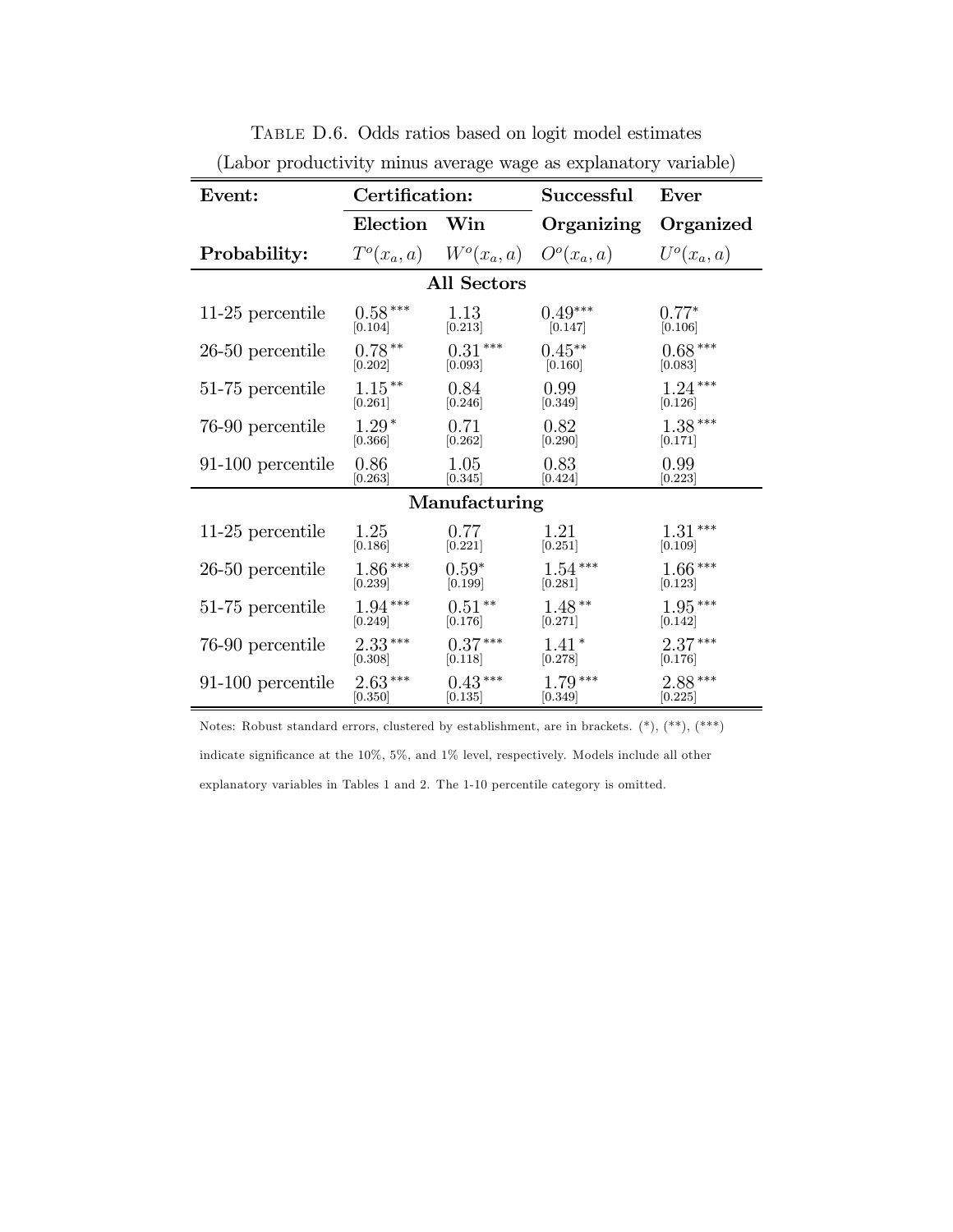| Event:                  | Certification: |                             | Successful            | Ever                 |
|-------------------------|----------------|-----------------------------|-----------------------|----------------------|
|                         | Election Win   |                             | Organizing            | Organized            |
| Probability:            |                | $T^o(x_a, a)$ $W^o(x_a, a)$ | $O^o(x_a, a)$         | $U^o(x_a, a)$        |
| log(average wage)       | $1.22***$      | 0.99                        | $1.19***$             | $1.16***$            |
|                         | [0.006]        | $[0.029]$                   | [0.047]               | [0.009]              |
| $10-19$ employees       | $2.21***$      | $0.73***$                   | $2.53***$             | $2.12***$            |
|                         | [0.034]        | [0.023]                     | $\left[0.055\right]$  | [0.040]              |
| 20-49 employees         | $3.61***$      | $0.59***$                   | $3.94***$             | $3.44***$            |
|                         | [0.057]        | [0.019]                     | [0.091]               | [0.078]              |
| 50-99 employees         | $5.03***$      | $0.48***$                   | $5.14***$             | $4.95***$            |
|                         | $[0.094]$      | [0.019]                     | [0.143]               | [0.133]              |
| $100-249$ employees     | $6.11***$      | $0.39***$                   | $5.86***$             | $6.09***$            |
|                         | [0.124]        | [0.018]                     | [0.179]               | [0.187]              |
| $250-499$ employees     | $6.50***$      | $0.37***$                   | $6.29***$             | $6.46***$            |
|                         | [0.195]        | [0.026]                     | $\left[ 0.279\right]$ | [0.274]              |
| $500 +$ employees       | $6.81***$      | $0.22***$                   | $6.35***$             | $7.83***$            |
|                         | [0.254]        | [0.020]                     | [0.349]               | [0.446]              |
| $4-6$ years             | $0.84***$      | 1.04                        | $0.92***$             | $2.45***$            |
|                         | [0.011]        | [0.029]                     | [0.017]               | [0.023]              |
| $7-9$ years             | $0.77***$      | 0.99                        | $0.85***$             | $3.64***$            |
|                         | [0.012]        | [0.033]                     | [0.019]               | [0.047]              |
| $10-12$ years           | $0.71***$      | $1.10**$                    | $0.82***$             | $4.67***$            |
|                         | [0.013]        | [0.045]                     | [0.022]               | [0.070]              |
| $13-15$ years           | $0.68***$      | 0.98                        | $0.77***$             | $5.86***$            |
|                         | [0.015]        | [0.047]                     | $\left[0.024\right]$  | [0.100]              |
| $16-18$ years           | $0.64***$      | 1.03                        | $0.75***$             | $7.13***$            |
|                         | [0.017]        | [0.061]                     | [0.028]               | $\left[0.139\right]$ |
| $19-21$ years           | $0.62***$      | 1.00                        | $0.72***$             | $8.55***$            |
|                         | [0.020]        | [0.071]                     | [0.033]               | [0.190]              |
| $22\text{-}24$ years    | $0.58***$      | 0.93                        | $0.68***$             | $10.02***$           |
|                         | [0.024]        | [0.088]                     | [0.039]               | [0.260]              |
| $25+$ years             | $0.58***$      | 1.11                        | $0.67**$              | $12.49***$           |
|                         | $[0.031]$      | [0.138]                     | [0.047]               | [0.403]              |
| Multi-unit status       | $3.66***$      | $0.44***$                   | $1.94***$             | $2.33***$            |
|                         | [0.058]        | [0.013]                     | [0.047]               | $[0.061]$            |
| Firm union status       | $5.11***$      | $6.01***$                   | $11.87***$            | $7.99***$            |
|                         | [0.061]        | [0.161]                     | [0.238]               | [0.164]              |
| Right-to-work status    | 1.02           | 1.15                        | $1.26***$             | 1.01                 |
|                         | [0.046]        | [0.115]                     | [0.084]               | [0.054]              |
| Eligible employees $\%$ |                | $0.75***$<br> 0.005         |                       |                      |

Table D.7. Estimated odds ratios — All Sectors (The logarithm of average wage as explanatory variable)

Notes: Robust standard errors, clustered by establishment, are in brackets. (\*), (\*\*), (\*\*\*) indicates significance at the 10%, 5%, and 1% level, respectively. Models include 2-digit SIC industry, state, and year fixed effects. The following categories are omitted: 1-9 employees and 0-3 years of age.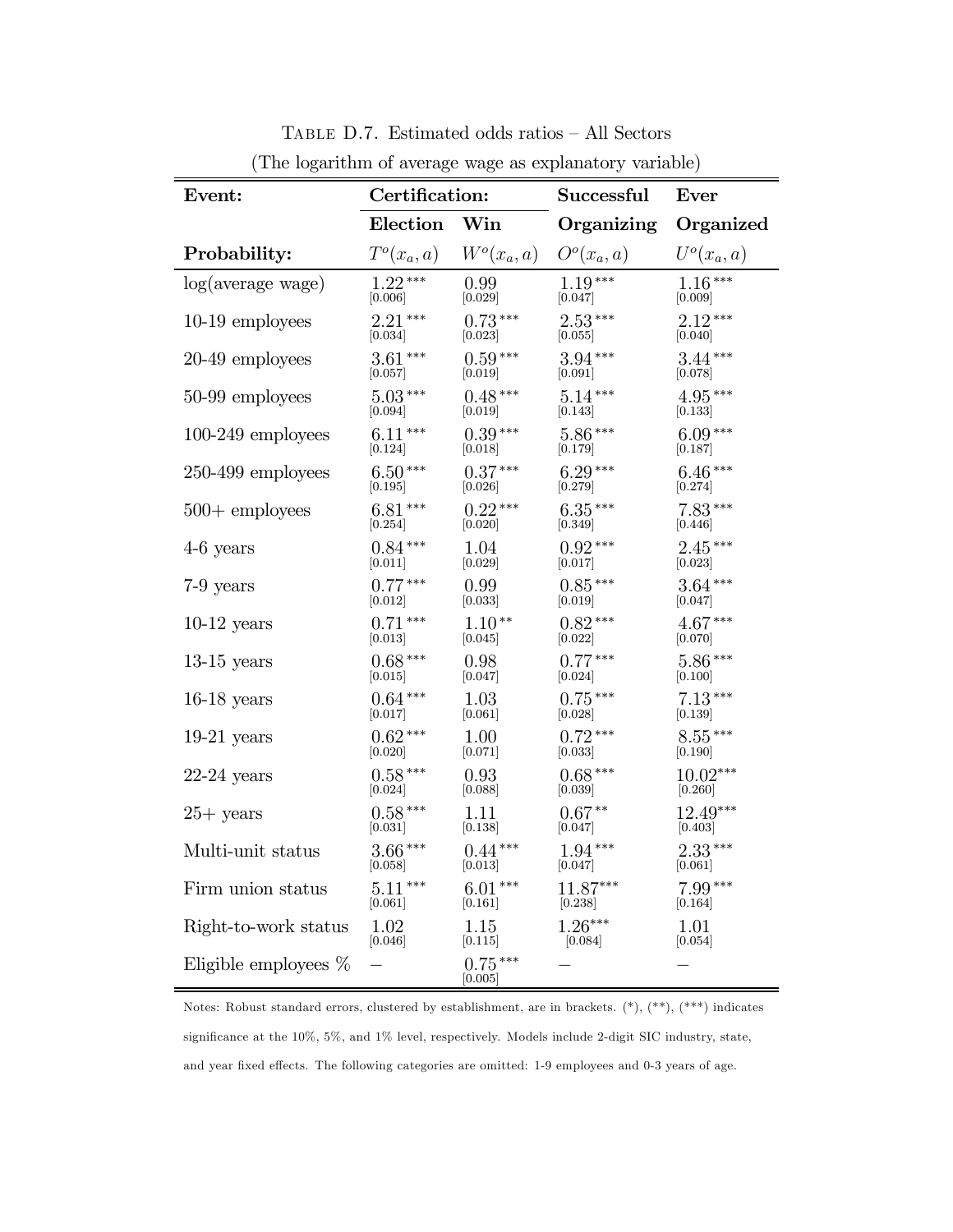| Event:                  | Certification:                   |                             | Successful           | Ever                 |
|-------------------------|----------------------------------|-----------------------------|----------------------|----------------------|
|                         | Election Win                     |                             | Organizing           | Organized            |
| Probability:            |                                  | $T^o(x_a, a)$ $W^o(x_a, a)$ | $O^o(x_a, a)$        | $U^o(x_a, a)$        |
| log(average wage)       | $1.23***$                        | $0.73***$                   | $1.13***$            | 1.01                 |
|                         | $[0.054]$                        | $\left[0.036\right]$        | $[0.032]$            | [0.025]              |
| $10-19$ employees       | $6.29***$                        | $0.58***$                   | $6.12***$            | $3.32***$            |
|                         | [0.348]                          | [0.070]                     | [0.481]              | [0.043]              |
| 20-49 employees         | $15.93***$                       | $0.44***$                   | $14.21***$           | $6.87***$            |
|                         | [0.825]                          | [0.049]                     | [1.061]              | [0.078]              |
| 50-99 employees         | 28.18***                         | $0.33***$                   | 21.39***             | $10.76***$           |
|                         | $[1.592]$                        | $[0.039]$                   | [1.804]              | [0.141]              |
| $100-249$ employees     | $36.11***$                       | $0.25***$                   | $23.31***$           | 12.37***             |
|                         | [2.154]                          | [0.030]                     | [2.126]              | [0.212]              |
| $250-499$ employees     | $37.89***$                       | $0.22***$                   | $23.73***$           | $11.60***$           |
|                         | [2.731]                          | [0.034]                     | [2.736]              | [0.333]              |
| $500 +$ employees       | $26.19***$                       | $0.15***$                   | $14.65***$           | $9.34***$            |
|                         | [2.385]                          | [0.033]                     | [2.254]              | [0.590]              |
| $4-6$ years             | $0.84***$                        | 0.85                        | $0.78***$            | $2.53***$            |
|                         | [0.028]                          | [0.061]                     | [0.041]              | [0.027]              |
| $7-9$ years             | $0.76***$                        | 0.88                        | $0.72***$            | $3.87***$            |
|                         | [0.030]                          | [0.075]                     | [0.046]              | [0.049]              |
| $10-12$ years           | $0.67***$                        | 1.04                        | $0.70***$            | $5.36***$            |
|                         | [0.032]                          | [0.106]                     | [0.053]              | [0.069]              |
| $13-15$ years           | $0.64***$                        | 0.74                        | $0.55***$            | $7.07***$            |
|                         | [0.037]                          | [0.096]                     | [0.053]              | [0.095]              |
| $16-18$ years           | $0.62***$                        | 0.98                        | $0.60***$            | $9.11***$            |
|                         | $\left[0.045\right]$             | [0.144]                     | [0.068]              | [0.131]              |
| $19-21$ years           | $0.59***$                        | 1.05                        | $0.61***$            | $11.72***$           |
|                         | [0.050]                          | [0.189]                     | [0.082]              | [0.181]              |
| $22-24$ years           | $0.52***$                        | 0.56                        | $0.37***$            | 14.47***             |
|                         | [0.060]                          | [0.146]                     | [0.080]              | [0.245]              |
| $25+$ years             | $0.53***$<br>[0.082]             | 1.31                        | $0.57**$             | $18.69***$           |
|                         | [0.082]                          | [0.431]                     | [0.129]              | [1.982]              |
| Multi-unit status       | $1.68***$<br>$[0.054]$ $[0.045]$ | $0.78***$                   | $1.49***$<br>[0.078] | $2.36***$<br>[0.127] |
| Firm union status       | $2.13***$                        | $2.39***$                   | $3.48***$            | $2.77***$            |
|                         | [0.079]                          | [0.185]                     | [0.191]              | [0.136]              |
| Right-to-work status    | 0.88                             | 0.87                        | 0.82                 | 0.97                 |
|                         | [0.119]                          | [0.252]                     | [0.179]              | [0.111]              |
| Eligible employees $\%$ |                                  | $0.77***$<br> 0.019         |                      |                      |

Table D.8. Estimated odds ratios — Manufacturing (The logarithm of average wage as explanatory variable)

Notes: Robust standard errors, clustered by establishment, are in brackets. (\*), (\*\*), (\*\*\*) indicates significance at the 10%, 5%, and 1% level, respectively. Models include 2-digit SIC industry, state, and year fixed effects. The following categories are omitted: 1-9 employees and 0-3 years of age.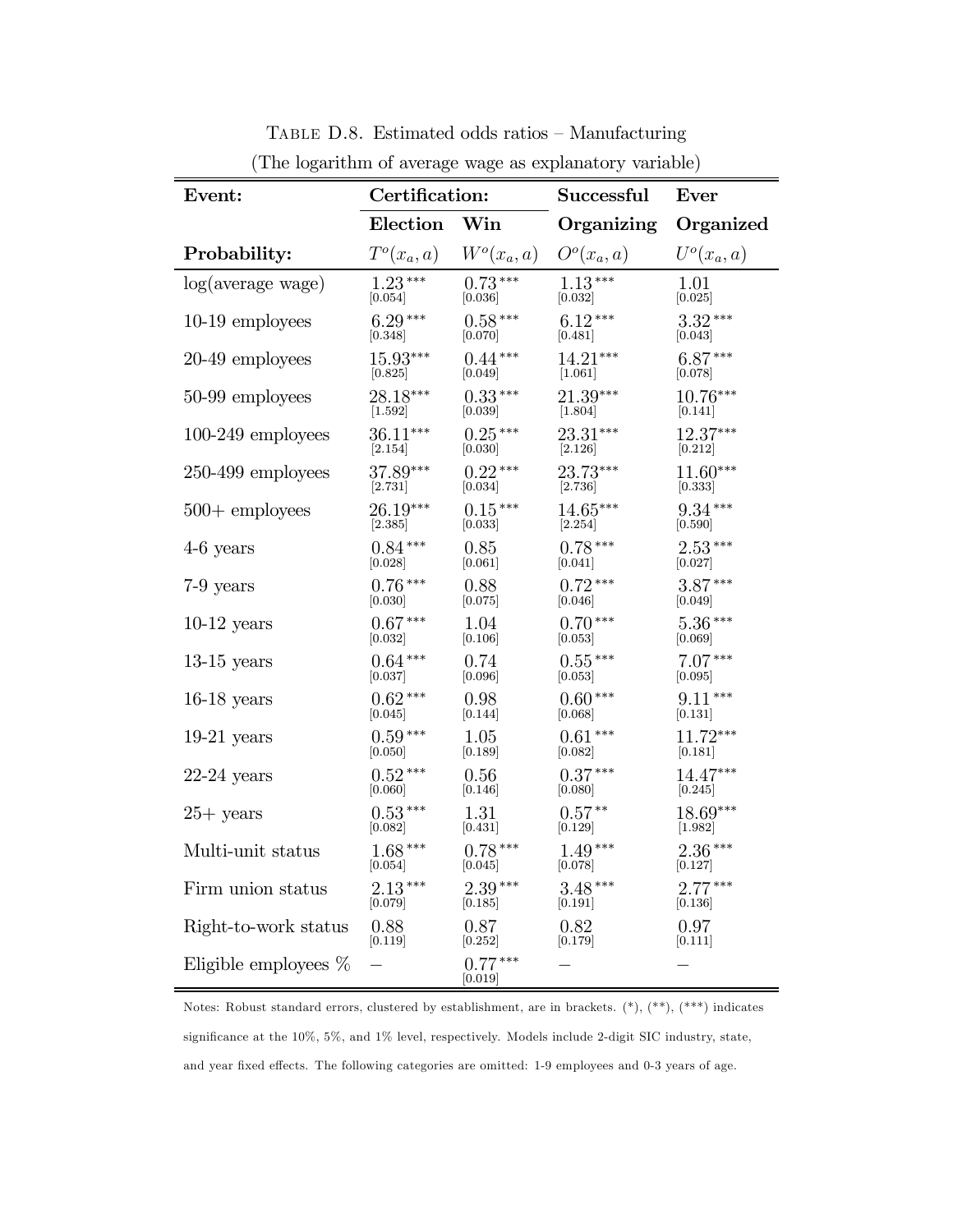| Event:                                 | Certification: |                      | Successful                          | Ever         |
|----------------------------------------|----------------|----------------------|-------------------------------------|--------------|
|                                        | Election       | $\operatorname{Win}$ | Organizing                          | Organized    |
| Probability:                           | $T^o(x_a, a)$  | $W^o(x_a, a)$        | O <sup>o</sup> (x <sub>a</sub> , a) | $U^o(x_a,a)$ |
| $Actual - predicted log(average wage)$ | $1.30***$      | 0.98                 | $1.25***$                           | $1.21***$    |
|                                        | [0.007]        | [0.014]              | [0.011]                             | [0.010]      |
| $10-19$ employees                      | $2.19***$      | $0.74***$            | $2.50***$                           | $2.11***$    |
|                                        | [0.033]        | [0.023]              | [0.054]                             | [0.039]      |
| 20-49 employees                        | $3.59***$      | $0.59***$            | $3.90***$                           | $3.41***$    |
|                                        | [0.056]        | [0.020]              | [0.088]                             | [0.077]      |
| 50-99 employees                        | $5.04***$      | $0.48***$            | $5.12***$                           | $4.95***$    |
|                                        | [0.093]        | [0.019]              | [0.141]                             | [0.133]      |
| $100-249$ employees                    | $6.16***$      | $0.40***$            | $5.88***$                           | $6.13***$    |
|                                        | [0.123]        | [0.018]              | [0.178]                             | [0.187]      |
| $250-499$ employees                    | $6.58***$      | $0.37***$            | $6.33***$                           | $6.50***$    |
|                                        | [0.196]        | [0.026]              | [0.280]                             | [0.275]      |
| $500 +$ employees                      | $7.05***$      | $0.22***$            | $6.52***$                           | $8.02***$    |
|                                        | [0.262]        | [0.020]              | [0.357]                             | [0.457]      |
| $4-6$ years                            | $0.85***$      | 1.03                 | $0.93***$                           | $2.45***$    |
|                                        | [0.011]        | [0.029]              | [0.017]                             | [0.023]      |
| 7-9 years                              | $0.78***$      | 0.99                 | $0.87***$                           | $3.67***$    |
|                                        | [0.012]        | [0.034]              | [0.019]                             | [0.046]      |
| $10-12$ years                          | $0.73***$      | $1.09**$             | $0.85***$                           | $4.74***$    |
|                                        | [0.013]        | [0.045]              | [0.022]                             | [0.070]      |
| $13-15$ years                          | $0.71***$      | 0.98                 | $0.80***$                           | $5.98***$    |
|                                        | [0.015]        | [0.047]              | [0.025]                             | [0.100]      |
| $16-18$ years                          | $0.67***$      | 1.03                 | $0.79***$                           | $7.31***$    |
|                                        | [0.018]        | [0.061]              | [0.029]                             | [0.139]      |
| $19-21$ years                          | $0.66***$      | 1.00                 | $0.76***$                           | $8.81***$    |
|                                        | [0.021]        | [0.071]              | [0.034]                             | [0.193]      |
| $22-24$ years                          | $0.62***$      | 0.93                 | $0.72***$                           | $10.39***$   |
|                                        | [0.026]        | [0.088]              | [0.042]                             | [0.266]      |
| $25+$ years                            | $0.63***$      | 1.11                 | $0.73**$                            | 13.06***     |
|                                        | [0.033]        | [0.136]              | [0.051]                             | [0.416]      |
| Multi-unit status                      | $3.89***$      | $0.44***$            | $2.03***$                           | $2.45***$    |
|                                        | [0.059]        | [0.013]              | [0.049]                             | [0.063]      |
| Firm union status                      | $5.13***$      | $6.00***$            | $11.92***$                          | $8.01***$    |
|                                        | [0.060]        | [0.161]              | [0.238]                             | [0.164]      |
| Right-to-work status                   | 1.02           | 1.15                 | $1.26***$                           | 1.01         |
|                                        | [0.046]        | [0.116]              | [0.083]                             | [0.054]      |
| Eligible employees $\%$                |                | $0.75***$<br>[0.005] |                                     |              |

Table D.9. Estimated odds ratios — All Sectors (Actual minus predicted logarithm of average wage as explanatory variable)

Notes: Robust standard errors, clustered by establishment, are in brackets.  $(*), (**, (**, *)$  indicate significance at the 10%, 5%, and 1% level, respectively. Models include 2-digit SIC industry, state, and year fixed effects. The following categories are omitted: 1-9 employees and 0-3 years of age.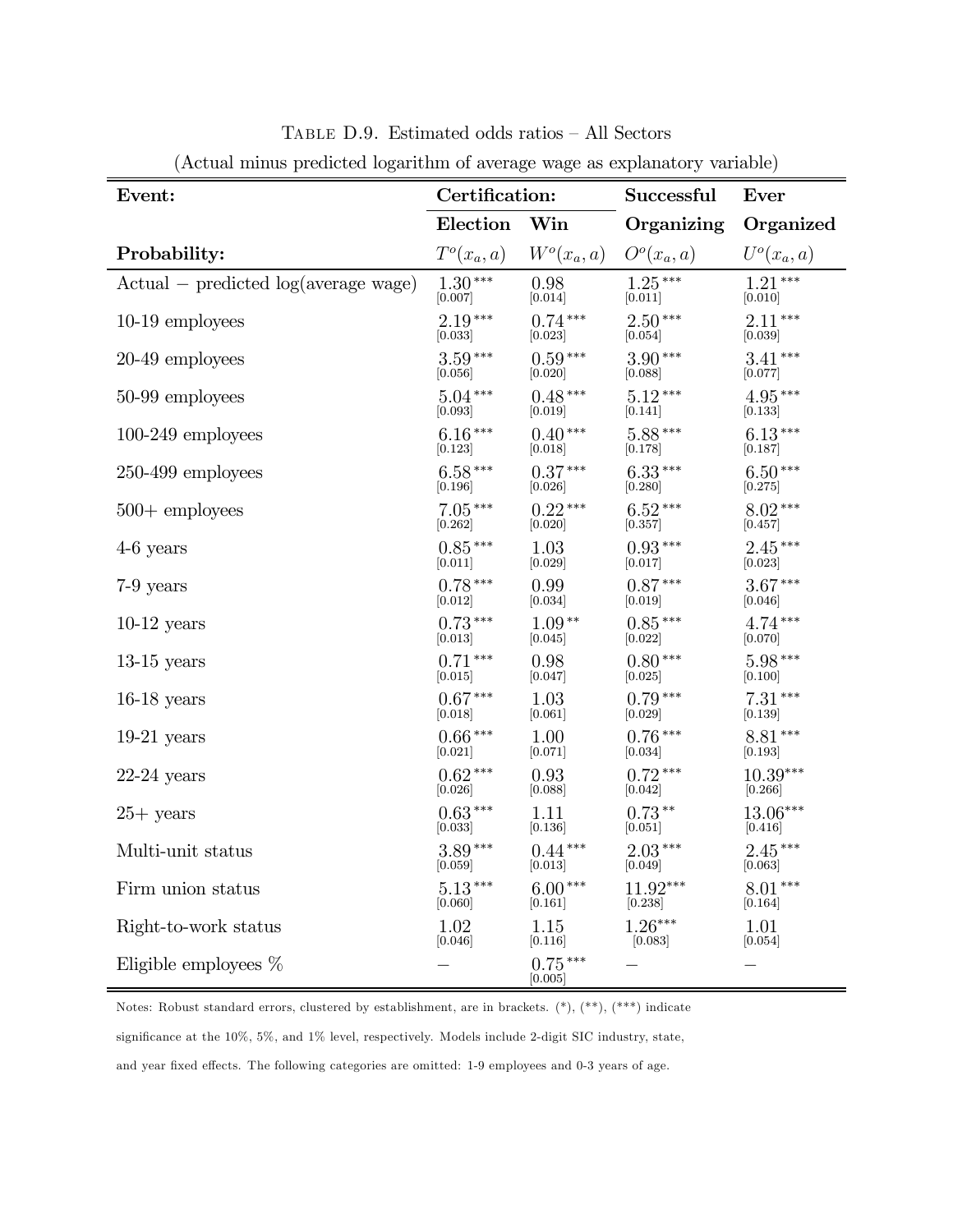| Event:                                 |               | Certification:       |                                     | Ever          |
|----------------------------------------|---------------|----------------------|-------------------------------------|---------------|
|                                        | Election      | Win                  | Organizing                          | Organized     |
| Probability:                           | $T^o(x_a, a)$ | $W^o(x_a, a)$        | O <sup>o</sup> (x <sub>a</sub> , a) | $U^o(x_a, a)$ |
| $Actual - predicted log(average wage)$ | $1.18***$     | $0.76***$            | $1.09***$                           | 0.99          |
|                                        | 0.023         | 0.037                | [0.033]                             | [0.026]       |
| $10-19$ employees                      | $6.33***$     | $0.59***$            | $6.17***$                           | $3.33***$     |
|                                        | [0.351]       | [0.071]              | [0.485]                             | [0.197]       |
| 20-49 employees                        | $16.03***$    | $0.45***$            | $14.32***$                          | $6.91***$     |
|                                        | 0.833         | [0.050]              | [1.074]                             | [0.457]       |
| 50-99 employees                        | 28.38***      | $0.34***$            | $21.56***$                          | $10.81***$    |
|                                        | [1.607]       | [0.040]              | [1.825]                             | [0.807]       |
| $100-249$ employees                    | 36.46***      | $0.25***$            | 23.53***                            | $12.43***$    |
|                                        | [2.178]       | [0.031]              | [2.151]                             | [1.016]       |
| 250-499 employees                      | 38.56***      | $0.23***$            | $24.06***$                          | $11.66***$    |
|                                        | 2.778         | [0.035]              | 2.772                               | 1.167         |
| $500 +$ employees                      | 27.53***      | $0.15***$            | $15.14***$                          | $9.42***$     |
|                                        | [2.491]       | [0.032]              | [2.315]                             | [1.234]       |
| $4-6$ years                            | $0.85***$     | $0.85**$             | $0.78***$                           | $2.53***$     |
|                                        | [0.028]       | [0.061]              | [0.041]                             | [0.066]       |
| $7-9$ years                            | $0.77***$     | $0.86*$              | $0.73***$                           | $3.88***$     |
|                                        | 0.031         | [0.073]              | [0.047]                             | [0.145]       |
| $10-12$ years                          | $0.69***$     | 1.01                 | $0.71***$                           | $5.37***$     |
|                                        | 0.033         | 0.102                | 0.053                               | 0.242         |
| $13-15$ years                          | $0.66***$     | $0.71***$            | $0.56***$                           | $7.09***$     |
|                                        | [0.038]       | [0.092]              | [0.054]                             | [0.372]       |
| $16-18$ years                          | $0.65***$     | 0.91                 | $0.62***$                           | $9.13***$     |
|                                        | 0.044         | [0.135]              | [0.069]                             | [0.551]       |
| $19-21$ years                          | $0.62***$     | 0.99                 | $0.63***$                           | $11.75***$    |
|                                        | [0.053]       | [0.177]              | [0.084]                             | [0.818]       |
| $22-24$ years                          | $0.55***$     | $0.51***$            | $0.39***$                           | $14.50***$    |
|                                        | [0.064]       | [0.134]              | [0.082]                             | [1.177]       |
| $25+$ years                            | $0.57***$     | 1.19                 | $0.59**$                            | 18.73***      |
|                                        | 0.088         | [0.389]              | [0.133]                             | 1.856         |
| Multi-unit status                      | $1.84***$     | $0.68***$            | $1.57***$                           | $2.37***$     |
|                                        | 0.060         | [0.041]              | [0.082]                             | [0.128]       |
| Firm union status                      | $2.14***$     | $2.36***$            | $3.50***$                           | $2.77***$     |
|                                        | [0.080]       | [0.183]              | [0.192]                             | [0.137]       |
| Right-to-work status                   | 0.88          | 0.88                 | 0.82                                | 0.98          |
|                                        | [0.119]       | [0.254]              | [0.178]                             | [0.112]       |
| Eligible employees $%$                 |               | $0.77***$<br>[0.019] |                                     |               |

Table D.10. Estimated odds ratios — Manufacturing (Actual minus predicted logarithm of average wage as explanatory variable)

Notes: Robust standard errors, clustered by establishment, are in brackets.  $(*), (**, (**, *)$  indicates significance at the 10%, 5%, and 1% level, respectively. Models include 2-digit SIC industry, state, and year fixed effects. The following categories are omitted: 1-9 employees and 0-3 years of age.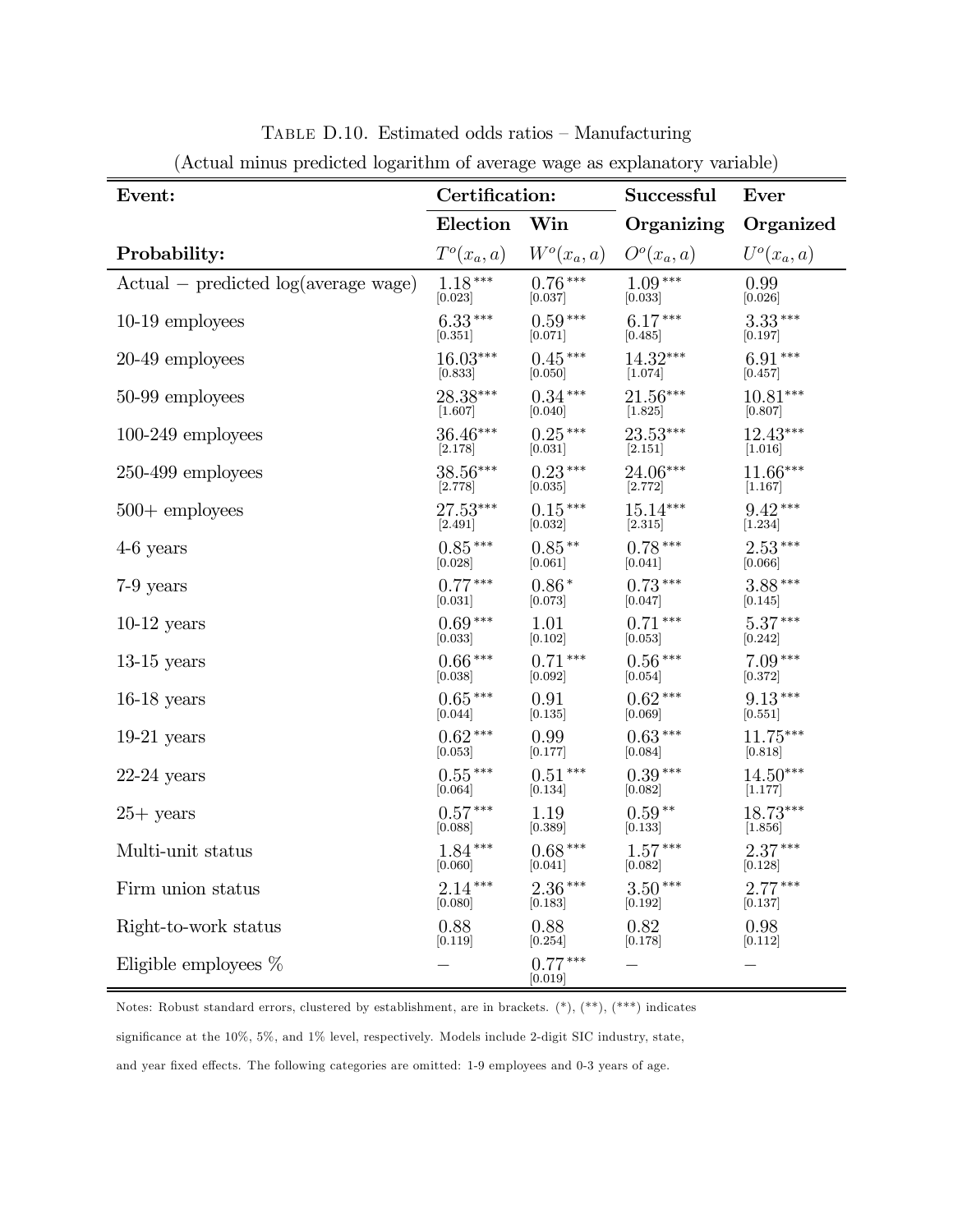| place (employment) and productivity (value of simplifents per employee) estimates |                 |               |              |               |  |
|-----------------------------------------------------------------------------------|-----------------|---------------|--------------|---------------|--|
| Event:                                                                            | Certification:  |               | Successful   | Ever          |  |
|                                                                                   | <b>Election</b> | Win           | Organizing   | Organized     |  |
| Probability:                                                                      | $T^o(x_a, a)$   | $W^o(x_a, a)$ | $Oo(x_a, a)$ | $U^o(x_a, a)$ |  |
| 10-19 employees                                                                   | $6.25***$       | 1.51          | $7.15***$    | $4.79***$     |  |
|                                                                                   | [2.210]         | [0.886]       | [3.341]      | [1.060]       |  |
| 20-49 employees                                                                   | $10.89***$      | 0.75          | $10.32***$   | $9.54***$     |  |
|                                                                                   | [3.471]         | [0.424]       | [3.436]      | [1.857]       |  |
| 50-99 employees                                                                   | $16.46***$      | 0.73          | $18.15***$   | $13.71***$    |  |
|                                                                                   | [4.725]         | [0.551]       | [7.011]      | [2.605]       |  |
| $100-249$ employees                                                               | $18.45***$      | 0.67          | $18.73***$   | $14.36***$    |  |
|                                                                                   | [5.793]         | [0.523]       | [7.845]      | [2.723]       |  |
| $250-499$ employees                                                               | 22.19***        | 0.45          | 25.73***     | $23.60***$    |  |
|                                                                                   | [8.946]         | [0.647]       | $[14.463]$   | [5.437]       |  |
| $500 +$ employees                                                                 | $14.71***$      | 0.42          | $20.53***$   | $27.12***$    |  |
|                                                                                   | [4.296]         | [0.300]       | [4.677]      | [7.450]       |  |
| 11-25 percentile                                                                  | 0.81            | $0.58*$       | $0.52**$     | 0.83          |  |
|                                                                                   | [0.242]         | [0.191]       | [0.186]      | [0.218]       |  |
| $26-50$ percentile                                                                | 1.49            | 0.54          | 1.08         | 1.05          |  |
|                                                                                   | [0.404]         | [0.211]       | [0.444]      | [0.259]       |  |
| 51-75 percentile                                                                  | 1.46            | 0.43          | 1.36         | 1.30          |  |
|                                                                                   | [0.459]         | [0.317]       | [0.564]      | [0.319]       |  |
| 76-90 percentile                                                                  | 1.09            | 0.35          | $1.75*$      | 1.24          |  |
|                                                                                   | [0.297]         | [0.511]       | [0.421]      | [0.318]       |  |
| 91-100 percentile                                                                 | 1.43            | 0.51          | $1.77*$      | 1.04          |  |
|                                                                                   | [0.578]         | [0.352]       | [0.417]      | [0.255]       |  |

Table D.11. Estimated odds ratios — All Sectors [Size (employment) and productivity (value of shipments per employee) estimates]

Notes: Robust standard errors, clustered by establishment, are in brackets. (\*), (\*\*), (\*\*\*) indicate significance at the 10%, 5%, and 1% level, respectively. Models include all other explanatory variables in Table 1. The following categories are omitted: 1-9 employees, 0-3 years of age, 1-10 percentile.